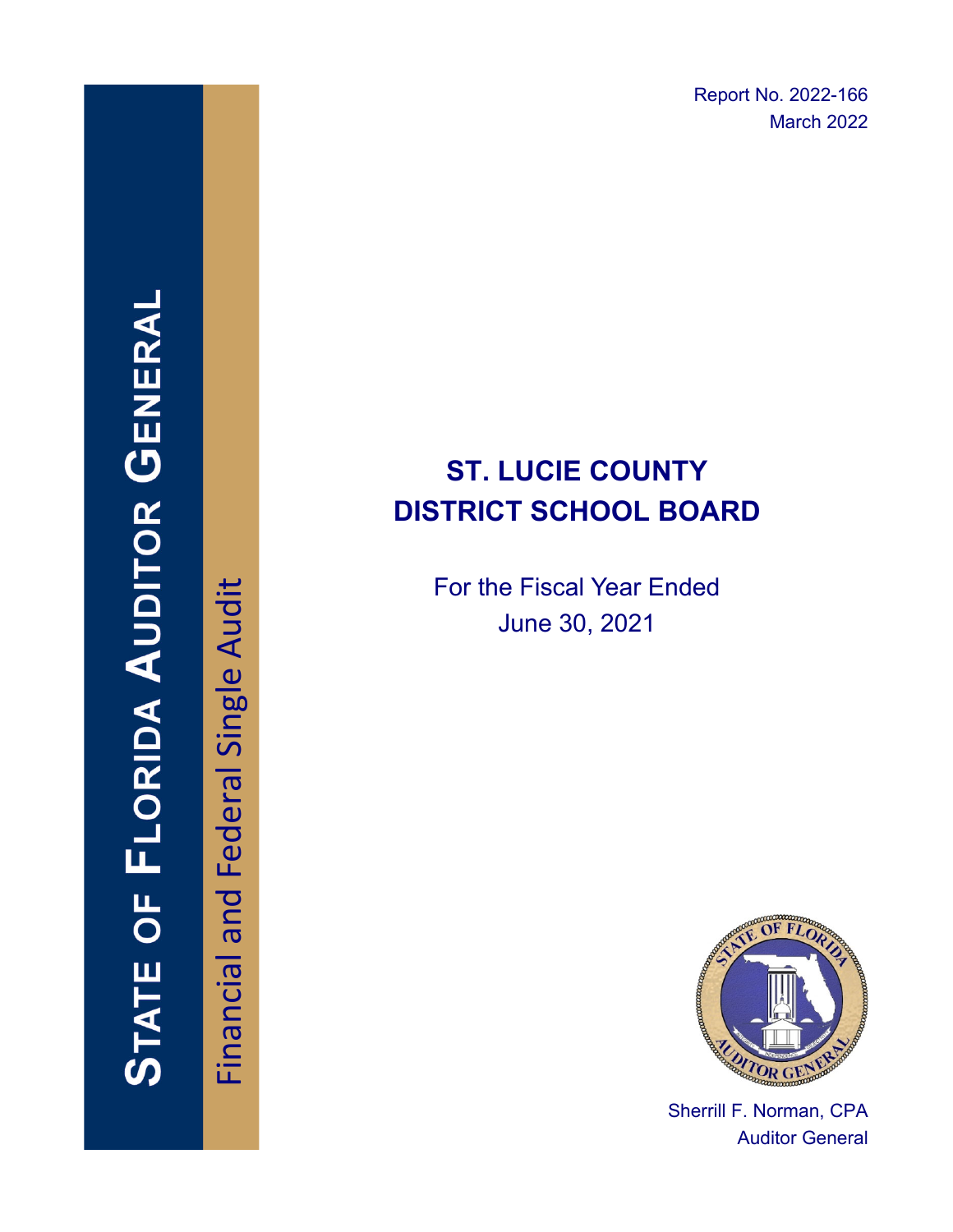# **Board Members and Superintendent**

During the 2020-21 fiscal year, E. Wayne Gent served as Superintendent of the St. Lucie County Schools and the following individuals served as School Board Members:

|                                              | District No. |
|----------------------------------------------|--------------|
| Debbie Hawley, Chair                         |              |
| Jack Kelly from 11-17-20                     | 2            |
| Carol A. Hilson through 11-16-20             | 2            |
| Dr. Donna Mills, Vice Chair from 11-17-20    | 3            |
| Jennifer Richardson from 11-17-20            | 4            |
| Kathryn Hensley through 11-16-20, Vice Chair | 4            |
| <b>Troy Ingersoll</b>                        | 5            |

The Auditor General conducts audits of governmental entities to provide the Legislature, Florida's citizens, public entity management, and other stakeholders unbiased, timely, and relevant information for use in promoting government accountability and stewardship and improving government operations.

The team leader was Bevohn Dougall, CPA, and the audit was supervised by Clare Waters, CPA.

Please address inquiries regarding this report to Edward A. Waller, CPA, Audit Manager, by e-mail at tedwaller@aud.state.fl.us or by telephone at (850) 412-2887.

This report and other reports prepared by the Auditor General are available at:

[FLAuditor.gov](http://flauditor.gov/)

Printed copies of our reports may be requested by contacting us at:

**State of Florida Auditor General** 

**Claude Pepper Building, Suite G74 · 111 West Madison Street · Tallahassee, FL 32399-1450 · (850) 412-2722**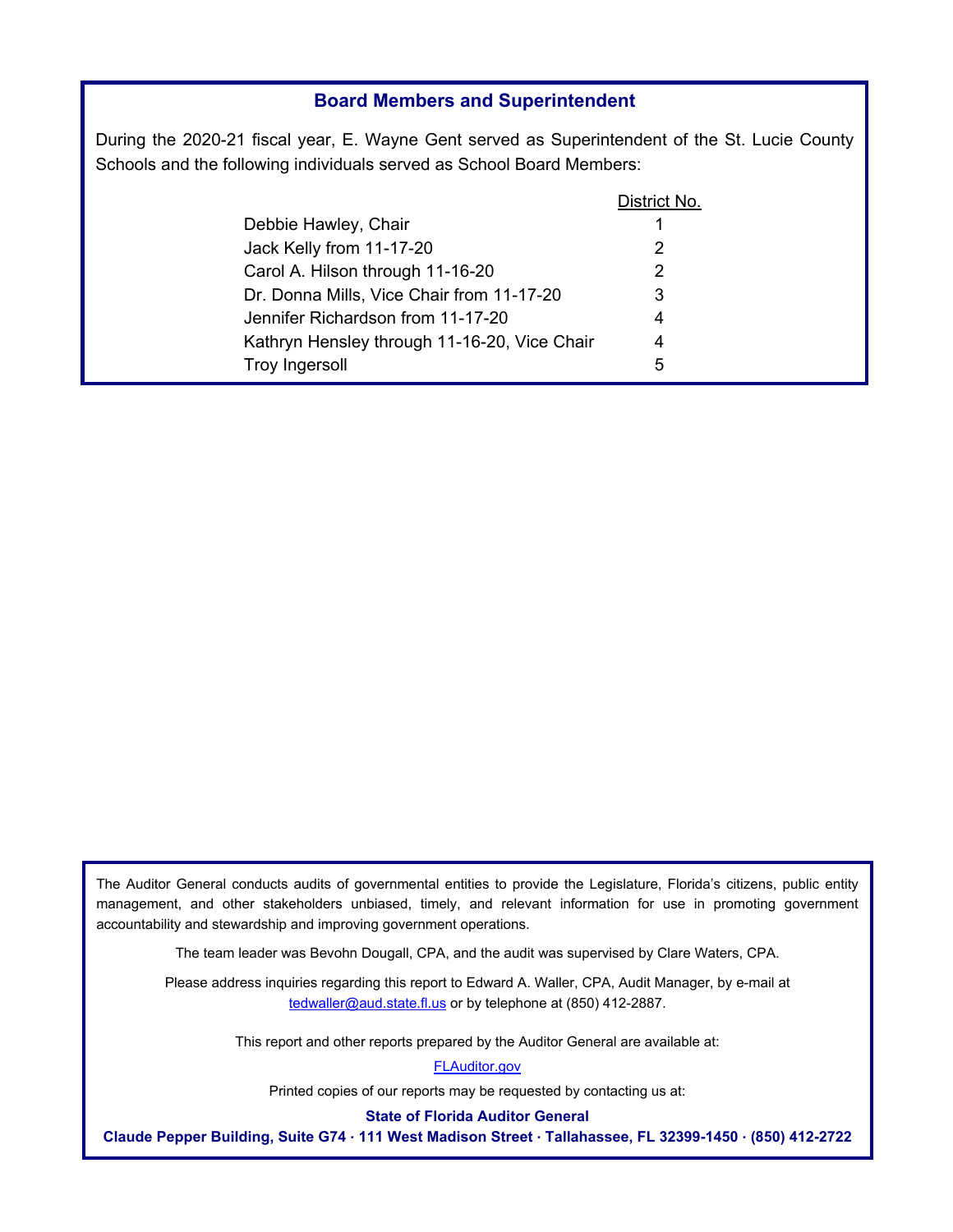# **ST. LUCIE COUNTY DISTRICT SCHOOL BOARD TABLE OF CONTENTS**

|                                                                                                                                                                         | Page<br>No.    |
|-------------------------------------------------------------------------------------------------------------------------------------------------------------------------|----------------|
|                                                                                                                                                                         | Ť              |
| <b>INDEPENDENT AUDITOR'S REPORT</b>                                                                                                                                     |                |
|                                                                                                                                                                         | 1              |
|                                                                                                                                                                         | 3              |
|                                                                                                                                                                         | $\overline{4}$ |
| <b>BASIC FINANCIAL STATEMENTS</b>                                                                                                                                       |                |
|                                                                                                                                                                         | 13             |
|                                                                                                                                                                         | 14             |
|                                                                                                                                                                         | 16             |
| Reconciliation of the Governmental Funds Balance Sheet                                                                                                                  | 18             |
| Statement of Revenues, Expenditures, and Changes in                                                                                                                     | 20             |
| Reconciliation of the Governmental Funds Statement of<br>Revenues, Expenditures, and Changes in Fund Balances                                                           | 22             |
|                                                                                                                                                                         | 23             |
|                                                                                                                                                                         | 24             |
|                                                                                                                                                                         | 25             |
| OTHER REQUIRED SUPPLEMENTARY INFORMATION                                                                                                                                |                |
| Budgetary Comparison Schedule – General and Major Special Revenue Funds                                                                                                 | 62             |
| Schedule of Changes in the District's Total OPEB Liability and Related Ratios                                                                                           | 64             |
| Schedule of the District's Proportionate Share of the Net Pension Liability – Florida                                                                                   | 65             |
| Schedule of District Contributions - Florida Retirement System Pension Plan                                                                                             | 65             |
| Schedule of the District's Proportionate Share of the Net Pension Liability - Health                                                                                    | 66             |
| Schedule of District Contributions - Health Insurance Subsidy Pension Plan                                                                                              | 66             |
|                                                                                                                                                                         | 67             |
|                                                                                                                                                                         | 68             |
| INDEPENDENT AUDITOR'S REPORT ON INTERNAL CONTROL OVER<br>FINANCIAL REPORTING AND ON COMPLIANCE AND OTHER MATTERS<br>BASED ON AN AUDIT OF FINANCIAL STATEMENTS PERFORMED | 70             |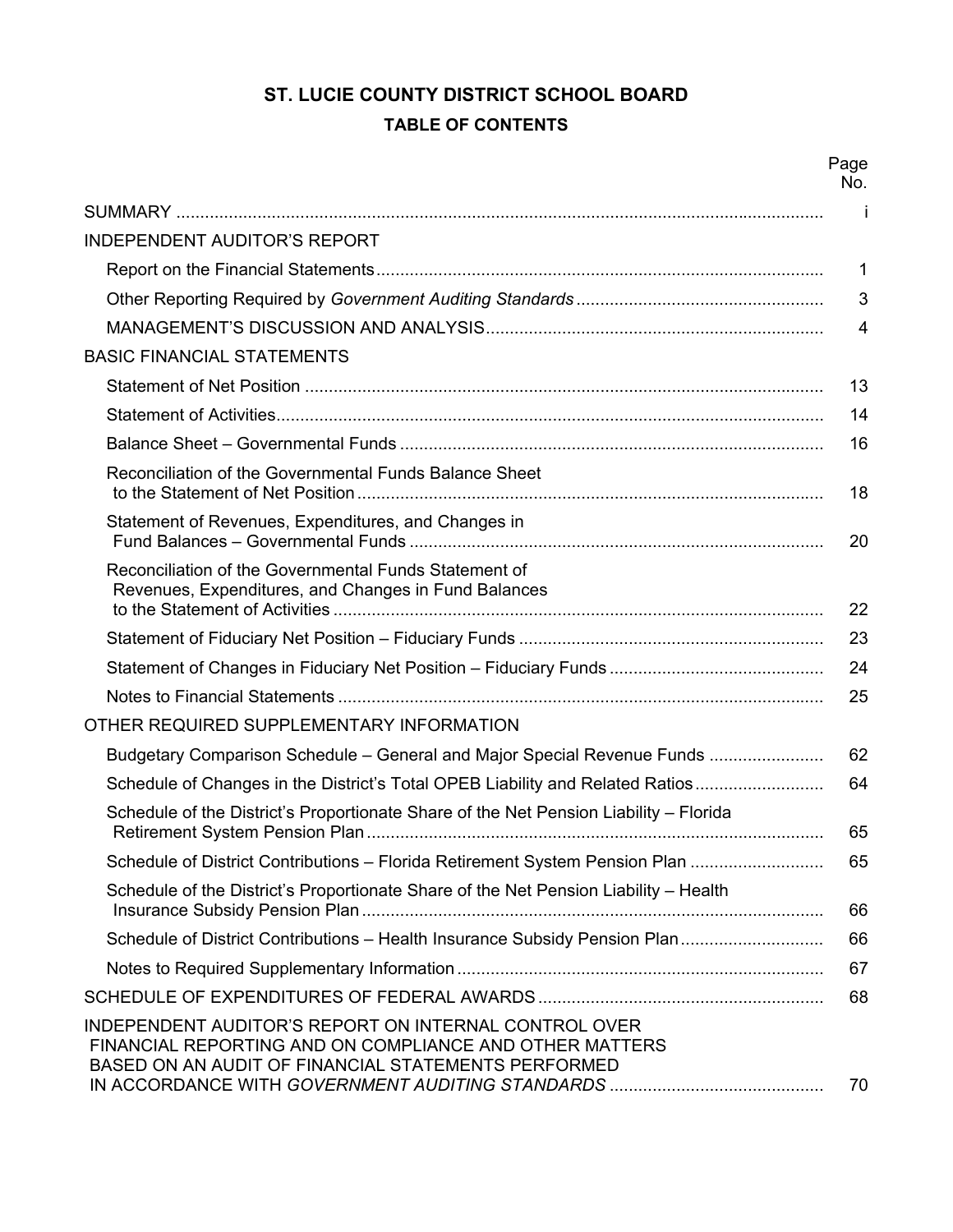# **ST. LUCIE COUNTY DISTRICT SCHOOL BOARD TABLE OF CONTENTS (CONTINUED)**

|                                                                                                                  | Page<br>No. |
|------------------------------------------------------------------------------------------------------------------|-------------|
| INDEPENDENT AUDITOR'S REPORT ON COMPLIANCE FOR EACH MAJOR<br>FEDERAL PROGRAM AND REPORT ON INTERNAL CONTROL OVER |             |
|                                                                                                                  | 72          |
|                                                                                                                  |             |
|                                                                                                                  | 76.         |
|                                                                                                                  | 76          |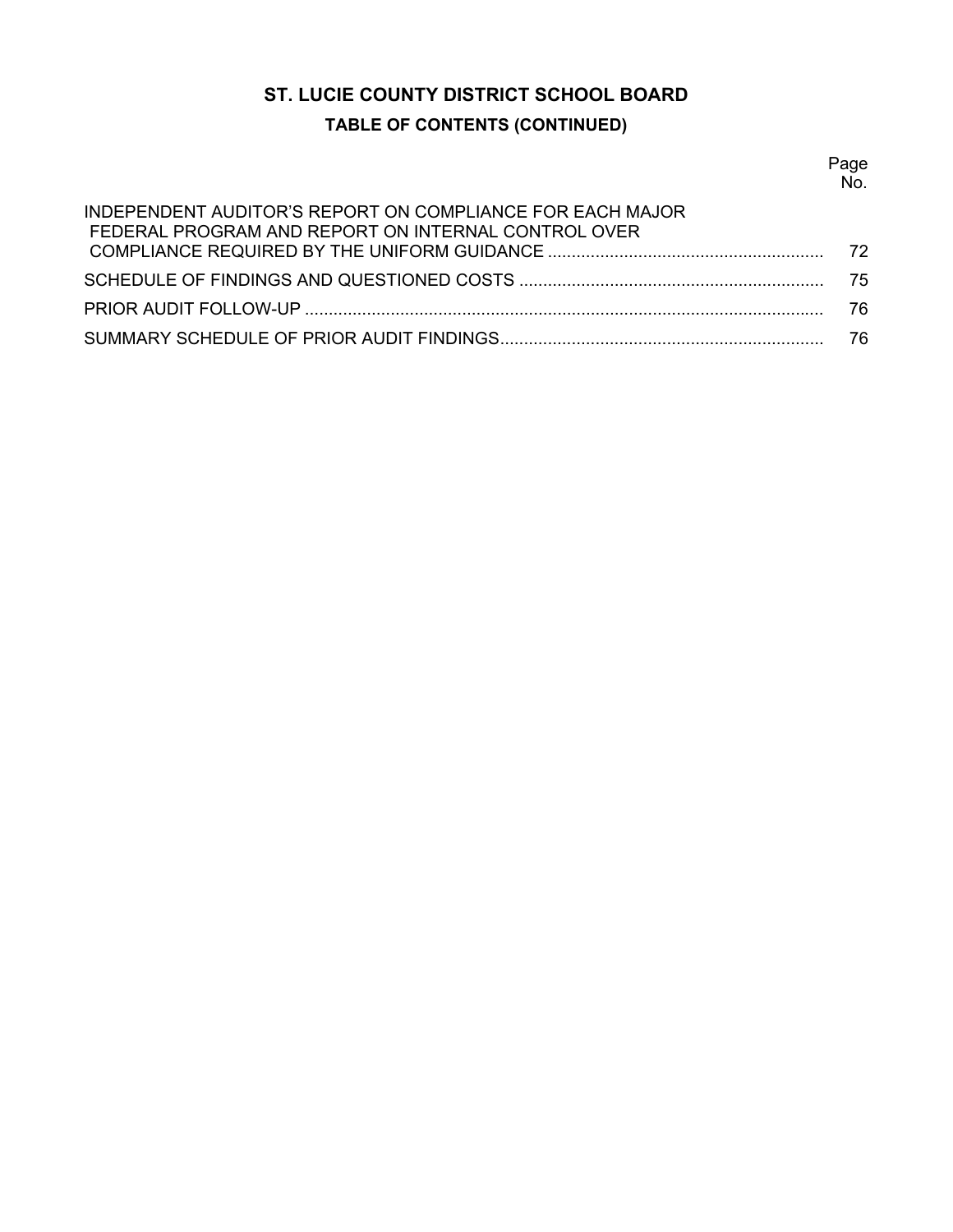# SUMMARY OF REPORT ON FINANCIAL STATEMENTS

<span id="page-4-0"></span>Our audit disclosed that the basic financial statements of the St. Lucie County District School Board (District) were presented fairly, in all material respects, in accordance with prescribed financial reporting standards.

SUMMARY OF REPORT ON INTERNAL CONTROL AND COMPLIANCE

Our audit did not identify any deficiencies in internal control over financial reporting that we consider to be material weaknesses.

The results of our tests disclosed no instances of noncompliance or other matters that are required to be reported under *Government Auditing Standards* issued by the Comptroller General of the United States*.* 

SUMMARY OF REPORT ON FEDERAL AWARDS

We audited the District's compliance with applicable Federal awards requirements. The Child Nutrition Cluster and Education Stabilization Fund were audited as major Federal programs. The results of our audit indicated that the District materially complied with the requirements that could have a direct and material effect on each of its major Federal programs.

# AUDIT OBJECTIVES AND SCOPE

Our audit objectives were to determine whether the School Board and its officers with administrative and stewardship responsibilities for District operations:

- Presented the District's basic financial statements in accordance with generally accepted accounting principles;
- Established and implemented internal control over financial reporting and compliance with requirements that could have a direct and material effect on the financial statements or on the District's major Federal programs; and
- Complied with the various provisions of laws, rules, regulations, contracts, and grant agreements that are material to the financial statements, and those applicable to the District's major Federal programs.

The scope of this audit included an examination of the District's basic financial statements and the accompanying Schedule of Expenditures of Federal Awards, as of and for the fiscal year ended June 30, 2021. We obtained an understanding of the District's environment, including its internal control, and assessed the risk of material misstatement necessary to plan the audit of the basic financial statements and Federal awards. We also examined various transactions to determine whether they were executed, in both manner and substance, in accordance with governing provisions of laws, rules, regulations, contracts, and grant agreements.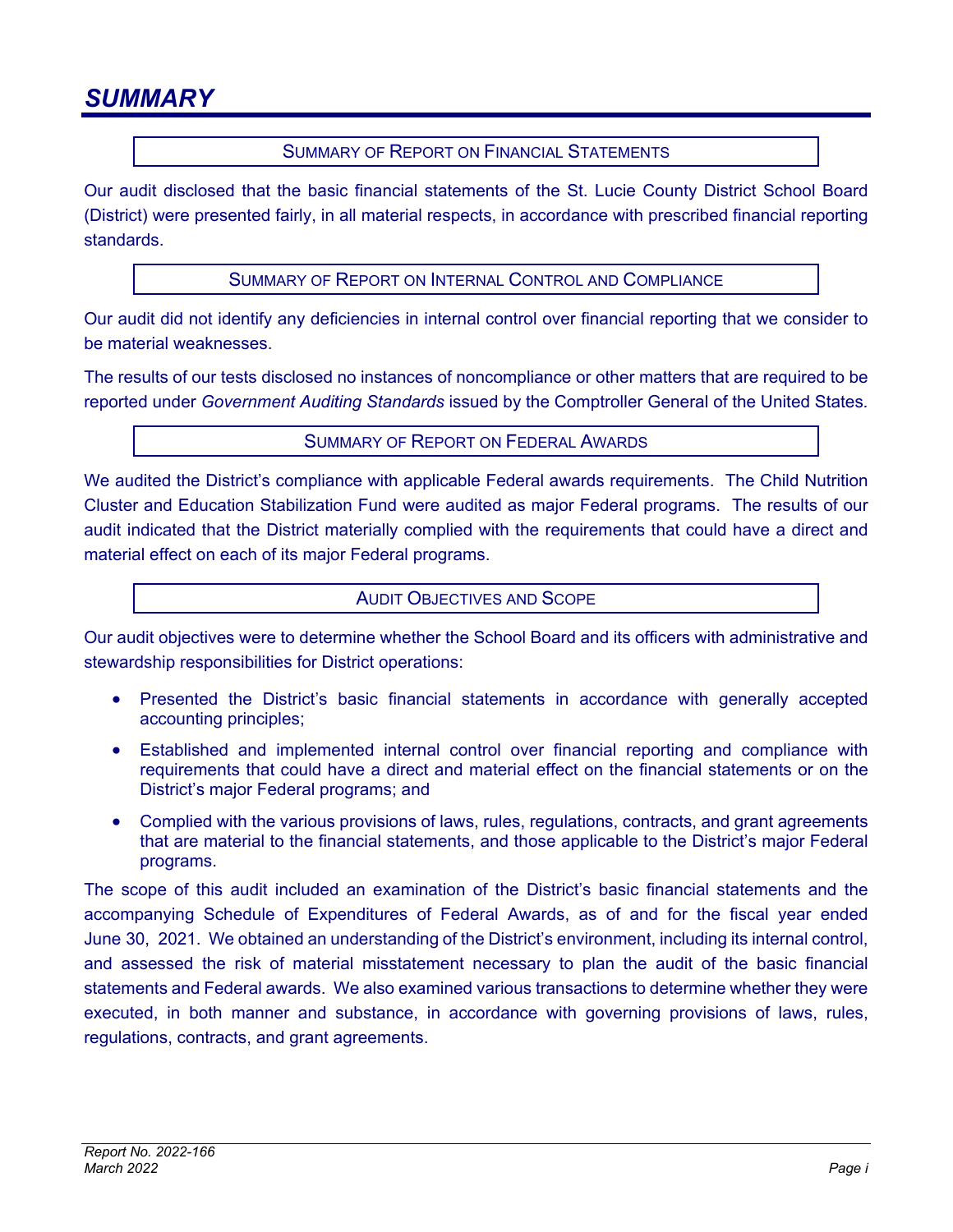# AUDIT METHODOLOGY

We conducted our audit in accordance with auditing standards generally accepted in the United States of America; applicable standards contained in *Government Auditing Standards*, issued by the Comptroller General of the United States; and Title 2 U.S. *Code of Federal Regulations* Part 200, *Uniform Administrative Requirements, Cost Principles, and Audit Requirements for Federal Awards*.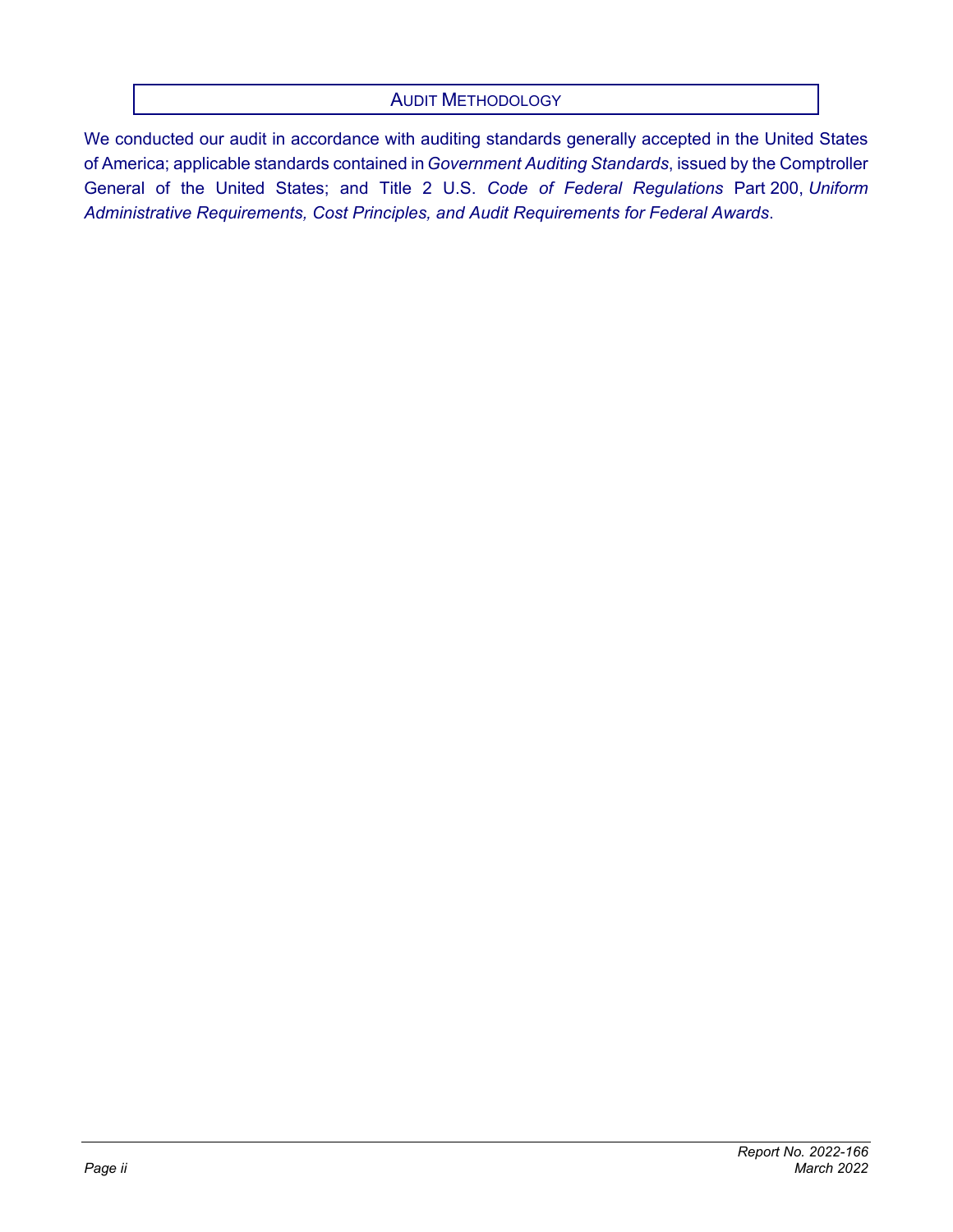<span id="page-6-0"></span>

Sherrill F. Norman, CPA Auditor General

# **AUDITOR GENERAL STATE OF FLORIDA**

Claude Denson Pepper Building, Suite G74 111 West Madison Street Tallahassee, Florida 32399-1450



Phone: (850) 412-2722 Fax: (850) 488-6975

The President of the Senate, the Speaker of the House of Representatives, and the Legislative Auditing Committee

# **INDEPENDENT AUDITOR'S REPORT**

# **Report on the Financial Statements**

We have audited the accompanying financial statements of the governmental activities, the aggregate discretely presented component units, each major fund, and the aggregate remaining fund information of the St. Lucie County District School Board, as of and for the fiscal year ended June 30, 2021, and the related notes to the financial statements, which collectively comprise the District's basic financial statements as listed in the table of contents.

# *Management's Responsibility for the Financial Statements*

Management is responsible for the preparation and fair presentation of these financial statements in accordance with accounting principles generally accepted in the United States of America; this includes the design, implementation, and maintenance of internal control relevant to the preparation and fair presentation of financial statements that are free from material misstatement, whether due to fraud or error.

# *Auditor's Responsibility*

Our responsibility is to express opinions on these financial statements based on our audit. We did not audit the financial statements of the school internal funds, which represent 5 percent, 0 percent, 5 percent, 3 percent, and 3 percent, respectively, of the assets, liabilities, net position and fund balance, additions and revenues, and deductions and expenditures of the aggregate remaining fund information. In addition, we did not audit the financial statements of the aggregate discretely presented component units, which represents 100 percent of the transactions and account balances of the aggregate discretely presented component units columns. The financial statements of the school internal funds and the aggregate discretely presented component units were audited by other auditors whose reports have been furnished to us, and our opinions, insofar as they relate to the amounts included for those financial statements, are based solely on the reports of the other auditors. We conducted our audit in accordance with auditing standards generally accepted in the United States of America and the standards applicable to financial audits contained in *Government Auditing Standards*, issued by the Comptroller General of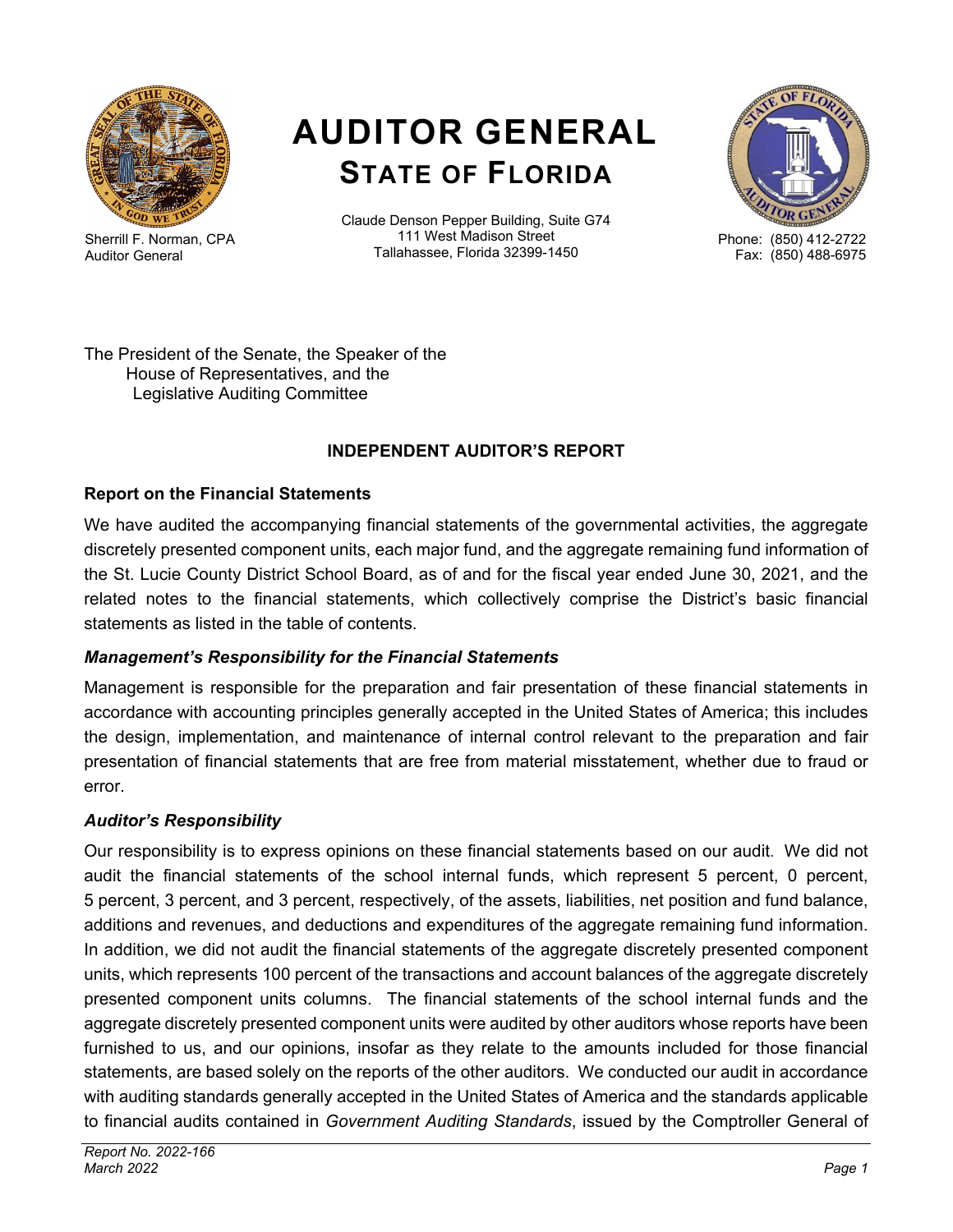the United States. Those standards require that we plan and perform the audit to obtain reasonable assurance about whether the financial statements are free from material misstatement.

An audit involves performing procedures to obtain audit evidence about the amounts and disclosures in the financial statements. The procedures selected depend on the auditor's judgment, including the assessment of the risks of material misstatement of the financial statements, whether due to fraud or error. In making those risk assessments, the auditor considers internal control relevant to the entity's preparation and fair presentation of the financial statements in order to design audit procedures that are appropriate in the circumstances, but not for the purpose of expressing an opinion on the effectiveness of the entity's internal control. Accordingly, we express no such opinion. An audit also includes evaluating the appropriateness of accounting policies used and the reasonableness of significant accounting estimates made by management, as well as evaluating the overall presentation of the financial statements.

We believe that the audit evidence we have obtained is sufficient and appropriate to provide a basis for our audit opinions.

# *Opinions*

In our opinion, based on our audit and the reports of other auditors, the financial statements referred to above present fairly, in all material respects, the respective financial position of the governmental activities, the aggregate discretely presented component units, each major fund, and the aggregate remaining fund information of the St. Lucie County District School Board, as of June 30, 2021, and the respective changes in financial position thereof for the fiscal year then ended in accordance with accounting principles generally accepted in the United States of America.

# *Emphasis of Matter*

As discussed in Note II.A. to the financial statements, the District and certain discretely presented component units implemented Governmental Accounting Standards Board Statement No. 84, *Fiduciary Activities*, which is a change in accounting principle that addresses accounting and financial reporting for fiduciary activities. This affects the comparability of amounts reported for the 2020-21 fiscal year with amounts reported for the 2019-20 fiscal year. Our opinion is not modified with respect to this matter.

# *Other Matters*

# *Required Supplementary Information*

Accounting principles generally accepted in the United States of America require that **MANAGEMENT'S DISCUSSION AND ANALYSIS**, the **Budgetary Comparison Schedule – General and Major Special Revenue Funds**, **Schedule of Changes in the District's Total OPEB Liability and Related Ratios**, **Schedule of the District's Proportionate Share of the Net Pension Liability – Florida Retirement System Pension Plan**, **Schedule of District Contributions – Florida Retirement System Pension Plan**, **Schedule of the District's Proportionate Share of the Net Pension Liability – Health Insurance Subsidy Pension Plan**, **Schedule of District Contributions – Health Insurance Subsidy Pension Plan**, and **Notes to Required Supplementary Information**, as listed in the table of contents, be presented to supplement the basic financial statements. Such information, although not a part of the basic financial statements, is required by the Governmental Accounting Standards Board who considers it to be an essential part of financial reporting for placing the basic financial statements in an appropriate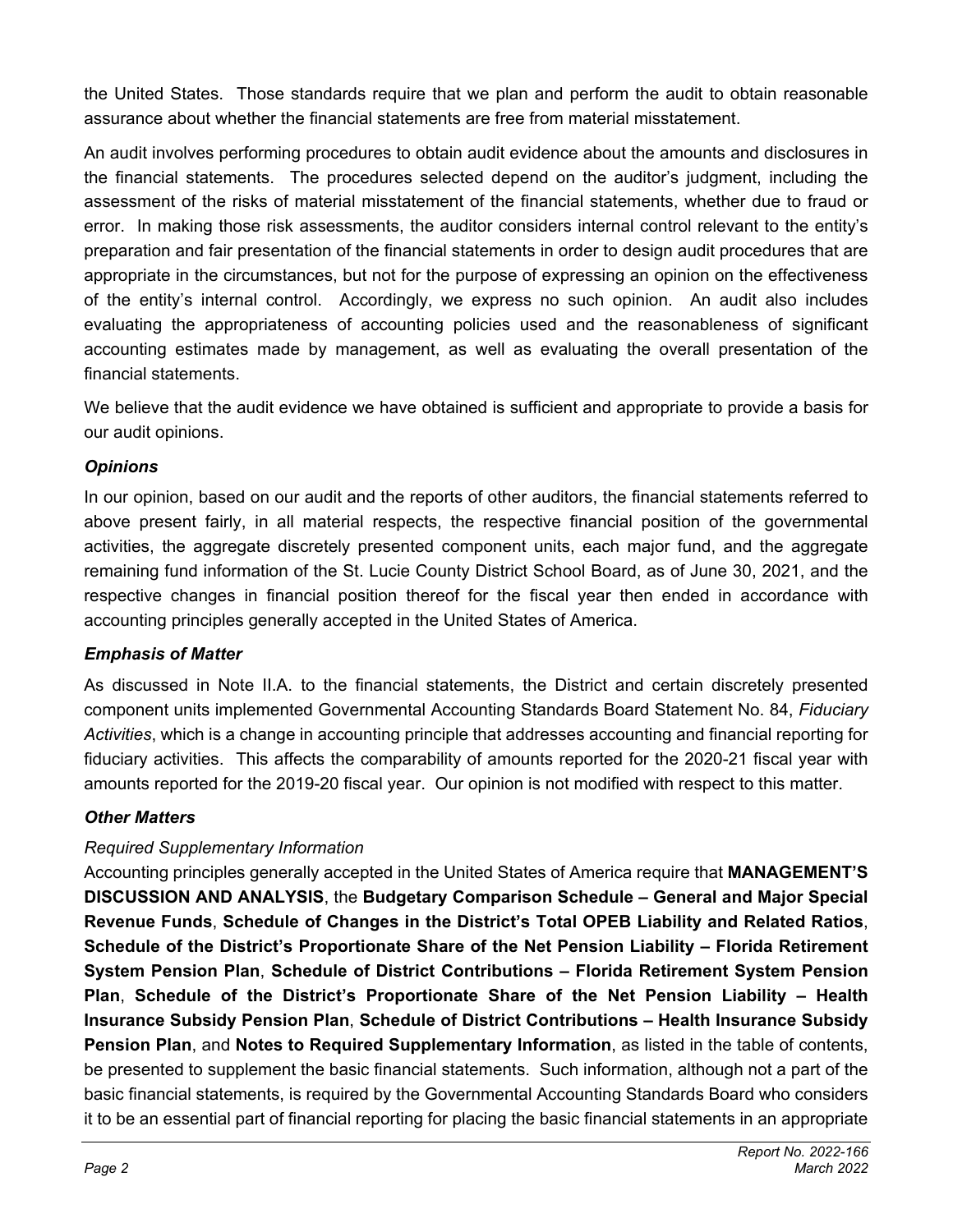<span id="page-8-0"></span>operational, economic, or historical context. We have applied certain limited procedures to the required supplementary information in accordance with auditing standards generally accepted in the United States of America, which consisted of inquiries of management about the methods of preparing the information and comparing the information for consistency with management's responses to our inquiries, the basic financial statements, and other knowledge we obtained during our audit of the basic financial statements. We do not express an opinion or provide any assurance on the information because the limited procedures do not provide us with sufficient evidence to express an opinion or provide any assurance.

# *Supplementary Information*

Our audit was conducted for the purpose of forming opinions on the financial statements that collectively comprise the District's basic financial statements. The accompanying **SCHEDULE OF EXPENDITURES OF FEDERAL AWARDS**, as required by Title 2 U.S. *Code of Federal Regulations* Part 200, *Uniform Administrative Requirements, Cost Principles, and Audit Requirements for Federal Awards*, is presented for purposes of additional analysis and is not a required part of the basic financial statements.

The accompanying **SCHEDULE OF EXPENDITURES OF FEDERAL AWARDS** is the responsibility of management and was derived from and relates directly to the underlying accounting and other records used to prepare the basic financial statements. Such information has been subjected to the auditing procedures applied in the audit of the basic financial statements and certain additional procedures, including comparing and reconciling such information directly to the underlying accounting and other records used to prepare the basic financial statements or to the basic financial statements themselves, and other additional procedures in accordance with auditing standards generally accepted in the United States of America. In our opinion, the accompanying **SCHEDULE OF EXPENDITURES OF FEDERAL AWARDS** is fairly stated, in all material respects, in relation to the basic financial statements as a whole.

# **Other Reporting Required by** *Government Auditing Standards*

In accordance with *Government Auditing Standards*, we have also issued our report dated March 23, 2022, on our consideration of the District's internal control over financial reporting and on our tests of its compliance with certain provisions of laws, rules, regulations, contracts, and grant agreements and other matters included under the heading **INDEPENDENT AUDITOR'S REPORT ON INTERNAL CONTROL OVER FINANCIAL REPORTING AND ON COMPLIANCE AND OTHER MATTERS BASED ON AN AUDIT OF FINANCIAL STATEMENTS PERFORMED IN ACCORDANCE WITH**  *GOVERNMENT AUDITING STANDARDS*. The purpose of that report is solely to describe the scope of our testing of internal control over financial reporting and compliance and the results of that testing, and not to provide an opinion on the effectiveness of the District's internal control over financial reporting or on compliance. That report is an integral part of an audit performed in accordance with *Government Auditing Standards* in considering the District's internal control over financial reporting and compliance.

Respectfully submitted,

Lorman

Sherrill F. Norman, CPA Tallahassee, Florida March 23, 2022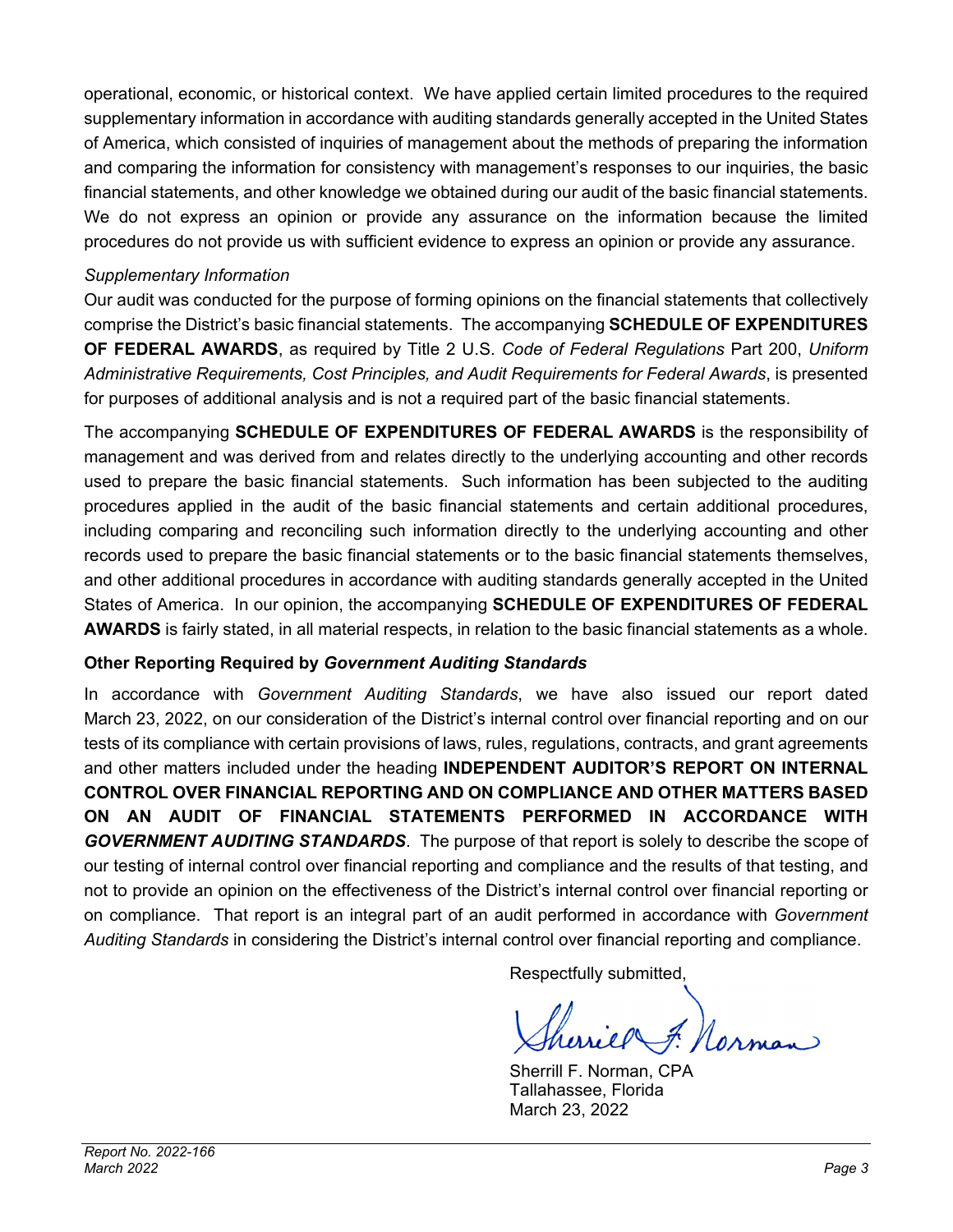# <span id="page-9-0"></span>*MANAGEMENT'S DISCUSSION AND ANALYSIS*

The management of the St. Lucie County District School Board has prepared the following discussion and analysis to provide an overview of the District's financial activities for the fiscal year ended June 30, 2021. The information contained in the Management's Discussion and Analysis (MD&A) is intended to highlight significant transactions, events, and conditions and should be considered in conjunction with the District's financial statements and notes to financial statements found immediately following the MD&A.

# FINANCIAL HIGHLIGHTS

Key financial highlights for the 2020-21 fiscal year are as follows:

- In total, net position increased \$29,383,196, in comparison to an increase of \$1,882,568 over the 2019-20 fiscal year.
- General revenues total \$515,010,809, or 95.2 percent of all revenues, as compared to \$465,633,064, or 95.3 percent, the 2019-20 fiscal year. Program specific revenues in the form of charges for services, operating grants and contributions, and capital grants and contributions total \$26,001,740, or 4.8 percent of all revenues, as compared to \$22,843,210, or 4.7 percent, in the 2019-20 fiscal year.
- Expenses total \$511,629,353 as compared to \$486,593,706 in the 2019-20 fiscal year. Only \$26,001,740 of these expenses was offset by program specific revenues, with the remainder paid from general revenues. Total revenues exceeded total expenses by \$29,383,196 as compared to \$1,882,568 in the 2019-20 fiscal year.
- The assigned fund balance for the General Fund was \$15,857,267 and the unassigned fund balance for the General Fund was \$12,547,331. The sum of the assigned and unassigned fund balances of the General Fund, representing the net current financial resources available for general appropriation by the School Board, totaled \$28,404,598 at June 30, 2021, or 7.6 percent, of General Fund expenditures. The prior year sum of the assigned and unassigned fund balances in the General Fund was \$25,460,533, or 7 percent, of total General Fund expenditures.

# OVERVIEW OF FINANCIAL STATEMENTS

The basic financial statements consist of three components: (1) government-wide financial statements; (2) fund financial statements; and (3) notes to financial statements. This report also includes supplementary information intended to furnish additional details to support the basic financial statements.

# **Government-Wide Financial Statements**

The government-wide financial statements provide both short-term and long-term information about the District's overall financial condition in a manner similar to those of a private-sector business. The statements include a statement of net position and a statement of activities that are designed to provide consolidated financial information about the governmental activities of the District presented on the accrual basis of accounting. The statement of net position provides information about the District's financial position, its assets, liabilities, and deferred inflows/outflows of resources, using an economic resources measurement focus. Assets plus deferred outflows of resources, less liabilities and deferred inflows of resources, equals net position, which is a measure of the District's financial health. The statement of activities presents information about the change in the District's net position, the results of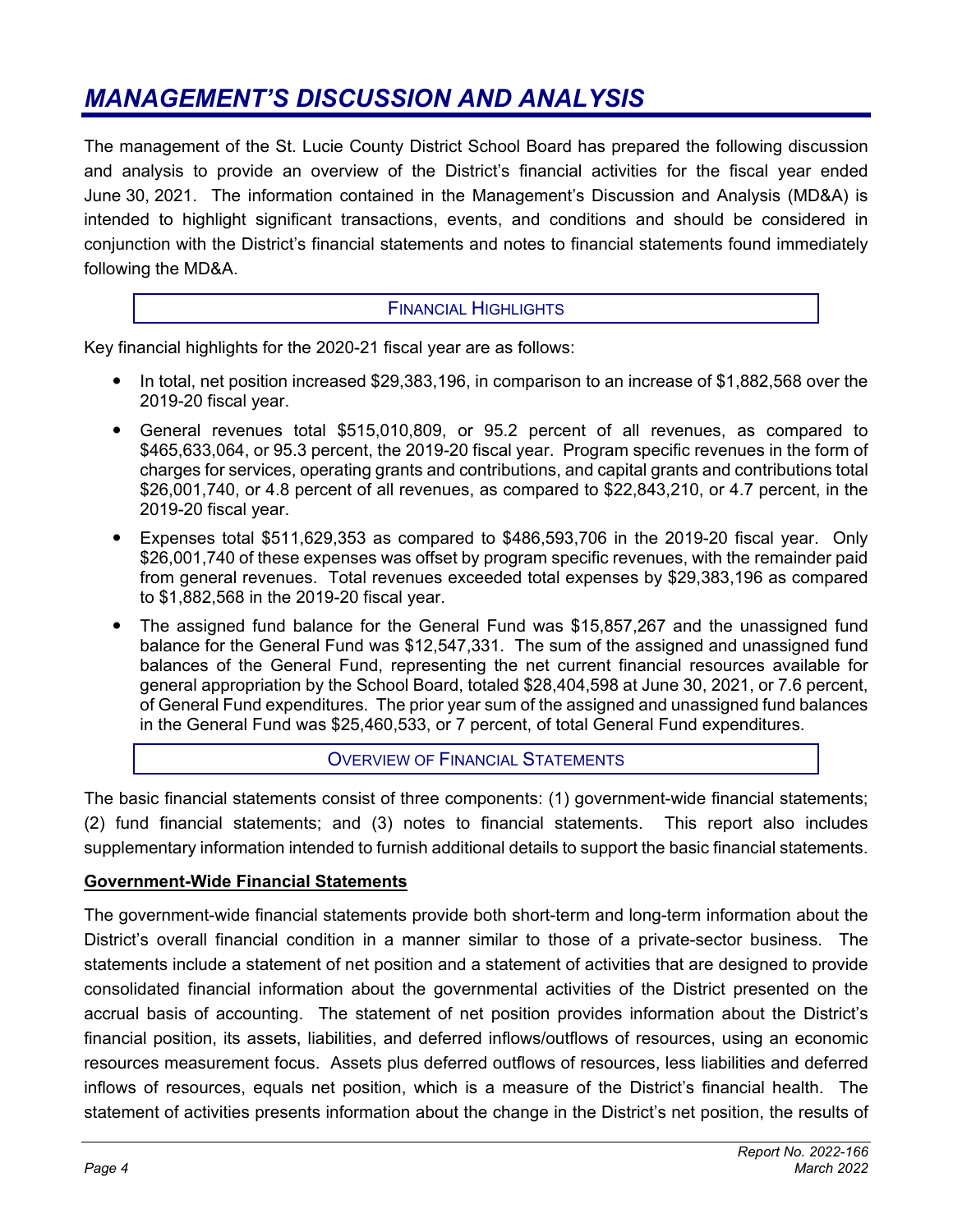operations, during the fiscal year. An increase or decrease in net position is an indication of whether the District's financial health is improving or deteriorating.

The government-wide statements present the District's activities in the following categories:

- Governmental activities This represents most of the District's services, including its educational programs such as basic, vocational, adult, and exceptional education. Support functions such as transportation and administration are also included. Local property taxes and the State's education finance program provide most of the resources that support these activities.
- Component units The District presents the St. Lucie County Education Foundation, Inc., Renaissance Charter School at St. Lucie, Renaissance Charter School at Tradition, Somerset College Preparatory Academy of the Treasure Coast, Somerset St. Lucie, Somerset Academy Bethany, and Independence Classical Academy as discretely presented component units. Although legally separate organizations, these component units are included in this report because they meet the criteria for inclusion provided by generally accepted accounting principles. Financial information for these component units is reported separately from the financial information presented for the primary government.

The St. Lucie School Board Leasing Corporation (Leasing Corporation), although also a legally separate entity, was formed to facilitate financing for the acquisition of facilities and equipment for the District. Due to the substantive economic relationship between the District and the Leasing Corporation, the Leasing Corporation has been included as an integral part of the primary government.

# **Fund Financial Statements**

Fund financial statements are one of the components of the basic financial statements. A fund is a grouping of related accounts that is used to maintain control over resources that have been segregated for specific activities or objectives. The District uses fund accounting to ensure and demonstrate compliance with finance-related legal requirements and prudent fiscal management. Certain funds are established by law while others are created by legal agreements, such as bond covenants. Fund financial statements provide more detailed information about the District's financial activities, focusing on its most significant or "major" funds rather than fund types. This is in contrast to the entitywide perspective contained in the government-wide statements. All of the District's funds may be classified within one of the broad categories discussed below.

**Governmental Funds**: Governmental funds are used to account for essentially the same functions reported as governmental activities in the government-wide financial statements. However, unlike the government-wide financial statements, governmental fund financial statements focus on near-term inflows and outflows of spendable resources, as well as on balances of spendable resources available at the end of the fiscal year. Such information may be useful in assessing a government's near-term financing requirements.

Because the focus of governmental funds is narrower than that of the government-wide financial statements, it is useful to compare the information presented for governmental funds with similar information presented for governmental activities in the government-wide financial statements. By doing so, readers may better understand the long-term impact of the government's near-term financing decisions. Both the governmental funds balance sheet and the governmental funds statement of revenues, expenditures, and changes in fund balances provide a reconciliation to facilitate this comparison between governmental funds and governmental activities.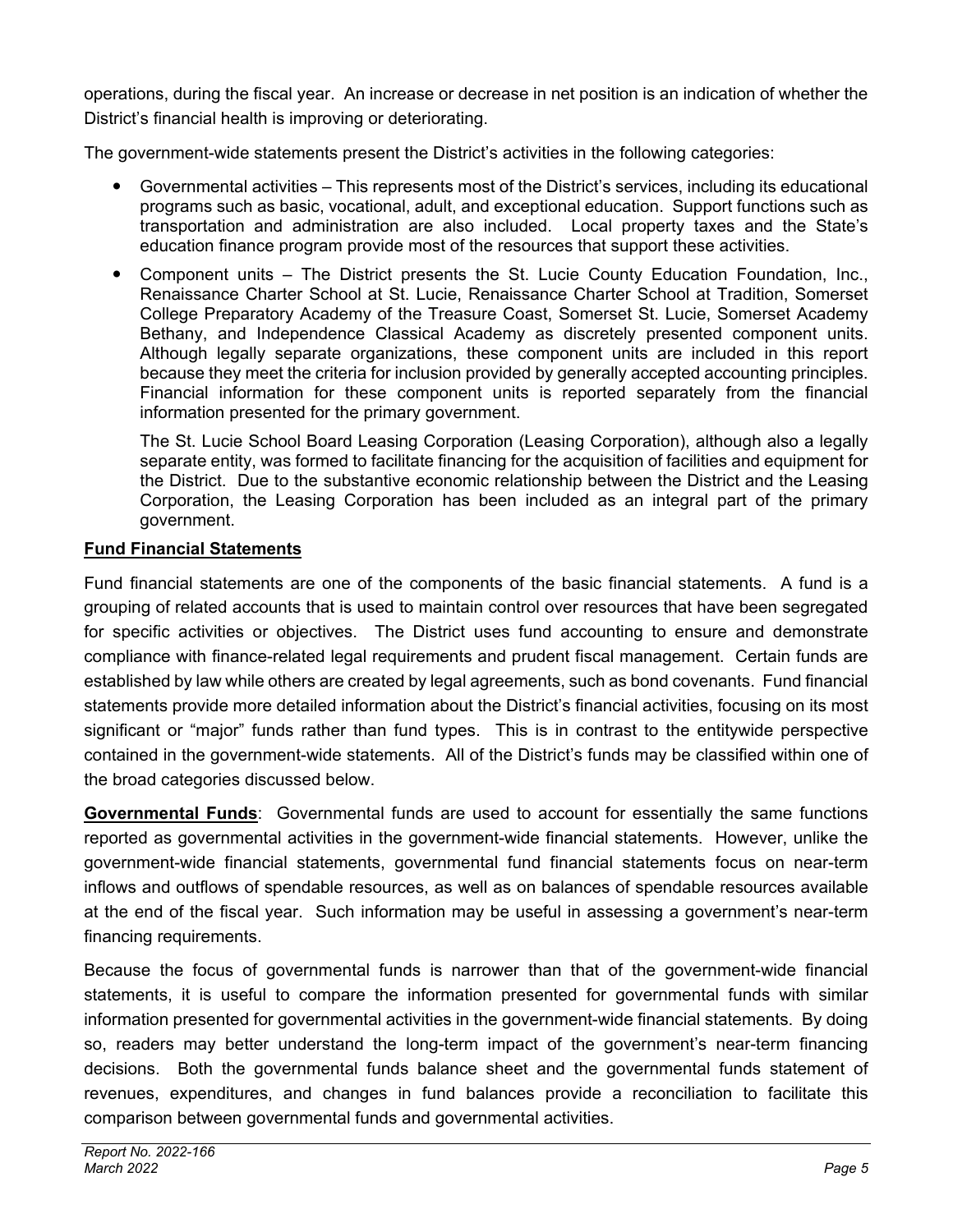The governmental funds balance sheet and statement of revenues, expenditures, and changes in fund balances provide detailed information about the District's most significant funds. The District's major funds are the General Fund, Special Revenue – Federal Education Stabilization Fund, Capital Projects – Sec. 1011.14/1011.15 Notes Fund, and Capital Projects – Other Fund. Data from the other governmental funds are combined into a single, aggregated presentation.

The District adopts an annual appropriated budget for its governmental funds. A budgetary comparison schedule has been provided for the General and major Special Revenue Funds to demonstrate compliance with the budget.

**Fiduciary Funds**: Fiduciary funds are used to report assets held in a trustee or fiduciary capacity for the benefit of external parties, such as student activity funds. Fiduciary funds are not reflected in the government-wide statements because the resources are not available to support the District's own programs. In its fiduciary capacity, the District is responsible for ensuring that the assets reported in these funds are used only for their intended purposes.

The District uses custodial funds to account for school internal funds which are used to account for moneys collected at the schools in connection with school, student athletic, class, and club activities.

# **Notes to Financial Statements**

The notes provide additional information that is essential for a full understanding of the data provided in the government-wide and fund financial statements.

# **Other Information**

In addition to the basic financial statements and accompanying notes, this report also presents required supplementary information concerning the District's total other postemployment benefits (OPEB) and net pension liabilities.

GOVERNMENT-WIDE FINANCIAL ANALYSIS

As noted earlier, net position over time may serve as a useful indicator of a government's financial health. The following is a summary of the District's net position as of June 30, 2021, compared to net position as of June 30, 2020: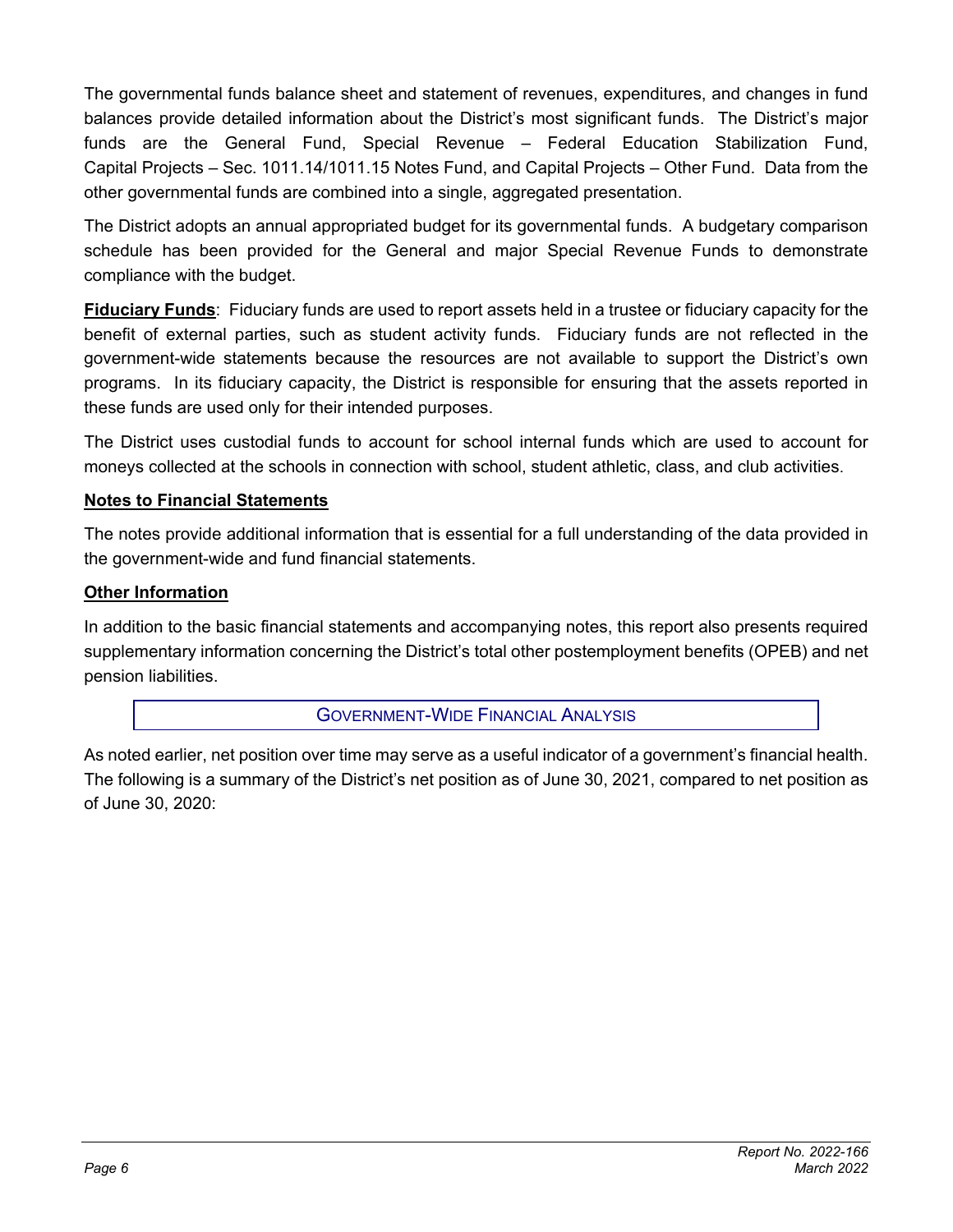|                                                                                           | Governmental<br><b>Activities</b>           |                                              |  |  |  |
|-------------------------------------------------------------------------------------------|---------------------------------------------|----------------------------------------------|--|--|--|
|                                                                                           | 6-30-21                                     | 6-30-20                                      |  |  |  |
| <b>Current and Other Assets</b><br><b>Capital Assets</b>                                  | \$<br>197,478,551<br>584,767,497            | \$<br>130,432,328<br>603,350,804             |  |  |  |
| <b>Total Assets</b>                                                                       | 782,246,048                                 | 733,783,132                                  |  |  |  |
| <b>Deferred Outflows of Resources</b>                                                     | 110,376,347                                 | 85,265,771                                   |  |  |  |
| Long-Term Liabilities<br><b>Other Liabilities</b>                                         | 513,126,056<br>42,233,350                   | 469,030,952<br>32,388,571                    |  |  |  |
| <b>Total Liabilities</b>                                                                  | 555,359,406                                 | 501,419,523                                  |  |  |  |
| Deferred Inflows of Resources                                                             | 11,082,100                                  | 20,835,783                                   |  |  |  |
| Net Position:<br>Net Investment in Capital Assets<br>Restricted<br>Unrestricted (Deficit) | 384,454,366<br>133,735,250<br>(192,008,727) | 373,428,545<br>81,721,431<br>(158, 356, 379) |  |  |  |
| <b>Total Net Position</b>                                                                 | 326, 180, 889<br>\$                         | 296,793,597<br>\$                            |  |  |  |

The largest portion of the District's net position is investment in capital assets (e.g., land; buildings; furniture, fixtures, and equipment), less any related debt still outstanding. The District uses these capital assets to provide services to students; consequently, these assets are not available for future spending. Although the investment in capital assets is reported net of related debt, the resources used to repay the debt must be provided from other sources, since the capital assets cannot be used to liquidate these liabilities.

The restricted portion of the District's net position represents resources that are subject to external restrictions on how they may be used. The deficit unrestricted net position was primarily the result of accruing \$284,358,384 in net pension liability.

The key elements of the changes in the District's net position for the fiscal years ended June 30, 2021, and June 30, 2020, are as follows: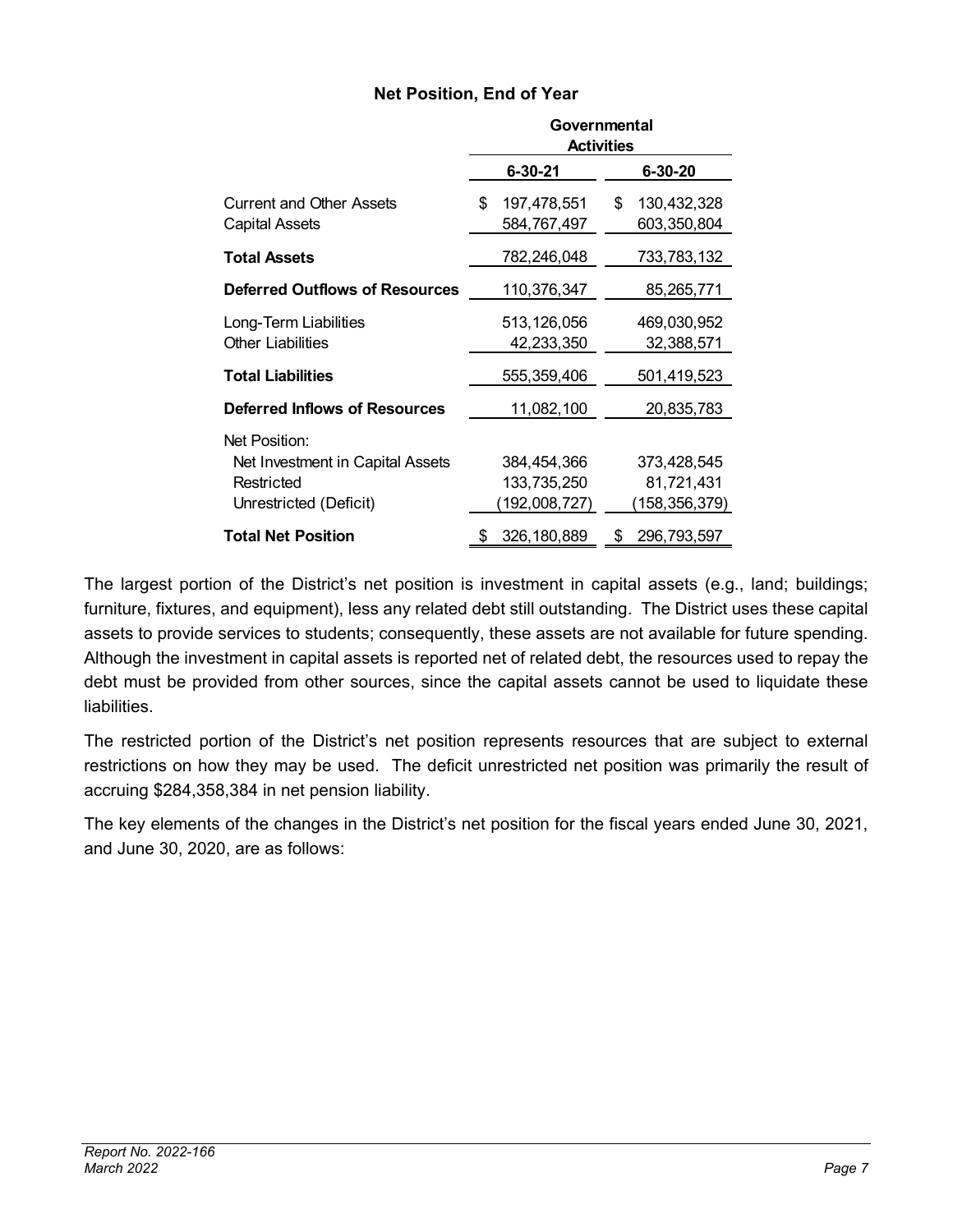# **Operating Results for the Fiscal Year Ended**

|                                                 | Governmental<br><b>Activities</b> |                 |  |  |  |
|-------------------------------------------------|-----------------------------------|-----------------|--|--|--|
|                                                 | $6 - 30 - 21$                     | $6 - 30 - 20$   |  |  |  |
| Program Revenues:                               |                                   |                 |  |  |  |
| <b>Charges for Services</b>                     | \$<br>1,968,860                   | \$<br>3,560,721 |  |  |  |
| <b>Operating Grants and Contributions</b>       | 22,491,092                        | 17,108,588      |  |  |  |
| Capital Grants and Contributions                | 1,541,788                         | 2,173,901       |  |  |  |
| <b>General Revenues:</b>                        |                                   |                 |  |  |  |
| Property Taxes, Levied for Operational Purposes | 137,686,870                       | 135,863,389     |  |  |  |
| Property Taxes, Levied for Capital Projects     | 38, 147, 078                      | 36,252,782      |  |  |  |
| <b>Local Sales Taxes</b>                        | 22,820,479                        | 19,243,942      |  |  |  |
| <b>Grants and Contributions Not Restricted</b>  |                                   |                 |  |  |  |
| to Specific Programs                            | 262,704,425                       | 234,637,363     |  |  |  |
| Unrestricted Investment Earnings                | 571,603                           | 2,045,198       |  |  |  |
| <b>Miscellaneous</b>                            | 53,080,354                        | 37,590,390      |  |  |  |
| <b>Total Revenues</b>                           | 541,012,549                       | 488,476,274     |  |  |  |
| Functions/Program Expenses:                     |                                   |                 |  |  |  |
| Instruction                                     | 270,986,008                       | 252,300,562     |  |  |  |
| <b>Student Support Services</b>                 | 21,823,455                        | 20,869,195      |  |  |  |
| <b>Instructional Media Services</b>             | 4,744,433                         | 4,881,006       |  |  |  |
| Instruction and Curriculum Development Services | 10,305,194                        | 10,463,448      |  |  |  |
| <b>Instructional Staff Training Services</b>    | 7,732,952                         | 7,536,057       |  |  |  |
| Instruction-Related Technology                  | 403,589                           | 330,807         |  |  |  |
| Board                                           | 701,634                           | 748,709         |  |  |  |
| <b>General Administration</b>                   | 5,340,183                         | 5,253,200       |  |  |  |
| <b>School Administration</b>                    | 28,009,834                        | 27,136,016      |  |  |  |
| <b>Facilities Acquisition and Construction</b>  | 21,075,037                        | 15,498,090      |  |  |  |
| <b>Fiscal Services</b>                          | 2,607,038                         | 2,592,394       |  |  |  |
| <b>Food Services</b>                            | 22,088,702                        | 22,830,601      |  |  |  |
| <b>Central Services</b>                         | 6,149,497                         | 6,476,777       |  |  |  |
| <b>Student Transportation Services</b>          | 24,081,796                        | 24,805,711      |  |  |  |
| Operation of Plant                              | 38,645,121                        | 34,319,909      |  |  |  |
| Maintenance of Plant                            | 6,418,794                         | 8,086,187       |  |  |  |
| <b>Administrative Technology Services</b>       | 3,982,597                         | 4,108,664       |  |  |  |
| <b>Community Services</b>                       | 1,045,228                         | 1,294,430       |  |  |  |
| Unallocated Interest on Long-Term Debt          | 8,505,757                         | 9,375,688       |  |  |  |
| <b>Unallocated Depreciation Expense</b>         | 26,982,504                        | 27,686,255      |  |  |  |
| <b>Total Functions/Program Expenses</b>         | 511,629,353                       | 486,593,706     |  |  |  |
| <b>Change in Net Position</b>                   | 29,383,196                        | 1,882,568       |  |  |  |
| Net Position - Beginning                        | 296,793,597                       | 294,911,029     |  |  |  |
| Adjustment to Beginning Net Position (1)        | 4,096                             |                 |  |  |  |
| Net Position - Beginning, as Restated           | 296,797,693                       | 294,911,029     |  |  |  |
| <b>Net Position - Ending</b>                    | \$326,180,889                     | \$296,793,597   |  |  |  |

(1) In the 2020-21 fiscal year, the adjustment to beginning net position was the result of the District recognizing its proportionate share of the FRS restatement of beginning net position of the FRS Pension Plan due to a correction to an interfund receivable.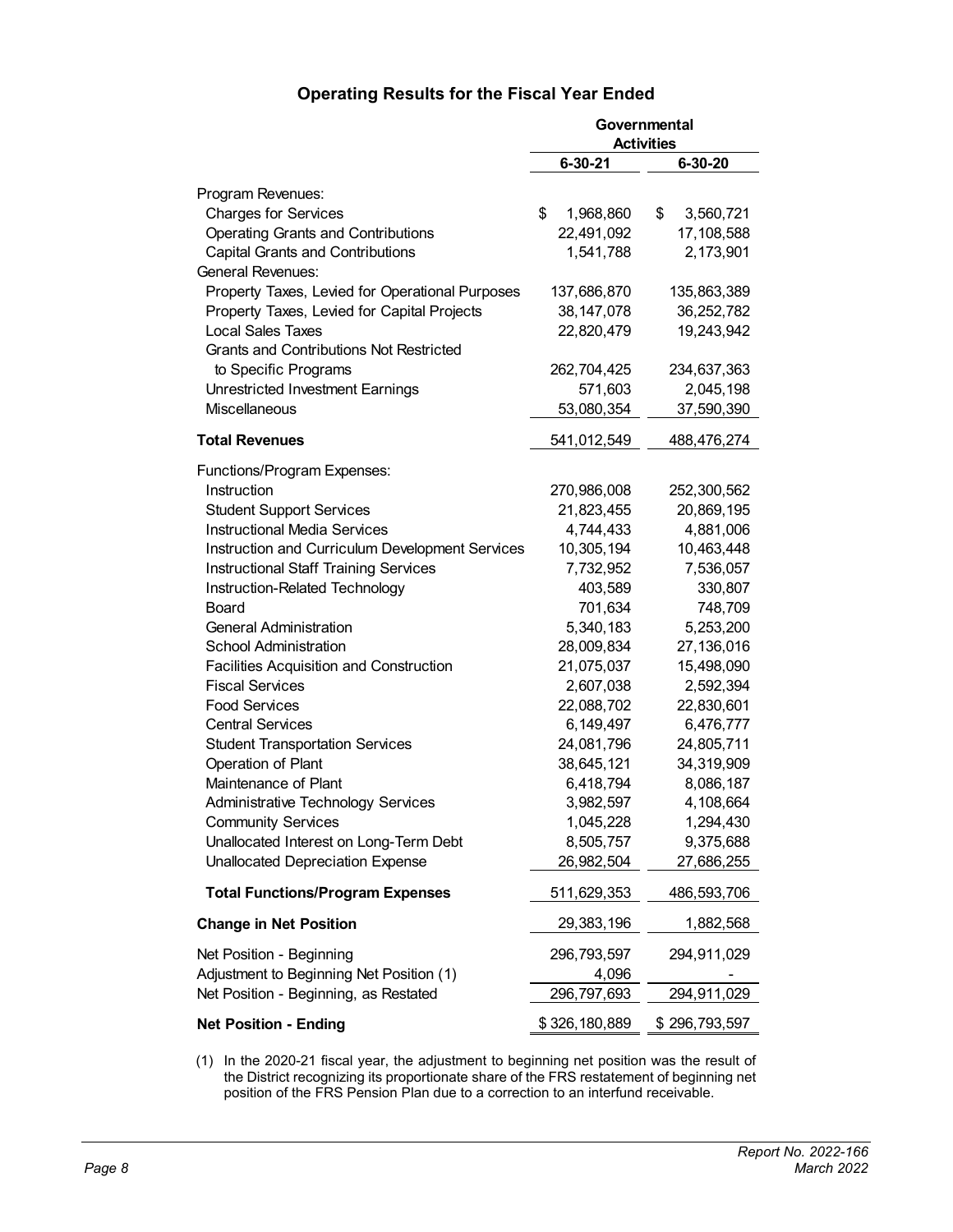Significant revenue sources included property and sales taxes, representing 36.7 percent of total revenues, and revenues for grants and contributions not restricted to specific programs, representing 48.6 percent of total government-wide revenues. Revenues from grants and contributions not restricted to specific programs are predominantly made up of State allocations such as Florida Education Finance Program (FEFP) and class size reduction. The State funding allocation utilizes student enrollment data and is designed to maintain equity in funding across all Florida school districts, taking into consideration the District's funding ability based on the local property tax base. Other State revenues are primarily for acquisition, construction, and maintenance of education facilities.

Grants and contributions not restricted to specific programs revenues increased by \$28,067,062, or 12 percent, primarily due to \$11.2 million in FEMA revenues, \$8.2 million in Federal Education Stabilization funds awarded in response to the COVID-19 pandemic, and a \$6 million increase in FEFP funds received. Miscellaneous revenues increased by \$15,489,964, or 41.2 percent, primarily due to an increase in impact fee collections of \$13.2 million.

Instruction expense continued to be the major component of District outlays, representing 53 percent of total expenses. Total expenses increased \$25 million for the 2020-21 fiscal year. This is primarily related to an increase in pension expense.

FINANCIAL ANALYSIS OF THE DISTRICT'S FUNDS

# **Major Governmental Funds**

The General Fund is the District's chief operating fund. At the end of the current fiscal year, unassigned fund balance decreased \$6,255,306 to \$12,547,331, while the total fund balance increased \$3,053,060 to \$33,461,656. The increase is the result of increased ad valorem tax revenue and State funding allocations, offset by increases in salary expenditures and a payment to the St. Lucie County Sherriff's department for 25 percent of the 1.0 mil ad valorem tax levy in accordance with a referendum passed in 2019.

The Special Revenue – Federal Education Stabilization Fund accounts for Federal grant expenditures and reimbursement under the CARES Act, which is an economic stimulus bill passed by the 116th U.S. Congress and signed into law by President Donald Trump on March 27, 2020, in response to the economic fallout of the COVID-19 pandemic. Because grant revenues are not recognized until expenditures are incurred, this fund generally does not accumulate a fund balance.

The Capital Projects – Sec. 1011.14/1011.15 Notes Fund has a negative unassigned fund balance of \$8,564,773, which decreased from the prior fiscal year negative fund balance of \$11,259,545. In the 2018-19 fiscal year, the District issued a 2018 Revenue Anticipation Note for \$15 million. As of the end of the current fiscal year, \$9.3 million is still owed on the note, while expenditures of the proceeds are nearly complete.

The Capital Projects – Other Fund has a total fund balance of \$73,336,915, of which \$643,657 has been encumbered for specific projects. The fund balance increased \$30,896,318 during the fiscal year, primarily due to an increase in local capital tax, sales tax, and impact fee revenues as well as reducing major capital project expenditures.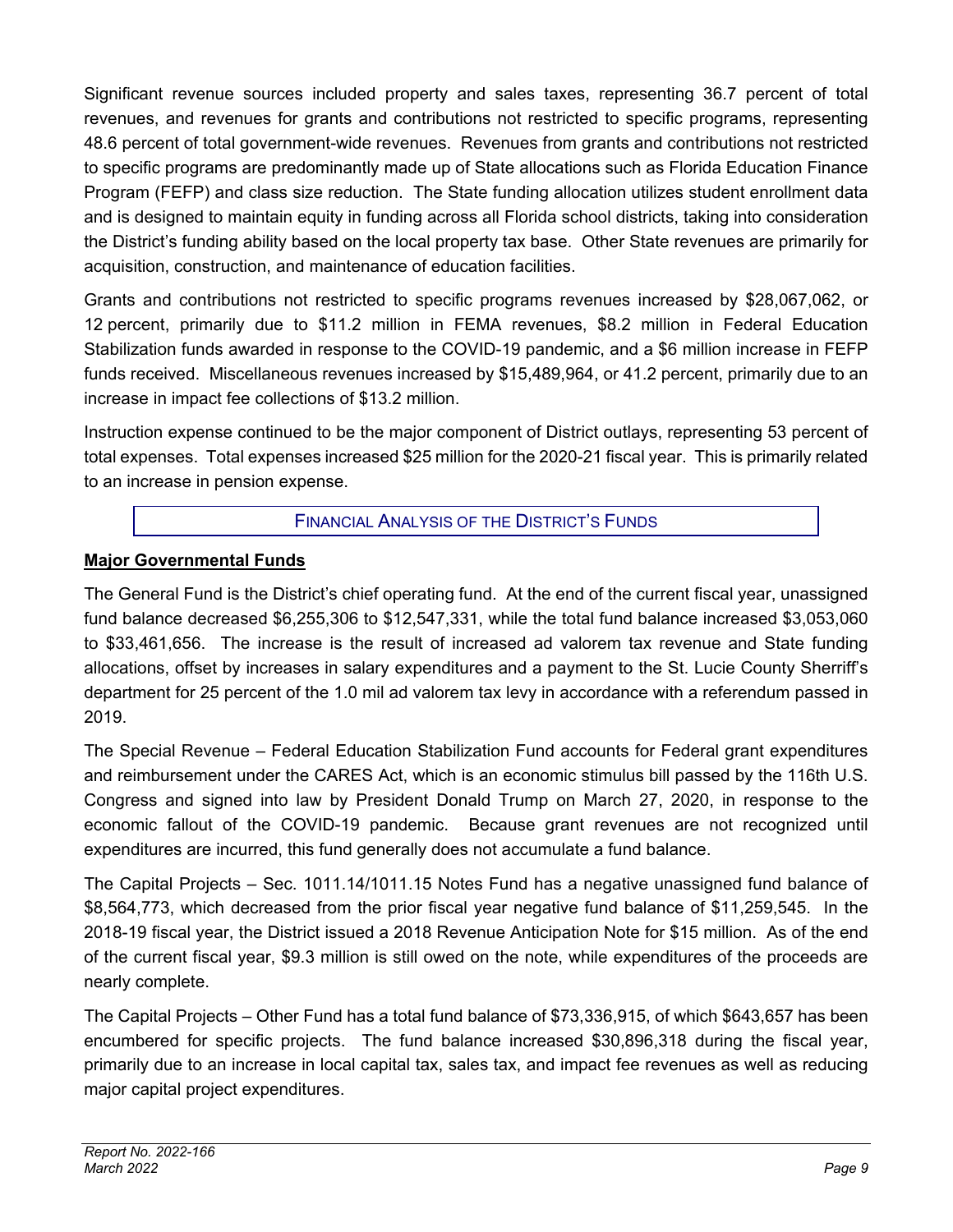# GENERAL FUND BUDGETARY HIGHLIGHTS

During the 2020-21 fiscal year, the District amended its General Fund budget several times, which resulted in an increase in total budgeted revenues of \$6,230,387, or 1.7 percent, a decrease in total budgeted expenditures of \$13,810,487 (3.6 percent), and a decrease in net other financing sources of \$4,758,959, (45.6 percent). The final budgeted ending fund balance exceeded the ending fund balance in the original budget by \$15,281,914. Budget amendments were generally due to three factors: (1) supplemental appropriations and amendments approved after the beginning of the fiscal year to reflect new grants; (2) changes to existing grants and revenue sources and changes in revenue estimates for the FEFP; and (3) approval of transfers between expenditures. The District maintained its ongoing practice of conservative budgeting and monitoring of expenditures in order to increase fund balance for emergencies.

# CAPITAL ASSETS AND LONG-TERM DEBT

# **Capital Assets**

The District's investment in capital assets for its governmental activities as of June 30, 2021, is \$584,767,497 (net of accumulated depreciation). This investment in capital assets includes land; land improvements; improvements other than buildings; buildings and fixed equipment; furniture, fixtures, and equipment; motor vehicles; construction in progress; and audio visual materials and computer software. The total decrease in capital assets for the current fiscal year was \$18,583,307.

Additional information on the District's capital assets can be found in Notes I.F.4. and III.C. to the financial statements.

# **Long-Term Debt**

At June 30, 2021, the District had total long-term debt outstanding of \$206,768,540, a decrease of \$19,056,926. The District's debt is composed of certificates of participation, bonds payable, and obligations under capital lease and is secured by specific revenue sources or the underlying assets.

Additional information on the District's long-term debt can be found in Note III.H. and III.J. to the financial statements.

# OTHER MATTERS OF SIGNIFICANCE

As previously noted, nearly 48.6 percent of the District's revenues came from grants and contributions not restricted to specific programs primarily from the State of Florida, and 36.7 percent came from property and sales taxes. The State's primary sources of revenue are sales taxes, which are dependent on consumer spending by residents and tourists, and property taxes, which are dependent on assessed property values and the arrival of new residents into Florida and into St. Lucie County. Changes in these factors can significantly impact our expected revenues in any given fiscal year.

Beginning in 2020, an outbreak of a novel strain of coronavirus (COVID-19) emerged globally and this pandemic continued into 2021. As a result of the spread of COVID-19, economic uncertainties have arisen that could negatively impact the District's revenue and operations for an indeterminable time period. Other financial impacts could occur that are unknown at this time.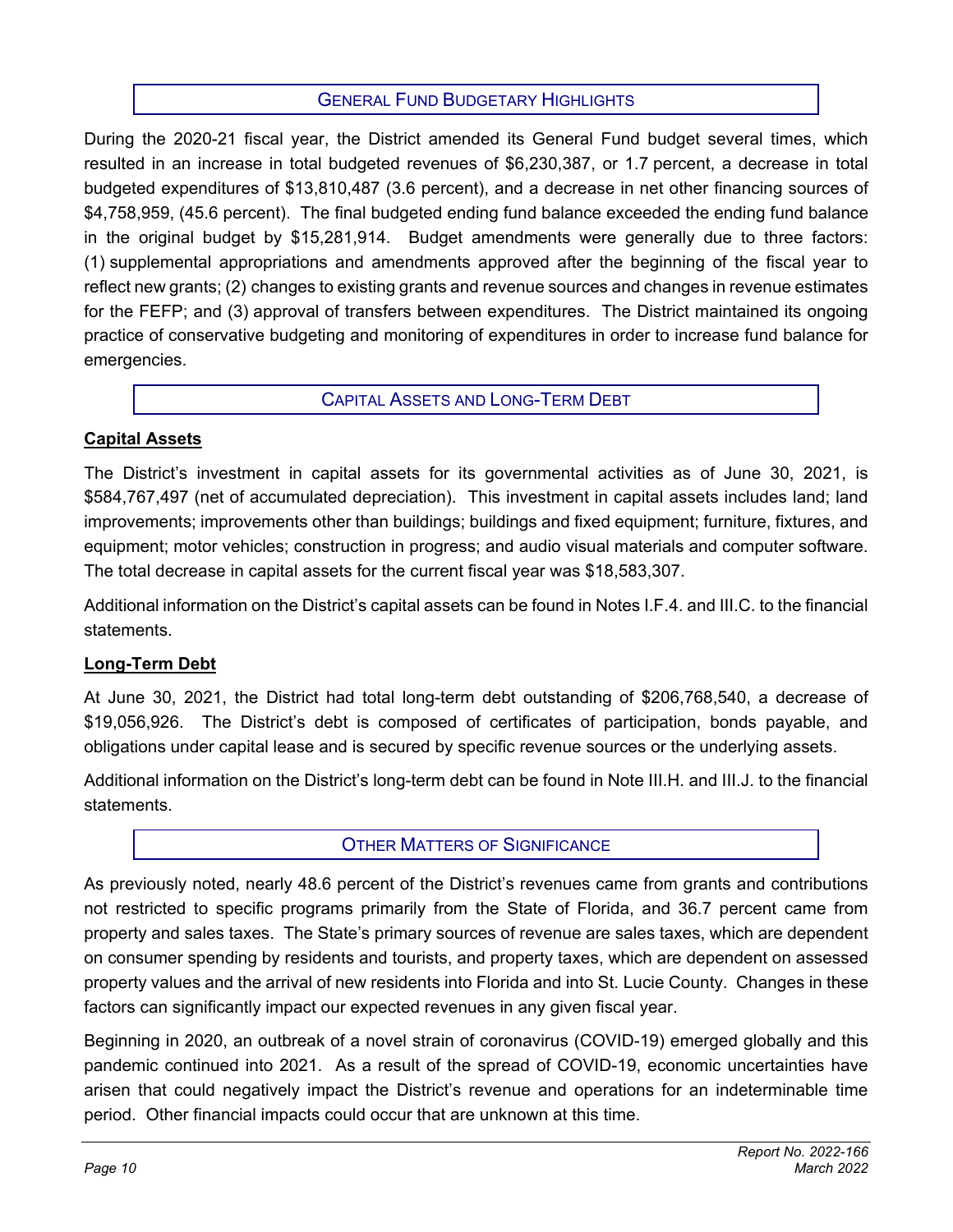# REQUESTS FOR INFORMATION

This report is designed to provide a general overview of the District's finances for all those with an interest in the District's finances. Questions concerning information provided in the MD&A or other required supplementary information, and financial statements and notes thereto, or requests for additional financial information should be addressed to the Chief Financial Officer, 9461 Brandywine Lane, Port St. Lucie, Florida 34986.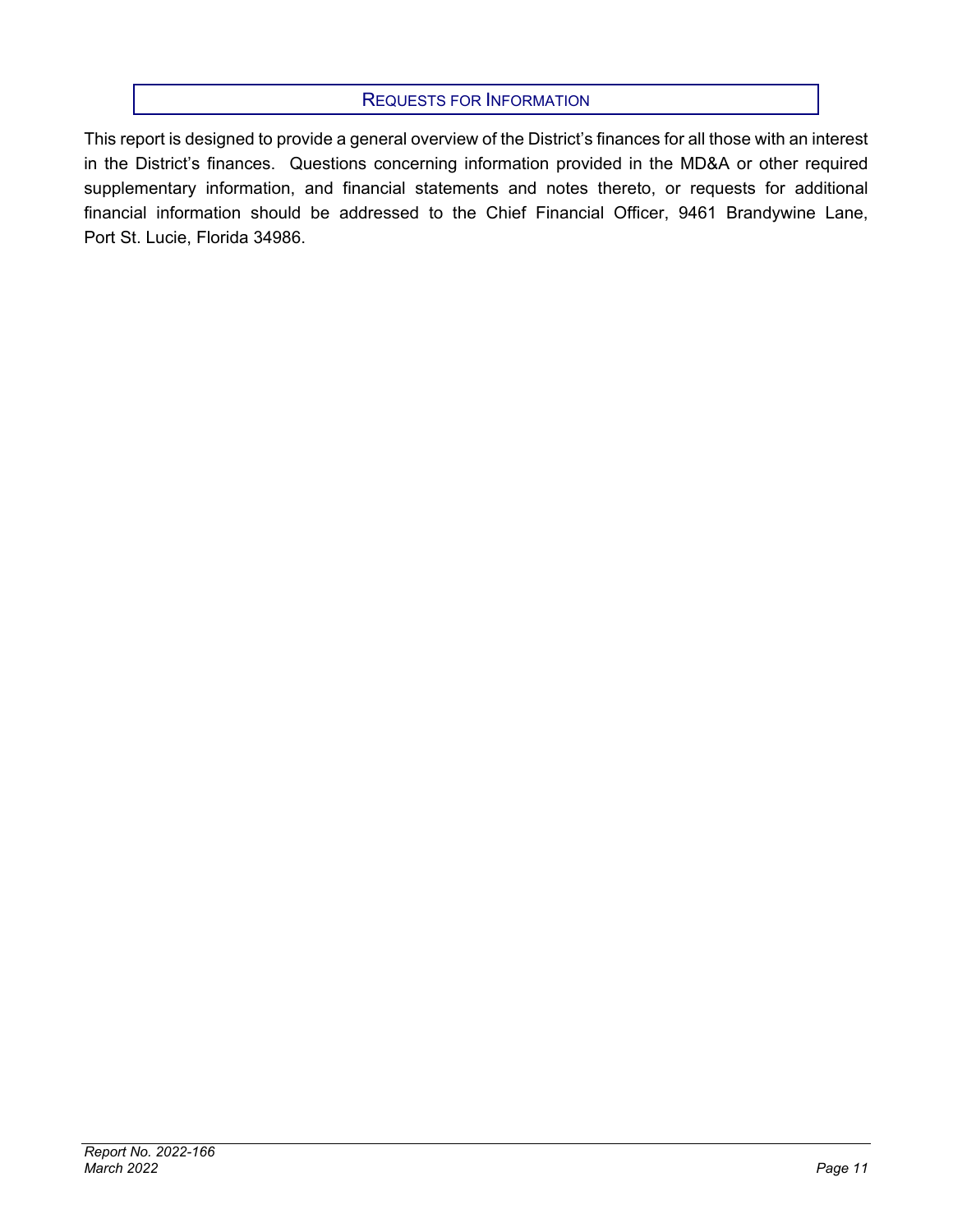THIS PAGE INTENTIONALLY LEFT BLANK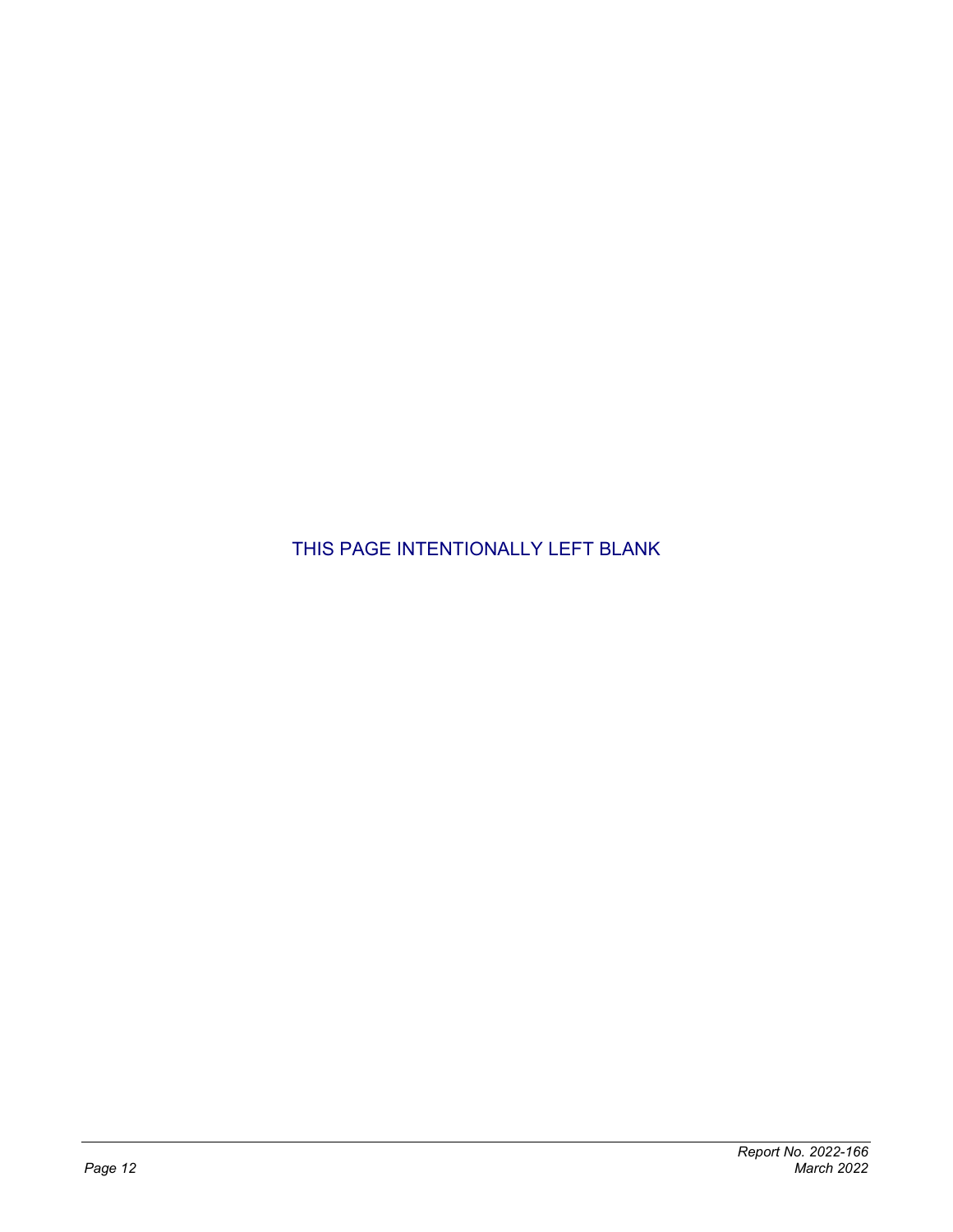# <span id="page-18-0"></span>*BASIC FINANCIAL STATEMENTS*

## **St. Lucie County District School Board Statement of Net Position June 30, 2021**

|                                                            | <b>Primary Government</b> |                          |
|------------------------------------------------------------|---------------------------|--------------------------|
|                                                            | Governmental              | Component                |
|                                                            | <b>Activities</b>         | <b>Units</b>             |
| <b>ASSETS</b>                                              |                           |                          |
| Cash and Cash Equivalents                                  | \$<br>142,443,238.74      | 2,992,254.00<br>\$       |
|                                                            |                           |                          |
| Cash and Cash Equivalents with Fiscal Agent<br>Investments | 11, 109, 192.05           |                          |
|                                                            | 1,891.13                  | 628,000.00               |
| <b>Taxes Receivable</b>                                    | 82,264.23                 |                          |
| <b>Accounts Receivable</b>                                 | 2,599,448.84              | 8,557.00                 |
| Due from Other Agencies                                    | 26,279,194.10             | 1,482,811.00             |
| Deposits Receivable                                        |                           | 25,000.00                |
| Prepaid Items                                              | 56,770.00                 | 625,018.00               |
| Inventories                                                | 2,168,624.77              |                          |
| <b>Restricted Cash</b>                                     |                           | 151,785.00               |
| Restricted Cash and Cash Equivalents with Fiscal Agent     | 12,737,927.29             |                          |
| Capital Assets:                                            |                           |                          |
| Nondepreciable Capital Assets                              | 60, 137, 502.52           |                          |
| Depreciable Capital Assets, Net                            | 524,629,994.76            | 30,906,766.00            |
|                                                            |                           |                          |
| <b>TOTAL ASSETS</b>                                        | 782,246,048.43            | 36,820,191.00            |
| DEFERRED OUTFLOWS OF RESOURCES                             |                           |                          |
| Pensions                                                   | 102,870,464.00            |                          |
| <b>OPEB</b>                                                | 1,050,474.00              |                          |
| Net Carrying Amount of Debt Refundings                     | 6,455,408.90              |                          |
|                                                            |                           |                          |
| TOTAL DEFERRED OUTFLOWS OF RESOURCES                       | 110,376,346.90            | $\overline{\phantom{0}}$ |
| <b>LIABILITIES</b>                                         |                           |                          |
| <b>Accrued Salaries and Benefits</b>                       | 9,437,665.62              | 1,443,051.00             |
| Payroll Deductions and Withholdings                        | 3,598,014.95              |                          |
| <b>Accounts Payable</b>                                    | 13,663,856.72             | 1,407,265.00             |
|                                                            |                           |                          |
| Sales Tax Payable                                          | 374.56                    |                          |
| Notes Payable                                              | 9,310,000.00              | 4,618.00                 |
| Construction Contracts Payable - Retained Percentage       | 8,936.65                  |                          |
| Due to Other Agencies                                      | 3,558.78                  | 292,392.00               |
| Accrued Interest Payable                                   | 3,304,561.72              |                          |
| Deposits Payable                                           | 500.00                    |                          |
| <b>Unearned Revenue</b>                                    | 2,905,881.32              |                          |
| Long-Term Liabilities:                                     |                           |                          |
| Portion Due Within 1 Year                                  | 24,436,043.51             | 2,180,438.00             |
| Portion Due After 1 Year                                   | 488,690,012.10            | 31,376,739.00            |
|                                                            |                           |                          |
| <b>TOTAL LIABILITIES</b>                                   | 555,359,405.93            | 36,704,503.00            |
| DEFERRED INFLOWS OF RESOURCES                              |                           |                          |
| Pensions                                                   | 8,172,623.00              |                          |
| <b>OPEB</b>                                                | 2,909,477.00              |                          |
| Deferred Revenue                                           |                           | 360,929.00               |
| TOTAL DEFERRED INFLOWS OF RESOURCES                        | 11,082,100.00             | 360,929.00               |
|                                                            |                           |                          |
| <b>NET POSITION</b>                                        |                           |                          |
| Net Investment in Capital Assets                           | 384,454,365.72            | (1,816,019.00)           |
| Restricted for:                                            |                           |                          |
| <b>State Required Carryover Programs</b>                   | 889,387.09                |                          |
| Debt Service                                               | 26,523,903.50             |                          |
| <b>Capital Projects</b>                                    | 100,656,919.02            |                          |
| <b>Food Service</b>                                        | 2,460,012.46              |                          |
| Grants and FAU Lab School                                  | 3,205,027.81              | 227,202.00               |
| Unrestricted (Deficit)                                     | (192,008,726.20)          | 1,343,396.00             |
|                                                            |                           |                          |
| TOTAL NET POSITION                                         | \$<br>326, 180, 889. 40   | \$<br>(245, 421.00)      |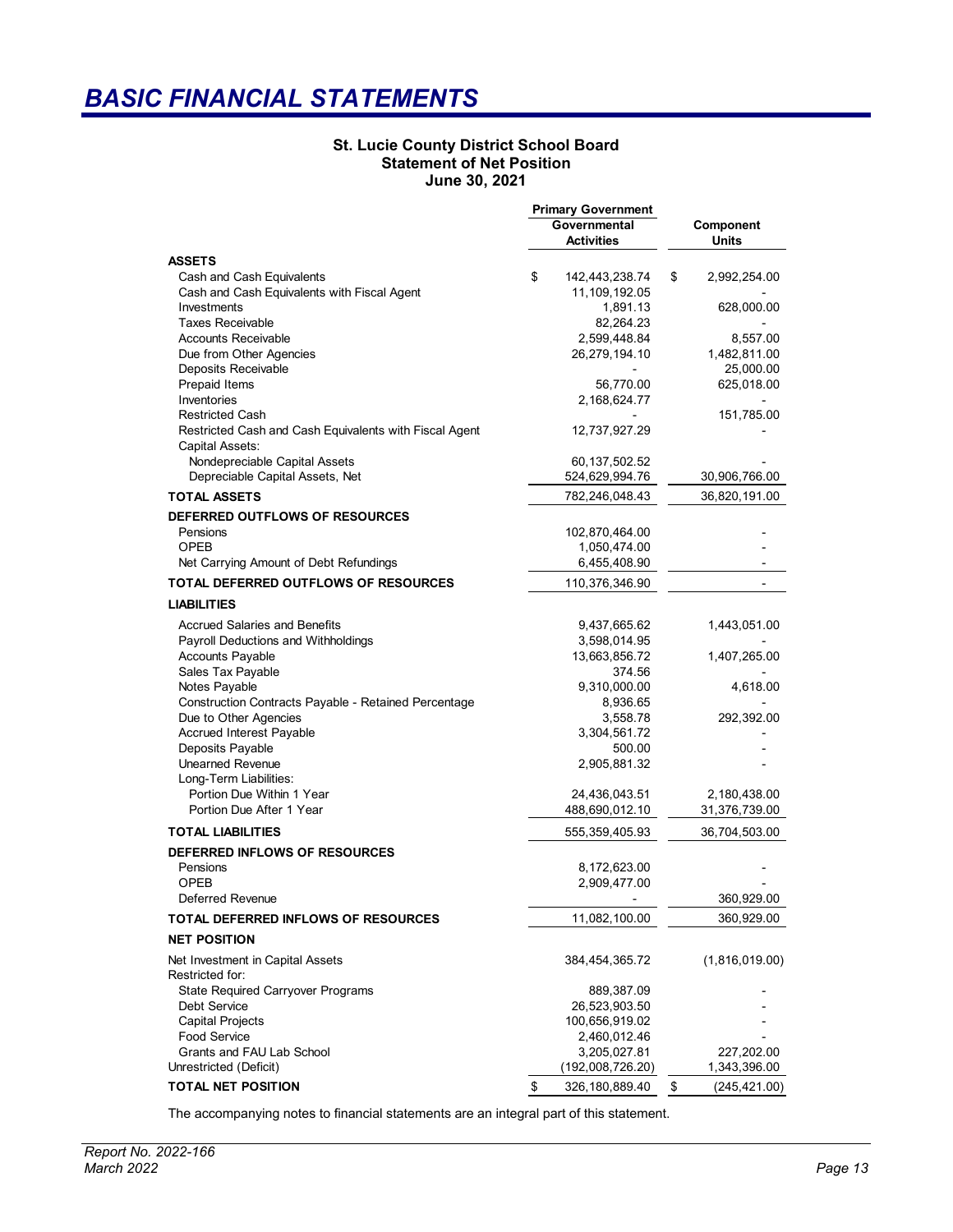# **St. Lucie County District School Board Statement of Activities For the Fiscal Year Ended June 30, 2021**

<span id="page-19-0"></span>

|                                                 |                      | <b>Program Revenues</b> |                       |    |                                |              |                              |
|-------------------------------------------------|----------------------|-------------------------|-----------------------|----|--------------------------------|--------------|------------------------------|
|                                                 |                      |                         | <b>Charges</b><br>for |    | Operating<br><b>Grants and</b> |              | Capital<br><b>Grants and</b> |
| <b>Functions/Programs</b>                       | <b>Expenses</b>      |                         | <b>Services</b>       |    | <b>Contributions</b>           |              | <b>Contributions</b>         |
|                                                 |                      |                         |                       |    |                                |              |                              |
| <b>Primary Government</b>                       |                      |                         |                       |    |                                |              |                              |
| <b>Governmental Activities:</b>                 |                      |                         |                       |    |                                |              |                              |
| Instruction                                     | \$<br>270,986,008.26 | \$                      | 135,748.00            | \$ |                                | \$           |                              |
| <b>Student Support Services</b>                 | 21,823,454.97        |                         |                       |    |                                |              |                              |
| <b>Instructional Media Services</b>             | 4,744,432.46         |                         |                       |    |                                |              |                              |
| Instruction and Curriculum Development Services | 10,305,193.87        |                         |                       |    |                                |              |                              |
| <b>Instructional Staff Training Services</b>    | 7,732,952.19         |                         |                       |    |                                |              |                              |
| Instruction-Related Technology                  | 403,588.67           |                         |                       |    |                                |              |                              |
| Board                                           | 701,633.99           |                         |                       |    |                                |              |                              |
| <b>General Administration</b>                   | 5,340,182.91         |                         |                       |    |                                |              |                              |
| <b>School Administration</b>                    | 28,009,833.49        |                         |                       |    |                                |              |                              |
| <b>Facilities Acquisition and Construction</b>  | 21,075,036.59        |                         |                       |    |                                |              | 1,458,975.32                 |
| <b>Fiscal Services</b>                          | 2,607,037.92         |                         |                       |    |                                |              |                              |
| <b>Food Services</b>                            | 22,088,702.22        |                         | 1,021,662.00          |    | 22,491,091.90                  |              |                              |
| <b>Central Services</b>                         | 6,149,497.22         |                         | 579,560.41            |    |                                |              |                              |
| <b>Student Transportation Services</b>          | 24,081,795.83        |                         | 231,889.69            |    |                                |              |                              |
| <b>Operation of Plant</b>                       | 38,645,121.44        |                         |                       |    |                                |              |                              |
| Maintenance of Plant                            | 6,418,793.84         |                         |                       |    |                                |              |                              |
| <b>Administrative Technology Services</b>       | 3,982,597.02         |                         |                       |    |                                |              |                              |
| <b>Community Services</b>                       | 1,045,227.68         |                         |                       |    |                                |              |                              |
| Unallocated Interest on Long-Term Debt          | 8,505,757.16         |                         |                       |    |                                |              | 82,812.38                    |
| Unallocated Depreciation Expense*               | 26,982,504.08        |                         |                       |    |                                |              |                              |
| <b>Total Primary Government</b>                 | 511,629,351.81       | \$                      | 1,968,860.10          |    | \$ 22,491,091.90               | $\mathbb{S}$ | 1,541,787.70                 |
| <b>Component Units</b>                          |                      |                         |                       |    |                                |              |                              |
| <b>Charter Schools/Educational Foundation</b>   | 38,014,433.00        | \$                      | 993,842.00            | S  | 2,390,324.00                   |              | \$2,341,320.00               |
|                                                 |                      |                         |                       |    |                                |              |                              |

General Revenues:

Taxes: Property Taxes, Levied for Operational Purposes Property Taxes, Levied for Capital Projects Local Sales Taxes Grants and Contributions Not Restricted to Specific Programs Unrestricted Investment Earnings **Miscellaneous** 

### **Total General Revenues**

### **Change in Net Position**

Net Position - Beginning Adjustment to Beginning Net Position Net Position - Beginning, as Restated

### **Net Position - Ending**

\* This amount excludes the depreciation that is included in the direct expenses of the various functions.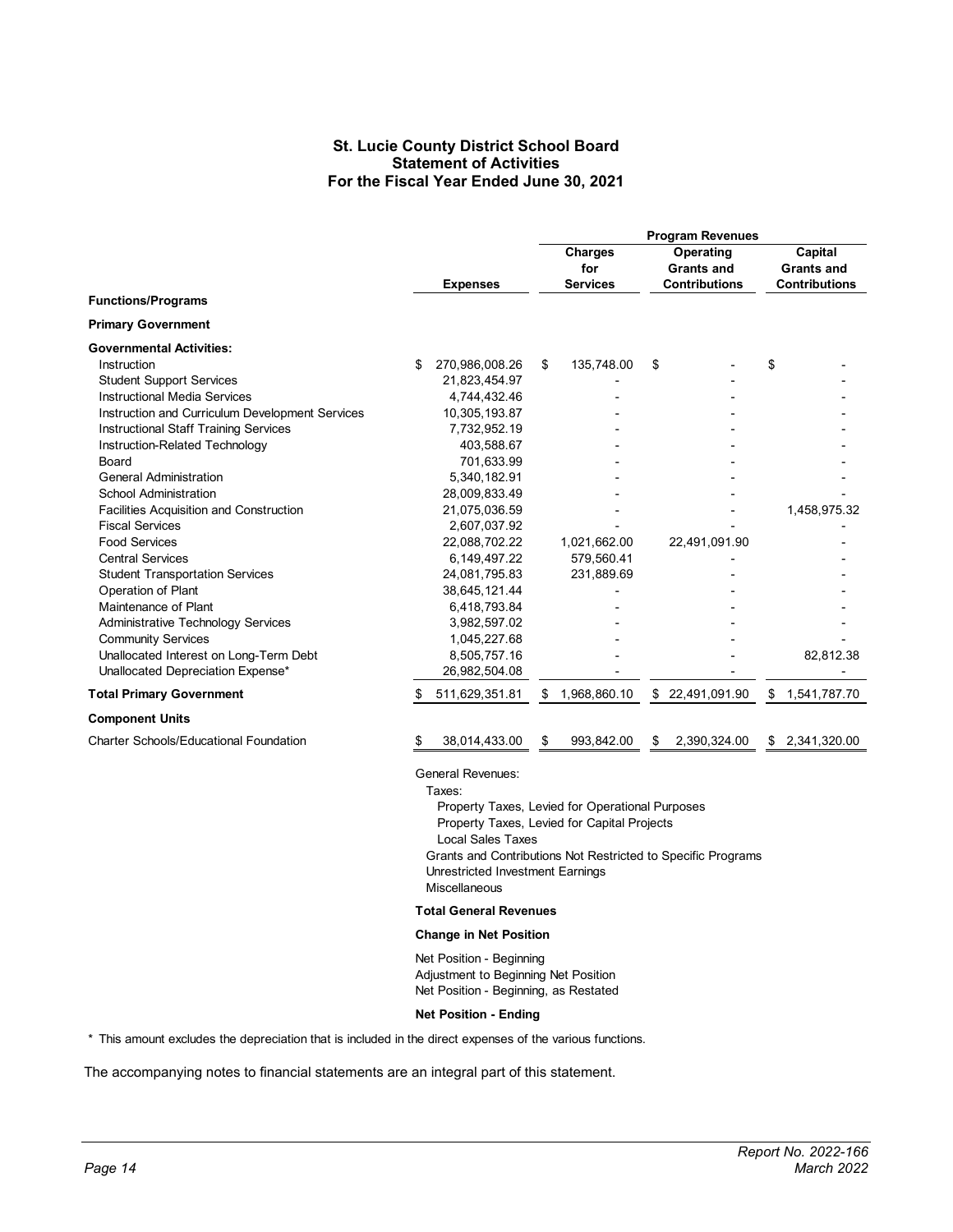| <b>Changes in Net Position</b> |    |                   |  |  |  |  |  |
|--------------------------------|----|-------------------|--|--|--|--|--|
| <b>Primary Government</b>      |    |                   |  |  |  |  |  |
| Governmental                   |    | Component         |  |  |  |  |  |
| <b>Activities</b>              |    | Units             |  |  |  |  |  |
|                                |    |                   |  |  |  |  |  |
|                                |    |                   |  |  |  |  |  |
|                                |    |                   |  |  |  |  |  |
|                                |    |                   |  |  |  |  |  |
| \$<br>(270,850,260.26)         | \$ |                   |  |  |  |  |  |
| (21, 823, 454.97)              |    |                   |  |  |  |  |  |
| (4,744,432.46)                 |    |                   |  |  |  |  |  |
| (10, 305, 193.87)              |    |                   |  |  |  |  |  |
| (7,732,952.19)                 |    |                   |  |  |  |  |  |
| (403, 588.67)                  |    |                   |  |  |  |  |  |
| (701, 633.99)                  |    |                   |  |  |  |  |  |
| (5,340,182.91)                 |    |                   |  |  |  |  |  |
| (28,009,833.49)                |    |                   |  |  |  |  |  |
| (19,616,061.27)                |    |                   |  |  |  |  |  |
| (2,607,037.92)                 |    |                   |  |  |  |  |  |
| 1,424,051.68                   |    |                   |  |  |  |  |  |
| (5,569,936.81)                 |    |                   |  |  |  |  |  |
| (23, 849, 906.14)              |    |                   |  |  |  |  |  |
| (38, 645, 121.44)              |    |                   |  |  |  |  |  |
| (6, 418, 793.84)               |    |                   |  |  |  |  |  |
| (3,982,597.02)                 |    |                   |  |  |  |  |  |
| (1,045,227.68)                 |    |                   |  |  |  |  |  |
| (8,422,944.78)                 |    |                   |  |  |  |  |  |
| (26,982,504.08)                |    |                   |  |  |  |  |  |
| (485,627,612.11)               |    |                   |  |  |  |  |  |
|                                |    |                   |  |  |  |  |  |
|                                |    |                   |  |  |  |  |  |
|                                |    | (32, 288, 947.00) |  |  |  |  |  |
|                                |    |                   |  |  |  |  |  |
|                                |    |                   |  |  |  |  |  |
| 137,686,869.57                 |    |                   |  |  |  |  |  |
| 38,147,077.82                  |    |                   |  |  |  |  |  |
| 22,820,478.79                  |    |                   |  |  |  |  |  |
| 262,704,425.40                 |    | 31,018,411.00     |  |  |  |  |  |
| 571,603.37                     |    | 5,841.00          |  |  |  |  |  |
| 53,080,353.78                  |    | 1,131,148.00      |  |  |  |  |  |
|                                |    |                   |  |  |  |  |  |
| 515,010,808.73                 |    | 32, 155, 400.00   |  |  |  |  |  |
| 29,383,196.62                  |    | (133,547.00)      |  |  |  |  |  |
| 296,793,596.78                 |    | (503,080.00)      |  |  |  |  |  |
| 4,096.00                       |    | 391,206.00        |  |  |  |  |  |
| 296,797,692.78                 |    | (111, 874.00)     |  |  |  |  |  |
| \$<br>326,180,889.40           | \$ | (245, 421.00)     |  |  |  |  |  |
|                                |    |                   |  |  |  |  |  |

**Net (Expense) Revenue and**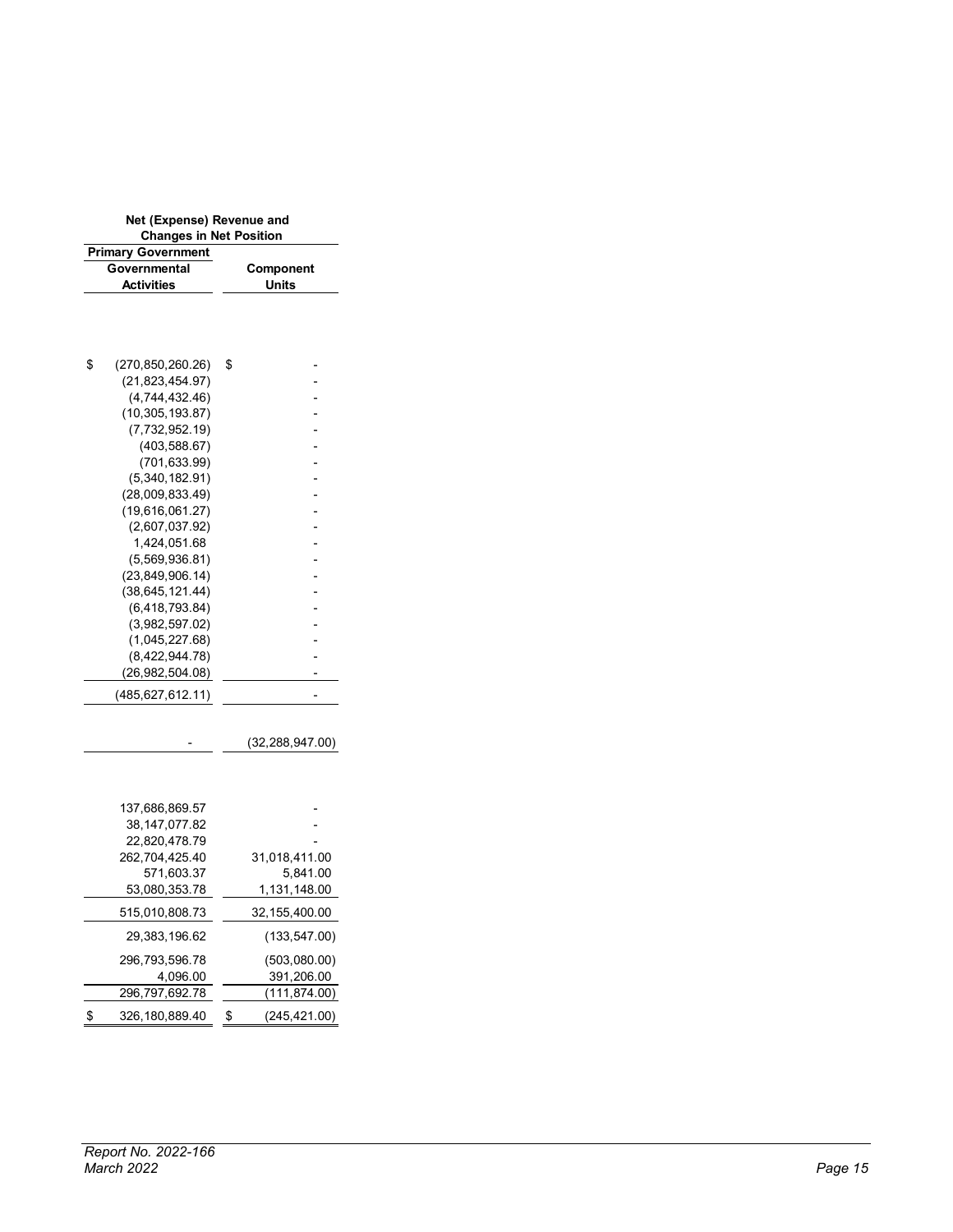# **St. Lucie County District School Board Balance Sheet – Governmental Funds June 30, 2021**

<span id="page-21-0"></span>

|                                                                               | General<br>Fund     |               | <b>Special Revenue -</b><br><b>Federal Education</b><br><b>Stabilization Fund</b> | <b>Capital Projects -</b><br>Sec. 1011.14/1011.15<br><b>Notes Fund</b> |                  |
|-------------------------------------------------------------------------------|---------------------|---------------|-----------------------------------------------------------------------------------|------------------------------------------------------------------------|------------------|
| <b>ASSETS</b>                                                                 |                     |               |                                                                                   |                                                                        |                  |
| Cash and Cash Equivalents                                                     | \$<br>47,613,995.93 | \$            |                                                                                   | \$                                                                     | 745,227.33       |
| Cash and Cash Equivalents with Fiscal Agent                                   |                     |               |                                                                                   |                                                                        |                  |
| Investments                                                                   |                     |               |                                                                                   |                                                                        |                  |
| <b>Taxes Receivable</b>                                                       | 82,264.23           |               |                                                                                   |                                                                        |                  |
| <b>Accounts Receivable</b>                                                    | 2,347,021.54        |               |                                                                                   |                                                                        |                  |
| Due from Other Funds                                                          | 3,565,020.52        |               | 1,990,493.07                                                                      |                                                                        |                  |
| Due from Other Agencies                                                       | 1,170,981.65        |               | 1,703,144.61                                                                      |                                                                        |                  |
| Prepaid Items<br>Inventories                                                  |                     |               |                                                                                   |                                                                        |                  |
| Restricted Cash and Cash Equivalents with Fiscal Agent                        | 962,642.55          |               |                                                                                   |                                                                        |                  |
| <b>TOTAL ASSETS</b>                                                           | \$<br>55,741,926.42 | $\frac{1}{2}$ | 3,693,637.68                                                                      | \$                                                                     | 745,227.33       |
| LIABILITIES, DEFERRED INFLOWS OF RESOURCES, AND                               |                     |               |                                                                                   |                                                                        |                  |
| <b>FUND BALANCES</b>                                                          |                     |               |                                                                                   |                                                                        |                  |
| Liabilities:                                                                  |                     |               |                                                                                   |                                                                        |                  |
| <b>Accrued Salaries and Benefits</b>                                          | \$<br>8,006,301.89  | \$            | 47,126.01                                                                         | \$                                                                     |                  |
| Payroll Deductions and Withholdings                                           | 3,228,620.82        |               | 8,854.83                                                                          |                                                                        |                  |
| Accounts Payable                                                              | 10, 162, 705.32     |               | 1,006,476.78                                                                      |                                                                        |                  |
| Sales Tax Payable                                                             | 374.56              |               |                                                                                   |                                                                        |                  |
| Notes Payable                                                                 |                     |               |                                                                                   |                                                                        | 9,310,000.00     |
| Construction Contracts Payable - Retained Percentage                          |                     |               |                                                                                   |                                                                        |                  |
| Due to Other Funds                                                            |                     |               | 2,631,070.67                                                                      |                                                                        |                  |
| Due to Other Agencies                                                         | 3,107.18            |               | 88.57                                                                             |                                                                        |                  |
| Deposits Payable                                                              | 500.00              |               |                                                                                   |                                                                        |                  |
| <b>Unearned Revenue</b>                                                       | 171, 178.13         |               | 20.82                                                                             |                                                                        |                  |
| <b>Total Liabilities</b>                                                      | 21,572,787.90       |               | 3,693,637.68                                                                      |                                                                        | 9,310,000.00     |
| Deferred Inflows of Resources:                                                |                     |               |                                                                                   |                                                                        |                  |
| Unavailable Revenues - Grant Revenue                                          | 707,483.00          |               |                                                                                   |                                                                        |                  |
| Fund Balances:                                                                |                     |               |                                                                                   |                                                                        |                  |
| Nonspendable:                                                                 |                     |               |                                                                                   |                                                                        |                  |
| Inventories                                                                   | 962,642.55          |               |                                                                                   |                                                                        |                  |
| Restricted for:<br>State Required Carryover Programs                          | 889,387.09          |               |                                                                                   |                                                                        |                  |
| Debt Service                                                                  |                     |               |                                                                                   |                                                                        |                  |
| <b>Food Service</b>                                                           |                     |               |                                                                                   |                                                                        |                  |
| <b>Capital Projects</b>                                                       |                     |               |                                                                                   |                                                                        |                  |
| Grants and FAU Lab School                                                     | 3,205,027.81        |               |                                                                                   |                                                                        |                  |
| <b>Total Restricted Fund Balance</b>                                          | 4,094,414.90        |               | ٠                                                                                 |                                                                        |                  |
| Assigned for:                                                                 |                     |               |                                                                                   |                                                                        |                  |
| Voluntary Prekindergarten and Other Local Programs                            | 5,714,083.48        |               |                                                                                   |                                                                        |                  |
| Outstanding Purchase Orders                                                   | 10, 143, 183.68     |               |                                                                                   |                                                                        |                  |
| <b>Total Assigned Fund Balance</b>                                            | 15,857,267.16       |               | $\blacksquare$                                                                    |                                                                        |                  |
| <b>Unassigned Fund Balance</b>                                                | 12,547,330.91       |               |                                                                                   |                                                                        | (8, 564, 772.67) |
| <b>Total Fund Balances</b>                                                    | 33,461,655.52       |               | $\overline{\phantom{0}}$                                                          |                                                                        | (8, 564, 772.67) |
| TOTAL LIABILITIES, DEFERRED INFLOWS OF RESOURCES,<br><b>AND FUND BALANCES</b> | \$ 55,741,926.42    | \$            | 3,693,637.68                                                                      | - \$                                                                   | 745,227.33       |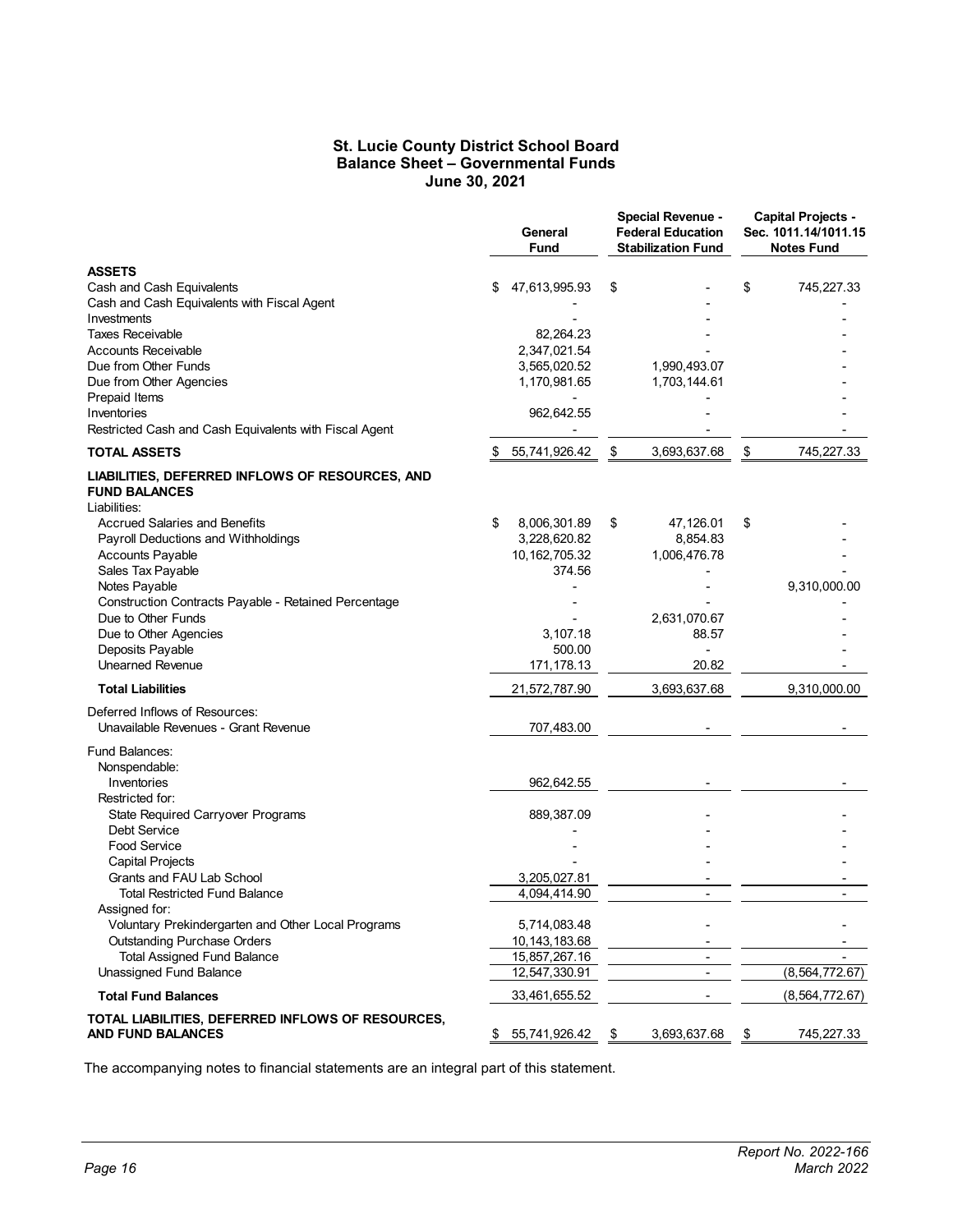|               | <b>Capital Projects -</b><br><b>Other Fund</b> | Other<br>Governmental<br>Funds   | Total<br>Governmental<br>Funds |                               |
|---------------|------------------------------------------------|----------------------------------|--------------------------------|-------------------------------|
|               |                                                |                                  |                                |                               |
| \$            | 70,217,517.55                                  | \$<br>23,866,497.93              | \$                             | 142,443,238.74                |
|               |                                                | 11,109,192.05                    |                                | 11,109,192.05                 |
|               |                                                | 1,891.13                         |                                | 1,891.13                      |
|               |                                                |                                  |                                | 82,264.23                     |
|               |                                                | 252,427.30                       |                                | 2,599,448.84                  |
|               |                                                |                                  |                                | 5,555,513.59                  |
|               | 17,456,048.99                                  | 5,949,018.85                     |                                | 26,279,194.10                 |
|               |                                                | 56,770.00                        |                                | 56,770.00                     |
|               |                                                | 1,205,982.22                     |                                | 2,168,624.77                  |
|               |                                                | 12,737,927.29                    |                                | 12,737,927.29                 |
| $\frac{1}{2}$ | 87,673,566.54                                  | \$<br>55, 179, 706. 77           | \$                             | 203,034,064.74                |
|               |                                                |                                  |                                |                               |
| \$            |                                                | \$<br>1,384,237.72<br>360,539.30 | \$                             | 9,437,665.62                  |
|               | 445,842.28                                     | 2,048,832.34                     |                                | 3,598,014.95<br>13,663,856.72 |
|               |                                                |                                  |                                | 374.56                        |
|               |                                                |                                  |                                | 9,310,000.00                  |
|               | 7,632.00                                       | 1,304.65                         |                                | 8,936.65                      |
|               |                                                | 2,924,442.92                     |                                | 5,555,513.59                  |
|               |                                                | 363.03                           |                                | 3,558.78                      |
|               |                                                |                                  |                                | 500.00                        |
|               | 2,713,521.74                                   | 21,160.63                        |                                | 2,905,881.32                  |
|               | 3,166,996.02                                   | 6,740,880.59                     |                                | 44,484,302.19                 |
|               | 11,169,655.22                                  |                                  |                                | 11,877,138.22                 |
|               |                                                |                                  |                                |                               |
|               |                                                | 1,205,982.22                     |                                | 2,168,624.77                  |
|               |                                                |                                  |                                | 889,387.09                    |
|               |                                                | 29,828,465.22                    |                                | 29,828,465.22                 |
|               |                                                | 1,254,030.24                     |                                | 1,254,030.24                  |
|               | 73,336,915.30                                  | 16, 150, 348.50                  |                                | 89,487,263.80                 |
|               |                                                |                                  |                                | 3,205,027.81                  |
|               | 73,336,915.30                                  | 47,232,843.96                    |                                | 124,664,174.16                |
|               |                                                |                                  |                                | 5,714,083.48                  |
|               |                                                |                                  |                                | 10,143,183.68                 |
|               |                                                |                                  |                                | 15,857,267.16                 |
|               |                                                |                                  |                                | 3,982,558.24                  |
|               | 73.336.915.30                                  | 48,438,826.18                    |                                | 146,672,624.33                |
| \$            | 87,673,566.54                                  | \$<br>55,179,706.77              | \$                             | 203,034,064.74                |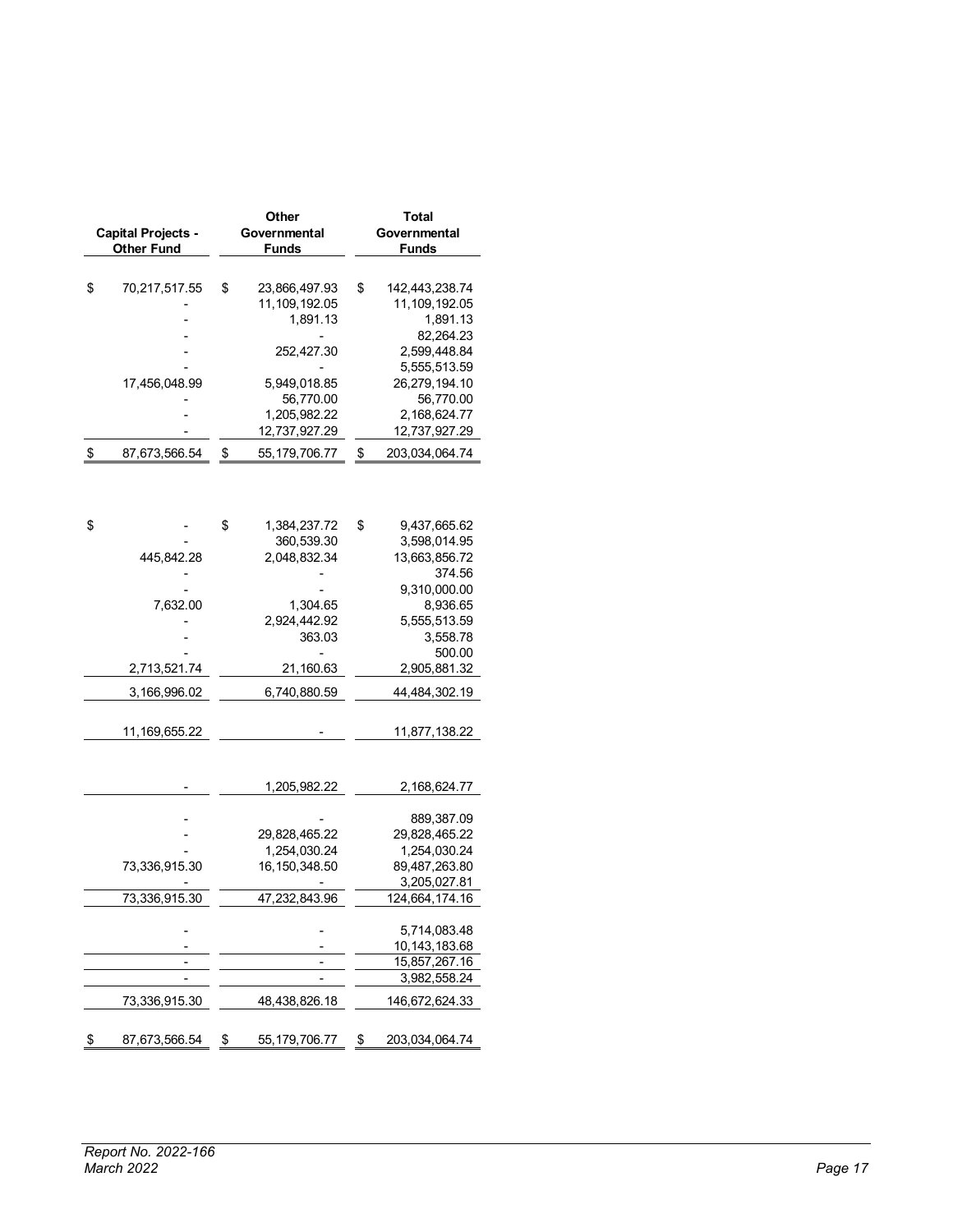# **St. Lucie County District School Board Reconciliation of the Governmental Funds Balance Sheet to the Statement of Net Position June 30, 2021**

<span id="page-23-0"></span>

| <b>Total Fund Balances - Governmental Funds</b>                                                                                                                                                                                      | \$                                                                                                                           | 146,672,624.33 |                    |
|--------------------------------------------------------------------------------------------------------------------------------------------------------------------------------------------------------------------------------------|------------------------------------------------------------------------------------------------------------------------------|----------------|--------------------|
| Amounts reported for governmental activities in the statement of net position are different because:                                                                                                                                 |                                                                                                                              |                |                    |
| Capital assets, net of accumulated depreciation, used in governmental activities are not financial<br>resources and, therefore, are not reported as assets in the governmental funds.                                                |                                                                                                                              | 584,767,497.28 |                    |
| Revenues not available to liquidate liabilities in the governmental funds are recorded in the<br>government-wide statements when earned.                                                                                             |                                                                                                                              |                | 11,877,138.22      |
| The difference between the acquisition price and the net carrying amount of refunded debt is<br>reported as a deferred outflow of resources in the government-wide statements, but is not reported in<br>the governmental funds.     |                                                                                                                              |                | 6,455,408.90       |
| Interest on long-term debt is accrued as a liability in the government-wide statements but is not<br>recognized in the governmental funds.                                                                                           |                                                                                                                              |                | (3,304,561.72)     |
| The deferred outflows of resources and deferred inflows of resources related to pensions and other<br>postemployment benefits (OPEB) are applicable to future periods and, therefore, are not reported in<br>the governmental funds. |                                                                                                                              |                |                    |
| Deferred Outflows Related to Pensions<br>Deferred Outflows Related to OPEB<br>Deferred Inflows Related to Pensions<br>Deferred Inflows Related to OPEB                                                                               | \$<br>102,870,464.00<br>1,050,474.00<br>(8, 172, 623.00)<br>(2,909,477.00)                                                   |                | 92,838,838.00      |
| Long-term liabilities are not due and payable in the fiscal year and, therefore, are not reported as<br>liabilities in the governmental funds. Long-term liabilities at year end consist of:                                         |                                                                                                                              |                |                    |
| <b>Obligations Under Capital Lease</b><br><b>Bonds Payable</b><br>Certificates of Participation Payable<br><b>Compensated Absences Payable</b><br>Other Postemployment Benefits Payable<br>Net Pension Liability                     | \$<br>(2,617,903.31)<br>(55, 110, 843.99)<br>(149, 039, 793.16)<br>(13,896,711.15)<br>(8, 102, 420.00)<br>(284, 358, 384.00) |                | (513, 126, 055.61) |
| <b>Net Position - Governmental Activities</b>                                                                                                                                                                                        |                                                                                                                              | P.             | 326, 180, 889. 40  |
|                                                                                                                                                                                                                                      |                                                                                                                              |                |                    |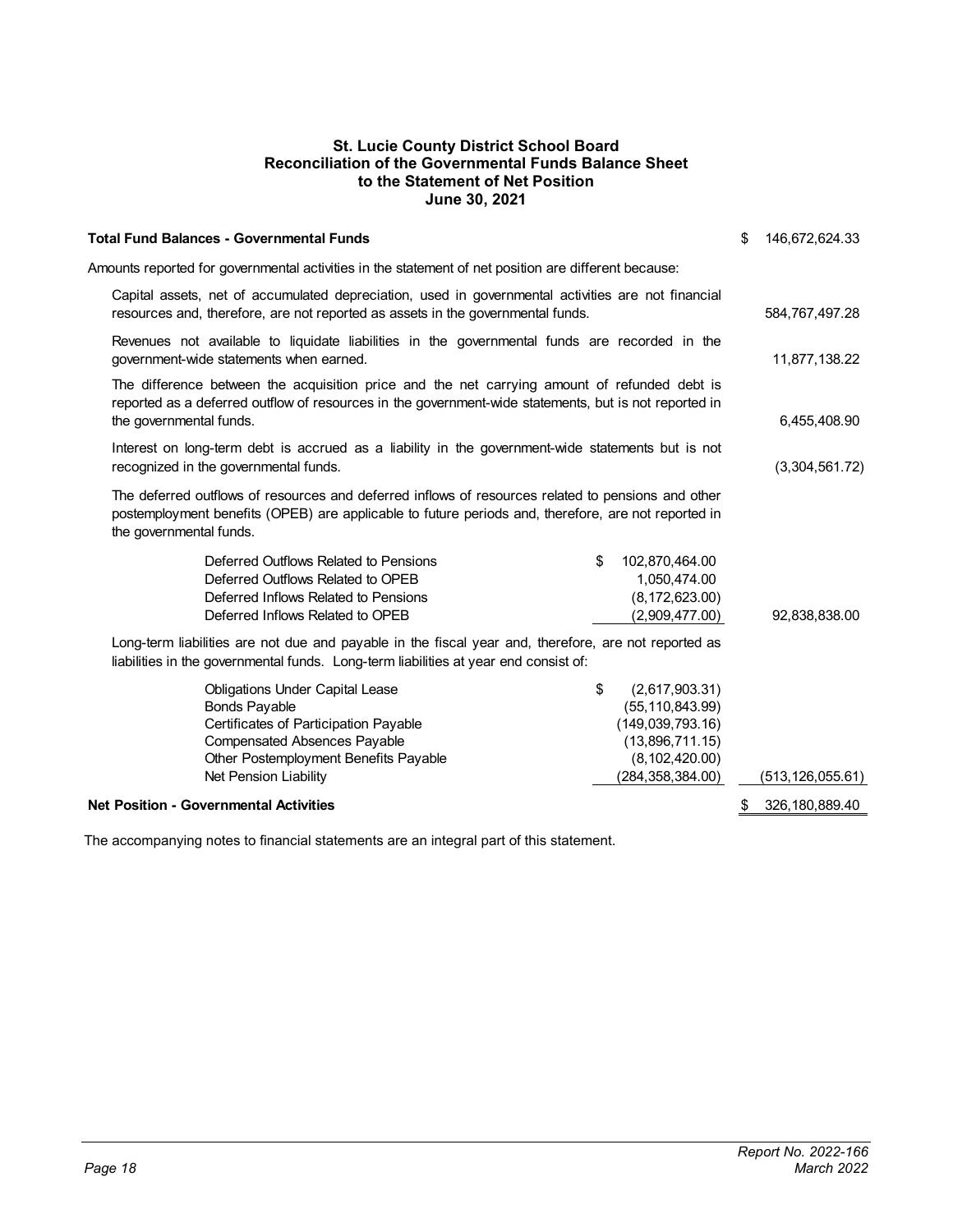THIS PAGE INTENTIONALLY LEFT BLANK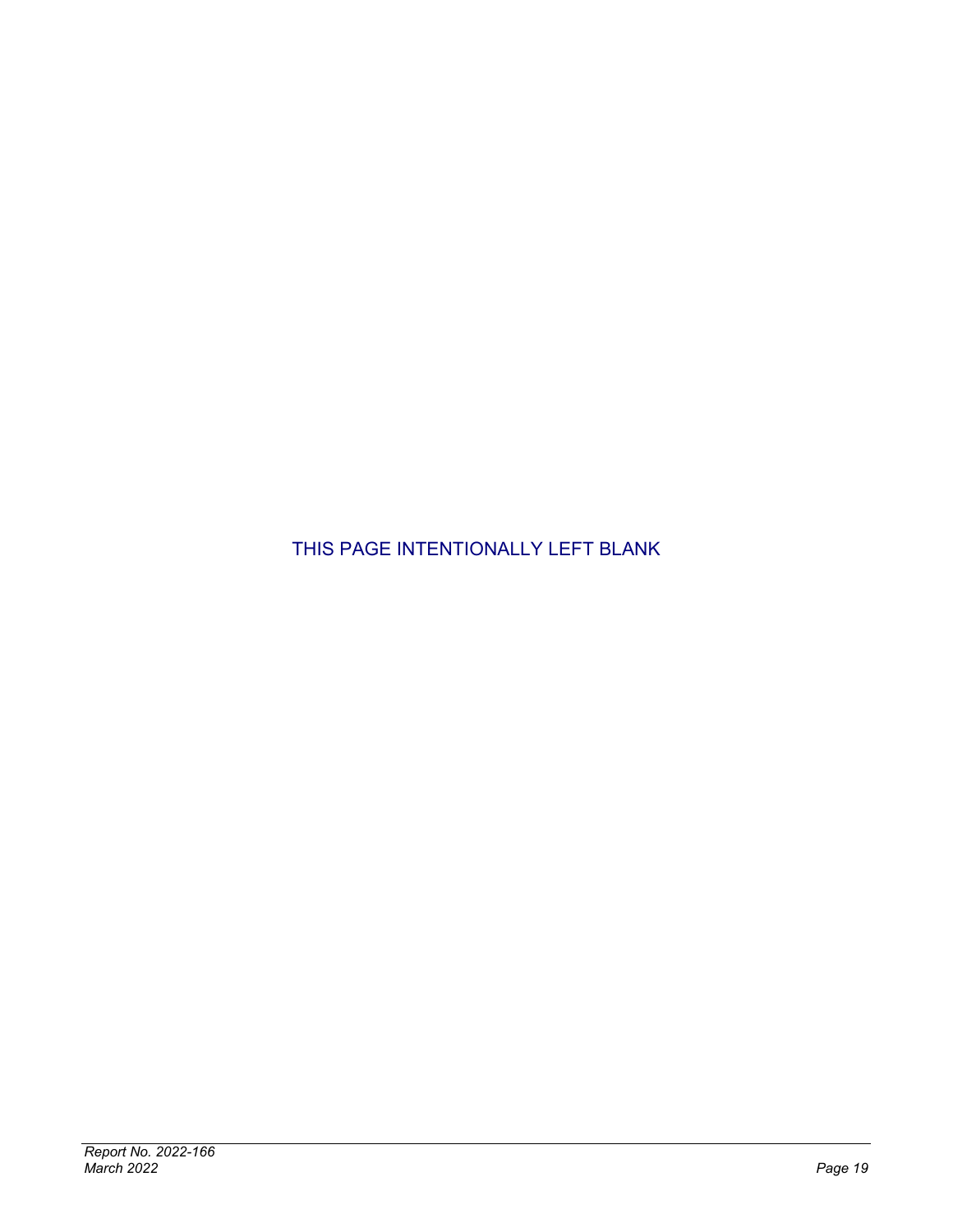# **St. Lucie County District School Board Statement of Revenues, Expenditures, and Changes in Fund Balances – Governmental Funds For the Fiscal Year Ended June 30, 2021**

<span id="page-25-0"></span>

|                                                                                                                            | General<br><b>Fund</b> |                                                          | <b>Special Revenue -</b><br><b>Federal Education</b><br><b>Stabilization Fund</b> | <b>Capital Projects -</b><br>Sec. 1011.14/1011.15<br><b>Notes Fund</b> |                                   |
|----------------------------------------------------------------------------------------------------------------------------|------------------------|----------------------------------------------------------|-----------------------------------------------------------------------------------|------------------------------------------------------------------------|-----------------------------------|
| <b>Revenues</b>                                                                                                            |                        |                                                          |                                                                                   |                                                                        |                                   |
| Intergovernmental:<br><b>Federal Direct</b><br>Federal Through State and Local<br>State<br>Local:                          | \$                     | 375,541.95<br>1,498,844.93<br>203,759,139.31             | \$<br>8, 194, 787.80                                                              | \$                                                                     |                                   |
| <b>Property Taxes</b><br><b>Local Sales Taxes</b><br><b>Impact Fees</b>                                                    |                        | 137,686,869.57                                           |                                                                                   |                                                                        |                                   |
| Charges for Services - Food Service<br>Miscellaneous<br><b>Total Local Revenues</b>                                        |                        | 26, 126, 575. 16<br>163,813,444.73                       | 174,478.41<br>174,478.41                                                          |                                                                        |                                   |
| <b>Total Revenues</b>                                                                                                      |                        | 369,446,970.92                                           | 8,369,266.21                                                                      |                                                                        |                                   |
| <b>Expenditures</b>                                                                                                        |                        |                                                          |                                                                                   |                                                                        |                                   |
| Current - Education:                                                                                                       |                        |                                                          |                                                                                   |                                                                        |                                   |
| Instruction<br><b>Student Support Services</b><br>Instructional Media Services                                             |                        | 233,313,246.50<br>18,982,550.27<br>4,358,076.41          | 3,558,614.02<br>95, 155.88<br>10,088.00                                           |                                                                        |                                   |
| Instruction and Curriculum Development Services<br>Instructional Staff Training Services<br>Instruction-Related Technology |                        | 4,814,121.73<br>2,121,244.61<br>374,763.74               | 76,992.50<br>26,708.13                                                            |                                                                        |                                   |
| Board<br>General Administration<br>School Administration                                                                   |                        | 600,819.30<br>3,377,144.80<br>25,208,469.79              | 324,415.20<br>52,328.04                                                           |                                                                        |                                   |
| Facilities Acquisition and Construction<br><b>Fiscal Services</b><br><b>Food Services</b>                                  |                        | 3, 192, 356.49<br>2,265,253.21<br>346.40                 |                                                                                   |                                                                        | 215,228.20                        |
| <b>Central Services</b><br><b>Student Transportation Services</b><br>Operation of Plant                                    |                        | 5,751,036.37<br>21,901,910.31<br>34,205,706.99           | 20,501.90<br>3,373,786.24                                                         |                                                                        |                                   |
| Maintenance of Plant<br>Administrative Technology Services<br><b>Community Services</b>                                    |                        | 5,958,062.98<br>3,638,024.71<br>507,761.97               | 51,311.20<br>28,128.00<br>298, 159. 18                                            |                                                                        |                                   |
| Fixed Capital Outlay:<br>Facilities Acquisition and Construction<br>Other Capital Outlay<br>Debt Service:                  |                        | 298,491.45<br>803,320.28                                 | 453,077.92                                                                        |                                                                        | 19,999.00                         |
| Principal<br>Interest and Fiscal Charges                                                                                   |                        | 208,770.48<br>185, 121.31                                |                                                                                   |                                                                        | 5,300.00                          |
| <b>Total Expenditures</b>                                                                                                  |                        | 372,066,600.10                                           | 8.369.266.21                                                                      |                                                                        | 240,527.20                        |
| Excess (Deficiency) of Revenues Over Expenditures                                                                          |                        | (2,619,629.18)                                           |                                                                                   |                                                                        | (240, 527.20)                     |
| <b>Other Financing Sources (Uses)</b>                                                                                      |                        |                                                          |                                                                                   |                                                                        |                                   |
| Transfers In<br>Sale of Capital Assets<br>Loss Recoveries<br><b>Transfers Out</b>                                          |                        | 6,973,549.60<br>30,360.70<br>90,465.93<br>(1,421,687.50) |                                                                                   |                                                                        | 2,935,300.00                      |
| <b>Total Other Financing Sources (Uses)</b>                                                                                |                        | 5,672,688.73                                             |                                                                                   |                                                                        | 2,935,300.00                      |
| <b>Net Change in Fund Balances</b><br>Fund Balances, Beginning                                                             |                        | 3,053,059.55<br>30,408,595.97                            |                                                                                   |                                                                        | 2,694,772.80<br>(11, 259, 545.47) |
| <b>Fund Balances, Ending</b>                                                                                               | \$                     | 33,461,655.52                                            | $0.00$ \$<br>\$                                                                   |                                                                        | (8, 564, 772.67)                  |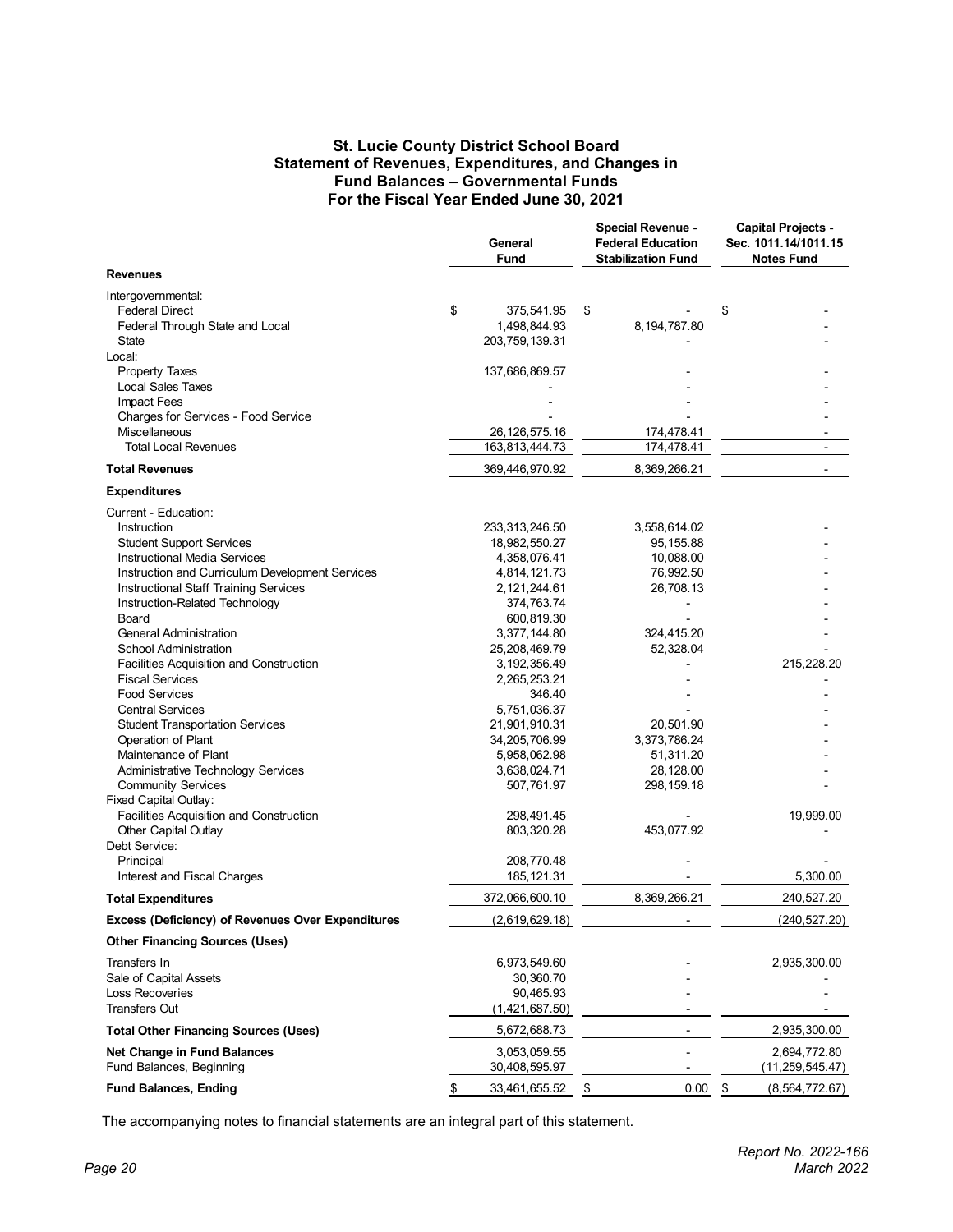| <b>Capital Projects -</b><br><b>Other Fund</b> | Other<br>Governmental<br><b>Funds</b> |           | Total<br>Governmental<br>Funds |
|------------------------------------------------|---------------------------------------|-----------|--------------------------------|
|                                                |                                       |           |                                |
| \$                                             | \$<br>4,371,523.33                    | \$        | 4,747,065.28                   |
| 457,886.73                                     | 50,243,141.31                         |           | 60,394,660.77                  |
| 860,865.04                                     | 4,571,462.88                          |           | 209, 191, 467.23               |
|                                                |                                       |           |                                |
|                                                | 38, 147, 077.82                       |           | 175,833,947.39                 |
| 22,820,478.79                                  |                                       |           | 22,820,478.79                  |
| 28,868,045.44                                  |                                       |           | 28,868,045.44                  |
|                                                | 1,021,662.00                          |           | 1,021,662.00                   |
| 79,849.11                                      | 418,489.45                            |           | 26,799,392.13                  |
| 51,768,373.34                                  | 39,587,229.27                         |           | 255, 343, 525. 75              |
| 53,087,125.11                                  | 98,773,356.79                         |           | 529,676,719.03                 |
|                                                |                                       |           |                                |
|                                                | 17,802,478.32                         |           | 254,674,338.84                 |
|                                                | 1,021,594.43                          |           | 20,099,300.58                  |
|                                                |                                       |           | 4,368,164.41                   |
|                                                | 4,550,605.09                          |           | 9,441,719.32                   |
|                                                | 5,087,000.03                          |           | 7,234,952.77                   |
|                                                |                                       |           | 374,763.74                     |
|                                                |                                       |           | 600,819.30                     |
|                                                | 1, 182, 523.54<br>492,064.27          |           | 4,884,083.54<br>25,752,862.10  |
| 10,471,032.28                                  | 7,157,281.09                          |           | 21,035,898.06                  |
|                                                | 119,330.35                            |           | 2,384,583.56                   |
|                                                | 21, 185, 372. 22                      |           | 21, 185, 718.62                |
|                                                | 23,993.56                             |           | 5,775,029.93                   |
|                                                | 621,034.38                            |           | 22,543,446.59                  |
|                                                | 1,249.14                              |           | 37,580,742.37                  |
|                                                |                                       |           | 6,009,374.18                   |
|                                                |                                       |           | 3,666,152.71                   |
|                                                | 185,216.19                            |           | 991, 137.34                    |
| 830,242.74                                     | 678,988.01                            |           | 1,827,721.20                   |
| 586,996.00                                     | 4,843,353.69                          |           | 6,686,747.89                   |
| 915,546.34                                     | 16,215,000.00                         |           | 17,339,316.82                  |
| 134,453.66                                     | 9,419,795.90                          |           | 9,744,670.87                   |
| 12,938,271.02                                  | 90,586,880.21                         |           | 484,201,544.74                 |
| 40,148,854.09                                  | <u>8,186,476.58</u>                   |           | 45,475,174.29                  |
|                                                |                                       |           |                                |
|                                                | 27,454,049.81                         |           | 37,362,899.41                  |
|                                                |                                       |           | 30,360.70                      |
|                                                | 651,709.96                            |           | 742, 175.89                    |
| (9,252,536.60)                                 | (26,688,675.31)                       |           | (37, 362, 899.41)              |
| (9,252,536.60)                                 | 1,417,084.46                          |           | 772,536.59                     |
| 30,896,317.49                                  | 9,603,561.04                          |           | 46,247,710.88                  |
| 42,440,597.81                                  | 38,835,265.14                         |           | 100,424,913.45                 |
| 73,336,915.30<br><u>\$</u>                     | \$<br>48,438,826.18                   | <u>\$</u> | 146,672,624.33                 |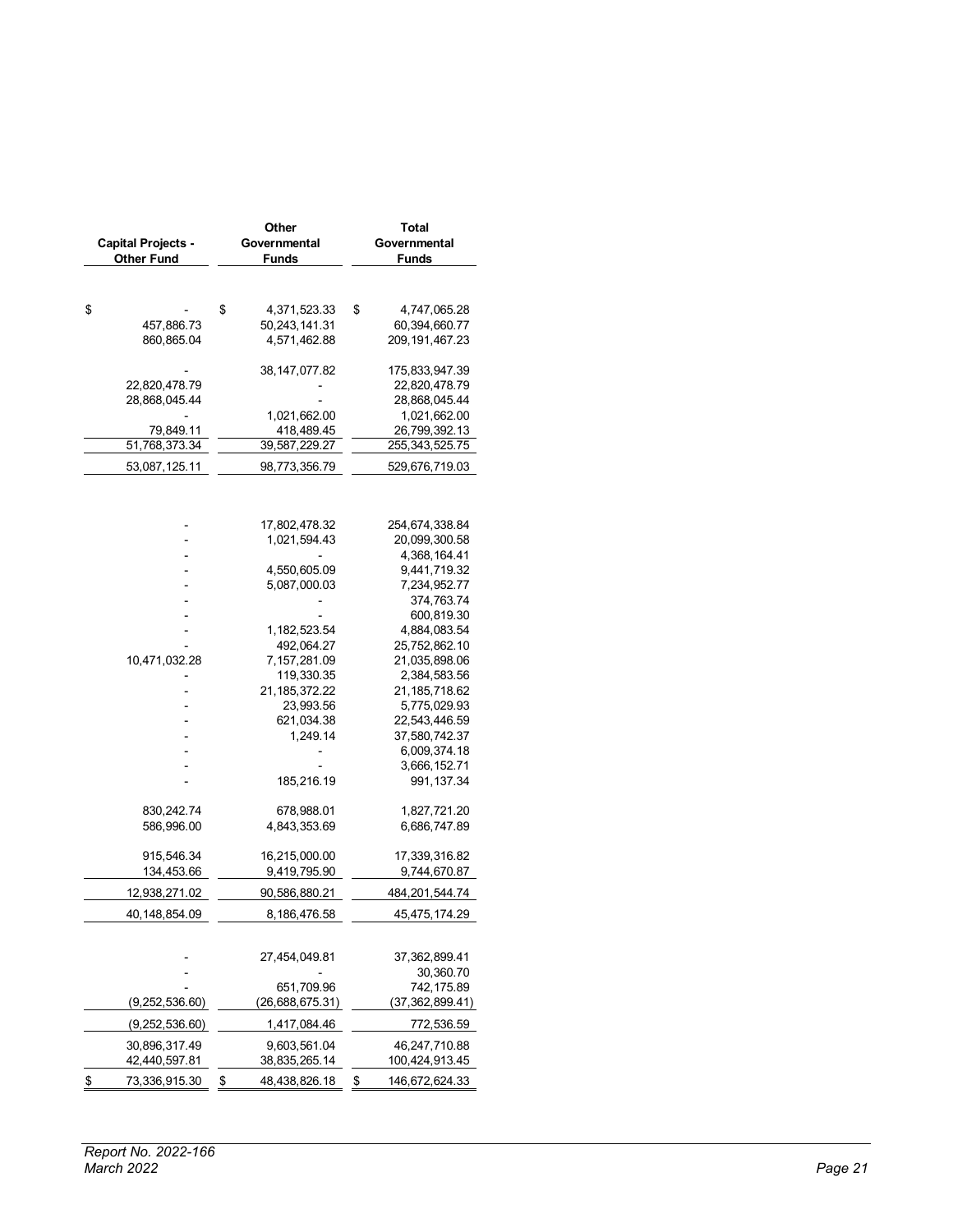# <span id="page-27-0"></span>**St. Lucie County District School Board Reconciliation of the Governmental Funds Statement of Revenues, Expenditures, and Changes in Fund Balances to the Statement of Activities For the Fiscal Year Ended June 30, 2021**

### **Net Change in Fund Balances - Governmental Funds 1996 1997 1998 1998 1998 1998 1998 1998 1999 1999 1999 1999 1999 1999 1999 1999 1999 1999 1999 1999 1999 1999 1999 1999 19**

Amounts reported for governmental activities in the statement of activities are different because:

Capital outlays are reported in the governmental funds as expenditures. However, in the statement of activities, the cost of those assets is allocated over their estimated useful lives as depreciation expense. This is the amount of depreciation expense in excess of capital outlays in the current fiscal year.

| Capital Outlay - Capitalized<br>Less: Depreciation Expense                                                                                                                                                                                                                                                                                                                   | \$ | 8,514,469.09<br>(27,000,779.41)                    |    | (18, 486, 310.32)                  |
|------------------------------------------------------------------------------------------------------------------------------------------------------------------------------------------------------------------------------------------------------------------------------------------------------------------------------------------------------------------------------|----|----------------------------------------------------|----|------------------------------------|
| The loss on the disposal of capital assets during the current fiscal year is reported in the statement of<br>activities. In the governmental funds, the cost of these assets was recognized as an expenditure in the<br>fiscal year purchased. Thus, the change in net position differs from the change in fund balance by the<br>undepreciated cost of the disposed assets. |    |                                                    |    | (96, 996.41)                       |
| Revenues not available to liquidate liabilities in the governmental funds are reported as deferred inflows<br>until amounts are available, but are accrued in the government-wide statements when earned.                                                                                                                                                                    |    |                                                    |    | 11,877,138.22                      |
| Reversal of prior year accrual in government-wide statements for revenue recognized as not available.                                                                                                                                                                                                                                                                        |    |                                                    |    | (1,216,849.00)                     |
| Repayment of debt principal is an expenditure in the governmental funds, but the repayment reduces<br>long-term liabilities in the statement of net position. This is the amount of the repayment of debt<br>principal in the current period.                                                                                                                                |    |                                                    |    | 17,339,316.82                      |
| Certain issuance costs and premiums for new debt issues are reported when issued as expenditures<br>and other financing sources in the governmental funds, but are deferred and amortized over the term of<br>the debt in the statement of activities.                                                                                                                       |    |                                                    |    |                                    |
| Premium/discount amortization<br>Change in deferred loss on refunding                                                                                                                                                                                                                                                                                                        | \$ | 1,717,609.50<br>(772,138.79)                       |    | 945,470.71                         |
| Interest on long-term debt is recognized as an expenditure in the governmental funds when due, but is<br>recognized as an expense when interest accrues in the statement of activities. This is the amount of<br>change in accrued interest at year end.                                                                                                                     |    |                                                    |    | 293,443.00                         |
| In the statement of activities, the cost of compensated absences is measured by the amounts earned<br>during the year, while in the governmental funds, expenditures are recognized based on the amounts<br>actually paid for compensated absences. This is the net amount of compensated absences earned in<br>excess of the amount paid in the current fiscal year.        |    |                                                    |    | (340, 056.28)                      |
| Governmental funds report District OPEB contributions as expenditures. However, in the statement of<br>activities, the cost of OPEB benefits earned, net of employee contributions, as determined through an<br>actuarial valuation, is reported as OPEB expense.                                                                                                            |    |                                                    |    |                                    |
| <b>OPEB Contributions</b><br><b>OPEB Expense</b>                                                                                                                                                                                                                                                                                                                             | \$ | 497,481.00<br>(495, 217.00)                        |    | 2.264.00                           |
| Expenses reported in the statement of activities that do not utilize current financial resources and are<br>not reported as expenses in the funds.                                                                                                                                                                                                                           |    |                                                    |    |                                    |
| <b>FRS Pension Contributions</b><br><b>HIS Pension Contributions</b><br><b>FRS Pension Expense</b>                                                                                                                                                                                                                                                                           | \$ | 19,158,314.00<br>3,929,685.00<br>(42, 811, 003.00) |    |                                    |
| <b>HIS Pension Expense</b><br><b>Change in Net Position - Governmental Activities</b>                                                                                                                                                                                                                                                                                        |    | (7,458,931.00)                                     | \$ | (27, 181, 935.00)<br>29,383,196.62 |
|                                                                                                                                                                                                                                                                                                                                                                              |    |                                                    |    |                                    |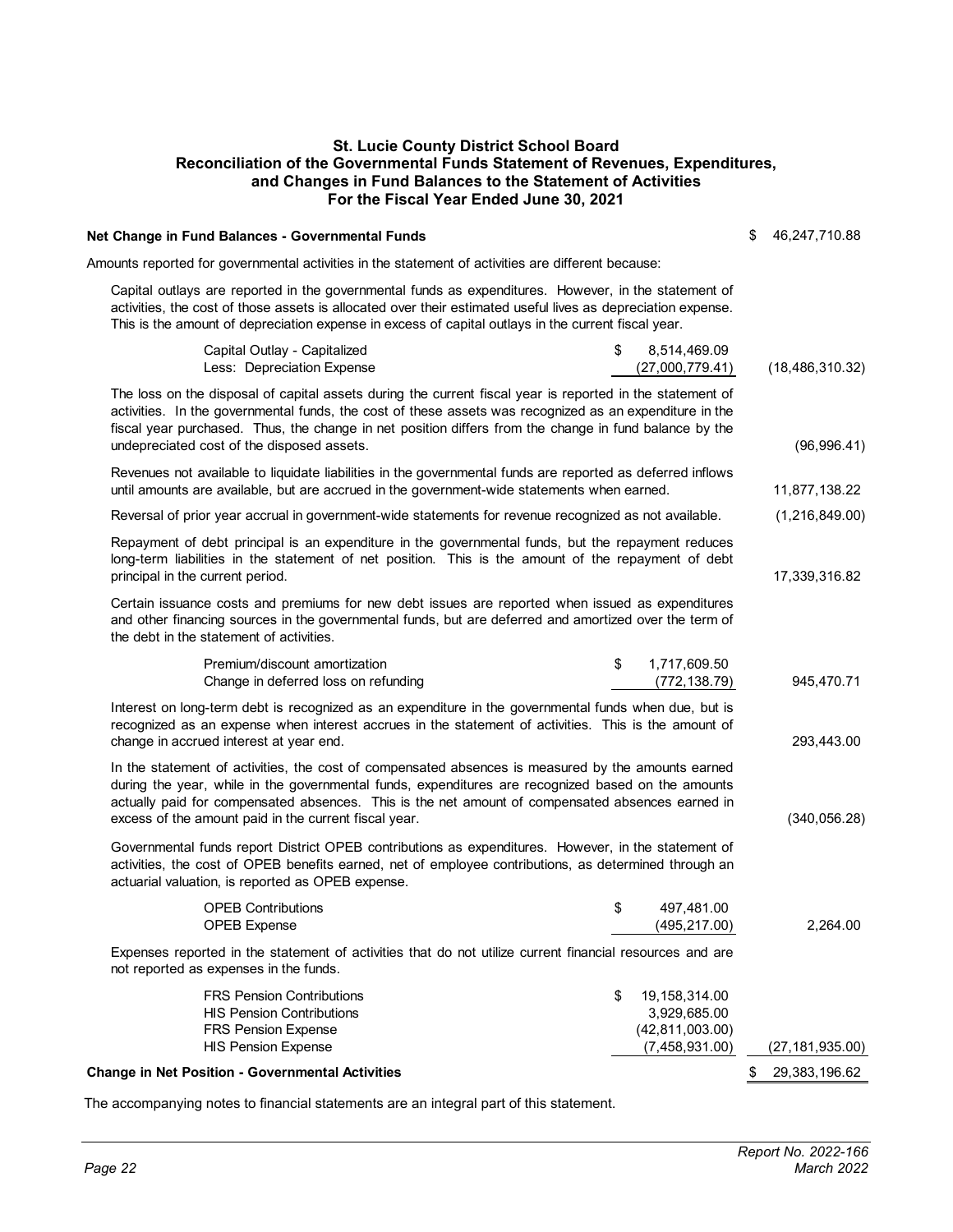# <span id="page-28-0"></span>**St. Lucie County District School Board Statement of Fiduciary Net Position – Fiduciary Funds June 30, 2021**

|                                        | <b>Custodial</b><br><b>Funds</b> |                     |  |  |
|----------------------------------------|----------------------------------|---------------------|--|--|
| <b>ASSETS</b>                          |                                  |                     |  |  |
| Cash and Cash Equivalents<br>Inventory | \$                               | 2,711,211<br>62,715 |  |  |
| <b>TOTAL ASSETS</b>                    |                                  | 2,773,926           |  |  |
| <b>LIABILITIES</b>                     |                                  |                     |  |  |
| Accounts Payable                       |                                  | 1,120               |  |  |
| <b>NET POSITION</b>                    |                                  |                     |  |  |
| Restricted for Student Groups          |                                  | 2.772.806           |  |  |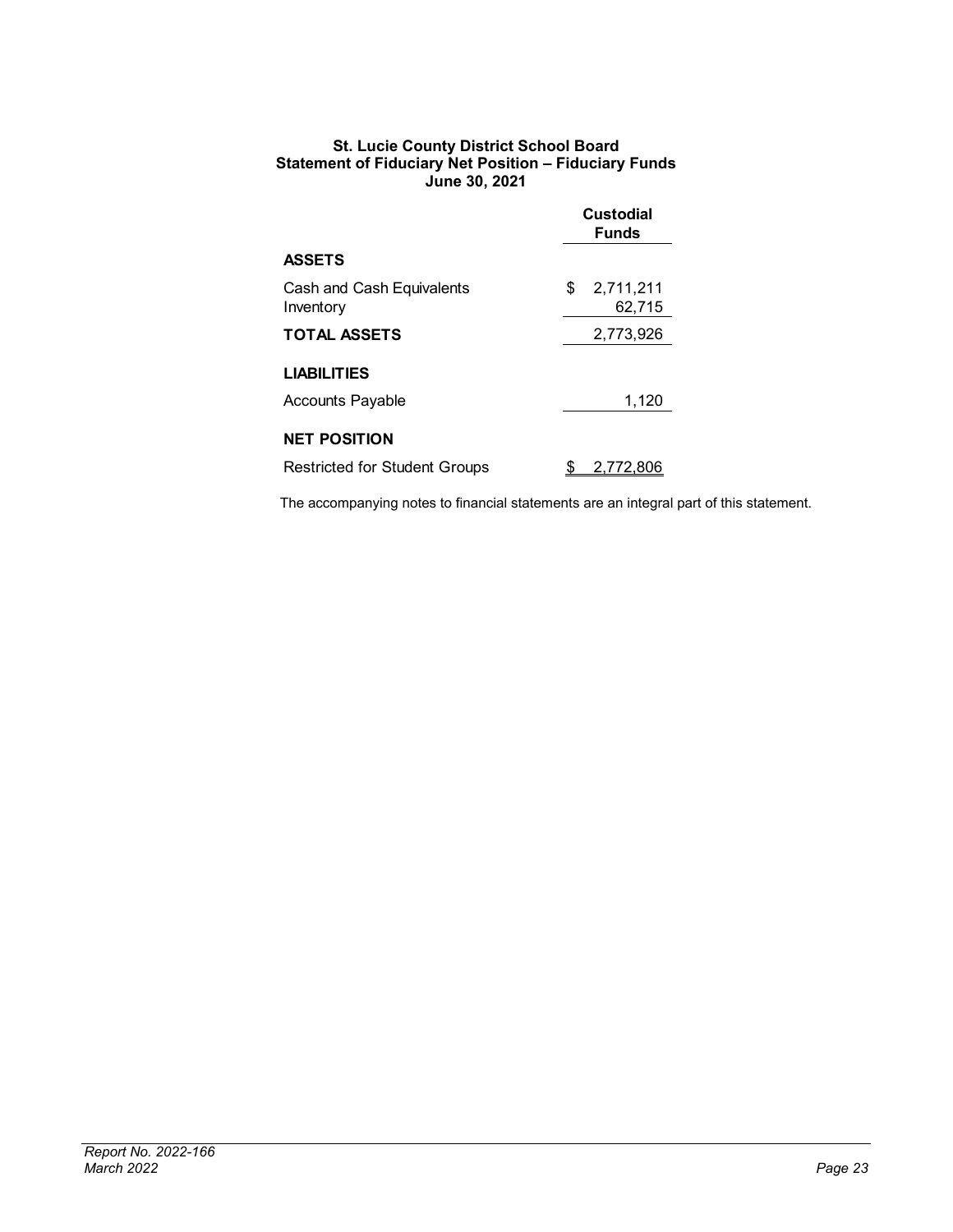# <span id="page-29-0"></span>**St. Lucie County District School Board Statement of Changes in Fiduciary Net Position – Fiduciary Funds For the Fiscal Year Ended June 30, 2021**

|                                                           | <b>Custodial</b><br><b>Funds</b> |            |
|-----------------------------------------------------------|----------------------------------|------------|
| <b>ADDITIONS</b>                                          |                                  |            |
| <b>Student Group Collections</b>                          | \$                               | 2,751,776  |
| <b>DEDUCTIONS</b>                                         |                                  |            |
| <b>Student Group Disbursements</b>                        |                                  | 2,889,997  |
| <b>Change in Net Position</b><br>Net Position - Beginning |                                  | (138, 221) |
| Adjustment to Beginning Net Position                      |                                  | 2,911,027  |
| Net Position - Beginning, as Restated                     |                                  | 2,911,027  |
| <b>Net Position - Ending</b>                              |                                  | 2.772.806  |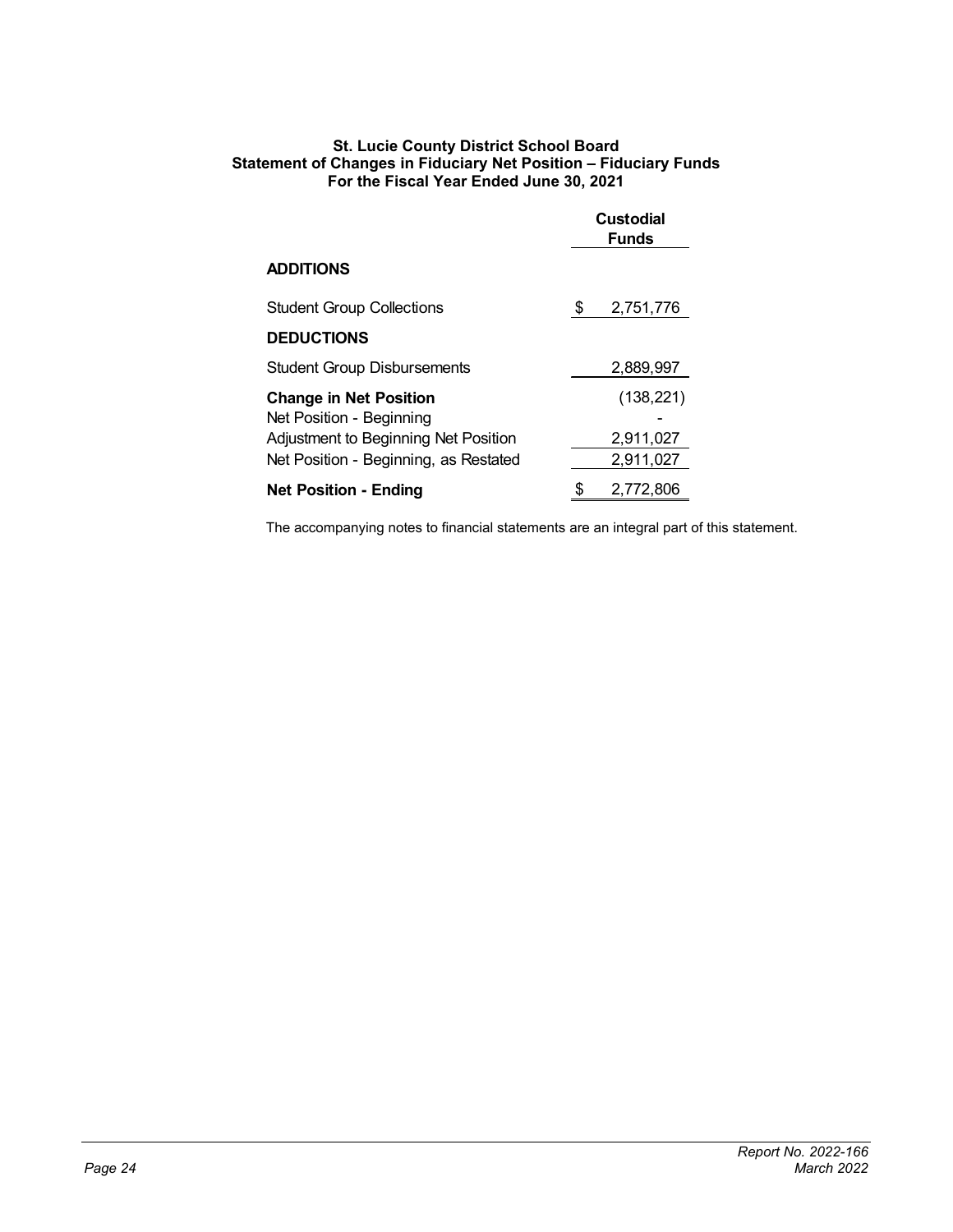# <span id="page-30-0"></span> **SUMMARY OF SIGNIFICANT ACCOUNTING POLICIES**

# **A. Description of Government-Wide Financial Statements**

The government-wide financial statements (i.e., the statement of net position and the statement of activities) report information on all of the nonfiduciary activities of the primary government and its component units. All fiduciary activities are reported only in the fund financial statements. Governmental activities are normally supported by taxes, intergovernmental revenues, and other nonexchange transactions. The primary government is reported separately from certain legally separate component units for which the primary government is financially accountable.

The statement of activities presents a comparison between direct expenses and program revenues for each function or program of the St. Lucie County School District's (District) governmental activities. Direct expenses are those that are specifically associated with a service, program, or department and are thereby clearly identifiable to a particular function. Depreciation expense associated with the District's transportation department is allocated to the student transportation services function, while remaining depreciation expense is not readily associated with a particular function and is reported as unallocated.

# **B. Reporting Entity**

The St. Lucie County District School Board (Board) has direct responsibility for operation, control, and supervision of District schools and is considered a primary government for financial reporting. The District is considered part of the Florida system of public education, operates under the general direction of the Florida Department of Education (FDOE), and is governed by State law and State Board of Education (SBE) rules. The governing body of the District is the Board, which is composed of five elected members. The appointed Superintendent of Schools is the executive officer of the Board. Geographic boundaries of the District correspond with those of St. Lucie County.

Criteria for determining if other entities are potential component units that should be reported within the District's basic financial statements are identified and described in the Governmental Accounting Standards Board's (GASB) *Codification of Governmental Accounting and Financial Reporting Standards*, Sections 2100 and 2600. The application of these criteria provides for identification of any legally separate entities for which the Board is financially accountable and other organizations for which the nature and significance of their relationship with the Board are such that exclusion would cause the District's basic financial statements to be misleading.

Based on the application of these criteria, the following component units are included within the District's reporting entity:

**Blended Component Unit**. Blended component units are, in substance, part of the District's operations, even though they are legally separate entities. Thus, blended component units are appropriately presented as funds of the District. The St. Lucie County School Board Leasing Corporation (Leasing Corporation) was formed to facilitate financing for the acquisition of facilities and equipment as further discussed in Note III.J.1. Due to the substantive economic relationship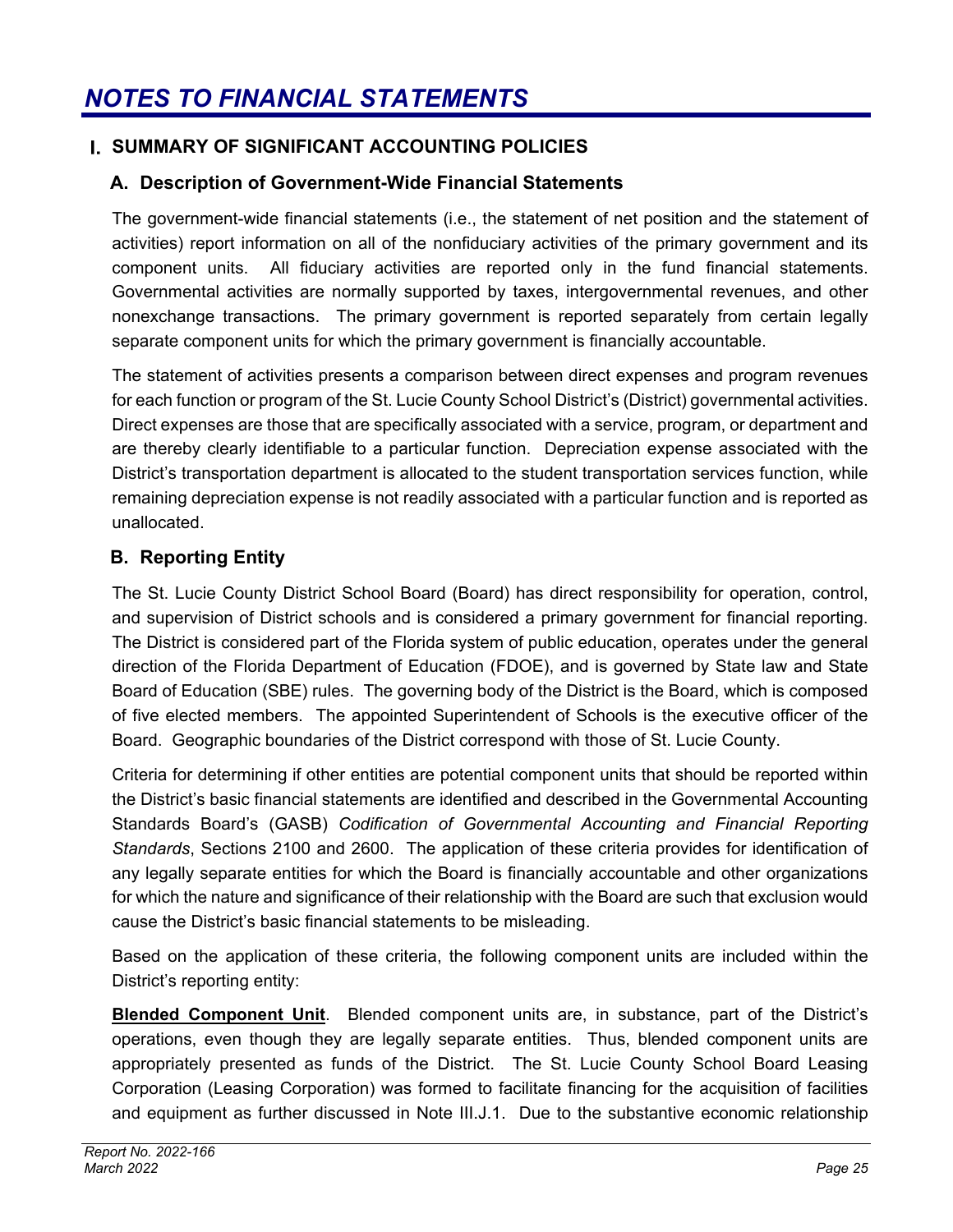between the District and the Leasing Corporation, the financial activities of the Leasing Corporation are included in the accompanying basic financial statements. Separate financial statements for the Leasing Corporation are not published.

**Discretely Presented Component Units**. The component units columns in the government-wide financial statements include the financial data of the District's other component units. A separate column is used to emphasize that they are legally separate from the District.

The St. Lucie County Education Foundation, Inc. (Foundation), is a separate not-for-profit corporation organized and operated as a direct-support organization to receive, hold, invest, and administer property and to make expenditures to and for the benefit of the District. Because of the nature and significance of its relationship with the District, the Foundation is considered a component unit.

The Renaissance Charter School at St. Lucie, a department of Renaissance Charter School, Inc.; Renaissance Charter School at Tradition, a department of Renaissance Charter School, Inc.; Somerset College Preparatory Academy of the Treasure Coast, Somerset St. Lucie, and Somerset Academy Bethany, divisions of Somerset Academy, Inc.; and Independence Classical Academy are not-for-profit corporations organized pursuant to Chapter 617, Florida Statutes, the Florida Not For Profit Corporation Act, and Section 1002.33 Florida Statutes. The charter schools operate under charters approved by their sponsor, the St. Lucie County District School Board. The charter schools are considered to be component units of the District, as it would be misleading to exclude them because of their financial relationship to the District and the District's oversight responsibility.

The financial data reported on the accompanying statements was derived from the Foundation's and charter schools' audited financial statements for the fiscal year ended June 30, 2021. The audit reports are filed in the District's administrative offices at 9461 Brandywine Lane, Port St. Lucie, Florida 34986.

# **C. Basis of Presentation: Government-Wide Financial Statements**

While separate government-wide and fund financial statements are presented, they are interrelated. The governmental activities column incorporates data from governmental funds. Separate financial statements are provided for governmental funds and fiduciary funds, even though the latter are excluded from the government-wide financial statements.

The effects of interfund activity have been eliminated from the government-wide financial statements except for interfund services provided and used.

# **D. Basis of Presentation: Fund Financial Statements**

The fund financial statements provide information about the District's funds, including the fiduciary funds and blended component unit. Separate statements for each fund category – governmental and fiduciary – are presented. The emphasis of fund financial statements is on major governmental funds, each displayed in a separate column. All remaining governmental funds are aggregated and reported as nonmajor funds.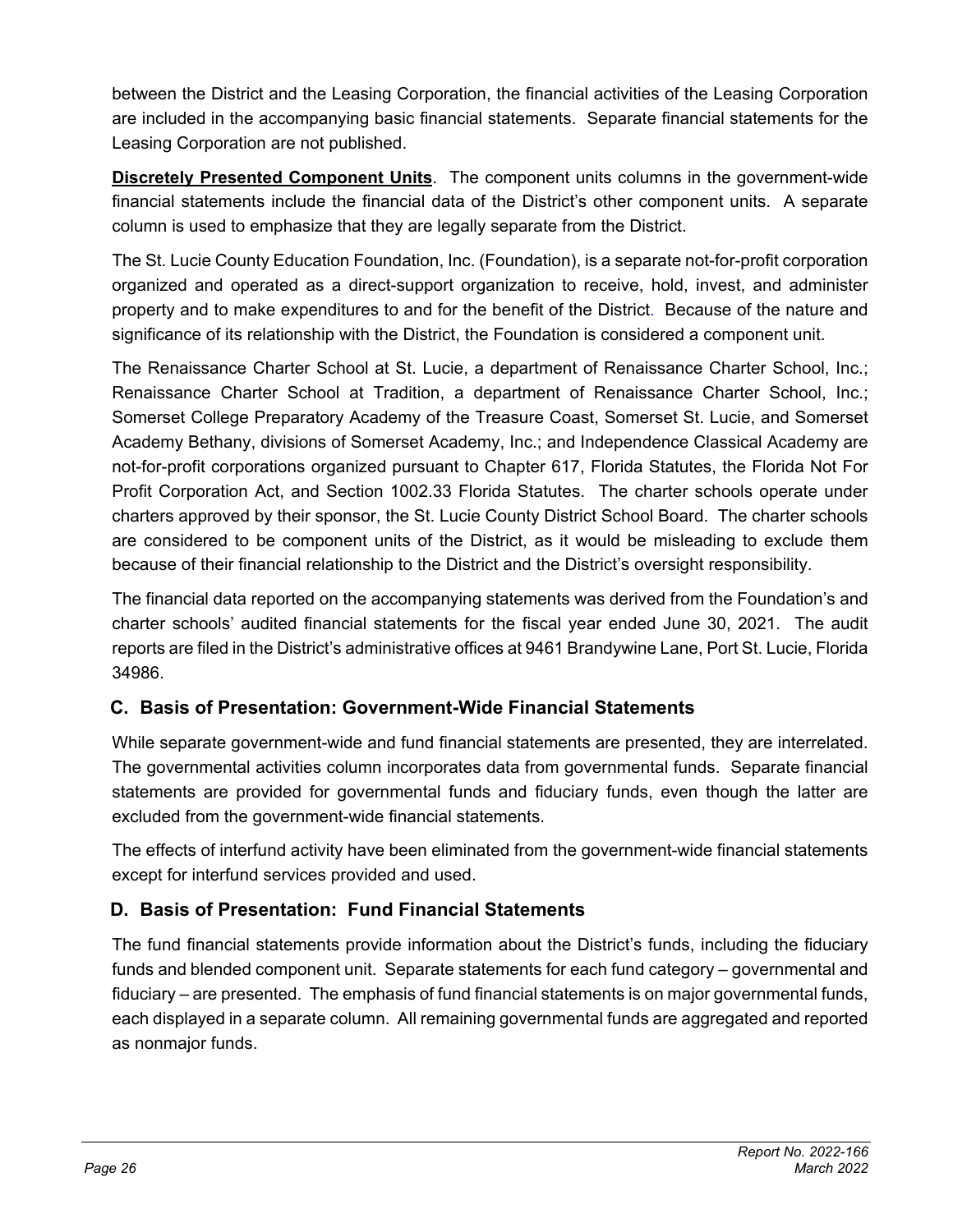The District reports the following major governmental funds:

- General Fund to account for all financial resources not required to be accounted for in another fund and for certain revenues from the State that are legally restricted to be expended for specific current operating purposes.
- Special Revenue Federal Education Stabilization Fund to account for Federal Coronavirus Aid, Relief, and Economic Security (CARES) Act funding provided through the State as emergency relief to address the impact of COVID-19 on elementary and secondary schools.
- Capital Projects Sec. 1011.14/1011.15 Notes Fund to account for financial resources generated by the District's Revenue Anticipation Note of \$15,000,000, borrowed on December 13, 2018, under the provisions of Section 1011.14, Florida Statutes.
- Capital Projects Other Fund to account for various financial resources generated by certificates of participation, sales tax revenue bonds, and other debt; impact fees to be used for educational capital outlay needs, including new construction, and remodeling and renovation projects; and repair and remediation of damage caused by hurricanes and tropical storms, along with associated insurance loss recoveries.

Additionally, the District reports the following fiduciary fund types:

 Custodial Funds – to account for resources of the school internal funds, which are used to administer moneys collected at several schools in connection with school, student athletic, class, and club activities.

During the course of operations, the District has activity between funds for various purposes. Any residual balances outstanding at fiscal year end are reported as due from/to other funds. While these balances are reported on the fund financial statements, certain eliminations are made in the preparation of the government-wide financial statements. Balances between the funds included in the governmental activities are eliminated so that only the net amount is included as internal balances in the governmental activities column. Further, certain activity occurs during the year involving transfers of resources between funds. In fund financial statements, these amounts are reported at gross amounts as transfers in and out. While reported in fund financial statements, certain eliminations are made in the preparation of the government-wide financial statements. Transfers between the funds included in governmental activities are eliminated so that only the net amount is included as transfers in the governmental activities column.

# **E. Measurement Focus and Basis of Accounting**

The accounting and financial reporting treatment is determined by the applicable measurement focus and basis of accounting. Measurement focus indicates the type of resources being measured such as current financial resources or economic resources. The basis of accounting indicates the timing of transactions or events for recognition in the financial statements.

The government-wide financial statements are reported using the economic resources measurement focus and the accrual basis of accounting. Revenues are recognized when earned and expenses are recognized when a liability is incurred, regardless of the timing of the related cash flows. Property taxes are recognized in the year for which they are levied. Revenues from grants, entitlements, and donations are recognized as soon as all eligibility requirements imposed by the provider have been met.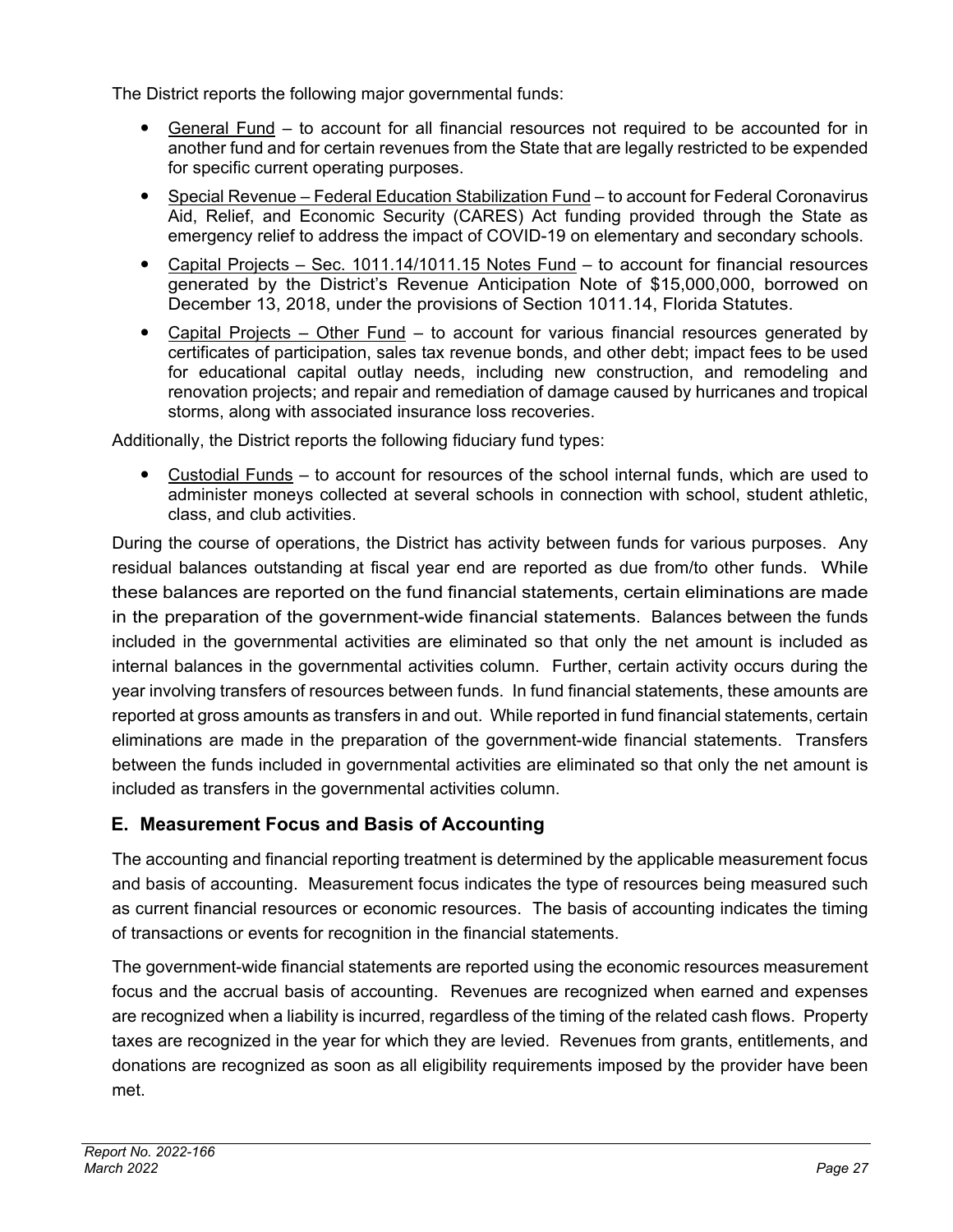The governmental fund financial statements are reported using the current financial resources measurement focus and the modified accrual basis of accounting. Revenues, except for certain grant revenues, are recognized as soon as they are both measurable and available. Revenues are considered to be available when they are collectible within the current period or soon enough thereafter to pay liabilities of the current period. For this purpose, the District considers revenues to be available if they are collected within 60 days of the end of the current fiscal year. When grant terms provide that the expenditure of resources is the prime factor for determining eligibility for Federal, State, and other grant resources, revenue is recognized at the time the expenditure is made. Entitlements are recorded as revenues when all eligibility requirements are met, including any time requirements, and the amount is received during the period or within the availability period for this revenue source (within 60 days of year end). Expenditures are generally recognized when the related fund liability is incurred, as under accrual accounting. However, debt service expenditures, claims and judgments, pension benefits, other postemployment benefits, and compensated absences, are only recorded when payment is due. General capital asset acquisitions are reported as expenditures in governmental funds. Issuance of long-term debt and acquisitions under capital leases are reported as other financing sources. Allocations of cost, such as depreciation, are not recognized in governmental funds.

The fiduciary funds are reported using the economic resources measurement focus and the accrual basis of accounting.

The Foundation and charter schools are accounted for as governmental organizations and follow the same accounting model as the District's governmental activities.

# **F. Assets, Liabilities, Deferred Outflows/Inflows of Resources, and Net Position/Fund Balance**

# **Cash and Cash Equivalents**

The District's cash and cash equivalents are considered to be cash on hand, demand deposits, and short-term liquid investments with original maturities of 3 months or less from the date of acquisition. Investments classified as cash equivalents include amounts placed with the State Board of Administration (SBA) in Florida PRIME, as well as those held by trustees for debt service payments.

Cash deposits are held by banks qualified as public depositories under Florida law. All deposits are insured by Federal depository insurance, up to specified limits, or collateralized with securities held in Florida's multiple financial institution collateral pool as required by Chapter 280, Florida Statutes.

# **Investments**

Investments are presented at fair value or amortized cost, which approximates fair value.

Types and amounts of investments held at fiscal year-end are described in a subsequent note.

# **Inventories and Prepaid Items**

Inventories consist of expendable supplies held for consumption in the course of District operations. Maintenance inventories are stated at cost on the weighted moving average basis.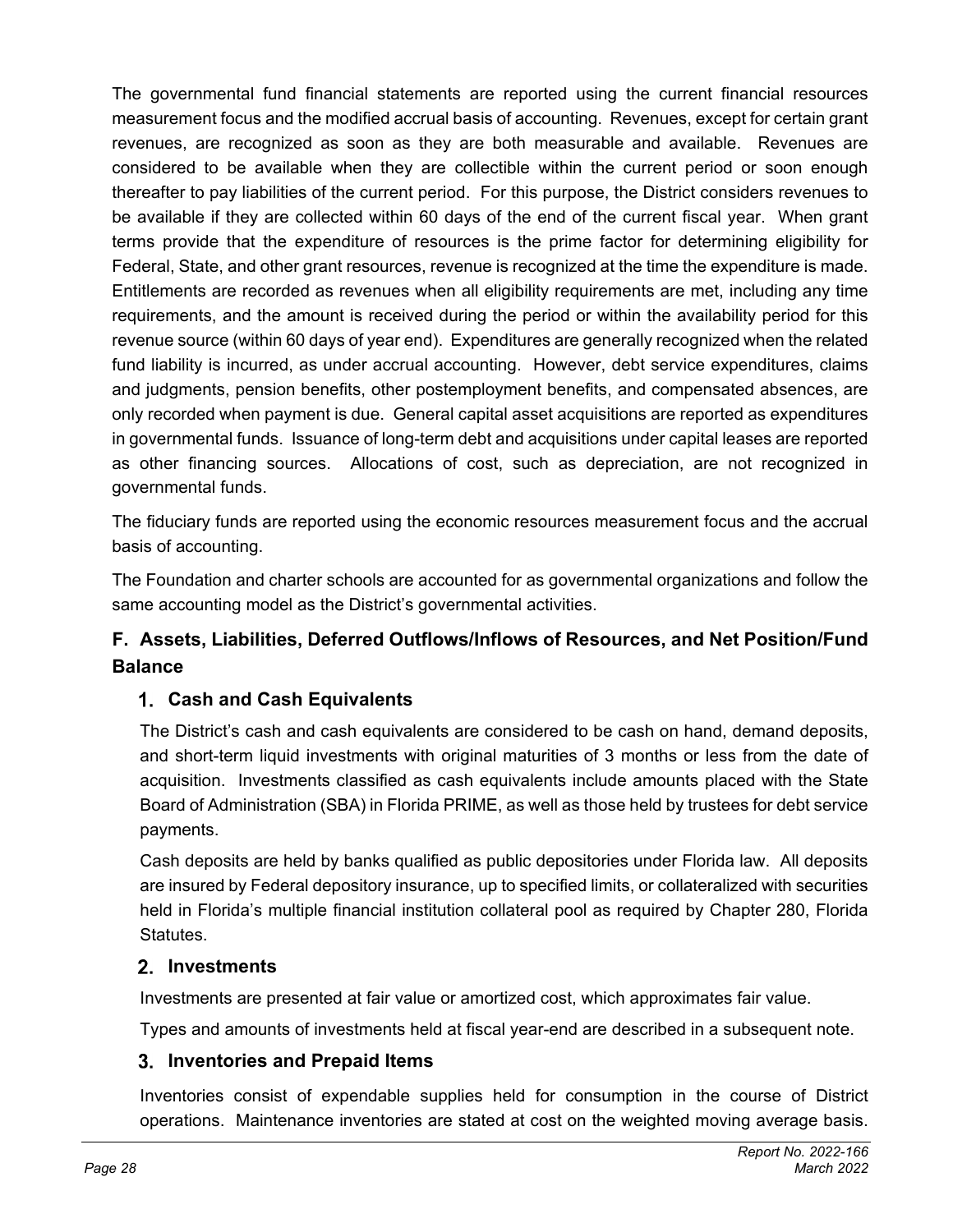Transportation inventories are stated at last invoice cost, which approximates the first-in, first-out basis. United States Department of Agriculture donated foods are stated at their acquisition value as determined at the time of donation to the District's food service program by the Florida Department of Agriculture and Consumer Services, Bureau of Food Distribution. The costs of inventories are recorded as expenditures when used rather than purchased.

Certain payments to vendors reflect costs applicable to future accounting periods and are recorded as prepaid items in both the government-wide and fund financial statements. The cost of prepaid items is recorded as expenditures/expenses when consumed rather than when purchased.

# **Capital Assets**

Expenditures for capital assets acquired or constructed for general District purposes are reported in the governmental fund that financed the acquisition or construction. The capital assets so acquired are reported at cost in the government-wide statement of net position but are not reported in the governmental fund financial statements. Capital assets are defined by the District as those costing more than \$1,000. Such assets are recorded at historical cost or estimated historical cost if purchased or constructed. Donated assets are recorded at acquisition value at the date of donation.

Capital assets are depreciated using the straight-line method over the following estimated useful lives:

| <b>Description</b>                           | <b>Estimated Useful Lives</b> |
|----------------------------------------------|-------------------------------|
| Improvements Other Than Buildings            | 8 - 40 years                  |
| <b>Buildings and Fixed Equipment</b>         | 10 - 50 years                 |
| Furniture, Fixtures, and Equipment           | 3 - 15 years                  |
| <b>Motor Vehicles</b>                        | 5 - 10 years                  |
| <b>Property Under Capital Lease</b>          | $3 - 15$ years                |
| Audio Visual Materials and Computer Software | $3 - 5$ years                 |

Current year information relative to changes in capital assets is described in a subsequent note.

# **Pensions**

In the government-wide statement of net position, liabilities are recognized for the District's proportionate share of each pension plan's net pension liability. For purposes of measuring the net pension liability, deferred outflows of resources and deferred inflows of resources related to pensions, and pension expense, information about the fiduciary net position of the Florida Retirement System (FRS) defined benefit plan and the Health Insurance Subsidy (HIS) defined benefit plan and additions to/deductions from the FRS and the HIS fiduciary net position have been determined on the same basis as they are reported by the FRS and the HIS plans. For this purpose, benefit payments (including refunds of employee contributions) are recognized when due and payable in accordance with benefit terms. Investments are reported at fair value.

The District's retirement plans and related amounts are described in a subsequent note.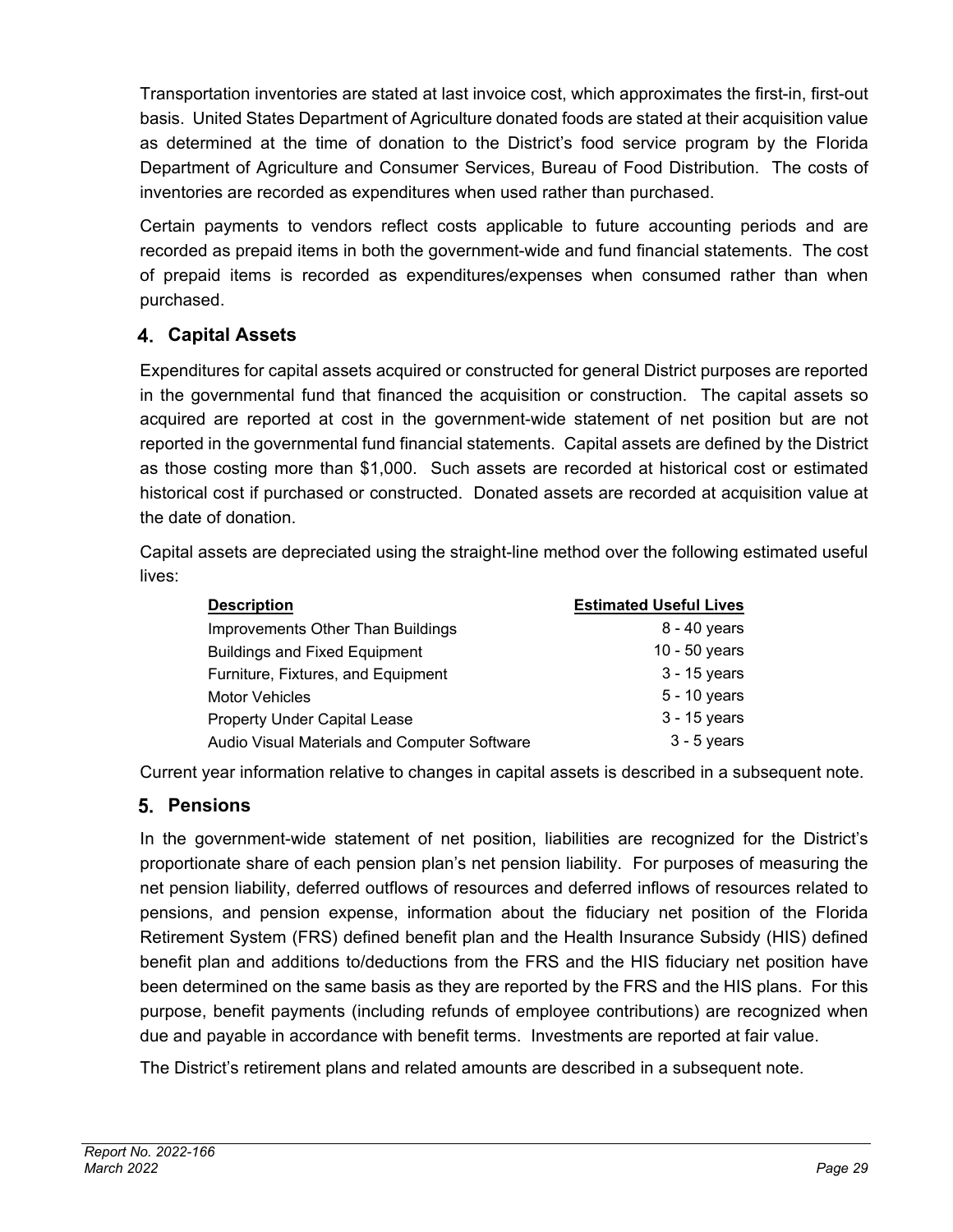# **Long-Term Liabilities**

Long-term obligations that will be financed from resources to be received in the future by governmental funds are reported as liabilities in the government-wide statement of net position. Bonds and certificates of participation premiums and discounts are deferred and amortized over the life of the bonds using the straight-line method. Bonds and certificates of participation payable are reported net of the applicable bond premium or discount.

In the governmental fund financial statements, bonds and other long-term obligations are not recognized as liabilities until due.

Changes in long-term liabilities for the current year are reported in a subsequent note.

# **Deferred Outflows/Inflows of Resources**

In addition to assets, the statement of net position reports a separate section for deferred outflows of resources. This separate financial statement element, *deferred outflows of resources*, represents a consumption of net position that applies to future periods and so will not be recognized as an outflow of resources (expense) until then. The District has three items that qualify for reporting in this category. The deferred outflows of resources related to pensions and OPEB are discussed in subsequent notes. The deferred amount on debt refunding reported in the government-wide statement of net position results from the difference in the carrying value of refunded debt and its reacquisition price. This amount is deferred and amortized over the shorter of the life of the refunded or refunding debt.

In addition to liabilities, the statement of net position and the governmental funds balance sheet report a separate section for deferred inflows of resources. This separate financial statement element, *deferred inflows of resources*, represents an acquisition of net position that applies to future periods and so will not be recognized as an inflow of resources (revenue) until that time. On the statement net position, the District has two items that qualify for reporting in this category. The deferred inflows of resources related to pensions and OPEB are discussed in subsequent notes. On the governmental funds balance sheet, the District has two items, unavailable revenue from Medicaid reimbursements and Federal disaster grants, which arise only under a modified accrual basis of accounting that qualify for reporting in this category. These amounts are deferred and recognized as an inflow of resources in the period that the amounts become available.

# **Net Position Flow Assumption**

The District occasionally funds outlays for a particular purpose from both restricted (e.g., restricted bond or grant proceeds) and unrestricted resources. To calculate the amounts to report as restricted net position and unrestricted net position in the government-wide financial statements, a flow assumption must be made about the order in which the resources are considered to be applied. Consequently, it is the District's policy to consider restricted net position to have been depleted before unrestricted net position is applied.

# **Fund Balance Flow Assumptions**

The District may fund outlays for a particular purpose from both restricted and unrestricted resources (the total of committed, assigned, and unassigned fund balance). To calculate the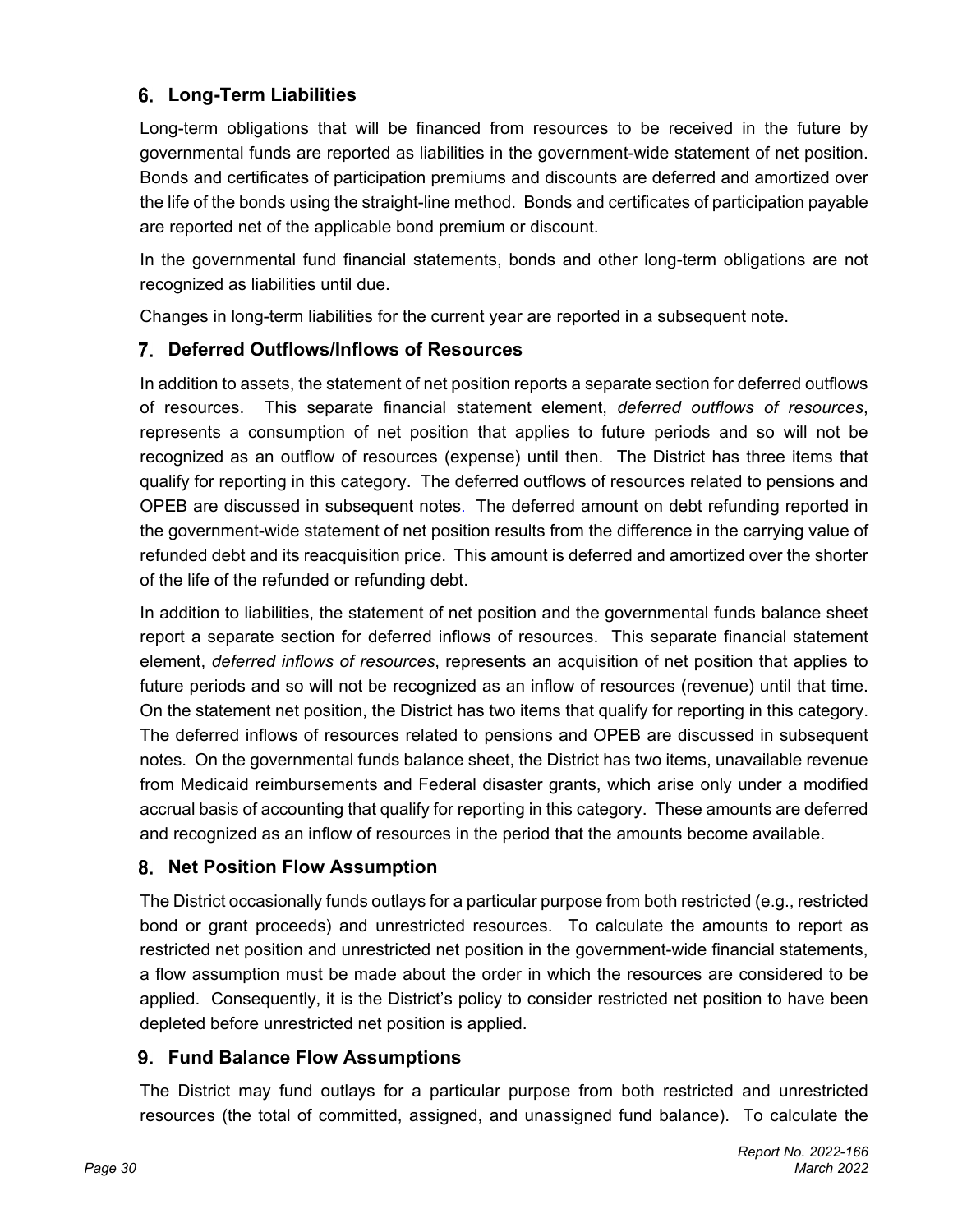amounts to report as restricted, committed, assigned, and unassigned fund balance in the governmental fund financial statements, a flow assumption must be made about the order in which the resources are considered to be applied. It is the District's policy to consider restricted fund balance to have been depleted before using any of the components of unrestricted fund balance. Further, when components of unrestricted fund balance can be used for the same purpose, committed fund balance is depleted first, followed by assigned fund balance. Unassigned fund balance is applied last.

## **Fund Balance Policies**

Fund balance of governmental funds is reported in various categories based on the nature of any limitations requiring the use of resources for specific purposes. The District itself can establish limitations on the use of resources through either a commitment (committed fund balance) or an assignment (assigned fund balance).

The committed fund balance classification includes amounts that can be used only for the specific purposes determined by a formal action of the District's highest level of decision-making authority. The Board is the highest level of decision-making authority for the District that can, by adoption of a resolution prior to the end of the fiscal year, commit fund balance. Once adopted, the limitation imposed by the resolution remains in place until a similar action is taken (the adoption of another resolution) to remove or revise the limitation. The District reported no committed fund balances at June 30, 2021.

Amounts in the assigned fund balance classification are intended to be used by the District for specific purposes but do not meet the criteria to be classified as committed. The Board assigns fund balance based on actions of the Superintendent or his designee. The Board may also assign fund balance as it does when appropriating fund balance to cover a gap between estimated revenue and appropriations in the subsequent year's appropriated budget. Unlike commitments, assignments generally only exist temporarily. In other words, an additional action does not normally have to be taken for the removal of an assignment. Conversely, as discussed above, an additional action is essential to either remove or revise a commitment.

## **G. Revenues and Expenditures/Expenses**

## **Program Revenues**

Amounts reported as program revenues include charges paid by the recipient of the goods or services offered by the program and grants and contributions that are restricted to meeting the operational or capital requirements of a particular program. All taxes, including those dedicated for specific purposes, and other internally dedicated resources are reported as general revenues rather than program revenues. Revenues that are not classified as program revenues are presented as general revenues. The comparison of direct expenses with program revenues identifies the extent to which each governmental function is self-financing or draws from the general revenues of the District.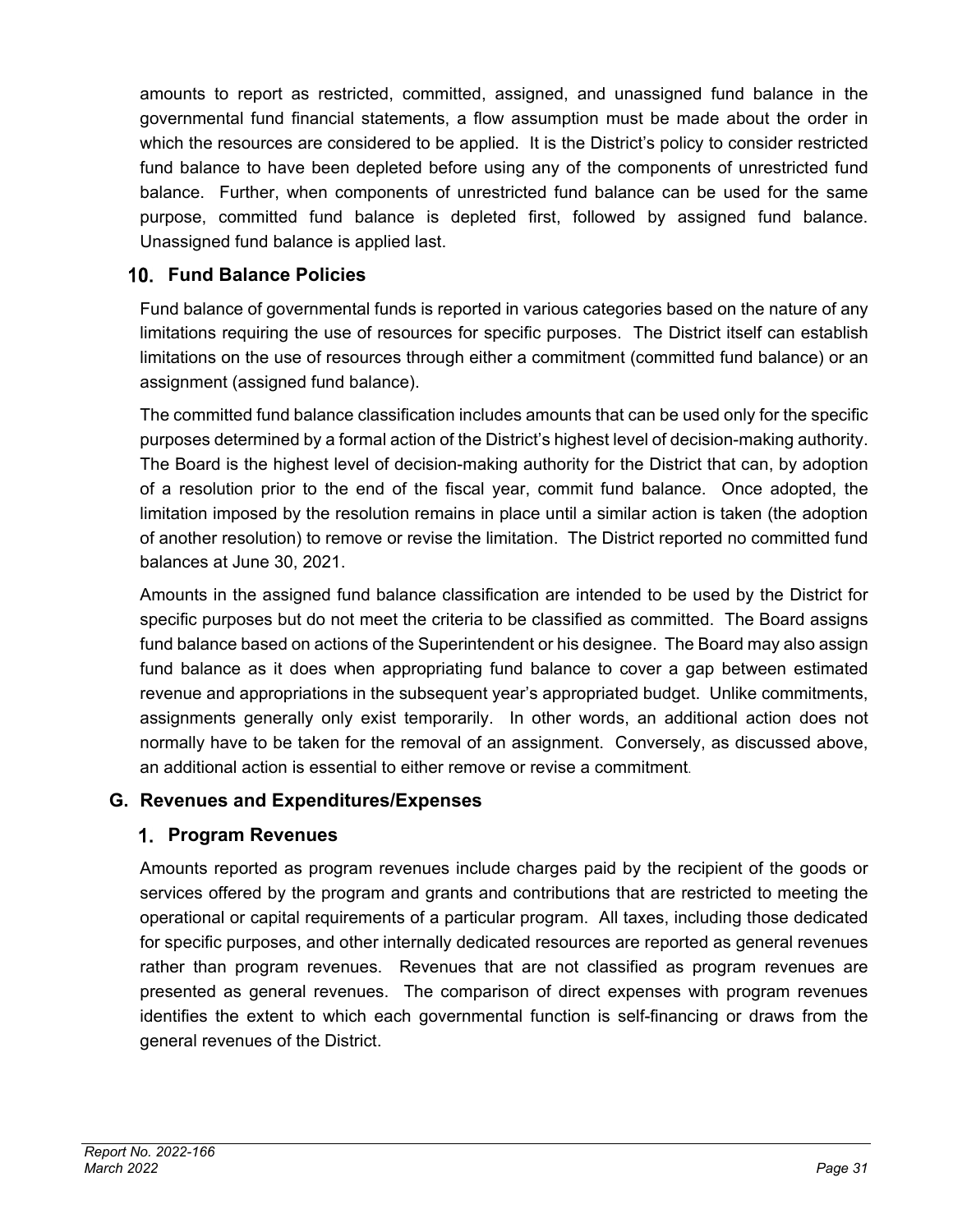## **State Revenue Sources**

Significant revenues from State sources for current operations include the Florida Education Finance Program administered by the FDOE under the provisions of Section 1011.62, Florida Statutes. In accordance with this law, the District determines and reports the number of full-time equivalent (FTE) students and related data to the FDOE. The FDOE performs certain edit checks on the reported number of FTE and related data and calculates the allocation of funds to the District. The District is permitted to amend its original reporting during specified time periods following the date of the original reporting. The FDOE may also adjust subsequent fiscal period allocations based upon an audit of the District's compliance in determining and reporting FTE and related data. Normally, such adjustments are treated as reductions or additions of revenue in the fiscal year when the adjustments are made.

The State provides financial assistance to administer certain educational programs. SBE rules require that revenue earmarked for certain programs be expended only for the program for which the money is provided, and require that the money not expended as of the close of the fiscal year be carried forward into the following fiscal year to be expended for the same educational programs. The FDOE generally requires that these educational program revenues be accounted for in the General Fund. A portion of the fund balance of the General Fund is restricted in the governmental fund financial statements for the balance of categorical and earmarked educational program resources.

The District received an allocation from the State under the School Hardening Grant program. The District is authorized to expend these funds only upon applying for and receiving an encumbrance authorization from the FDOE.

A schedule of revenue from State sources for the current year is presented in a subsequent note.

## **District Property Taxes**

The Board is authorized by State law to levy property taxes for district school operations, capital improvements, and debt service.

Property taxes consist of ad valorem taxes on real and personal property within the District. Property values are determined by the St. Lucie County Property Appraiser, and property taxes are collected by the St. Lucie County Tax Collector.

The Board adopted the 2020 tax levy on September 8, 2020. Tax bills are mailed in October and taxes are payable between November 1 of the year assessed and March 31 of the following year at discounts of up to 4 percent for early payment.

Taxes become a lien on the property on January 1 and are delinquent on April 1 of the year following the year of assessment. State law provides for enforcement of collection of personal property taxes by seizure of the property to satisfy unpaid taxes and for enforcement of collection of real property taxes by the sale of interest-bearing tax certificates to satisfy unpaid taxes. The procedures result in the collection of essentially all taxes prior to June 30 of the year following the year of assessment.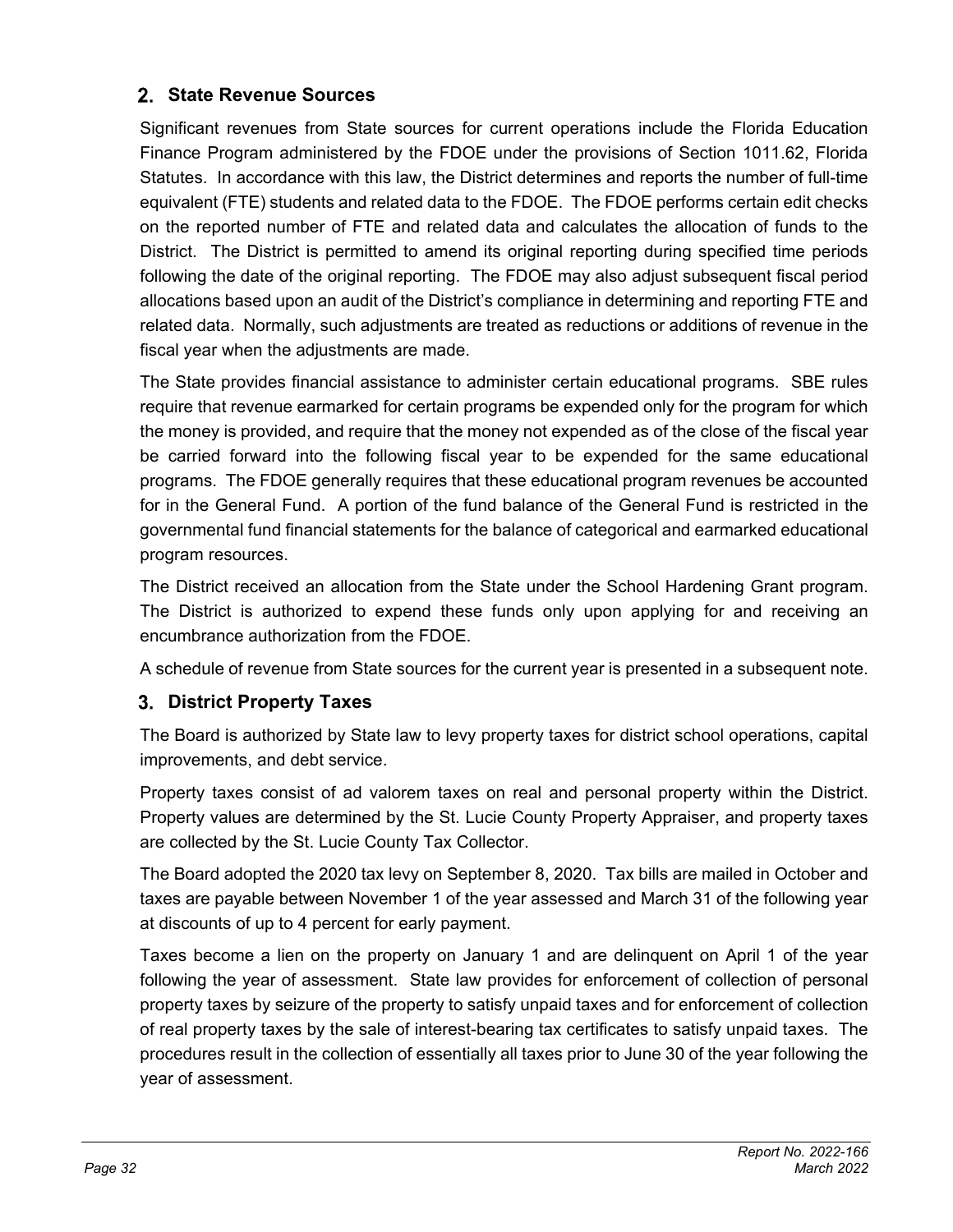Property tax revenues are recognized in the government-wide financial statements when the Board adopts the tax levy. Property tax revenues are recognized in the governmental fund financial statements when taxes are received by the District, except that revenue is accrued for taxes collected by the St. Lucie County Tax Collector at fiscal year end but not yet remitted to the District.

Millages and taxes levied for the current year are presented in a subsequent note.

## **Capital Outlay Surtax**

In October 2005, the voters of St. Lucie County approved a one-half cent school capital outlay surtax on sales in the County for 20 years, effective January 1, 2006, to pay construction costs of certain school facilities and related costs in accordance with Section 212.055(6), Florida Statutes.

## **Educational Impact Fees**

St. Lucie County imposes an educational impact fee based on an ordinance adopted by the County Commission. This ordinance was most recently amended on June 6, 2017, when Ordinance 17-013 established, in part, revised fees to be collected. The educational impact fee is collected for most new residential construction by the County and each municipality within the County based on an interlocal agreement. The fees are to be used solely for the purpose of providing capital improvements to the public educational system necessitated by new residential development and are not to be used for any expenditure that would be classified as a maintenance or repair expense. The authorized uses include, but are not limited to, land acquisition; facility design and construction costs; furniture and equipment; and payment of principal, interest, and related costs of indebtedness necessitated by new residential development.

## **Federal Revenue Sources**

The District receives Federal awards for the enhancement of various educational programs. Federal awards are generally received based on applications submitted to, and approved by, various granting agencies. For Federal awards in which a claim to these grant proceeds is based on incurring eligible expenditures, revenue is recognized to the extent that eligible expenditures have been incurred.

## **Compensated Absences**

In the government-wide financial statements, compensated absences (i.e., paid absences for employee vacation leave and sick leave) are accrued as liabilities to the extent that it is probable that the benefits will result in termination payments. A liability for these amounts is reported in the governmental fund financial statements only if it has matured, such as for occurrences of employee resignations and retirements. The liability for compensated absences includes salary-related benefits, where applicable.

## **ACCOUNTING CHANGES**

## **A. GASB Statement No. 84.**

The District and certain component units implemented GASB Statement No. 84, *Fiduciary Activities*, which establishes criteria for identifying and reporting fiduciary activities of all state and local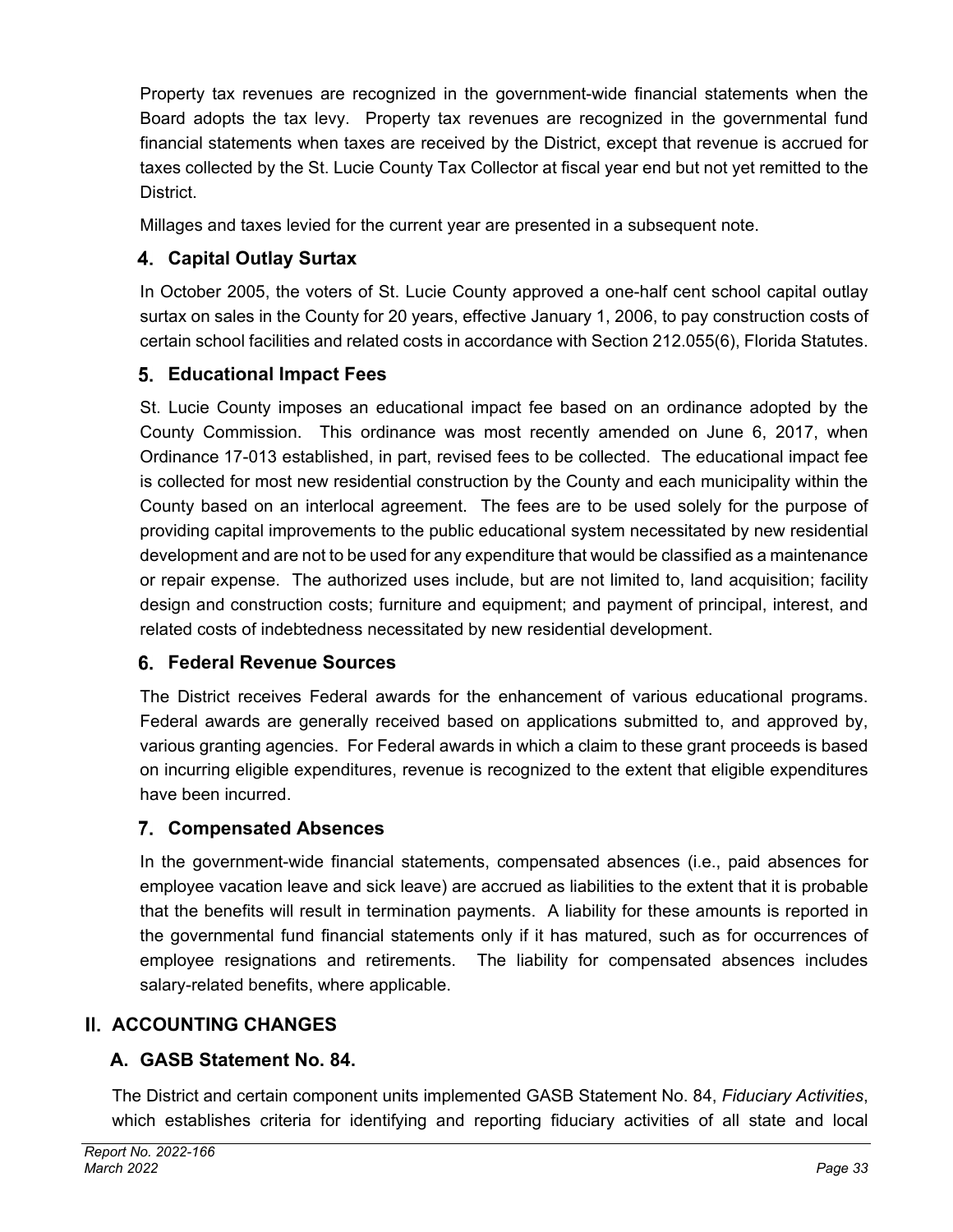governments. The focus of the criteria generally is on (1) whether a government is controlling the assets of the fiduciary activity and (2) the beneficiaries with whom a fiduciary relationship exists. Governments with activities meeting the criteria should present a statement of fiduciary net position and a statement of changes in fiduciary net position. As such, the beginning net position of the District's custodial funds and the aggregate discretely presented component units column was increased by \$2,911,027 and \$342,341, respectively.

## **B. Change in Reporting Entity.**

The District increased the beginning net position for the aggregate discretely presented component units by \$48,865 due to the opening of the Independence Classical Academy. The restated beginning net position affects the comparability of amounts reported for the 2020-21 fiscal year with amounts reported for the 2019-20 fiscal year.

## **DETAILED NOTES ON ALL ACTIVITIES AND FUNDS**

### **A. Cash Deposits with Financial Institutions**

**Custodial Credit Risk**. In the case of deposits, this is the risk that, in the event of the failure of a depository financial institution, the District will not be able to recover deposits or will not be able to recover collateral securities that are in the possession of an outside party. The District does not have a policy for custodial credit risk. All bank balances of the District are fully insured or collateralized as required by Chapter 280, Florida Statutes.

### **B. Investments**

The District's investments at June 30, 2021, are reported as follows:

| <b>Investments Reported at Amortized Cost</b>          | <b>Maturities</b> | <b>Investments</b> | <b>Cash and Cash</b><br><b>Equivalents</b> |
|--------------------------------------------------------|-------------------|--------------------|--------------------------------------------|
| SBA:                                                   |                   |                    |                                            |
| Florida PRIME (1)                                      | 50 Days           | \$                 | \$123,454,249.38                           |
| Debt Service Accounts                                  | 6 Months          | 1.891.13           |                                            |
| U.S. Treasury Securities (2)                           | <b>July 2021</b>  |                    | 11,847,000.00                              |
| First American Government Obligations Fund Class Z (3) | 28 days           |                    | 11,109,192.05                              |
| <b>Total Investments, Primary Government</b>           |                   | \$1,891.13         |                                            |
| Investments Reported as Cash and Cash Equivalents      |                   |                    | 146.410.441.43                             |
| Cash Deposits (4)                                      |                   |                    | 19,879,916.65                              |
| <b>Total Cash and Cash Equivalents</b>                 |                   |                    | 166,290,358.08                             |

- (1) Florida PRIME is a qualifying external investment pool presented at amortized cost. There are no restrictions or limitations on withdrawals; however, Florida PRIME may, on occurrence of an event that has material impact on liquidity or operations, impose restrictions on withdrawals for up to 48 hours.
- (2) Composed of funds held in trust in connection with Certificates of Participation, Series 2010B-QCSB and Series 2010C-QSCB, reported as restricted cash and cash equivalents with fiscal agent.
- (3) Composed of funds held in trust in connection with Certificates of Participation, Series 2011A, Series 2011B, Series 2013A, Series 2015A, and Series 2017, reported as cash and cash equivalents with fiscal agent.
- (4) Includes \$890,927.29 of funds held in trust in connection with Certificates of Participation Series 2010B-QSCB and 2010C QSCB reported as restricted cash and cash equivalents with fiscal agent.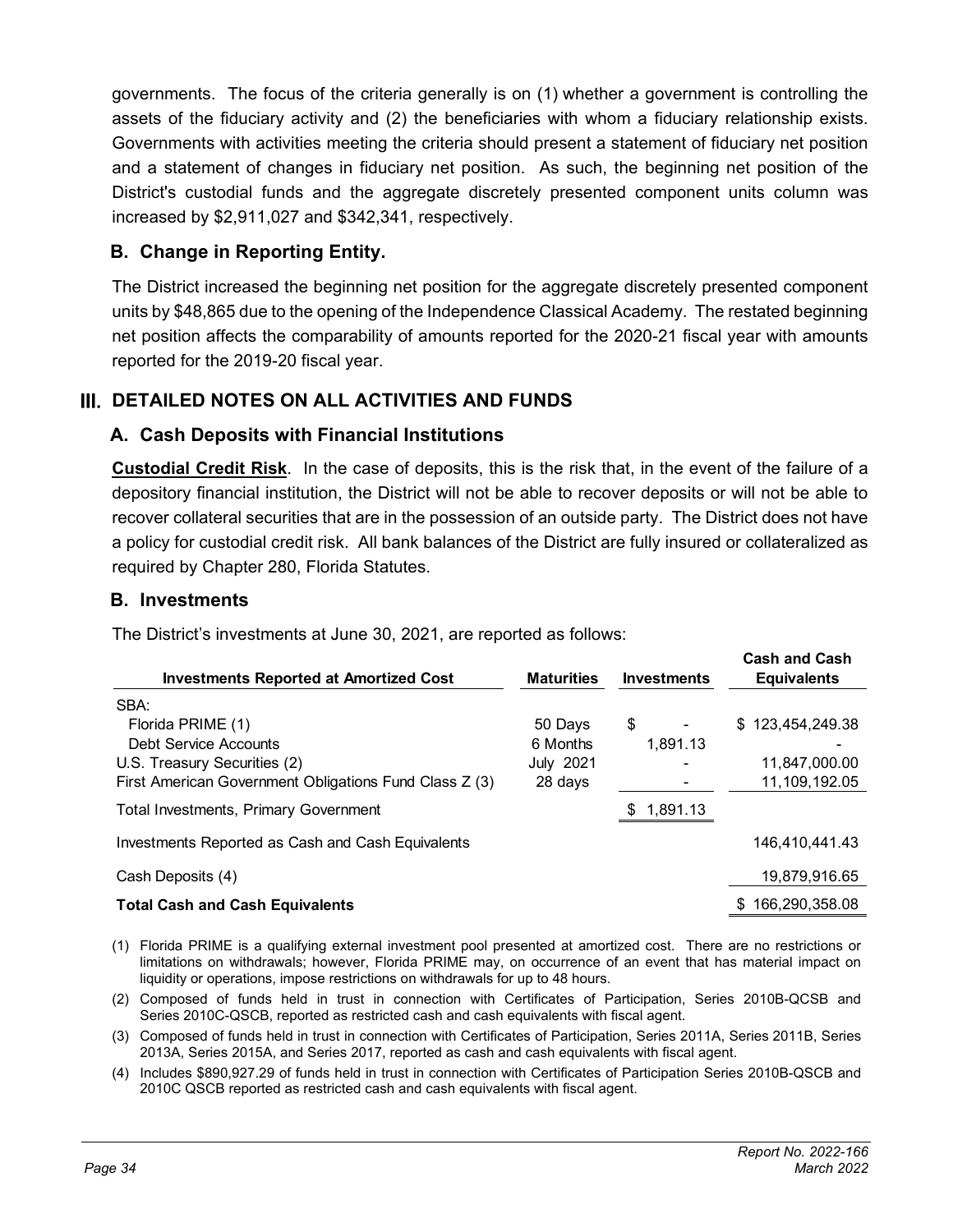## **Fair Value Measurement**

The District categorizes its fair value measurements within the fair value hierarchy established by generally accepted accounting principles. The hierarchy is based on the valuation inputs used to measure the fair value of the asset. Level 1 inputs are quoted prices in active markets for identical assets; Level 2 inputs are significant other observable inputs; and Level 3 inputs are significant unobservable inputs. The District's investments in SBA debt service accounts are valued using Level 1 inputs.

Investments in Florida PRIME are measured at amortized cost, which approximates fair value. The District invests in Florida PRIME to obtain competitive market returns while ensuring the safety and liquidity of the portfolio. Investments in Florida PRIME may be redeemed without advance notice and there are no unfunded commitments for further investment. There are currently no limitation as to the frequency of redemptions; however, Florida PRIME has the ability to impose restrictions on withdrawals should a material event occur. Detailed information on the withdrawal restrictions that may be imposed and Florida PRIME's responsibilities should such an event occur is described in Section 218.409(8)(a), Florida Statutes.

### **Interest Rate Risk**

Interest rate risk is the risk that changes in interest rates will adversely affect the fair value of an investment. The District's investment policy encourages investment maturities that match known cash flow needs and anticipated cash flow requirements as a means of managing its exposure to fair value losses from increasing interest rates. Investment of current operating funds shall have maturities no longer than 2 years. Investment of bond reserves, construction funds, and other nonoperating funds shall have a term appropriate to the need for funds and in accordance with debt covenants, but shall not exceed 5 years.

The District's First American Government Obligations Fund Class Z money market investment had a weighted average days to maturity (WAM) ranging from daily liquidity to 28 days at June 30, 2021. Florida PRIME had a WAM of 50 days. A portfolio's WAM reflects the average maturity in days based on final maturity or reset date, in the case of floating rate instruments. WAM measures the sensitivity of the portfolio to interest rate changes.

## **Credit Risk**

Credit risk is the risk that an issuer or other counterparty to an investment will not fulfill its obligations. Section 218.415(17), Florida Statutes, limits investments to the SBA's Florida PRIME, or any intergovernmental investment pool authorized pursuant to the Florida Interlocal Cooperation Act as provided in Section 163.01, Florida Statutes; United States Treasury securities, obligations of United States Government Agencies and Instrumentalities, Securities and Exchange Commission registered money market funds with the highest credit quality rating from a nationally recognized rating agency; interest bearing time deposits or savings accounts in qualified public depositories as defined in Section 280.02, Florida Statues; and direct obligations of the United States Treasury.

The District's investments in the SBA debt service accounts are to provide for debt service payments on bond debt issued by the SBE for the benefit of the District. The District relies on policies developed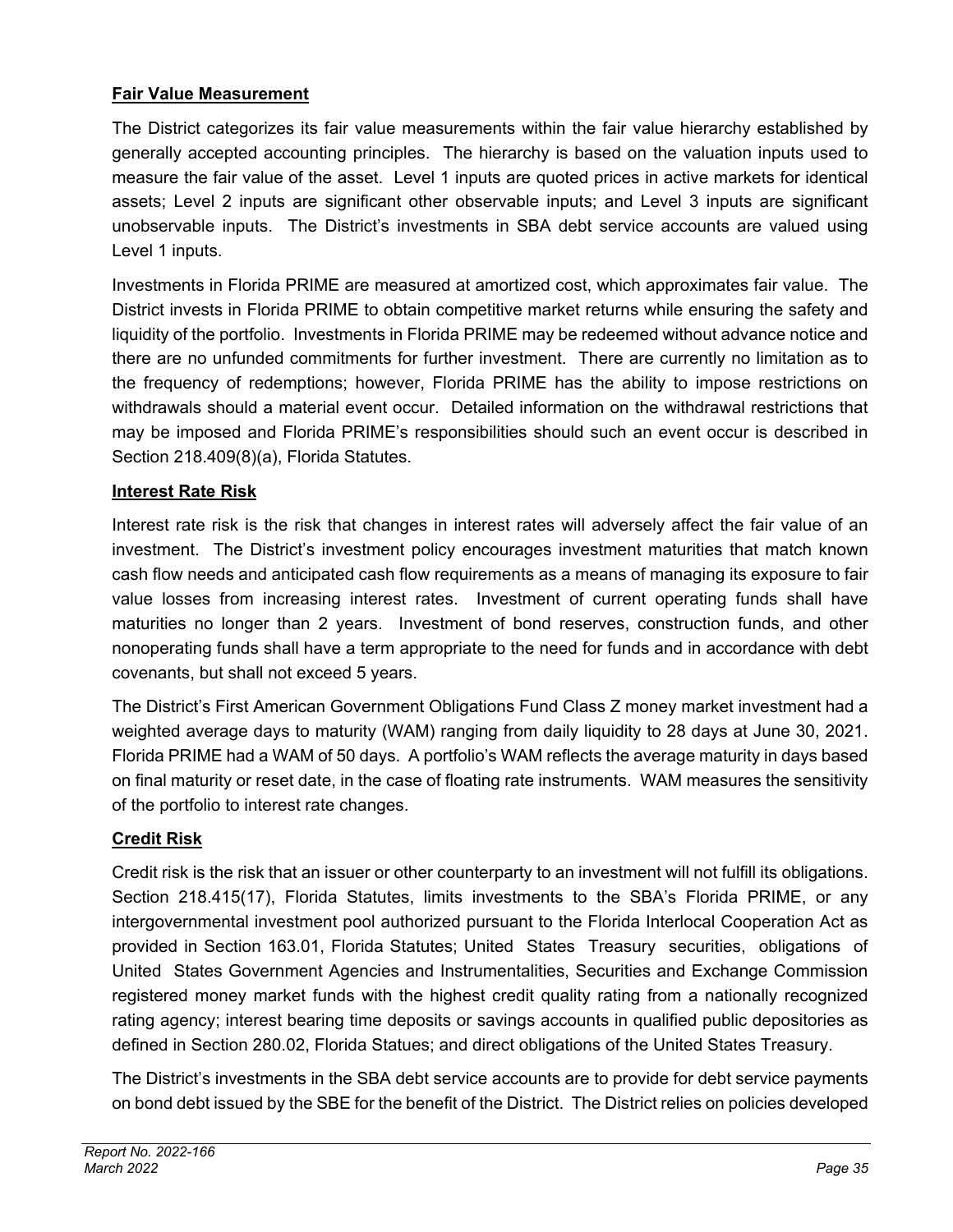by the SBA for managing interest rate risk and credit risk for this account. Disclosures for the Debt Service Accounts are included in the notes to financial statements of the State's Comprehensive Annual Financial Report.

As of June 30, 2021, the District's investments in Florida PRIME and First American Government Obligations Fund Class Z are rated AAAm and the United States Treasury securities are rated AA+ by Standard & Poor's.

## **Custodial Credit Risk**

Custodial credit risk for investments is the risk that, in the event of the failure of the counterparty to a transaction, the District will not be able to recover the value of investment or collateral securities that are in the possession of an outside party. The District's investment policy addresses custodial credit risk in that all securities, with the exception of certificates of deposit, are held with a third-party custodian; and all securities purchased by and all collateral obtained by the District should be properly designated as an asset of the District. The securities must be held in an account separate and apart from the assets of the financial institution.

### **Concentration of Credit Risk**

Concentration of credit risk is the risk of loss attributed to the magnitude of the District's investment in a single issuer. The District's investment policy limits the amounts that may be invested in any one issuer ranging from 25 to 100 percent depending on investment type.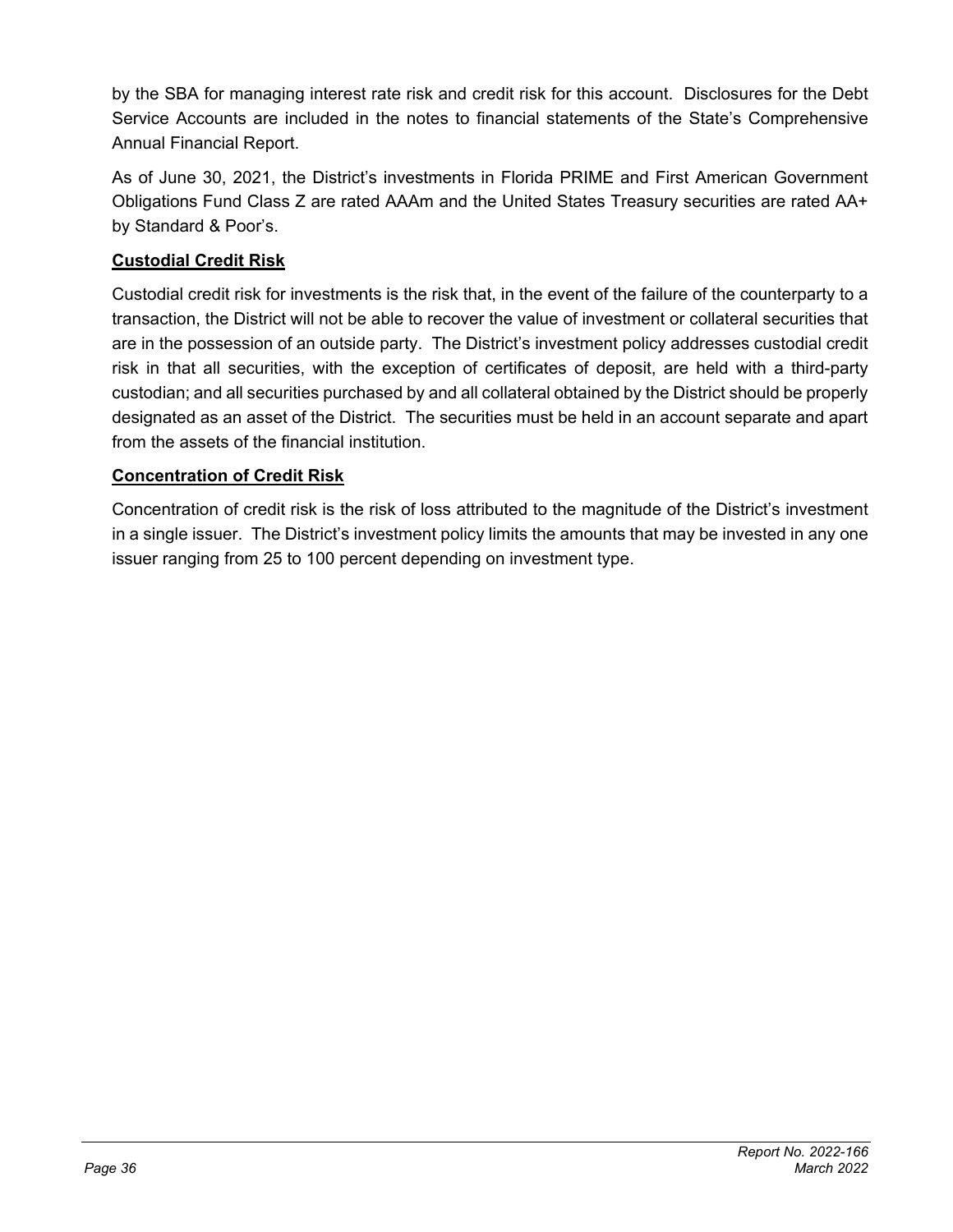## **C. Changes in Capital Assets**

Changes in capital assets are presented in the following table:

|                                                                                                                                                                                                                                          | <b>Beginning</b><br><b>Balance</b>                                                   | <b>Additions</b>                                                          | <b>Deletions</b>                             | <b>Ending</b><br><b>Balance</b>                                                      |
|------------------------------------------------------------------------------------------------------------------------------------------------------------------------------------------------------------------------------------------|--------------------------------------------------------------------------------------|---------------------------------------------------------------------------|----------------------------------------------|--------------------------------------------------------------------------------------|
| <b>GOVERNMENTAL ACTIVITIES</b>                                                                                                                                                                                                           |                                                                                      |                                                                           |                                              |                                                                                      |
| Capital Assets Not Being Depreciated:<br>Land<br><b>Land Improvements</b><br><b>Construction in Progress</b>                                                                                                                             | \$<br>43,377,244.30<br>5,508,927.34<br>13,900,064.00                                 | \$<br>723,891.09<br>708,341.80                                            | \$<br>4,080,966.01                           | 43,377,244.30<br>\$<br>6,232,818.43<br>10,527,439.79                                 |
| <b>Total Capital Assets Not Being Depreciated</b>                                                                                                                                                                                        | 62,786,235.64                                                                        | 1,432,232.89                                                              | 4,080,966.01                                 | 60, 137, 502.52                                                                      |
| Capital Assets Being Depreciated:<br>Improvements Other Than Buildings<br><b>Buildings and Fixed Equipment</b><br>Furniture, Fixtures, and Equipment<br><b>Motor Vehicles</b><br>Audio Visual Materials and<br><b>Computer Software</b>  | 16,838,868.96<br>1,021,250,277.43<br>55,974,813.00<br>40,804,008.00<br>18,325,666.20 | 24.560.00<br>4,476,454.32<br>3,086,687.54<br>3,356,032.00<br>219,468.35   | 2,840,218.42<br>2,604,860.95<br>1,791,973.41 | 16,863,428.96<br>1,025,726,731.75<br>56,221,282.12<br>41,555,179.05<br>16,753,161.14 |
| <b>Total Capital Assets Being Depreciated</b>                                                                                                                                                                                            | 1, 153, 193, 633. 59                                                                 | 11, 163, 202. 21                                                          | 7,237,052.78                                 | 1,157,119,783.02                                                                     |
| Less Accumulated Depreciation for:<br>Improvements Other Than Buildings<br><b>Buildings and Fixed Equipment</b><br>Furniture, Fixtures, and Equipment<br><b>Motor Vehicles</b><br>Audio Visual Materials and<br><b>Computer Software</b> | 11.260.090.43<br>511,170,111.50<br>45,571,387.00<br>27,901,293.00<br>16,726,183.29   | 384.684.75<br>20,488,837.44<br>3,986,774.28<br>2,029,512.47<br>110,970.47 | 2,793,366.41<br>2,554,716.55<br>1,791,973.41 | 11.644.775.18<br>531,658,948.94<br>46,764,794.87<br>27,376,088.92<br>15,045,180.35   |
| <b>Total Accumulated Depreciation</b>                                                                                                                                                                                                    | 612,629,065.22                                                                       | 27,000,779.41                                                             | 7,140,056.37                                 | 632,489,788.26                                                                       |
| Total Capital Assets Being Depreciated, Net                                                                                                                                                                                              | 540,564,568.37                                                                       | (15, 837, 577.20)                                                         | 96,996.41                                    | 524,629,994.76                                                                       |
| Governmental Activities Capital Assets, Net                                                                                                                                                                                              | 603,350,804.01<br>\$                                                                 | (14, 405, 344.31)                                                         | 4,177,962.42                                 | 584,767,497.28                                                                       |

The class of property under capital lease is presented in Note III.H.

Depreciation expense was charged to functions as follows:

| <b>Function</b>                                      | Amount          |
|------------------------------------------------------|-----------------|
| <b>GOVERNMENTAL ACTIVITIES</b>                       |                 |
| <b>Student Transportation Services</b>               | 18.275.33       |
| Unallocated                                          | 26,982,504.08   |
| Total Depreciation Expense - Governmental Activities | \$27,000,779.41 |

### **D. Retirement Plans**

## **FRS – Defined Benefit Pension Plans**

### **General Information about the FRS**

The FRS was created in Chapter 121, Florida Statutes, to provide a defined benefit pension plan for participating public employees. The FRS was amended in 1998 to add the Deferred Retirement Option Program (DROP) under the defined benefit plan and amended in 2000 to provide a defined contribution plan alternative to the defined benefit plan for FRS members effective July 1, 2002. This integrated defined contribution pension plan is the FRS Investment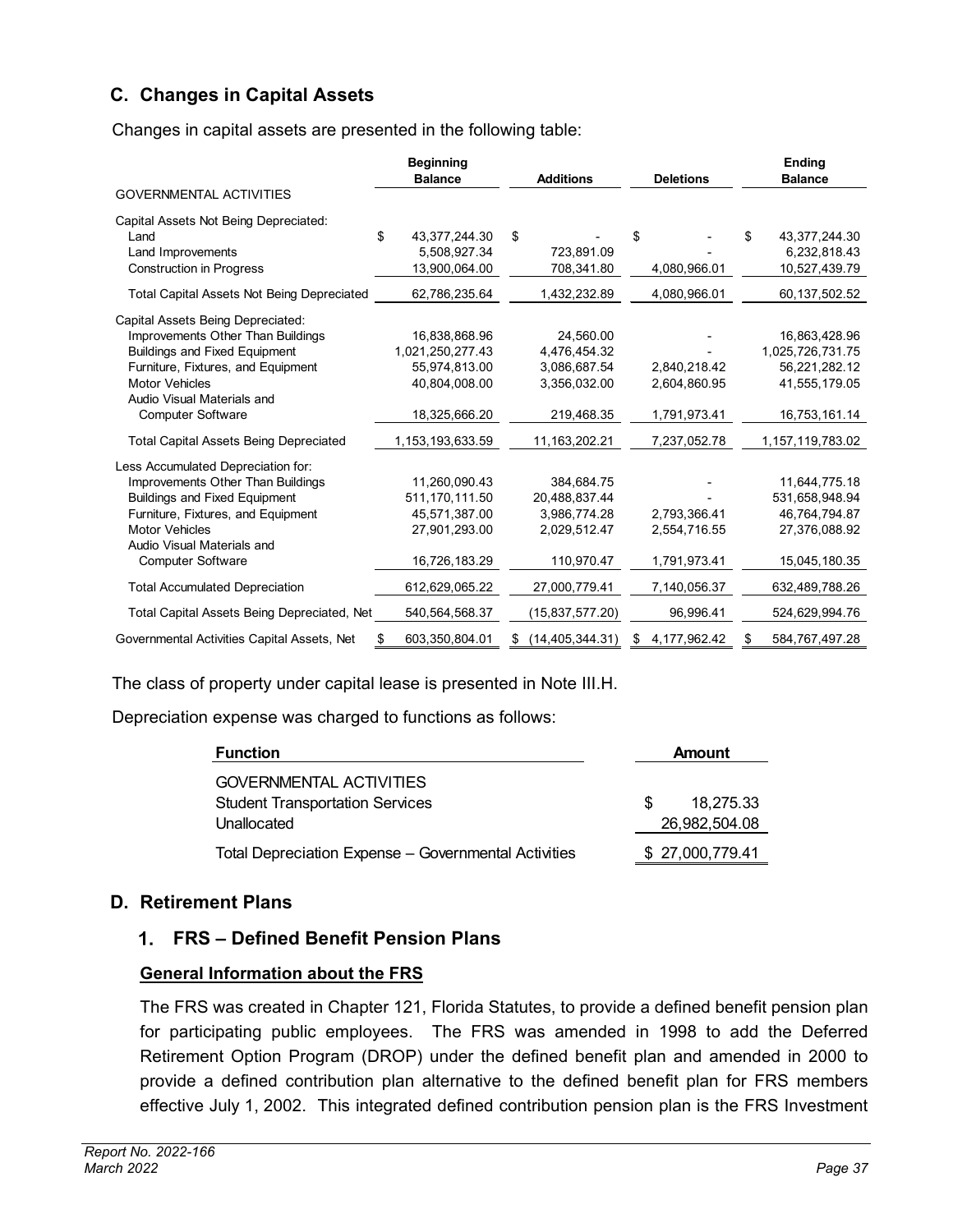Plan. Chapter 112, Florida Statutes, established the Retiree HIS Program, a cost-sharing multiple-employer defined benefit pension plan, to assist retired members of any State-administered retirement system in paying the costs of health insurance.

Essentially all regular employees of the District are eligible to enroll as members of the State-administered FRS. Provisions relating to the FRS are established by Chapters 121 and 122, Florida Statutes; Chapter 112, Part IV, Florida Statutes; Chapter 238, Florida Statutes; and FRS Rules, Chapter 60S, Florida Administrative Code; wherein eligibility, contributions, and benefits are defined and described in detail. Such provisions may be amended at any time by further action from the Florida Legislature. The FRS is a single retirement system administered by the Florida Department of Management Services, Division of Retirement, and consists of the two cost-sharing multiple-employer defined benefit plans and other nonintegrated programs. A comprehensive annual financial report of the FRS, which includes its financial statements, required supplementary information, actuarial report, and other relevant information, is available from the Florida Department of Management Services Web site (www.dms.myflorida.com).

The District's FRS and HIS pension expense totaled \$50,269,934 for the fiscal year ended June 30, 2021.

### **FRS Pension Plan**

*Plan Description*. The FRS Pension Plan (Plan) is a cost-sharing multiple-employer defined benefit pension plan, with a DROP for eligible employees. The general classes of membership are:

- *Regular* Members of the FRS who do not qualify for membership in the other classes.
- *Elected County Officers* Members who hold specified elective offices in local government.
- *Senior Management Service*  Members in senior management level positions.
- *Special Risk* Members who are employed as law enforcement officers and meet the criteria to qualify for this class.

Employees enrolled in the Plan prior to July 1, 2011, vest at 6 years of creditable service and employees enrolled in the Plan on or after July 1, 2011, vest at 8 years of creditable service. All vested members, enrolled prior to July 1, 2011, are eligible for normal retirement benefits at age 62 or at any age after 30 years of service, except for members classified as special risk who are eligible for normal retirement benefits at age 55 or at any age after 25 years of service. All members enrolled in the Plan on or after July 1, 2011, once vested, are eligible for normal retirement benefits at age 65 or any time after 33 years of creditable service, except for members classified as special risk who are eligible for normal retirement benefits at age 60 or at any age after 30 years of service. Employees enrolled in the Plan may include up to 4 years of credit for military service toward creditable service. The Plan also includes an early retirement provision; however, there is a benefit reduction for each year a member retires before his or her normal retirement date. The Plan provides retirement, disability, death benefits, and annual cost-of-living adjustments to eligible participants.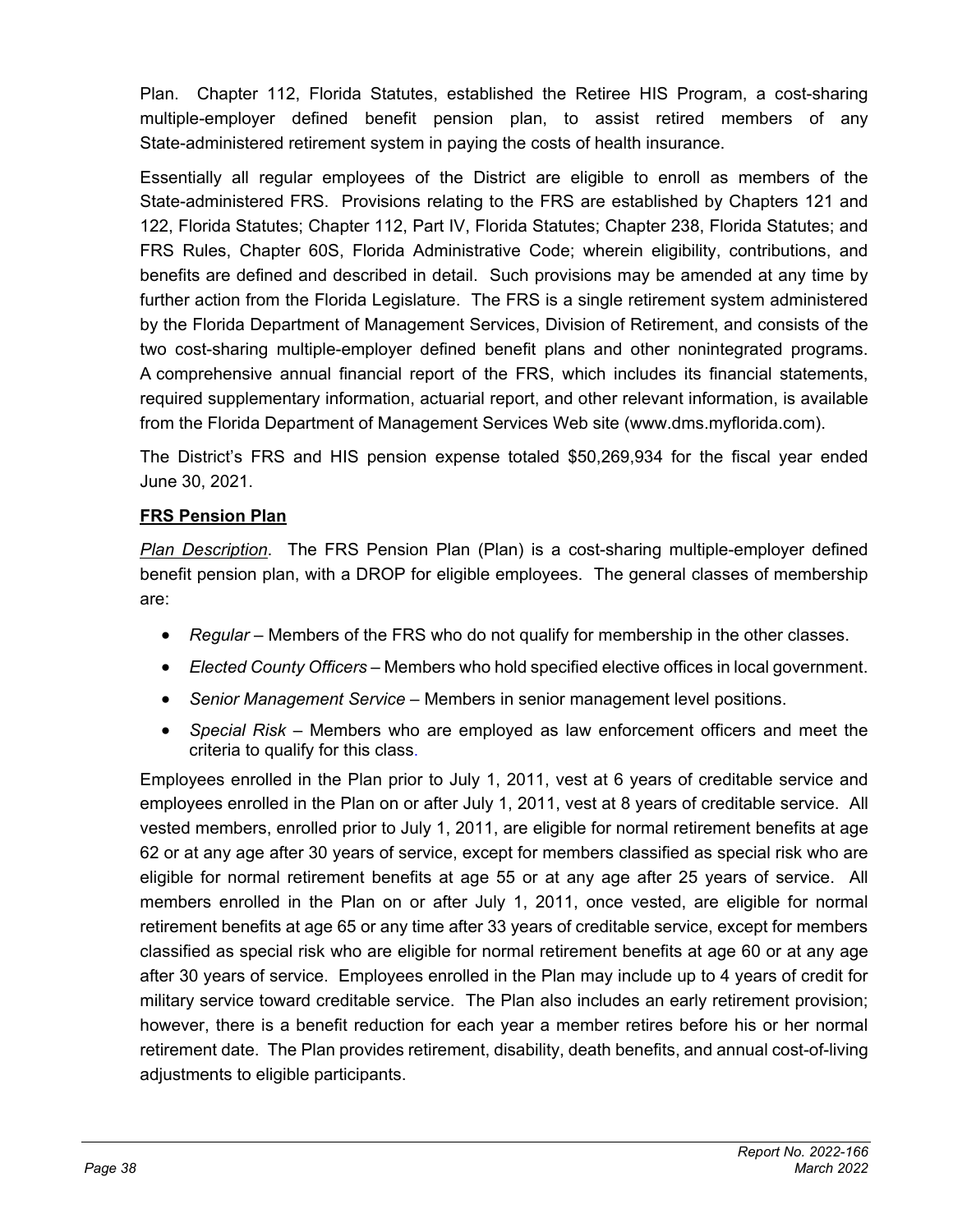The DROP, subject to provisions of Section 121.091, Florida Statutes, permits employees eligible for normal retirement under the Plan to defer receipt of monthly benefit payments while continuing employment with an FRS participating employer. An employee may participate in DROP for a period not to exceed 60 months after electing to participate, except that certain instructional personnel may participate for up to 96 months. During the period of DROP participation, deferred monthly benefits are held in the FRS Trust Fund and accrue interest. The net pension liability does not include amounts for DROP participants, as these members are considered retired and are not accruing additional pension benefits.

*Benefits Provided*. Benefits under the Plan are computed on the basis of age and/or years of service, average final compensation, and service credit. Credit for each year of service is expressed as a percentage of the average final compensation. For members initially enrolled before July 1, 2011, the average final compensation is the average of the 5 highest fiscal years' earnings; for members initially enrolled on or after July 1, 2011, the average final compensation is the average of the 8 highest fiscal years' earnings. The total percentage value of the benefit received is determined by calculating the total value of all service, which is based on the retirement class to which the member belonged when the service credit was earned. Members are eligible for in-line-of-duty or regular disability and survivors' benefits. The following table shows the percentage value for each year of service credit earned:

| Class, Initial Enrollment, and Retirement Age/Years of Service | <b>Percent Value</b> |
|----------------------------------------------------------------|----------------------|
| <b>Regular Members Initially Enrolled Before July 1, 2011</b>  |                      |
| Retirement up to age 62 or up to 30 years of service           | 1.60                 |
| Retirement at age 63 or with 31 years of service               | 1.63                 |
| Retirement at age 64 or with 32 years of service               | 1.65                 |
| Retirement at age 65 or with 33 or more years of service       | 1.68                 |
| Regular Members Initially Enrolled On or After July 1, 2011    |                      |
| Retirement up to age 65 or up to 33 years of service           | 1.60                 |
| Retirement at age 66 or with 34 years of service               | 1.63                 |
| Retirement at age 67 or with 35 years of service               | 1.65                 |
| Retirement at age 68 or with 36 or more years of service       | 1.68                 |
| <b>Elected County Officers</b>                                 | 3.00                 |
| <b>Senior Management Service</b>                               | 2.00                 |
| <b>Special Risk</b>                                            | 3.00                 |

As provided in Section 121.101, Florida Statutes, if the member was initially enrolled in the Plan before July 1, 2011, and all service credit was accrued before July 1, 2011, the annual cost-of-living adjustment is 3 percent per year. If the member was initially enrolled before July 1, 2011, and has service credit on or after July 1, 2011, there is an individually calculated cost-of-living adjustment. The annual cost-of-living adjustment is a proportion of 3 percent determined by dividing the sum of the pre-July 2011 service credit by the total service credit at retirement multiplied by 3 percent. Plan members initially enrolled on or after July 1, 2011, will not have a cost-of-living adjustment after retirement.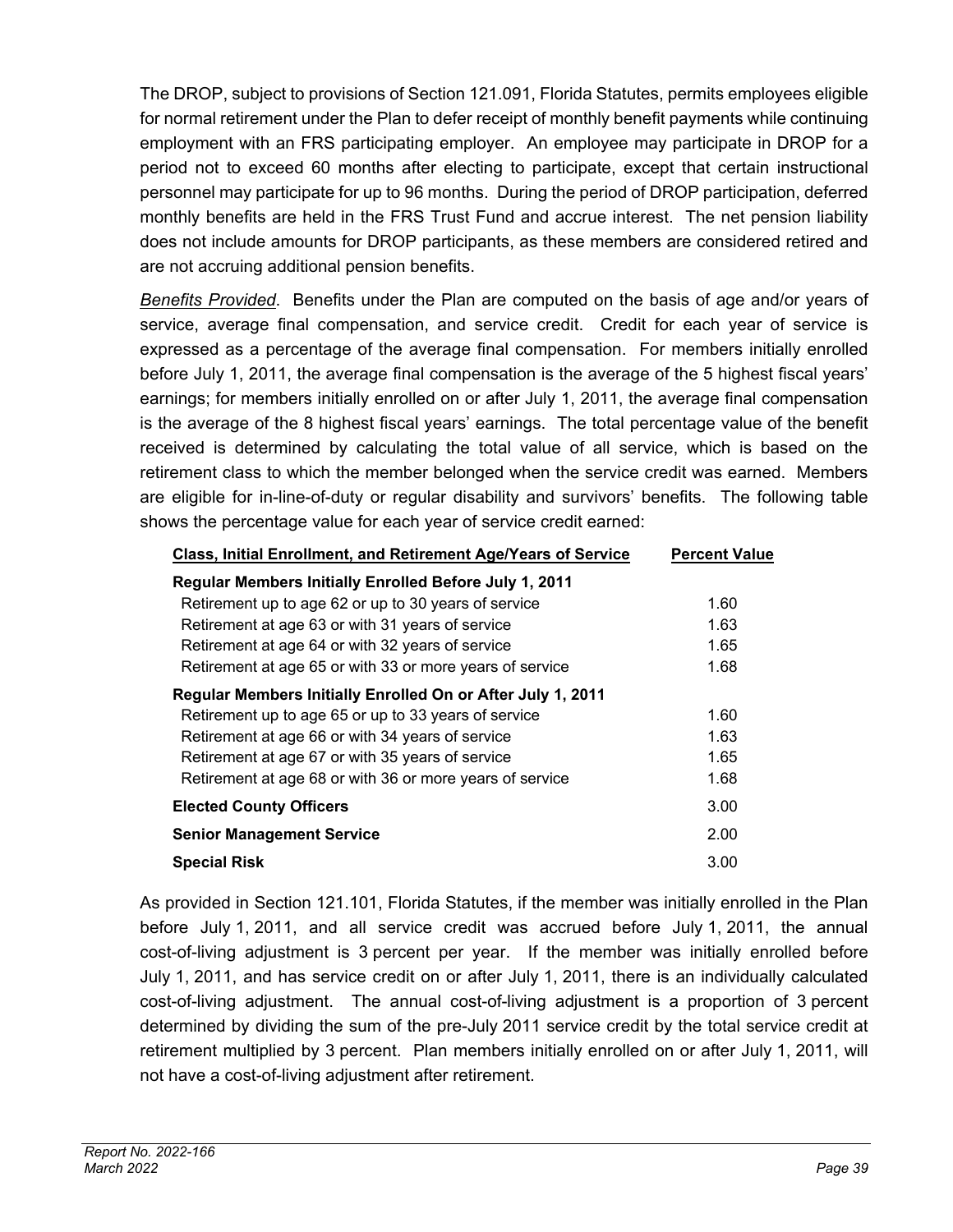*Contributions*. The Florida Legislature establishes contribution rates for participating employers and employees. Contribution rates during the 2020-21 fiscal year were as follows:

|                                                               | <b>Percent of Gross Salary</b> |              |  |
|---------------------------------------------------------------|--------------------------------|--------------|--|
| <b>Class</b>                                                  | <b>Employee</b>                | Employer (1) |  |
| FRS, Regular                                                  | 3.00                           | 10.00        |  |
| FRS, Elected County Officers                                  | 3.00                           | 49.18        |  |
| FRS, Senior Management Service                                | 3.00                           | 27.29        |  |
| FRS, Special Risk                                             | 3.00                           | 24.45        |  |
| DROP - Applicable to<br>Members from All of the Above Classes | 0.00                           | 16.98        |  |
| FRS, Reemployed Retiree                                       | (2)                            | (2)          |  |

(1) Employer rates include 1.66 percent for the postemployment health insurance subsidy. Also, employer rates, other than for DROP participants, include 0.06 percent for administrative costs of the Investment Plan.

(2) Contribution rates are dependent upon retirement class in which reemployed.

The District's contributions to the Plan totaled \$19,158,314 for the fiscal year ended June 30, 2021.

*Pension Liabilities, Pension Expense, and Deferred Outflows of Resources and Deferred Inflows of Resources Related to Pensions*. At June 30, 2021, the District reported a liability of \$201,817,678 for its proportionate share of the Plan's net pension liability. The net pension liability was measured as of June 30, 2020, and the total pension liability used to calculate the net pension liability was determined by an actuarial valuation as of July 1, 2020. The District's proportionate share of the net pension liability was based on the District's 2019-20 fiscal year contributions relative to the total 2019-20 fiscal year contributions of all participating members. At June 30, 2020, the District's proportionate share was 0.465645629 percent, which was an increase of 0.030201223 from its proportionate share measured as of June 30, 2019.

For the fiscal year ended June 30, 2021, the District recognized the Plan pension expense of \$42,811,003. In addition, the District reported deferred outflows of resources and deferred inflows of resources related to pensions from the following sources:

| <b>Description</b>                                  | <b>Deferred Outflows</b><br>of Resources |              | <b>Deferred Inflows</b><br>of Resources |           |
|-----------------------------------------------------|------------------------------------------|--------------|-----------------------------------------|-----------|
| Differences Between Expected and                    |                                          |              |                                         |           |
| <b>Actual Experience</b>                            | \$                                       | 7,723,973    | \$                                      |           |
| <b>Change of Assumptions</b>                        |                                          | 36,535,421   |                                         |           |
| Net Difference Between Projected and Actual         |                                          |              |                                         |           |
| Earnings on FRS Pension Plan Investments            |                                          | 12,016,419   |                                         |           |
| Changes in Proportion and Differences Between       |                                          |              |                                         |           |
| <b>District FRS Contributions and Proportionate</b> |                                          |              |                                         |           |
| Share of Contributions                              |                                          | 6,541,872    |                                         | 2,263,769 |
| District FRS Contributions Subsequent to            |                                          |              |                                         |           |
| the Measurement Date                                |                                          | 19, 158, 314 |                                         |           |
| <b>Total</b>                                        |                                          | 81,975,999   | S                                       | 2,263,769 |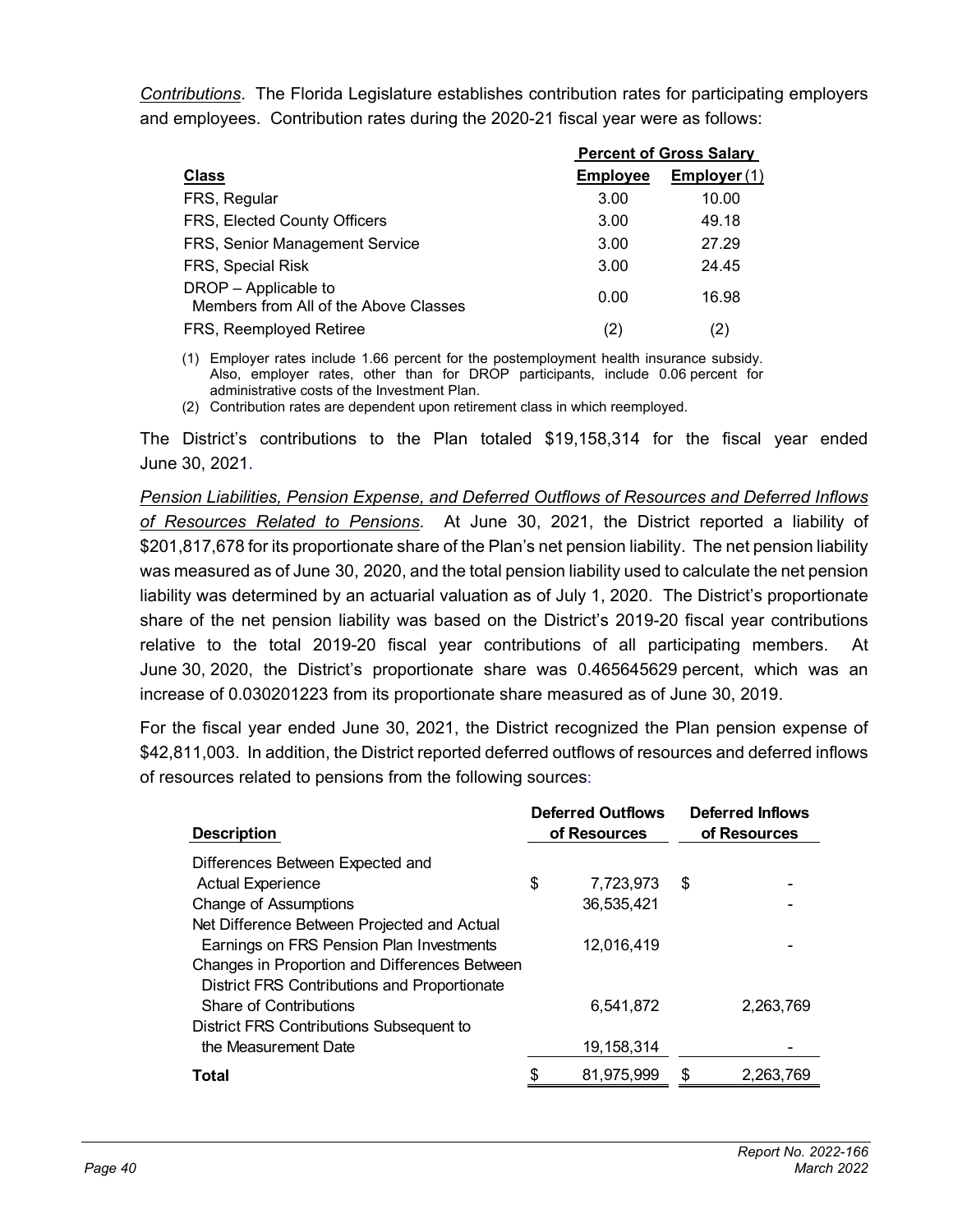The deferred outflows of resources related to pensions resulting from District contributions to the Plan subsequent to the measurement date, totaling \$19,158,314, will be recognized as a reduction of the net pension liability in the fiscal year ending June 30, 2022. Other amounts reported as deferred outflows of resources and deferred inflows of resources related to pensions will be recognized in pension expense as follows:

| <b>Amount</b> |
|---------------|
| \$12,002,171  |
| 18,790,484    |
| 16,374,522    |
| 10,232,969    |
| 3, 153, 770   |
| \$60,553,916  |
|               |

*Actuarial Assumptions*. The total pension liability in the July 1, 2020, actuarial valuation was determined using the following actuarial assumptions, applied to all periods included in the measurement:

| Inflation        | 2.40 percent                                                                                            |  |  |
|------------------|---------------------------------------------------------------------------------------------------------|--|--|
| Salary Increases | 3.25 percent, average, including inflation                                                              |  |  |
|                  | Investment Rate of Return 6.80 percent, net of pension plan investment<br>expense, including inflation  |  |  |
| Mortality        | PUB2010 base table varies by member<br>category and sex, projected generationally with<br>Scale MP-2018 |  |  |

The actuarial assumptions used in the July 1, 2020, valuation were based on the results of an actuarial experience study for the period July 1, 2013, through June 30, 2018.

The long-term expected rate of return on pension plan investments was not based on historical returns, but instead is based on a forward-looking capital market economic model. The allocation policy's description of each asset class was used to map the target allocation to the asset classes shown below. Each asset class assumption is based on a consistent set of underlying assumptions and includes an adjustment for the inflation assumption. The target allocation and best estimates of arithmetic and geometric real rates of return for each major asset class are summarized in the following table: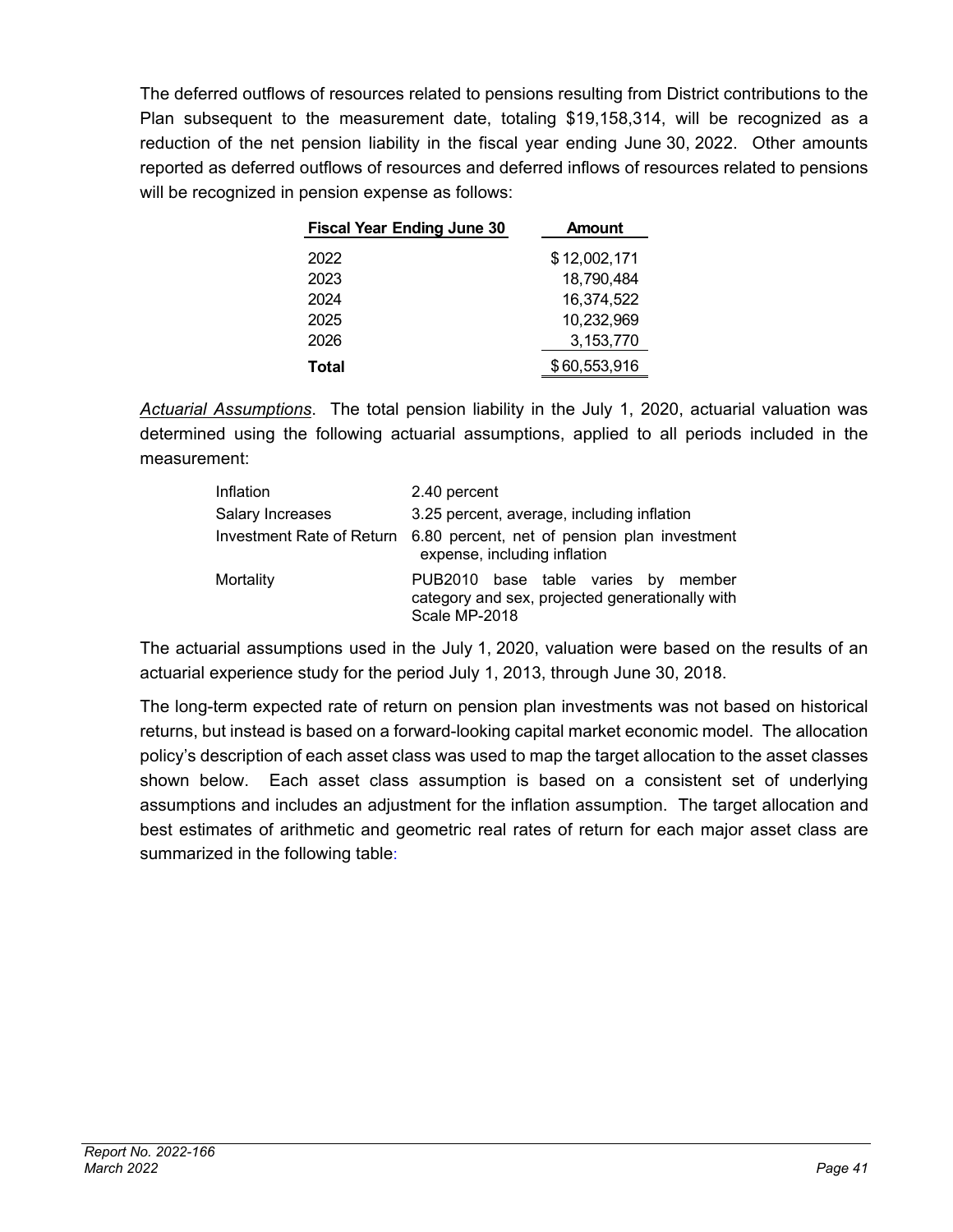| <b>Asset Class</b>           | <b>Target</b><br><b>Allocation (1)</b> | Annual<br><b>Arithmetic</b><br><b>Return</b> | Compound<br>Annual<br>(Geometric)<br>Return | <b>Standard</b><br><b>Deviation</b> |
|------------------------------|----------------------------------------|----------------------------------------------|---------------------------------------------|-------------------------------------|
| Cash                         | 1.0%                                   | 2.2%                                         | 2.2%                                        | $1.2\%$                             |
| <b>Fixed Income</b>          | 19.0%                                  | 3.0%                                         | 2.9%                                        | 3.5%                                |
| <b>Global Equity</b>         | 54.2%                                  | 8.0%                                         | 6.7%                                        | 17.1%                               |
| Real Estate (Property)       | 10.3%                                  | 6.4%                                         | 5.8%                                        | 11.7%                               |
| <b>Private Equity</b>        | 11.1%                                  | 10.8%                                        | 8.1%                                        | 25.7%                               |
| <b>Strategic Investments</b> | 4.4%                                   | 5.5%                                         | 5.3%                                        | 6.9%                                |
| Total                        | 100%                                   |                                              |                                             |                                     |
| Assumed inflation - Mean     |                                        |                                              | 2.4%                                        | 1.7%                                |

(1) As outlined in the Plan's investment policy.

*Discount Rate*. The discount rate used to measure the total pension liability was 6.8 percent. The Plan's fiduciary net position was projected to be available to make all projected future benefit payments of current active and inactive employees. Therefore, the discount rate for calculating the total pension liability is equal to the long-term expected rate of return. The discount rate used in the 2020 valuation was updated from 6.9 percent to 6.8 percent.

*Sensitivity of the District's Proportionate Share of the Net Pension Liability to Changes in the Discount Rate*. The following presents the District's proportionate share of the net pension liability calculated using the discount rate of 6.8 percent, as well as what the District's proportionate share of the net pension liability would be if it were calculated using a discount rate that is 1 percentage point lower (5.8 percent) or 1 percentage point higher (7.8 percent) than the current rate:

|                                   | 1%                        | <b>Current</b>                    | $1\%$                     |
|-----------------------------------|---------------------------|-----------------------------------|---------------------------|
|                                   | <b>Decrease</b><br>(5.8%) | <b>Discount Rate</b><br>$(6.8\%)$ | <b>Increase</b><br>(7.8%) |
| District's Proportionate Share of |                           |                                   |                           |
| the Net Pension Liability         | \$322,268,915             | \$201,817,678                     | \$101,216,281             |

*Pension Plan Fiduciary Net Position*. Detailed information about the Plan's fiduciary net position is available in the separately issued FRS Pension Plan and Other State Administered Systems Comprehensive Annual Financial Report.

*Payables to the Pension Plan*. At June 30, 2021, the District reported a payable of \$2,220,444 for the outstanding amount of contributions to the Plan required for the fiscal year ended June 30, 2021.

### **HIS Pension Plan**

*Plan Description*. The HIS Pension Plan (HIS Plan) is a cost-sharing multiple-employer defined benefit pension plan established under Section 112.363, Florida Statutes, and may be amended by the Florida Legislature at any time. The benefit is a monthly payment to assist retirees of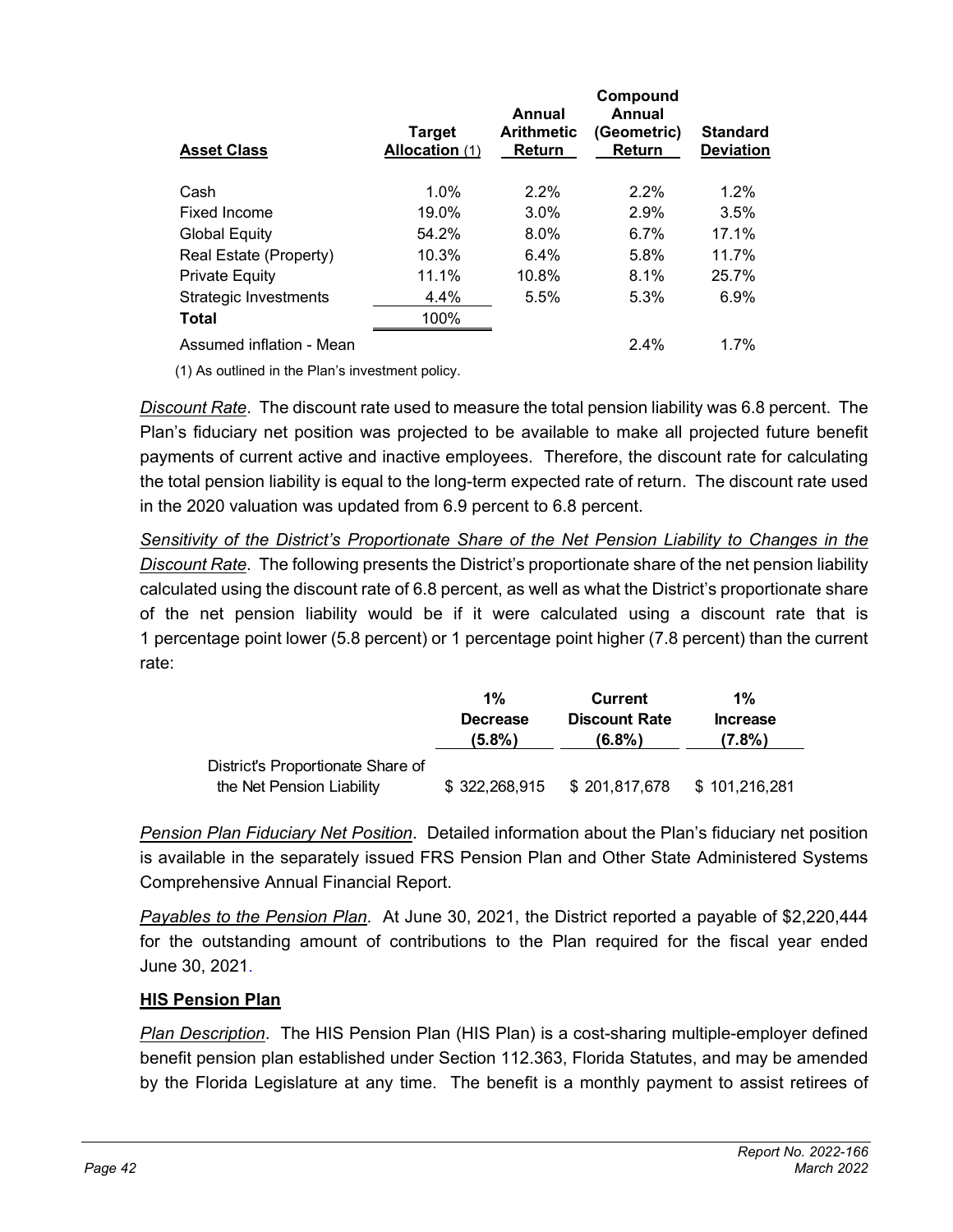State-administered retirement systems in paying their health insurance costs and is administered by the Florida Department of Management Services, Division of Retirement.

*Benefits Provided*. For the fiscal year ended June 30, 2021, eligible retirees and beneficiaries received a monthly HIS payment of \$5 for each year of creditable service completed at the time of retirement, with a minimum HIS payment of \$30 and a maximum HIS payment of \$150 per month, pursuant to Section 112.363, Florida Statutes. To be eligible to receive a HIS Plan benefit, a retiree under a State-administered retirement system must provide proof of health insurance coverage, which may include Federal Medicare.

*Contributions*. The HIS Plan is funded by required contributions from FRS participating employers as set by the Florida Legislature. Employer contributions are a percentage of gross compensation for all active FRS members. For the fiscal year ended June 30, 2021, the contribution rate was 1.66 percent of payroll pursuant to Section 112.363, Florida Statutes. The District contributed 100 percent of its statutorily required contributions for the current and preceding 3 years. HIS Plan contributions are deposited in a separate trust fund from which payments are authorized. HIS Plan benefits are not guaranteed and are subject to annual legislative appropriation. In the event the legislative appropriation or available funds fail to provide full subsidy benefits to all participants, benefits may be reduced or canceled.

The District's contributions to the HIS Plan totaled \$3,929,685 for the fiscal year ended June 30, 2021.

*Pension Liabilities, Pension Expense, and Deferred Outflows of Resources and Deferred Inflows of Resources Related to Pensions*. At June 30, 2021, the District reported a net pension liability of \$82,540,706 for its proportionate share of the HIS Plan's net pension liability. The current portion of the net pension liability is the District's proportionate share of benefit payments expected to be paid within 1 year, net of the District's proportionate share of the HIS Plan's fiduciary net position available to pay that amount. The net pension liability was measured as of June 30, 2020, and the total pension liability used to calculate the net pension liability was determined by an actuarial valuation as of July 1, 2020. The District's proportionate share of the net pension liability was based on the District's 2019-20 fiscal year contributions relative to the total 2019-20 fiscal year contributions of all participating members. At June 30, 2020, the District's proportionate share was 0.676018072 percent, which was an increase of 0.045514512 from its proportionate share measured as of June 30, 2019.

For the fiscal year ended June 30, 2021, the District recognized the HIS Plan pension expense of \$7,458,931. In addition, the District reported deferred outflows of resources and deferred inflows of resources related to pensions from the following sources: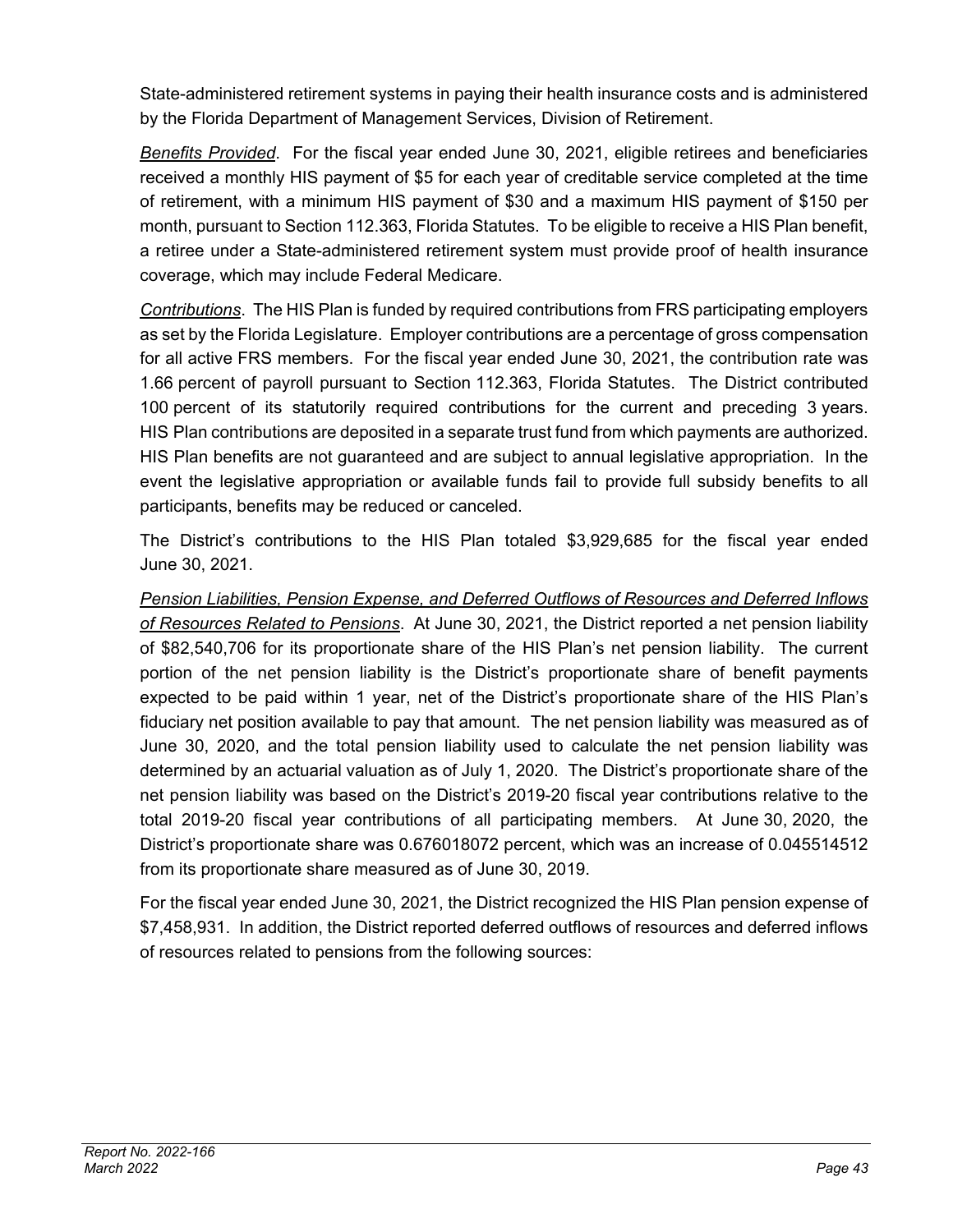|                                               | <b>Deferred Outflows</b> |    | <b>Deferred Inflows</b> |
|-----------------------------------------------|--------------------------|----|-------------------------|
| <b>Description</b>                            | of Resources             |    | of Resources            |
| Differences Between Expected and              |                          |    |                         |
| <b>Actual Experience</b>                      | \$<br>3,376,415          | \$ | 63,675                  |
| <b>Change of Assumptions</b>                  | 8,875,476                |    | 4,799,420               |
| Net Difference Between Projected and Actual   |                          |    |                         |
| Earnings on HIS Pension Plan Investments      | 65,901                   |    |                         |
| Changes in Proportion and Differences Between |                          |    |                         |
| District HIS Contributions and Proportionate  |                          |    |                         |
| <b>Share of Contributions</b>                 | 4,646,988                |    | 1,045,759               |
| District HIS Contributions Subsequent to      |                          |    |                         |
| the Measurement Date                          | 3,929,685                |    |                         |
| <b>Total</b>                                  | \$<br>20,894,465         | \$ | 5,908,854               |

The deferred outflows of resources related to pensions resulting from District contributions to the HIS Plan subsequent to the measurement date, totaling \$3,929,685, will be recognized as a reduction of the net pension liability in the fiscal year ending June 30, 2022. Other amounts reported as deferred outflows of resources and deferred inflows of resources related to pensions will be recognized in pension expense as follows:

| <b>Fiscal Year Ending June 30</b> | Amount          |  |
|-----------------------------------|-----------------|--|
| 2022                              | 2,674,194<br>\$ |  |
| 2023                              | 2,117,757       |  |
| 2024                              | 845,571         |  |
| 2025                              | 1,534,996       |  |
| 2026                              | 1,935,733       |  |
| Thereafter                        | 1,947,675       |  |
| Total                             | \$11,055,926    |  |

*Actuarial Assumptions*. The total pension liability in the July 1, 2020, actuarial valuation was determined using the following actuarial assumptions, applied to all periods included in the measurement:

| Inflation                  | 2.40 percent                               |
|----------------------------|--------------------------------------------|
| Salary Increases           | 3.25 percent, average, including inflation |
| <b>Municipal Bond Rate</b> | 2.21 percent                               |

Mortality rates were based on the PUB-2010 base table, projected generationally with Scale MP-2018. This is a change from the prior year mortality assumption which was based on the Generational RP-2000 with Projection Scale BB tables.

While an experience study had not been completed for the HIS Plan, the actuarial assumptions that determined the total pension liability for the HIS Plan were based on certain results of the most recent experience study for the FRS Plan.

*Discount Rate*. The discount rate used to measure the total pension liability was 2.21 percent. In general, the discount rate for calculating the total pension liability is equal to the single rate equivalent to discounting at the long-term expected rate of return for benefit payments prior to the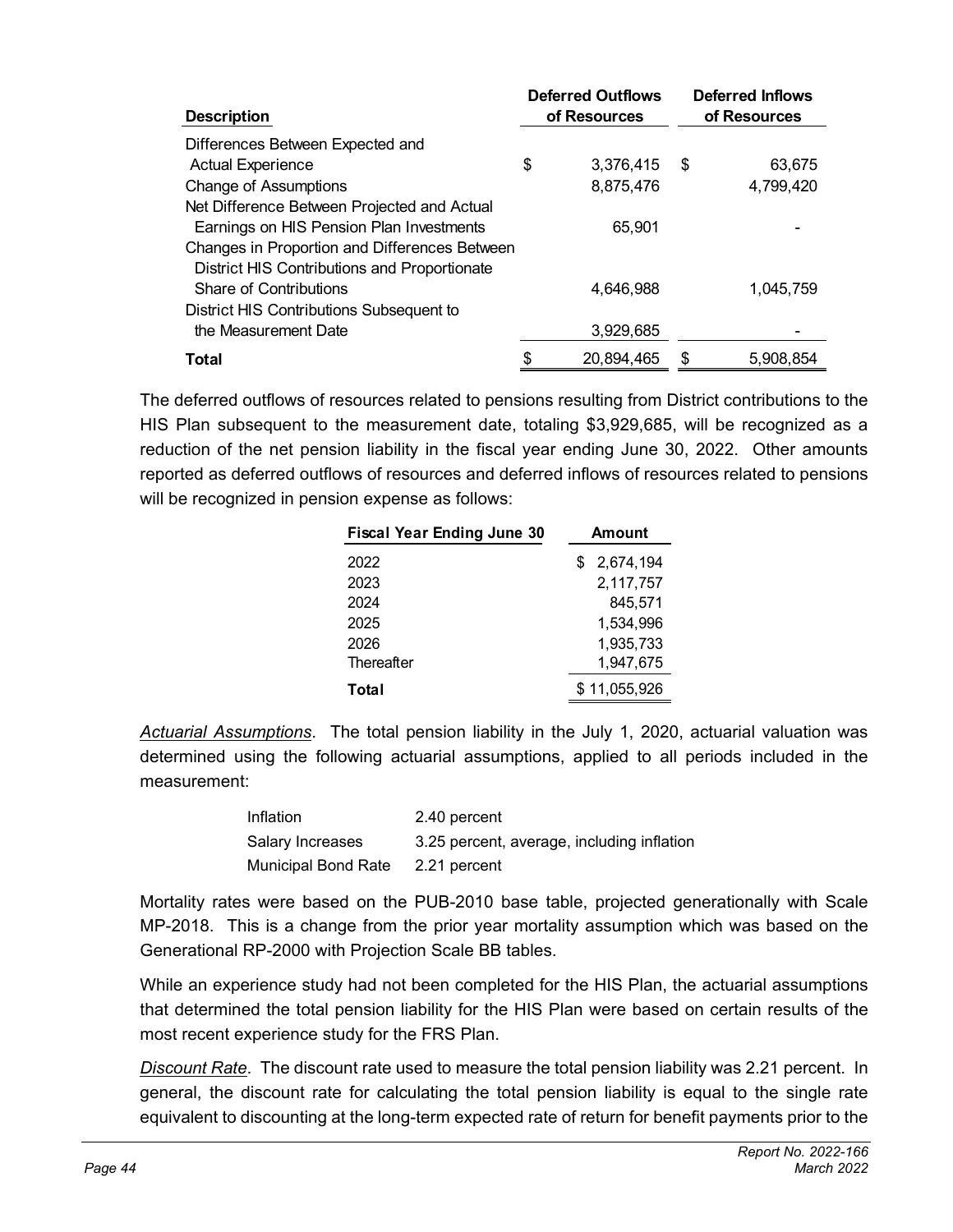projected depletion date. Because the HIS benefit is essentially funded on a pay-as-you-go basis, the depletion date is considered to be immediate, and the single equivalent discount rate is equal to the municipal bond rate selected by the HIS Plan sponsor. The Bond Buyer General Obligation 20-Bond Municipal Bond Index was adopted as the applicable municipal bond index. The discount rate changed from 3.5 percent to 2.21 percent.

*Sensitivity of the District's Proportionate Share of the Net Pension Liability to Changes in the Discount Rate*. The following presents the District's proportionate share of the net pension liability calculated using the discount rate of 2.21 percent, as well as what the District's proportionate share of the net pension liability would be if it were calculated using a discount rate that is 1 percentage point lower (1.21 percent) or 1 percentage point higher (3.21 percent) than the current rate:

|                                   | $1\%$                         | <b>Current</b>                     | $1\%$                         |
|-----------------------------------|-------------------------------|------------------------------------|-------------------------------|
|                                   | <b>Decrease</b><br>$(1.21\%)$ | <b>Discount Rate</b><br>$(2.21\%)$ | <b>Increase</b><br>$(3.21\%)$ |
| District's Proportionate Share of |                               |                                    |                               |
| the Net Pension Liability         | \$95,413,372                  | \$ 82,540,706                      | \$72,004,466                  |

*Pension Plan Fiduciary Net Position*. Detailed information about the HIS Plan's fiduciary net position is available in the separately issued FRS Pension Plan and Other State Administered Systems Comprehensive Annual Financial Report.

*Payables to the Pension Plan*. At June 30, 2021, the District reported a payable of \$576,454 for the outstanding amount of contributions to the HIS Plan required for the fiscal year ended June 30, 2021**.** 

## **FRS – Defined Contribution Pension Plan**

The SBA administers the defined contribution plan officially titled the FRS Investment Plan (Investment Plan). The Investment Plan is reported in the SBA's annual financial statements and in the State's Comprehensive Annual Financial Report.

As provided in Section 121.4501, Florida Statutes, eligible FRS members may elect to participate in the Investment Plan in lieu of the FRS defined benefit plan. District employees participating in DROP are not eligible to participate in the Investment Plan. Employer and employee contributions, including amounts contributed to individual member's accounts, are defined by law, but the ultimate benefit depends in part on the performance of investment funds. Retirement benefits are based upon the value of the member's account upon retirement. Benefit terms, including contribution requirements, for the Investment Plan are established and may be amended by the Florida Legislature. The Investment Plan is funded with the same employer and employee contribution rates that are based on salary and membership class (Regular, Elected County Officers, etc.), as the FRS defined benefit plan. Contributions are directed to individual member accounts and the individual members allocate contributions and account balances among various approved investment choices. Costs of administering the Investment Plan, including the FRS Financial Guidance Program, are funded through an employer contribution of 0.06 percent of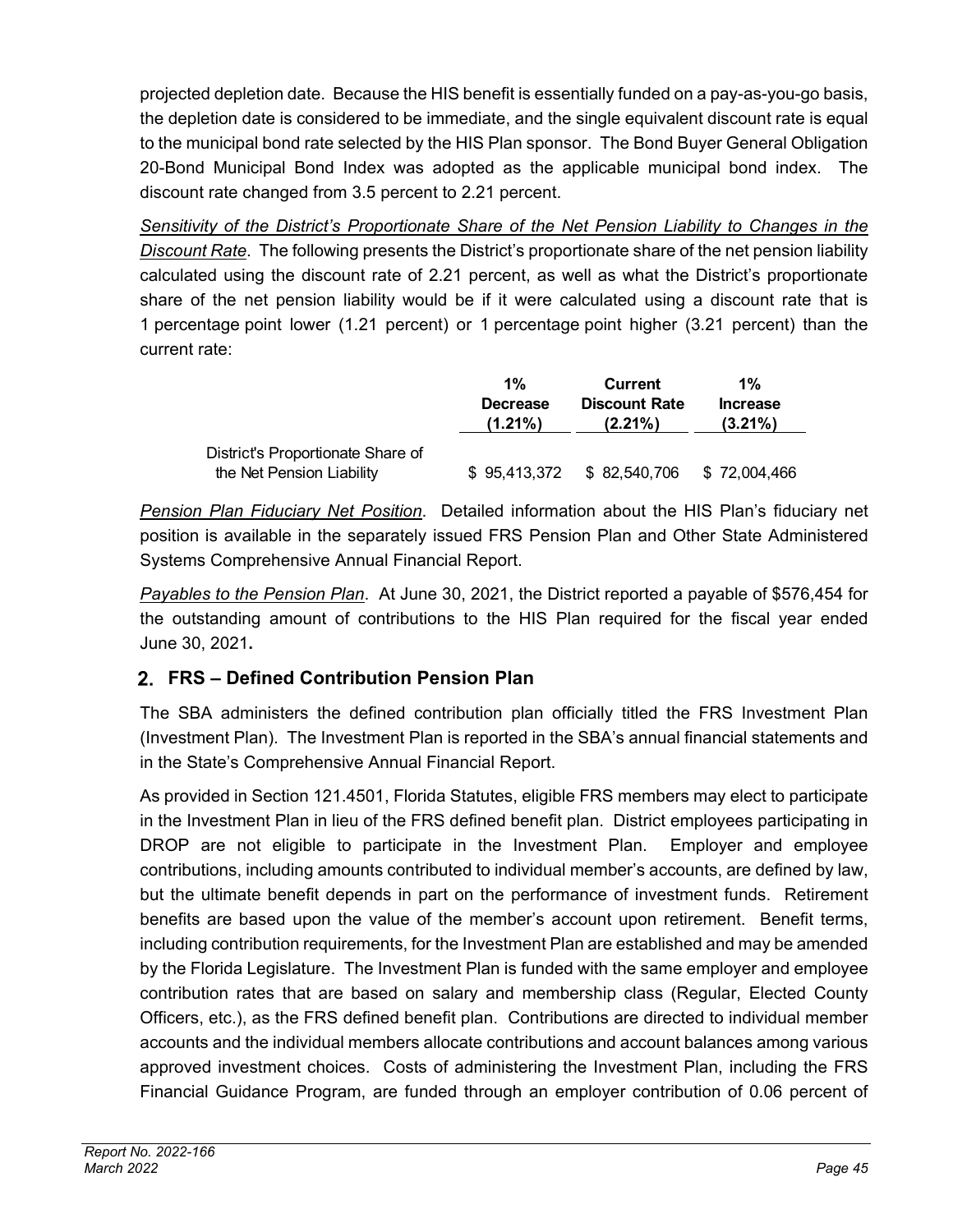payroll and by forfeited benefits of Investment Plan members. Allocations to the Investment Plan member accounts during the 2020-21 fiscal year were as follows:

|                                | <b>Percent of</b> |
|--------------------------------|-------------------|
|                                | Gross             |
| <b>Class</b>                   | Compensation      |
| FRS, Regular                   | 6.30              |
| FRS, Elected County Officers   | 11.34             |
| FRS, Senior Management Service | 7 67              |

For all membership classes, employees are immediately vested in their own contributions and are vested after 1 year of service for employer contributions and investment earnings, regardless of membership class. If an accumulated benefit obligation for service credit originally earned under the FRS Pension Plan is transferred to the Investment Plan, the member must have the years of service required for FRS Pension Plan vesting (including the service credit represented by the transferred funds) to be vested for these funds and the earnings on the funds. Nonvested employer contributions are placed in a suspense account for up to 5 years. If the employee returns to FRS-covered employment within the 5-year period, the employee will regain control over their account. If the employee does not return within the 5-year period, the employee will forfeit the accumulated account balance. For the fiscal year ended June 30, 2021, the information for the amount of forfeitures was unavailable from the SBA; however, management believes that these amounts, if any, would be immaterial to the District.

After termination and applying to receive benefits, the member may rollover vested funds to another qualified plan, structure a periodic payment under the Investment Plan, receive a lump-sum distribution, leave the funds invested for future distribution, or any combination of these options. Disability coverage is provided in which the member may either transfer the account balance to the FRS Pension Plan when approved for disability retirement to receive guaranteed lifetime monthly benefits under the FRS Pension Plan or remain in the Investment Plan and rely upon that account balance for retirement income.

The District's Investment Plan pension expense totaled \$5,367,457 for the fiscal year ended June 30, 2021.

*Payables to the Investment Plan*. At June 30, 2021, the District reported a payable of \$660,836 for the outstanding amount of contributions to the HIS Plan required for the fiscal year ended June 30, 2021**.** 

## **E. Other Postemployment Benefit Obligations**

*Plan Description*. The Other Postemployment Benefits Plan (OPEB Plan) is a single-employer defined benefit plan administered by the District that provides OPEB for all employees who satisfy the District's retirement eligibility provisions. Pursuant to Section 112.0801, Florida Statutes, former employees who retire from the District are eligible to participate in the District's health and hospitalization plan for medical, prescription drug, and life insurance coverage. Retirees and their eligible dependents shall be offered the same health and hospitalization insurance coverage as is offered to active employees at a premium cost of no more than the premium cost applicable to active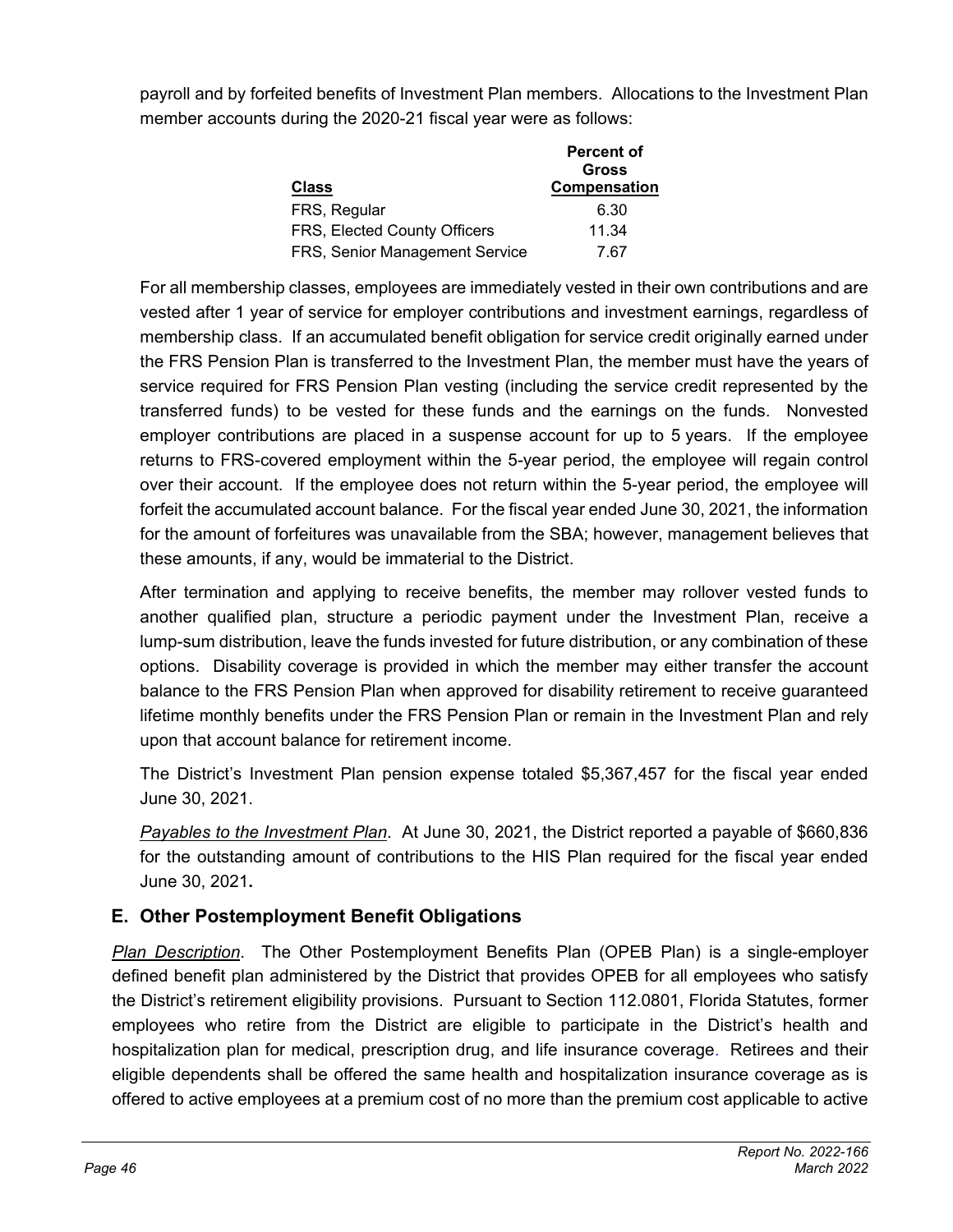employees. The District subsidizes the premium rates paid by retirees by allowing them to participate in the OPEB Plan at reduced or blended group (implicitly subsidized) premium rates for both active and retired employees. These rates provide an implicit subsidy for retirees because retiree healthcare costs are generally greater than active employee healthcare costs. The OPEB Plan contribution requirements and benefit terms of the District and the OPEB Plan members are established and may be amended through recommendations of the Insurance Committee and action from the Board. No assets are accumulated in a trust that meet the criteria in paragraph 4 of GASB Statement No. 75.

*Benefits Provided*.The OPEB Plan provides healthcare and life insurance benefits for retirees and their dependents. The OPEB Plan only provides an implicit subsidy as described above.

*Employees Covered by Benefit Terms*. At June 30, 2020, the following employees were covered by the benefit terms:

| Inactive Employees or Beneficiaries Currently Receiving Benefits | 351   |
|------------------------------------------------------------------|-------|
| <b>Active Employees</b>                                          | 4,179 |
| Total                                                            | 4.530 |

*Total OPEB Liability*. The District's total OPEB liability of \$8,102,420 was measured as of June 30, 2020, and was determined by an actuarial valuation as of June 30, 2020.

*Actuarial Assumptions and Other Inputs*. The total OPEB liability was determined using the following actuarial assumptions and other inputs, applied to all periods included in the measurement, unless otherwise specified:

| Inflation                          | 2.25 percent                                                                                                                                                                                                                                                                                                                                                                        |
|------------------------------------|-------------------------------------------------------------------------------------------------------------------------------------------------------------------------------------------------------------------------------------------------------------------------------------------------------------------------------------------------------------------------------------|
| Salary Increases                   | Salary increase rates used in the July 1, 2020, actuarial<br>valuation of the FRS for Regular Class members;<br>3.4 percent – 7.8 percent, including inflation.                                                                                                                                                                                                                     |
| Discount Rate                      | 2.45 percent                                                                                                                                                                                                                                                                                                                                                                        |
| Retirement Age                     | Retirement rates used in the July 1, 2020, actuarial valuation<br>of the FRS. The rates are based on results of a Statewide<br>experience study covering the period 2013-2018.                                                                                                                                                                                                      |
| Mortality                          | Mortality rates are the same as used in the July 1, 2020,<br>actuarial valuation of the FRS. These rates were taken from<br>adjusted Pub-2010 mortality tables published by SOA with<br>generational mortality improvements using a scale<br>MP-2018. Adjustments to reference tables are based on the<br>results of a Statewide experience study covering the period<br>2008-2013. |
| <b>Healthcare Cost Trend Rates</b> | Starting at 3.02 percent for 2021 (to reflect actual premium),<br>followed by 6 percent for 2022, and gradually decreasing to<br>an ultimate trend rate of 3.99 percent over 19 years based<br>on the Getzen Model.                                                                                                                                                                 |
| Aging Factors                      | Based on the 2013 SOA Study "Health Care Costs – From<br><b>Birth to Death</b> "                                                                                                                                                                                                                                                                                                    |
| <b>Expenses</b>                    | Administrative expenses are included in the per capita<br>health costs.                                                                                                                                                                                                                                                                                                             |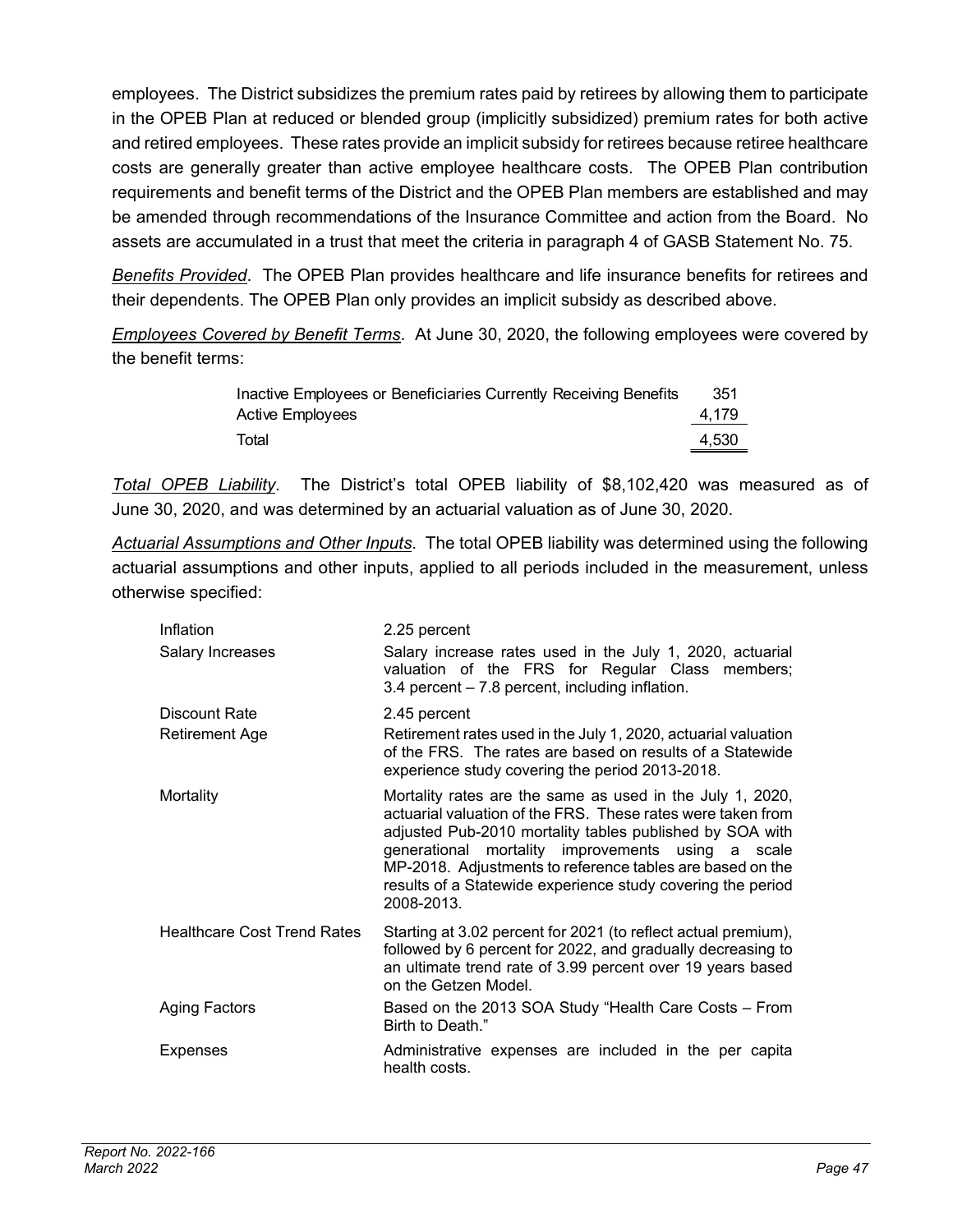For plans that do not have formal assets, the discount rate should equal the tax-exempt municipal bond rate based on an index of 20-year general obligation bonds with an average AA credit rating as of the measurement date. For the purpose of the actuarial valuation, the municipal bond rate of 2.45 percent was based on the daily rate of Fidelity's "20-Year Municipal GO AA Index" closest to but not later than the measurement date.

Demographic assumptions employed in the actuarial valuation were the same as those employed in the July 1, 2020, actuarial valuation of the FRS Defined Benefit Pension Plan. These demographic assumptions were developed by FRS from an actuarial experience study, and therefore are appropriate for use in the OPEB Plan actuarial valuation. These include assumed rates of future termination, mortality, disability, and retirement. In addition, salary increase assumptions (for development of the pattern of the normal cost increases) were the same as those used in the July 1, 2020, actuarial valuation of the FRS Defined Benefit Pension Plan. Assumptions used in valuation of benefits for participants of the FRS Investment Plan are the same as for similarly situated participants of the FRS Defined Benefit Pension Plan.

#### *Changes in the Total OPEB Liability*.

|                                                    | <b>Amount</b>   |
|----------------------------------------------------|-----------------|
| Balance at June 30, 2020                           | \$<br>9,140,801 |
| Changes for the year:                              |                 |
| Service Cost                                       | 478,086         |
| Interest                                           | 292,236         |
| Differences Between Expected and Actual Experience | (609,097)       |
| Changes of Assumptions or Other Inputs             | (635, 071)      |
| <b>Benefit Payments</b>                            | (564, 535)      |
| Net Changes                                        | (1,038,381)     |
| Balance at June 30, 2021                           | \$<br>8.102.420 |

Changes of assumptions or other inputs reflect a change in the discount rate from 3.13 percent in 2019 to 2.45 percent in 2020, an update to the medical claim costs and premiums based on actual premiums provided for the valuation, and changes in demographic assumptions to match those developed by the Florida Retirement System and adopted for its July 1, 2020, valuation.

*Sensitivity of the Total OPEB Liability to Changes in the Discount Rate*. The following table presents the total OPEB liability of the District, as well as what the District's total OPEB liability would be if it were calculated using a discount rate that is 1 percentage point lower (1.45 percent) or 1 percentage point higher (3.45 percent) than the current rate:

|                      | $1\%$           | <b>Current</b>       | $1\%$           |  |
|----------------------|-----------------|----------------------|-----------------|--|
|                      | <b>Decrease</b> | <b>Discount Rate</b> | <b>Increase</b> |  |
|                      | $(1.45\%)$      | $(2.45\%)$           | $(3.45\%)$      |  |
| Total OPEB Liability | \$ 8,937,860    | \$ 8.102.420         | \$7,375,950     |  |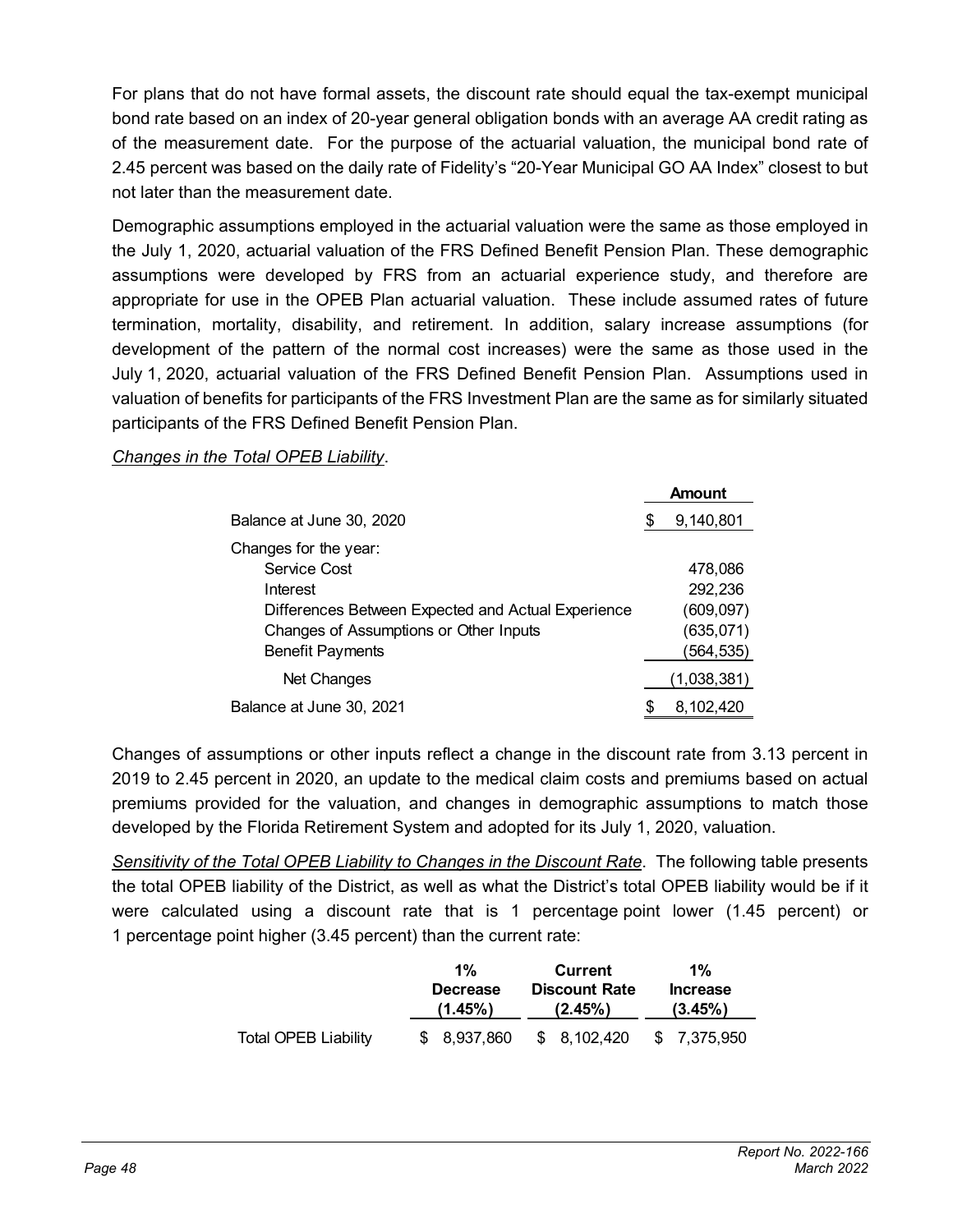*Sensitivity of the Total OPEB Liability to Changes in the Healthcare Cost Trend Rates*. The following table presents the total OPEB liability of the District, as well as what the District's total OPEB liability would be if it were calculated using healthcare cost trend rates that are 1 percentage point lower or 1 percentage point higher than the current healthcare cost trend rates:

|                             |             | <b>Healthcare</b>                      |             |
|-----------------------------|-------------|----------------------------------------|-------------|
|                             |             | <b>Cost Trend</b>                      |             |
|                             | 1% Decrease | Rates                                  | 1% Increase |
| <b>Total OPEB Liability</b> |             | \$ 7,270,773 \$ 8,102,420 \$ 9,126,736 |             |

*OPEB Expense and Deferred Outflows of Resources and Deferred Inflows of Resources Related to OPEB*. For the fiscal year ended June 30, 2021, the District recognized OPEB expense of \$495,217. At June 30, 2021, the District reported deferred outflows of resources and deferred inflows of resources related to OPEB from the following sources.

| <b>Description</b>                                                        |    | <b>Deferred Outflows</b><br>of Resources | <b>Deferred Inflows</b><br>of Resources |           |  |
|---------------------------------------------------------------------------|----|------------------------------------------|-----------------------------------------|-----------|--|
| Differences Between Expected and<br><b>Actual Experience</b>              | \$ | 450,346                                  | \$                                      | 556,132   |  |
| Changes of Assumptions or Other Inputs<br>Benefits Paid Subsequent to the |    | 102,647                                  |                                         | 2,353,345 |  |
| <b>Measurement Date</b>                                                   |    | 497,481                                  |                                         |           |  |
| Total                                                                     |    | 1,050,474                                | S                                       | 2,909,477 |  |

The amount reported as deferred outflows of resources related to OPEB, totaling \$497,481, resulting from benefits paid subsequent to the measurement date and before the end of the fiscal year, will be recognized as a reduction of the total OPEB liability in the fiscal year ending June 30, 2022. The amount reported as deferred outflows of resources and deferred inflows of resources related to OPEB will be recognized in OPEB expense as follows:

| <b>Fiscal Year Ending June 30</b> | Amount           |  |  |
|-----------------------------------|------------------|--|--|
| 2022                              | \$<br>(275, 105) |  |  |
| 2023                              | (275, 105)       |  |  |
| 2024                              | (275, 105)       |  |  |
| 2025                              | (275, 105)       |  |  |
| 2026                              | (275, 105)       |  |  |
| Thereafter                        | (980, 959)       |  |  |
| Total                             | (2,356,484)      |  |  |
|                                   |                  |  |  |

## **F. Other Significant Commitments**

**Encumbrances**. Appropriations in governmental funds are encumbered upon issuance of purchase orders for goods and services. Even though appropriations lapse at the end of the fiscal year, unfilled purchase orders of the current year are carried forward and the next fiscal year's appropriations are likewise encumbered.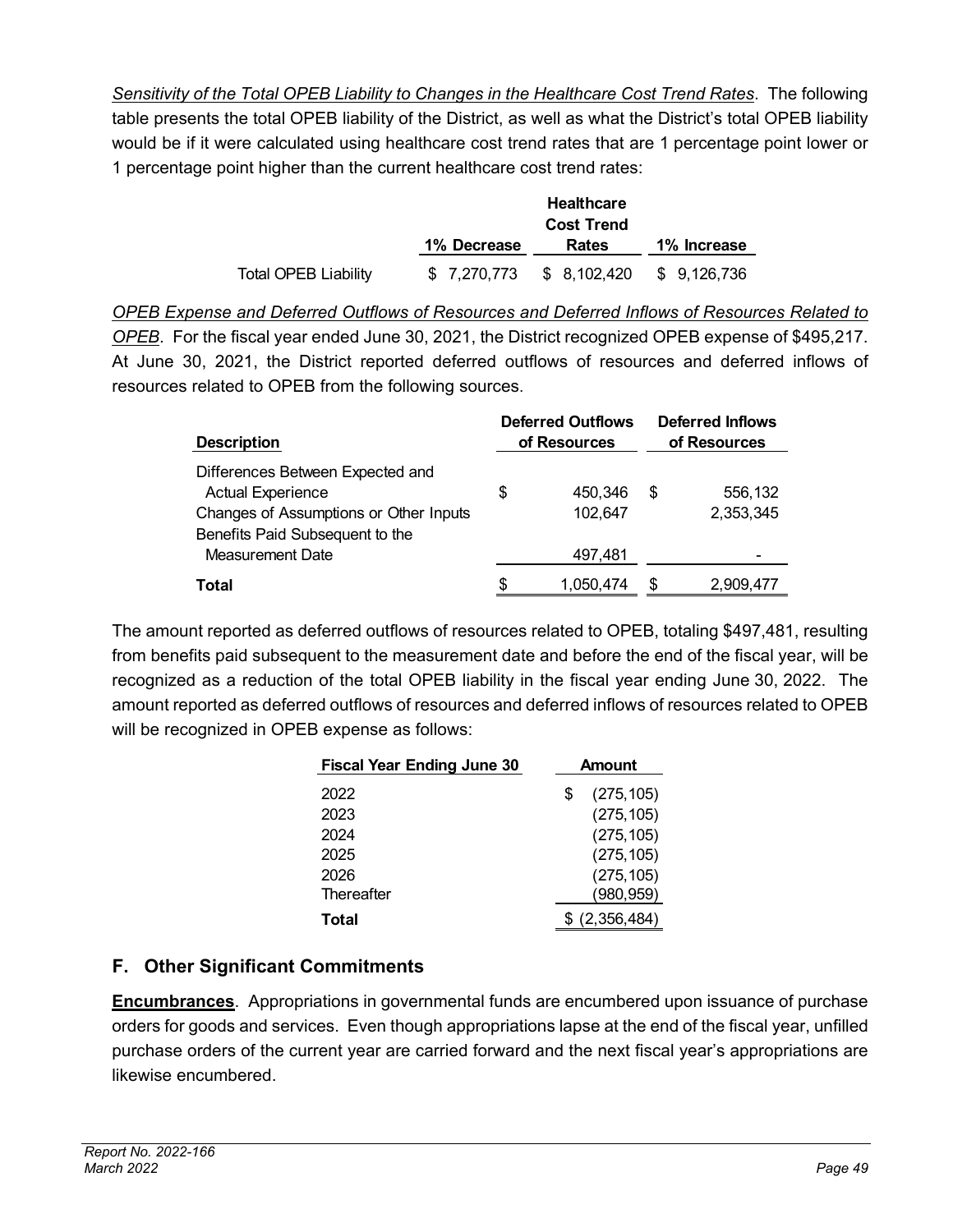The following is a schedule of encumbrances at June 30, 2021:

|               | <b>Major Funds</b>                                                           |                                    |                                          |                                       |
|---------------|------------------------------------------------------------------------------|------------------------------------|------------------------------------------|---------------------------------------|
| General       | <b>Special Revenue -</b><br><b>Federal Education</b><br><b>Stabilization</b> | <b>Capital Projects -</b><br>Other | Nonmajor<br>Governmental<br><b>Funds</b> | Total<br>Governmental<br><b>Funds</b> |
| 10,140,183.68 | 1,092,174.49                                                                 | \$<br>643,657.10                   | 3,469,055.50                             | 15,345,070.77                         |

## **G. Risk Management Programs**

The District is exposed to various risks of loss related to torts; theft of, damage to, and destruction of assets; errors and omissions; injuries to employees; third-party injuries and/or property damage; and natural disasters. The St. Lucie County District School Board is a member of the South Central Educational Risk Management Program (SCERMP) a consortium under which seven district school boards have established a public entity risk sharing pool for property, general liability, automobile liability, workers' compensation, governmental crime, and other coverage deemed necessary by the members of the SCERMP. Section 1001.42(12)(k), Florida Statutes, provides the authority for the District to enter into such a risk management program. The interlocal agreement and bylaws of SCERMP provide that risk of loss is transferred to the consortium. SCERMP is self-sustaining through member contributions (premiums), and purchases coverage through commercial companies for claims in excess of specified amounts. Member school boards are also subject to supplemental contributions in the event of a deficiency, except to the extent that the deficiency results from a specific claim against a member school board in excess of the coverage available, then such deficiency is solely the responsibility of that member school board.

The Board of Directors for SCERMP is composed of superintendents, finance directors, or an authorized representative of all participating districts. Employers Mutual, Inc. D/B/A Relation Insurance Inc. serves as the third-party administrator, insurance broker, and fiscal agent for SCERMP.

Property damage coverage is managed by SCERMP by purchase of excess property coverage through commercial insurance carriers for property loss claims in excess of \$100,000 (except wind, hail, and flood). The named wind/hail/hurricane deductible is 5 percent of replacement cost value with a minimum of \$100,000 per occurrence and a maximum of \$25 million per occurrence. The deductibles for all other wind events are \$100,000. Special hazard flood area deductibles are \$500,000 per building and \$500,000 contents plus \$100,000 time element per occurrence. The flood deductible outside a special flood hazard area is \$100,000. SCERMP's purchased excess property loss limit during the 2020-21 fiscal year was \$100 million.

Workers' compensation claims are limited based on a per claim self-insured retention. The self-insured retention for the 2020-21 fiscal year was \$1 million. SCERMP purchases excess liability coverage through a commercial insurance carrier, which covers workers' compensation losses in excess of the self-insurance retention. Employers' liability is included, subject to \$2 million per occurrence.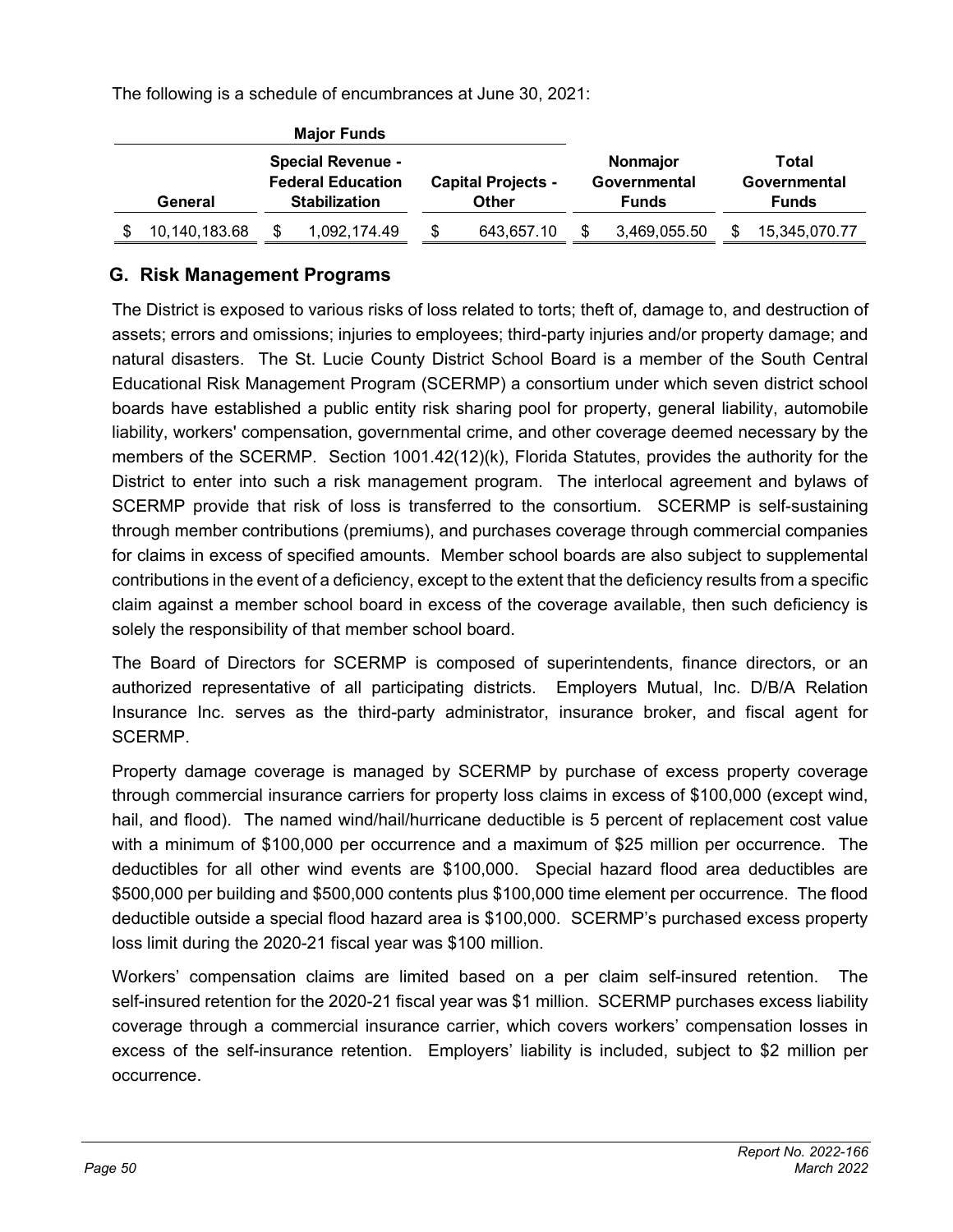The District is protected by Section 768.28, Florida Statutes, under the Doctrine of Sovereign Immunity, as it is now written, as it may be amended by the Legislature at future dates, which effectively limits the amount of liability of governmental entities for tort claims to \$200,000 per claim and \$300,000 per occurrence.

The District's health insurance, life insurance, dental insurance, and vision care plan are being provided through purchased commercial insurance.

Settled claims resulting from the risks described above have not exceeded commercial insurance coverage in any of the past 3 fiscal years.

## **H. Lease Obligations**

The class and amounts of property being acquired under a capital lease is as follows:

|                          | <b>Asset Balance</b> |           |  |  |
|--------------------------|----------------------|-----------|--|--|
| Computers                | \$.                  | 1.963.500 |  |  |
| <b>District Vehicles</b> |                      | 590.220   |  |  |
| Total                    | \$.                  | 2.553.720 |  |  |

Future minimum capital lease payments and the present value of the minimum lease payments as of June 30 are as follows:

| <b>Fiscal Year Ending June 30</b> | Total          | <b>Principal</b> | Interest     |
|-----------------------------------|----------------|------------------|--------------|
| 2022                              | \$1,294,659.00 | \$1,167,103.94   | \$127,555.06 |
| 2023                              | 1.294.659.00   | 1,211,890.68     | 82,768.32    |
| 2024                              | 273,953.71     | 238,908.69       | 35,045.02    |
| Total                             | \$2,863,271.71 | \$2,617,903.31   | \$245,368.40 |
|                                   |                |                  |              |

## **I. Changes in Short-Term Debt**

The following is a schedule of changes in short-term debt:

|                                                       | <b>Beginning</b><br><b>Balance</b><br><b>Additions</b> |            | <b>Deductions</b> |                                            |  | Ending<br><b>Balance</b> |    |           |
|-------------------------------------------------------|--------------------------------------------------------|------------|-------------------|--------------------------------------------|--|--------------------------|----|-----------|
| <b>GOVERNMENTAL ACTIVITIES</b>                        |                                                        |            |                   |                                            |  |                          |    |           |
| <b>Tax Anticipation Note</b><br>Other Short-Term Debt | \$                                                     | 12,240,000 | S                 | 18,000,000<br>$\qquad \qquad \blacksquare$ |  | 18,000,000<br>2,930,000  | \$ | 9,310,000 |
| <b>Total Governmental Activities</b>                  |                                                        | 12,240,000 |                   | 18,000,000                                 |  | 20,930,000               | S  | 9,310,000 |

The Tax Anticipation Note, Series 2020, with an interest rate of 2 percent, was issued on September 4, 2020, for \$18,000,000, and matured on June 1, 2021. Proceeds from the tax anticipation note were used as working capital reserves in the General Fund as permitted under State and Federal tax laws.

During the 2019-20 fiscal year, the District entered a financing arrangement under the provisions of Section 1011.14, Florida Statutes, which authorizes district school boards to create obligations for a period of 1 year, in anticipation of budgeted revenues accruing on a current basis, without pledging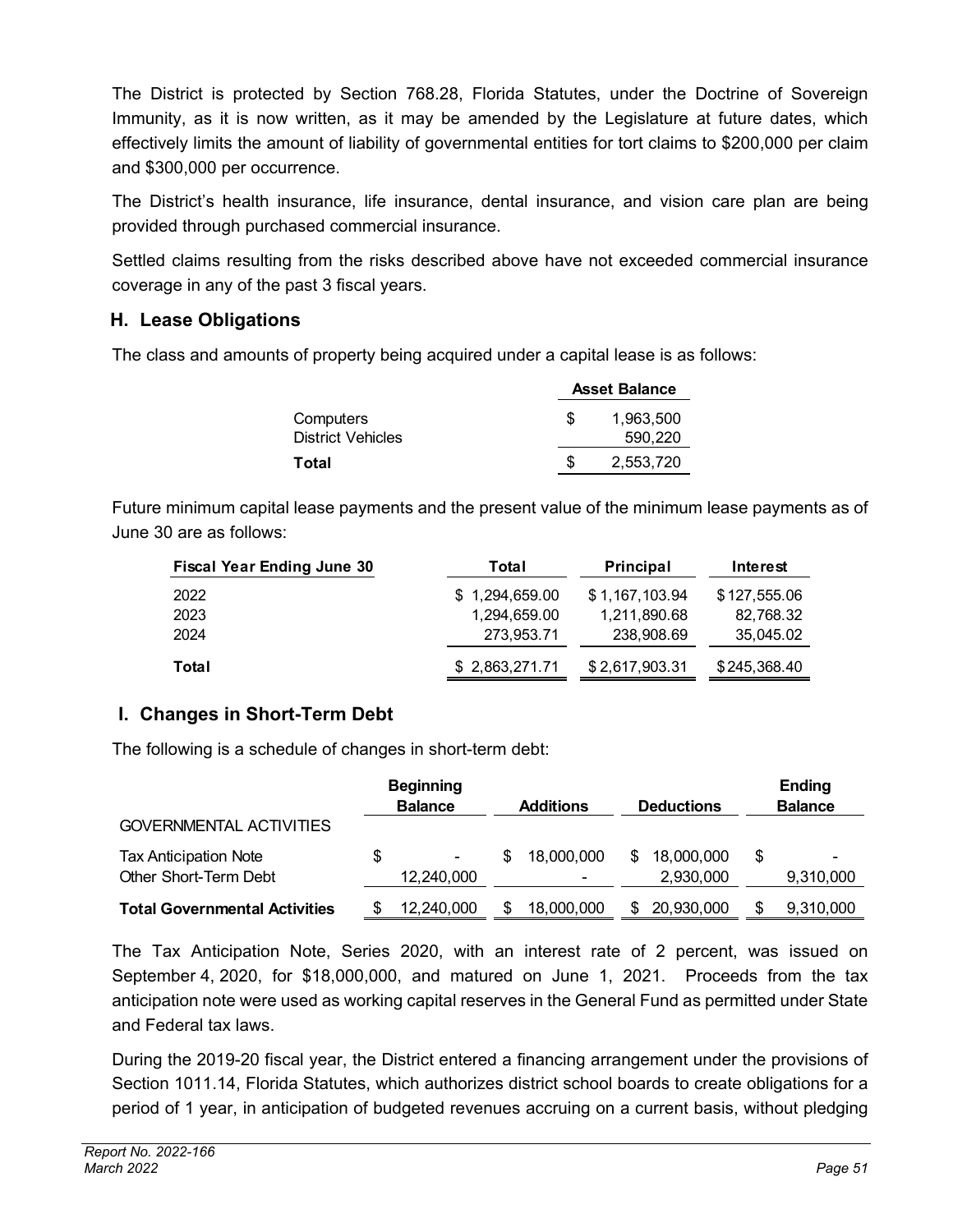the credit of the District or requiring future levy of taxes for certain purposes. These obligations may be extended from year to year, with the consent of the lender, for a period not to exceed 4 years, for a total of 5 years, including the initial year of the loan. The Revenue Anticipation Note (RAN), in the amount of \$15,000,000 with a final maturity date of December 1, 2023, is to be used for capital improvements to educational and related facilities. If the District fails to provide the principal and interest payments through to term, the noteholders may accelerate the outstanding principal and interest accrued thereon to be due and payable immediately or make any other remedy available by law.

| <b>Fiscal Year Ending June 30</b> | <b>Principal</b><br>Total |                | <b>Interest</b> |
|-----------------------------------|---------------------------|----------------|-----------------|
| 2022                              | \$3,238,931.75            | \$3,015,000.00 | 223,931.75      |
| 2023                              | 3,241,109.75              | 3,105,000.00   | 136, 109. 75    |
| 2024                              | 3,235,776.50              | 3,190,000.00   | 45,776.50       |
| <b>Total Notes Payable</b>        | \$9,715,818.00            | \$9,310,000.00 | 405,818.00      |

Amounts payable for the planned extended repayment of the RAN is as follows:

#### **J. Long-Term Liabilities**

### **Certificates of Participation**

Certificates of participation at June 30, 2021, are as follows:

| <b>Series</b>                                                                                                           | <b>Amount</b><br>Outstanding                                      | <b>Interest</b><br><b>Rates</b><br>(Percent)       | Lease<br>Term<br><b>Maturity</b>     | Original<br><b>Amount</b>                                          |
|-------------------------------------------------------------------------------------------------------------------------|-------------------------------------------------------------------|----------------------------------------------------|--------------------------------------|--------------------------------------------------------------------|
| <b>COPs from Direct Borrowings:</b><br>2010B-QSCB<br>2010C-QSCB                                                         | 12,232,000<br>\$<br>8,000,000                                     | 0.47(1)<br>0.39(1)                                 | 2027<br>2028                         | \$<br>12,232,000<br>8,000,000                                      |
| <b>Total COPs from Direct Borrowings</b>                                                                                | 20,232,000                                                        |                                                    |                                      |                                                                    |
| Other COP Issuances<br>2011A, Refunding<br>2011B, Refunding<br>2013A, Refunding<br>2015A, Refunding<br>2017A, Refunding | 5,315,000<br>12,725,000<br>73,665,000<br>19,335,000<br>13,530,000 | 4<br>$3.6 - 5$<br>$3 - 3.25$<br>$3 - 5$<br>$3 - 5$ | 2022<br>2024<br>2031<br>2031<br>2033 | 54,850,000<br>12,725,000<br>77,255,000<br>26,080,000<br>16,660,000 |
| <b>Total Other COP Issuances</b>                                                                                        | 124,570,000                                                       |                                                    |                                      |                                                                    |
| <b>Total Certificates of Participation</b>                                                                              | \$144,802,000                                                     |                                                    |                                      |                                                                    |

(1) Series 2010B and Series 2010C are designated as "qualified school construction bonds" as defined in Section 54F of the Internal Revenue Code, and pursuant to Section 6431 of the Code, the Board has elected to receive Federal subsidy payments on each interest payment date for the certificates in an amount equal to the lesser of the amount of interest payable with respect to the certificates on such date or the amount of interest which would have been payable with respect to the certificates if the interest were determined at the applicable tax credit rate for the certificates pursuant to Section 54A(3)(b) of the Code. The interest rate for Series 2010B Certificates is 5.87 percent, with an allowed Federal subsidy of 5.4 percent. The interest rate for Series 2010C Certificates is 5.24 percent, with allowed Federal subsidy of 4.85 percent. For the Series 2010B and Series 2010C Certificates, payments of \$719,529 and \$470,588, respectively, are deposited into a sinking fund annually. The accumulated amount in this fund is to be used to repay the principal amount of these Certificates upon maturity.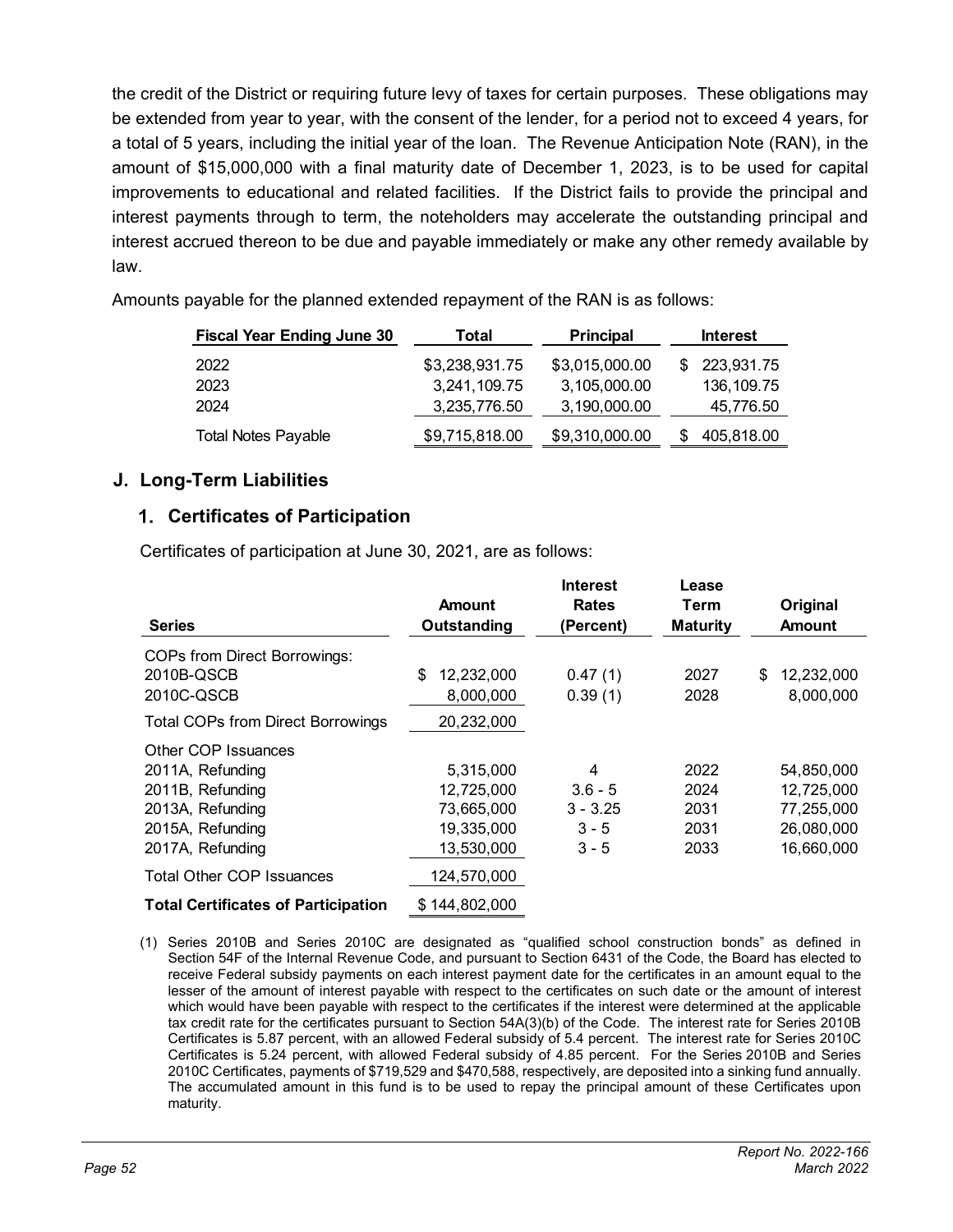Series 2010B-QSCB Certificates – The District entered into a financing arrangement with the Leasing Corporation on June 29, 2010, which was characterized as a lease-purchase agreement, whereby the District secured financing of \$12,232,000 for various educational facilities. The Series 2010B Certificates were to be repaid from the proceeds of rents paid by the District.

As a condition of the financing arrangement, the District has given a ground lease on District property to the Leasing Corporation, with a rental fee of \$10 per year. The initial term of the lease is 17 years commencing on June 29, 2010. The properties covered by the ground lease are, together with the improvements constructed thereon from the financing proceeds, leased back to the District. If the District fails to renew the lease and to provide for the rent payments through to term, and a resulting event of termination takes place, the trustee, upon the written request of a majority of the owners of the certificates, may accelerate the outstanding principal to be due and payable immediately, take title to and sell or otherwise dispose of the financed projects, or make any other remedy available by law, for the benefit of the owners of the certificates.

Series 2010C-QSCB Certificates – The District entered into a financing arrangement on September 30, 2010, which was characterized as a lease purchase agreement, with the Leasing Corporation whereby the District secured financing of \$8,000,000 for various education facilities. The Series 2010C Certificates were to be repaid from the proceeds of rents paid by the District.

As a condition of the financing arrangement, the District has given a ground lease on District property to the Leasing Corporation, with a rental fee of \$10 per year. The initial term of the lease is 17 years, commencing on October 1, 2010. The properties covered by the ground lease are, together with the improvements constructed thereon from the financing proceeds, leased back to the District. If the District fails to renew the lease and to provide for the rent payments through to term, and a resulting event of termination takes place, the trustee, upon the written request of a majority of the owners of the certificates, may accelerate the outstanding principal to be due and payable immediately, take title to and sell or otherwise dispose of the financed projects, or make any other remedy available by law, for the benefit of the owners of the certificates.

Series 2011A Refunding Certificates - The District entered into a financing arrangement on May 3, 2011, which was characterized as a lease-purchase agreement, with the Leasing Corporation whereby the District secured financing of \$54,850,000 to refund a portion of Certificates of Participation, Series 2001A, B, C, and Certificate of Participation Series 2003A. The Series 2011A Refunding Certificates were to be repaid from the proceeds of rents paid by the District.

As a condition of the financing arrangement, the District has given a ground lease on District property to the Leasing Corporation, with a rental fee of \$10 per year. The initial term of the lease is 22 years commencing on May 3, 2011. The properties covered by the ground lease are, together with the improvements constructed thereon from the financing proceeds, leased back to the District. If the District fails to renew the lease and to provide for the rent payments through to term, and a resulting event of termination takes place, the trustee, upon the written request of a majority of the owners of the certificates, may accelerate the outstanding principal to be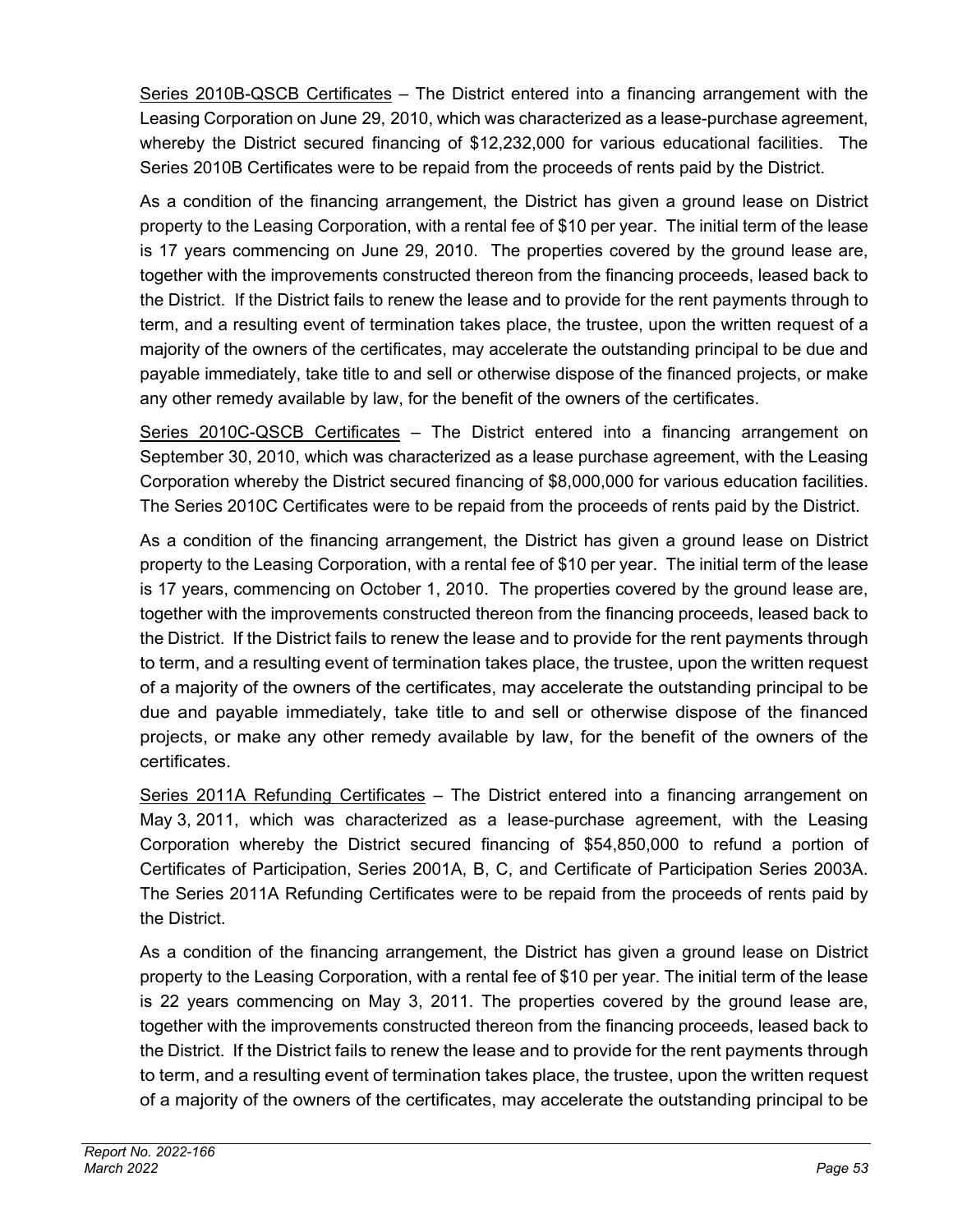due and payable immediately, take title to and sell or otherwise dispose of the financed projects, or make any other remedy available by law, for the benefit of the owners of the certificates.

Series 2011B Refunding Certificates – The District entered into a financing arrangement on January 5, 2012, which was characterized as a lease-purchase agreement, with the Leasing Corporation whereby the District secured financing of \$12,725,000 to refund a portion of Certificates of Participation, Series 2001A, B, C, and Certificate of Participation, Series 2003A. The Series 2011B Refunding Certificates were to be repaid from the proceeds of rents paid by the District.

As a condition of the financing arrangement, the District has given a ground lease on District property to the Leasing Corporation, with a rental fee of \$10 per year. The initial term of the lease is 11 years commencing on January 5, 2012. The properties covered by the ground lease are, together with the improvements constructed thereon from the financing proceeds, leased back to the District. If the District fails to renew the lease and to provide for the rent payments through to term, and a resulting event of termination takes place, the trustee, upon the written request of a majority of the owners of the certificates, may accelerate the outstanding principal to be due and payable immediately, take title to and sell or otherwise dispose of the financed projects, or make any other remedy available by law, for the benefit of the owners of the certificates.

Series 2013A Refunding Certificates – The District entered into a financing arrangement on March 20, 2013, which was characterized as a lease-purchase agreement, with the Leasing Corporation whereby the District secured financing of \$77,255,000 to refund a portion of Certificate of Participation, Series 2003A and Certificate of Participation, Series 2004A. The Series 2013A Refunding Certificates are to be repaid from the proceeds of rents paid by the District.

As a condition of the financing arrangement, the District has given a ground lease on District property to the Leasing Corporation with a rental fee of \$10 per year. The initial term of the lease is 17 years commencing on March 20, 2013. The properties covered by the ground lease are, together with the improvements constructed thereon from the financing proceeds, leased back to the District. If the District fails to renew the lease and to provide for the rent payments through to term, and a resulting event of termination takes place, the trustee, upon the written request of a majority of the owners of the certificates, may accelerate the outstanding principal to be due and payable immediately, take title to and sell or otherwise dispose of the financed projects, or make any other remedy available by law, for the benefit of the owners of the certificates.

Series 2015A Refunding Certificates – The District entered into a financing arrangement on December 3, 2014, which was characterized as a lease purchase agreement, with the Leasing Corporation whereby the District secured financing of \$26,080,000 to refund Certificates of participation, Series 2005A. The Series 2015A Refunding Certificates are to be repaid from the proceeds of rents paid by the District.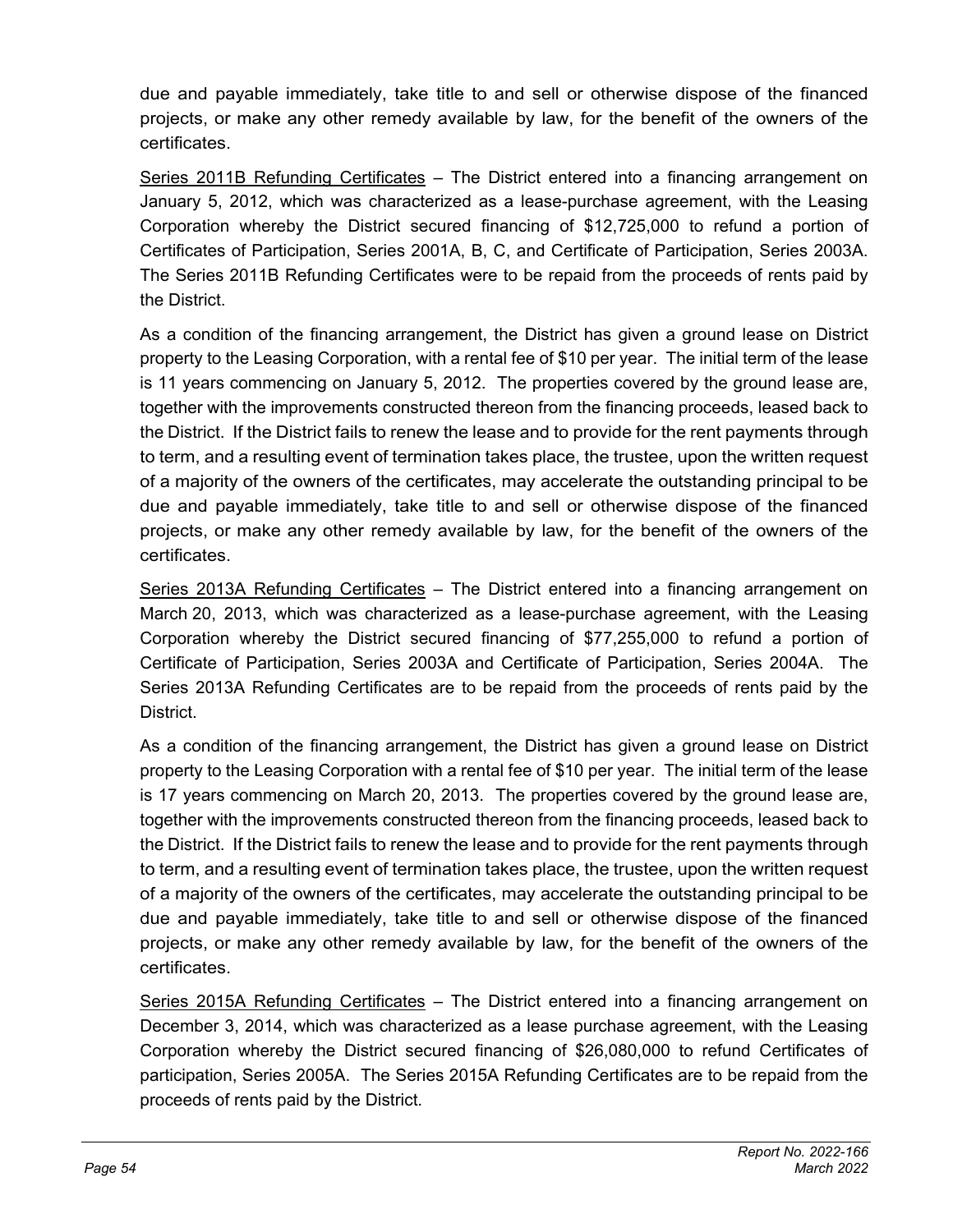As a condition of the financing arrangement, the District has given a ground lease on District property to the Leasing Corporation, with a rental fee of \$10 per year. The initial term of the lease is 15 years commencing on December 3, 2014. The properties covered by the ground lease are, together with the improvements constructed thereon from the financing proceeds, leased back to the District. If the District fails to renew the lease and to provide for the rent payments through to term, and a resulting event of termination takes place, the trustee, upon the written request of a majority of the owners of the certificates, may accelerate the outstanding principal to be due and payable immediately, take title to and sell or otherwise dispose of the financed projects, or make any other remedy available by law, for the benefit of the owners of the certificates.

Series 2017A Refunding Certificates – The District entered into a financing arrangement on January 11, 2017, which was characterized as a lease purchase agreement, with the Leasing Corporation whereby the District secured financing of \$16,660,000 to refund Certificates of Participation, Series 2007, which was used for the planning and construction of the Treasure Coast University Charter School (now called Palm Pointe Educational Research School at Tradition). Series 2017 Certificates were to be repaid from the proceeds of rents paid to the District.

As a condition of the financing arrangement, the District has given a ground lease on District property to the Leasing Corporation, with a rental fee of \$10 per year. The initial term of the lease is 25 years commencing on January 11, 2017. The properties covered by the ground lease are, together with the improvements constructed thereon from the financing proceeds, leased back to the District. If the District fails to renew the lease and to provide for the rent payments through to term, and a resulting event of termination takes place, the trustee, upon the written request of a majority of the owners of the certificates, may accelerate the outstanding principal to be due and payable immediately, take title to and sell or otherwise dispose of the financed projects, or make any other remedy available by law, for the benefit of the owners of the certificates.

In connection with this financing arrangement, the District entered into an Education Facilities Lease Purchase Agreement with the FAU-Treasure Coast University Schools, Inc. (TCUS), a Florida not for profit corporation authorized and created by Florida Atlantic University, for the purpose of facilitating the acquisition, construction, and operation of TCUS, as sub-lessee. The term of the sublease commenced on January 11, 2017, and extends through August 15, 2032. In accordance with the sublease, TCUS will remit Charter School capital funds to the Trustee for deposit to the TCUS Fund.

The District properties included in the various ground leases under these arrangements include: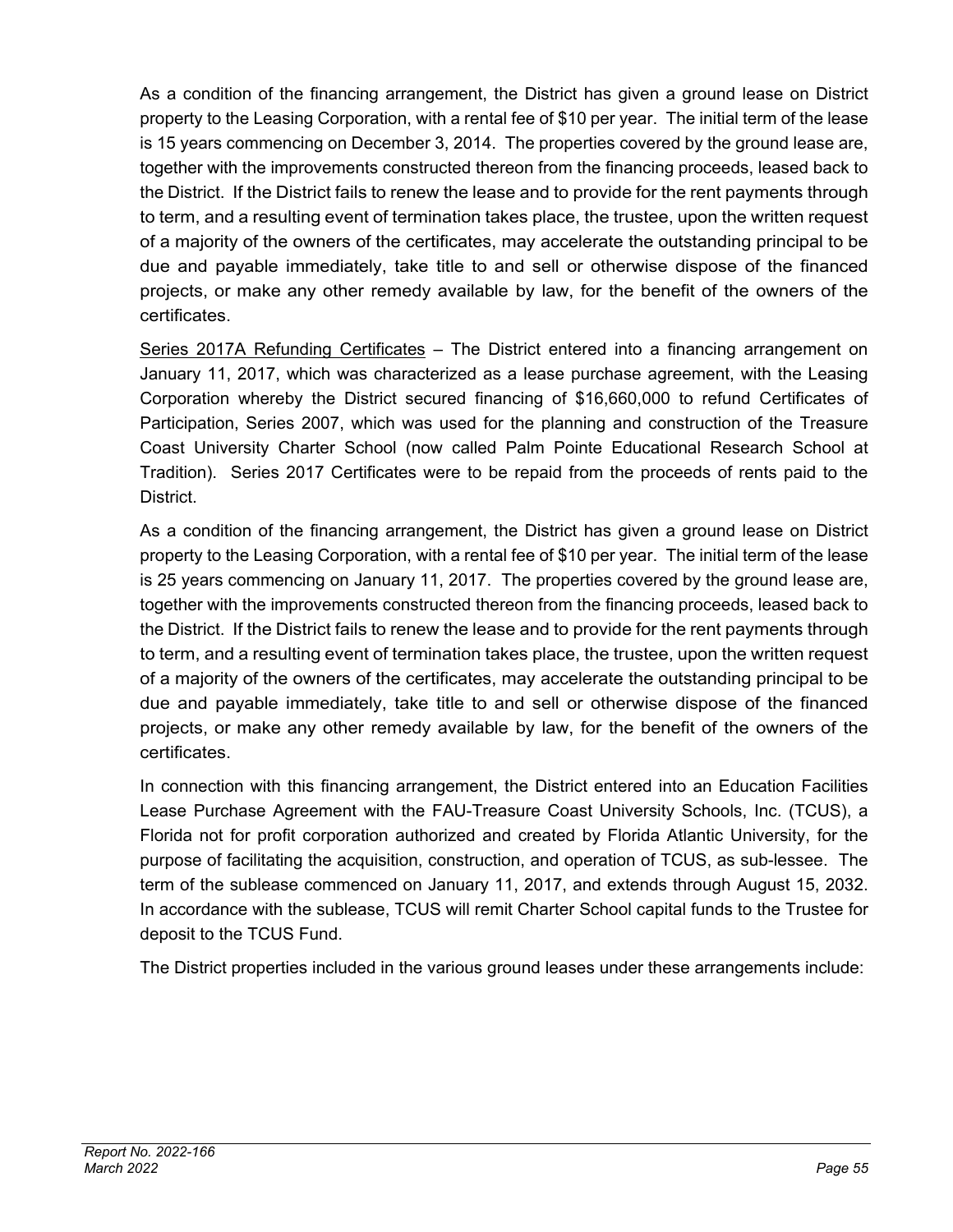| <b>Certificates</b>  | <b>Description of Properties</b>                     |
|----------------------|------------------------------------------------------|
| Series 2010B-QSCB    | Lincoln Park Academy Additions and Renovations       |
| Series 2010C-QSCB    | Lincoln Park Academy Additions and Renovations       |
| Series 2011A & 2011B | <b>District Administration Building</b>              |
|                      | <b>Fairlawn Elementary School</b>                    |
|                      | Frances K. Sweet Elementary School                   |
|                      | Dan McCarty Middle School                            |
|                      | Ft. Pierce Magnet School of the Arts                 |
| Series 2013A         | <b>Rivers Edge Elementary School</b>                 |
|                      | Savanna Ridge Elementary School                      |
|                      | Southern Oaks Middle School                          |
|                      | Dan McCarty Middle School Addition                   |
|                      | St. Lucie Elementary School Addition                 |
|                      | Lincoln Park Academy Additions and Renovations       |
|                      | Oak Hammock K-8 School                               |
|                      | Treasure Coast High School                           |
| Series 2015A         | Westgate K-8 School                                  |
|                      | Treasure Coast High School Improvements              |
| Series 2017A         | Palm Pointe Educational Research School at Tradition |

The following is a schedule by years of future minimum lease payments under the lease agreement together with the present value of minimum lease payments as of June 30:

|                                     |                     | <b>Other Certificates</b><br>of Participation |                 | <b>Certificates of Participation</b><br>from Direct Borrowings |                 |
|-------------------------------------|---------------------|-----------------------------------------------|-----------------|----------------------------------------------------------------|-----------------|
| <b>Fiscal Year Ending June 30</b>   | Total               | <b>Principal</b>                              | <b>Interest</b> | <b>Principal</b>                                               | <b>Interest</b> |
| 2022                                | 15.712.212.00<br>S. | 9.690.000.00<br>\$.                           | \$4.888.222.00  | \$                                                             | \$1.133.990.00  |
| 2023                                | 15.872.062.00       | 10.325.000.00                                 | 4.413.072.00    |                                                                | 1,133,990.00    |
| 2024                                | 15.879.308.00       | 10.820.000.00                                 | 3,925,318.00    |                                                                | 1,133,990.00    |
| 2025                                | 16.099.928.00       | 11.510.000.00                                 | 3.455.938.00    |                                                                | 1.133.990.00    |
| 2026                                | 16.083.671.00       | 11.985.000.00                                 | 2.964.681.00    |                                                                | 1,133,990.00    |
| 2027-2031                           | 96.283.990.00       | 67.520.000.00                                 | 7.188.400.00    | 20.232.000.00                                                  | 1,343,590.00    |
| 2032-2033                           | 2,826,363.00        | 2,720,000.00                                  | 106,363.00      |                                                                |                 |
| <b>Total Minimum Lease Payments</b> | 178.757.534.00      | 124.570.000.00                                | 26.941.994.00   | 20.232.000.00                                                  | 7,013,540.00    |
| Plus: Net Unamortized Premium       | 4,237,793.16        | 4,237,793.16                                  |                 |                                                                |                 |
| <b>Total Minimum Lease Payments</b> | \$182.995.327.16    | \$128.807.793.16                              | \$26.941.994.00 | \$20.232,000.00                                                | \$7.013.540.00  |

## **Bonds Payable**

Bonds payable at June 30, 2021, are as follows:

| <b>Bond Type</b>                                                                                                   |   | Amount<br>Outstanding   | <b>Interest</b><br><b>Rates</b><br>(Percent) | Annual<br><b>Maturity</b><br>Τo |
|--------------------------------------------------------------------------------------------------------------------|---|-------------------------|----------------------------------------------|---------------------------------|
| State School Bonds:<br>Series 2011A, Refunding                                                                     | S | 125.000                 | 3                                            | 2023                            |
| District Revenue Bonds:<br>Sales Tax Revenue Bonds, Series 2001<br>Sales Tax Revenue Bonds, Series 2015, Refunding |   | 1,700,000<br>47,310,000 | 5<br>5                                       | 2031<br>2027                    |
| <b>Total Bonds Payable</b>                                                                                         |   | 49,135,000              |                                              |                                 |

The various bonds were issued to finance capital outlay projects of the District. The following is a description of the bonded debt issues: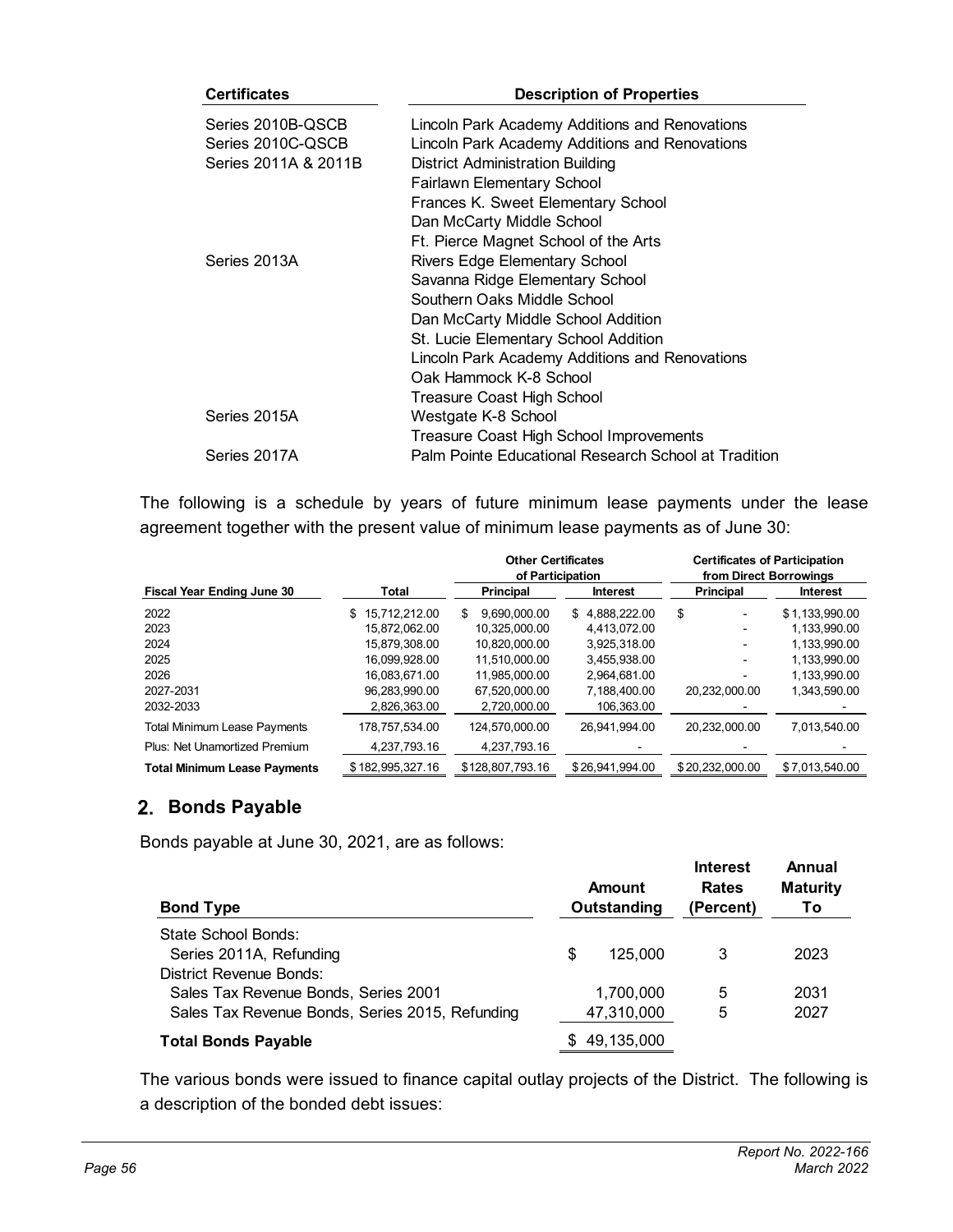## **State School Bonds**

These bonds are issued by the SBE on behalf of the District. The bonds mature serially and are secured by a pledge of the District's portion of the State-assessed motor vehicle license tax. The State's full faith and credit is also pledged as security for these bonds. Principal and interest payments, investment of debt service fund resources, and compliance with reserve requirements are administered by the SBE and the SBA.

## **Sales Tax Revenue Bonds**

Series 2001 – These bonds are authorized by Chapters 67-1996 and 76-480, Laws of Florida, Section 212.20, Florida Statutes, Chapters 230, 235, 236, and 550, and a resolution adopted by the St. Lucie County District School Board on June 12, 2001. These bonds are secured by parimutuel replacement revenues distributed annually to St. Lucie County from the State pursuant to Section 212.20(6)(d)7a., Florida Statutes, as a replacement for moneys distributed under Section 550.135, Florida Statutes, prior to July 1, 2000.

Series 2015, Refunding – The School Board issued Sales Tax Refunding Revenue Bonds, Series 2015, in the amount of \$79,880,000 on May 15, 2015. These bonds are authorized by Chapter 1001, Florida Statutes, and Chapter 212, Florida Statutes, and a resolution of the Board adopted on March 24, 2015. Proceeds from the bonds were used to refund Sales Tax Revenue Bonds, Series 2006.

These bonds are secured by a pledge of proceeds received by the District from the levy and collection of a one-half cent discretionary sales surtax (sales tax revenues) pursuant to Section 212.055(6), Florida Statutes. The pledged sales tax revenues, amounting to \$54,752,250 as of June 30, 2021, are committed until final maturity of the debt, or October 1, 2026. During the 2020-21 fiscal year, the District recognized sales tax revenues totaling \$22,820,479 and expended \$9,156,125 (40 percent) of these revenues for debt service directly collateralized by these revenues. Assuming a nominal growth rate in the collection of sales tax revenue, which are levied, unless extended, through December 31, 2026, approximately 48 percent of this revenue stream has been pledged in connection with debt service on the revenue bonds.

Annual requirements to amortize all bonded debt outstanding as of June 30, 2021, are as follows: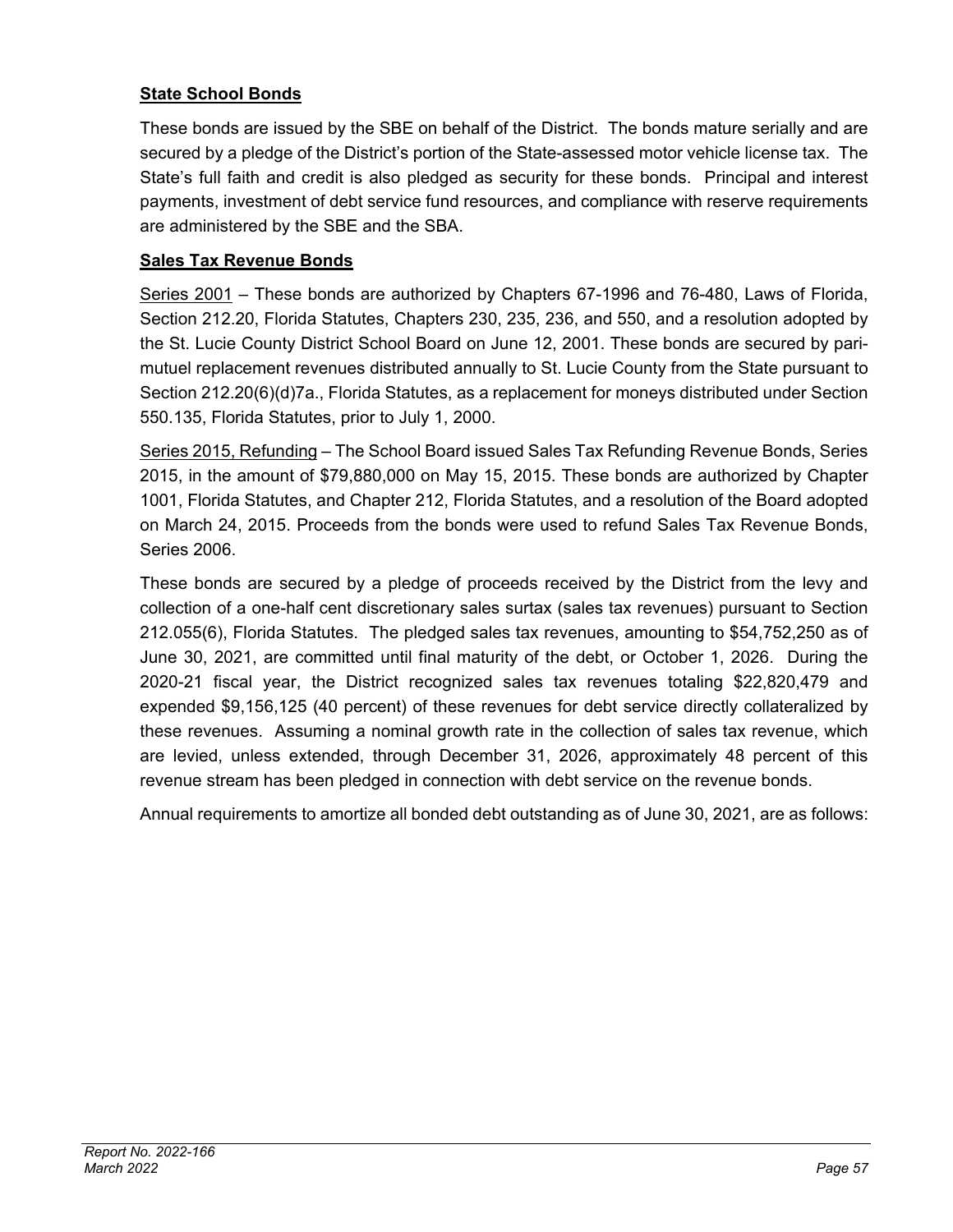| <b>Fiscal Year Ending June 30</b>                                            | Total                                                                                         | <b>Principal</b>                                                                             | <b>Interest</b>                                                                          |  |
|------------------------------------------------------------------------------|-----------------------------------------------------------------------------------------------|----------------------------------------------------------------------------------------------|------------------------------------------------------------------------------------------|--|
| State School Bonds:<br>2022<br>2023                                          | \$<br>63,750.00<br>66,950.00                                                                  | \$<br>60,000.00<br>65,000.00                                                                 | \$<br>3,750.00<br>1,950.00                                                               |  |
| <b>Total State School Bonds</b>                                              | 130,700.00                                                                                    | 125,000.00                                                                                   | 5,700.00                                                                                 |  |
| District Revenue Bonds:<br>2022<br>2023<br>2024<br>2025<br>2026<br>2027-2031 | 9,366,625.00<br>9,358,375.00<br>9,352,000.00<br>9,336,500.00<br>9,331,125.00<br>10,199,625.00 | 7,090,000.00<br>7,445,000.00<br>7,820,000.00<br>8,205,000.00<br>8,620,000.00<br>9,830,000.00 | 2,276,625.00<br>1,913,375.00<br>1,532,000.00<br>1,131,500.00<br>711,125.00<br>369,625.00 |  |
| <b>Total District Revenue Bonds</b>                                          | 56,944,250.00                                                                                 | 49,010,000.00                                                                                | 7,934,250.00                                                                             |  |
| <b>Total Bonds Payable</b>                                                   | 57,074,950.00                                                                                 | 49,135,000.00                                                                                | 7,939,950.00                                                                             |  |
| Plus: Net Unamortized Premium                                                | 5,975,843.99                                                                                  | 5,975,843.99                                                                                 |                                                                                          |  |
| Total                                                                        | \$63,050,793.99                                                                               | \$55,110,843.99                                                                              | 7,939,950.00<br>S                                                                        |  |

## **Changes in Long-Term Liabilities**

The following is a summary of changes in long-term liabilities:

|                                                    | <b>Beginning</b> |                  |                    | Ending           | Due In          |
|----------------------------------------------------|------------------|------------------|--------------------|------------------|-----------------|
| <b>Description</b>                                 | <b>Balance</b>   | <b>Additions</b> | <b>Deductions</b>  | <b>Balance</b>   | One Year        |
| <b>GOVERNMENTAL ACTIVITIES</b>                     |                  |                  |                    |                  |                 |
| Certificates of Participation Payable              | \$154,207,000.00 | \$<br>۰          | 9,405,000.00<br>\$ | \$144,802,000.00 | \$9,690,000.00  |
| <b>Unamortized Premiums/Discounts</b>              | 4,807,401.16     |                  | 569,608.00         | 4,237,793.16     | 548,625.45      |
| <b>Total Certificates of Participation Payable</b> | 159.014.401.16   |                  | 9.974.608.00       | 149.039.793.16   | 10,238,625.45   |
|                                                    |                  |                  |                    |                  |                 |
| <b>Bonds Payable</b>                               | 55,945,000.00    |                  | 6,810,000.00       | 49,135,000.00    | 7,150,000.00    |
| <b>Unamortized Premium</b>                         | 7.123.845.49     |                  | 1.148.001.50       | 5.975.843.99     | 1,148,001.12    |
| <b>Total Bonds Payable</b>                         | 63.068.845.49    |                  | 7.958.001.50       | 55.110.843.99    | 8,298,001.12    |
|                                                    |                  |                  |                    |                  |                 |
| <b>Obligations Under Capital Lease</b>             | 3,742,220.13     |                  | 1,124,316.82       | 2.617.903.31     | 1,167,103.94    |
| Other Postemployment Benefits Payable              | 9.140.801.00     | 770.322.00       | 1,808,703.00       | 8.102.420.00     | 497.481.00      |
| <b>Compensated Absences Payable</b>                | 13,556,654.87    | 3,714,398.91     | 3,374,342.63       | 13,896,711.15    | 3,374,343.00    |
| Net Pension Liability (1)                          | 220,503,934.00   | 147,876,116.00   | 84,021,666.00      | 284,358,384.00   | 860,489.00      |
| <b>Total Governmental Activities</b>               | \$469,026,856.65 | \$152,360,836.91 | \$108,261,637.95   | \$513,126,055.61 | \$24,436,043.51 |

(1) The net pension liability beginning balance was decreased by \$4,096 as a result of the District recognizing its proportionate share of the FRS restatement of beginning net position of the FRS Pension Plan due to the correction of an interfund receivable amount.

For the governmental activities, compensated absences, pensions, and other postemployment benefits are generally liquidated with resources of the General Fund.

### **K. Fund Balance Reporting**

In addition to committed and assigned fund balance categories discussed in Note I.F.10., fund balances may be classified as follows:

 **Nonspendable Fund Balance**. Nonspendable fund balance is the net current financial resources that cannot be spent because they are either not in spendable form or are legally or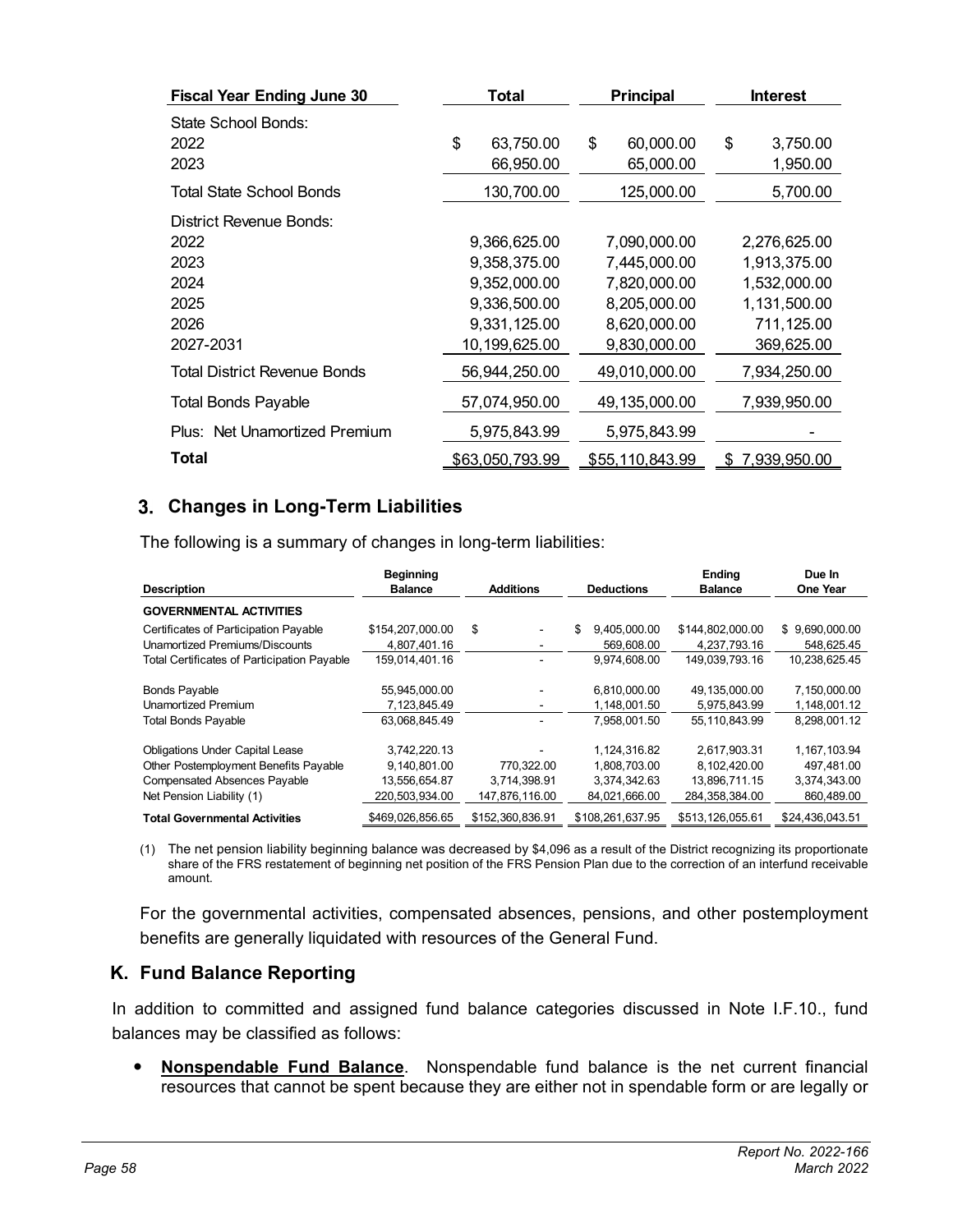contractually required to be maintained intact. Generally, not in spendable form means that an item is not expected to be converted to cash.

- **Restricted Fund Balance**. Restricted fund balance is the portion of fund balance on which constraints have been placed by creditors, grantors, contributors, laws or regulations of other governments, constitutional provisions, or enabling legislation. Restricted fund balance places the most binding level of constraint on the use of fund balance.
- **Unassigned Fund Balance**. The unassigned fund balance is the portion of fund balance that is the residual classification for the General Fund. This balance represents amounts that have not been assigned to other funds and that have not been restricted, committed, or assigned for specific purposes.

The Capital Projects – Sec. 1011.14/1011.15 Notes Fund contains a deficit fund balance of \$8,564,772.67 for funds related to a note issued pursuant to Sections 1011.14 and 1011.15, Florida Statutes. The deficit fund balance occurred because the short-term debt is a fund liability while the capital assets constructed with the note proceeds are not recorded in the fund financial statements. The deficit is expected to be restored when the District pays the obligation in its entirety.

## **L. Interfund Receivables and Payables**

The following is a summary of interfund receivables and payables reported in the fund financial statements:

|                                        | <b>Interfund</b>   |                 |  |  |
|----------------------------------------|--------------------|-----------------|--|--|
| <b>Funds</b>                           | <b>Receivables</b> | <b>Payables</b> |  |  |
| Major:                                 |                    |                 |  |  |
| General                                | \$3,565,020.52     | S               |  |  |
| Special Revenue:                       |                    |                 |  |  |
| <b>Federal Education Stabilization</b> | 1,990,493.07       | 2,631,070.67    |  |  |
| Nonmajor Governmental                  |                    | 2,924,442.92    |  |  |
| Total                                  | \$5,555,513.59     | \$5,555,513.59  |  |  |

Interfund receivables and payables were temporary in nature and were to facilitate Federal cash flows.

### **M. Revenues**

## **Schedule of State Revenue Sources**

The following is a schedule of the District's State revenue sources for the 2020-21 fiscal year:

| <b>Source</b>                                               | <b>Amount</b>    |
|-------------------------------------------------------------|------------------|
| <b>Florida Education Finance Program</b>                    | \$157,781,926.88 |
| Categorical Educational Program - Class Size Reduction      | 44,830,116.00    |
| <b>Charter School Capital Outlay</b>                        | 2,177,638.00     |
| Motor Vehicle License Tax (Capital Outlay and Debt Service) | 1,519,038.64     |
| Voluntary Prekindergarten Program                           | 900,103.63       |
| Food Service Supplement                                     | 254,517.00       |
| State License Tax                                           | 224,242.62       |
| Miscellaneous                                               | 1,503,884.46     |
| Total                                                       | \$209,191,467.23 |

Accounting policies relating to certain State revenue sources are described in Note I.G.2.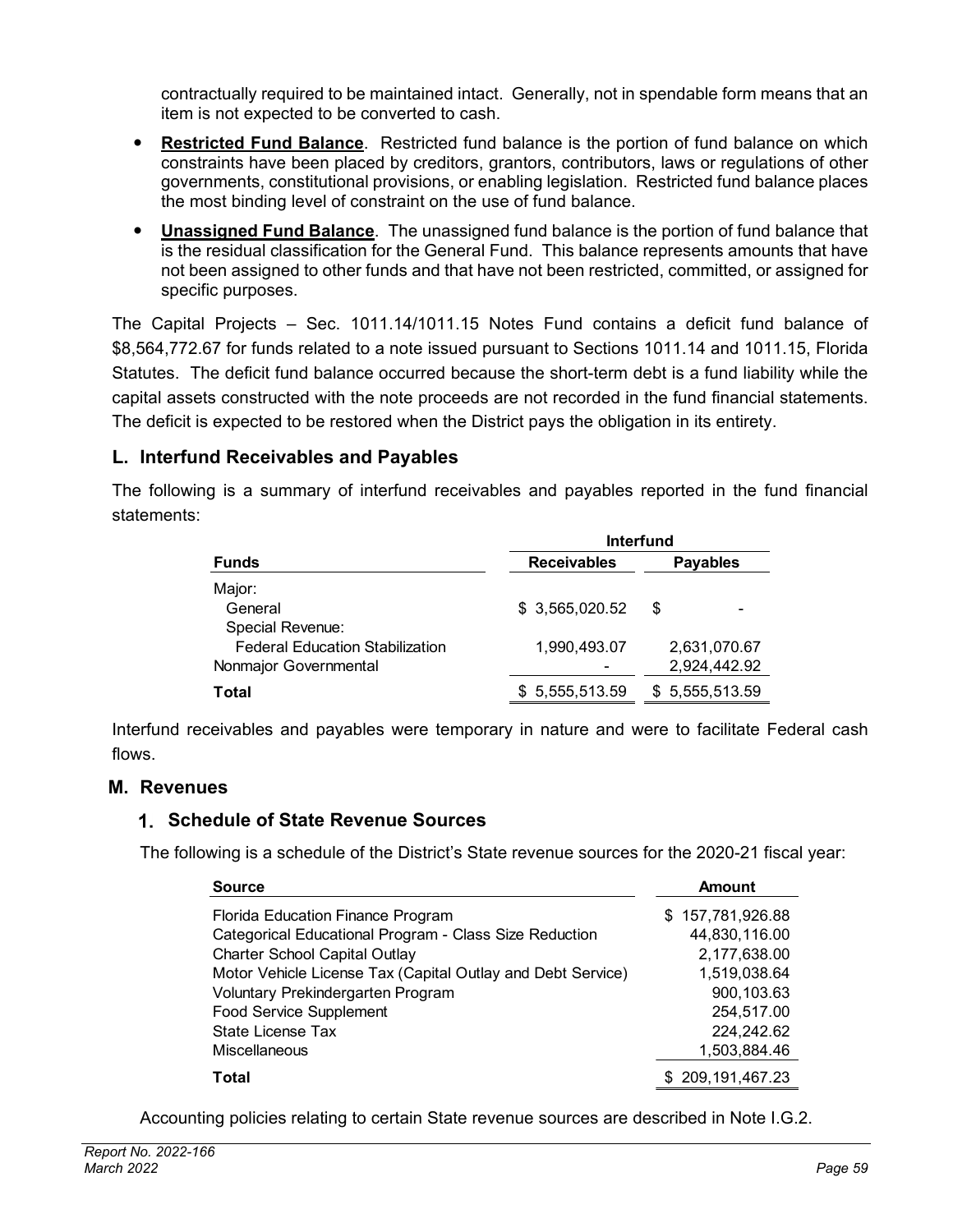## **Property Taxes**

The following is a summary of millages and taxes levied on the 2020 tax roll for the 2020-21 fiscal year:

|                                                          | <b>Millages</b> |    | <b>Taxes Levied</b> |
|----------------------------------------------------------|-----------------|----|---------------------|
| <b>General Fund</b>                                      |                 |    |                     |
| Nonvoted School Tax:                                     |                 |    |                     |
| <b>Required Local Effort</b>                             | 3.701           | S  | 97.501.220          |
| <b>Basic Discretionary Local Effort</b>                  | 0.748           |    | 19,705,730          |
| Voted School Tax:                                        |                 |    |                     |
| <b>Additional Operating</b>                              | 1.000           |    | 26,344,599          |
| <b>Capital Projects - Local Capital Improvement Fund</b> |                 |    |                     |
| Nonvoted Tax:                                            |                 |    |                     |
| Local Capital Improvements                               | 1.500           |    | 39,516,864          |
| Total                                                    | 6.949           | \$ | 183.068.413         |

## **N. Interfund Transfers**

The following is a summary of interfund transfers reported in the fund financial statements:

|                            | <b>Interfund</b>    |                      |  |  |  |  |
|----------------------------|---------------------|----------------------|--|--|--|--|
| <b>Funds</b>               | <b>Transfers In</b> | <b>Transfers Out</b> |  |  |  |  |
| Major:                     |                     |                      |  |  |  |  |
| General                    | 6,973,549.60<br>S   | \$1,421,687.50       |  |  |  |  |
| <b>Capital Projects</b>    |                     |                      |  |  |  |  |
| Sec. 1011.14/1011.15 Notes | 2,935,300.00        |                      |  |  |  |  |
| Other                      |                     | 9,252,536.60         |  |  |  |  |
| Nonmajor Governmental      | 27,454,049.81       | 26,688,675.31        |  |  |  |  |
| Total                      | \$37,362,899.41     | \$37,362,899.41      |  |  |  |  |

Interfund transfers are generally intended to cover property and casualty insurance and maintenance expenditures, to provide payments to charter schools for capital outlay, and debt service obligations as permitted by law.

## **SUMMARY DISCLOSURE OF SIGNIFICANT CONTINGENCIES**

The District is a defendant in various lawsuits. Although the outcome of these lawsuits is not presently determinable, in the opinion of the District's legal counsel, the resolution of these matters will not have a material adverse effect on the financial condition of the District.

## **SUBSEQUENT EVENTS**

On September 14, 2021, the District authorized the issuance of a tax anticipation note in the amount of \$20 million. The note proceeds will be used for operating expenses for the 2021-22 fiscal year in anticipation of the receipt of ad valorem taxes levied and collected for the same year. The note has an interest rate of 1.5 percent and a maturity date of June 1, 2022.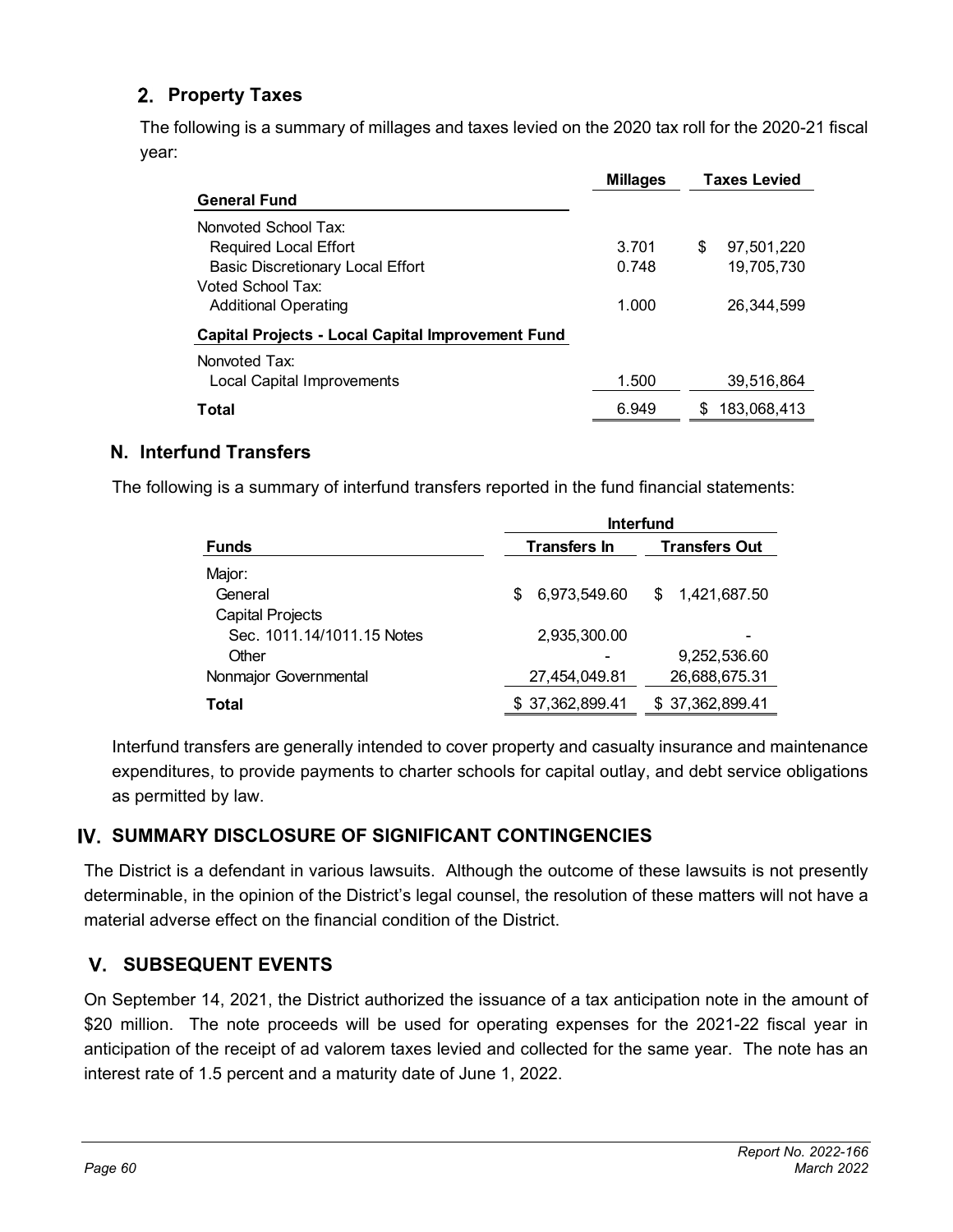THIS PAGE INTENTIONALLY LEFT BLANK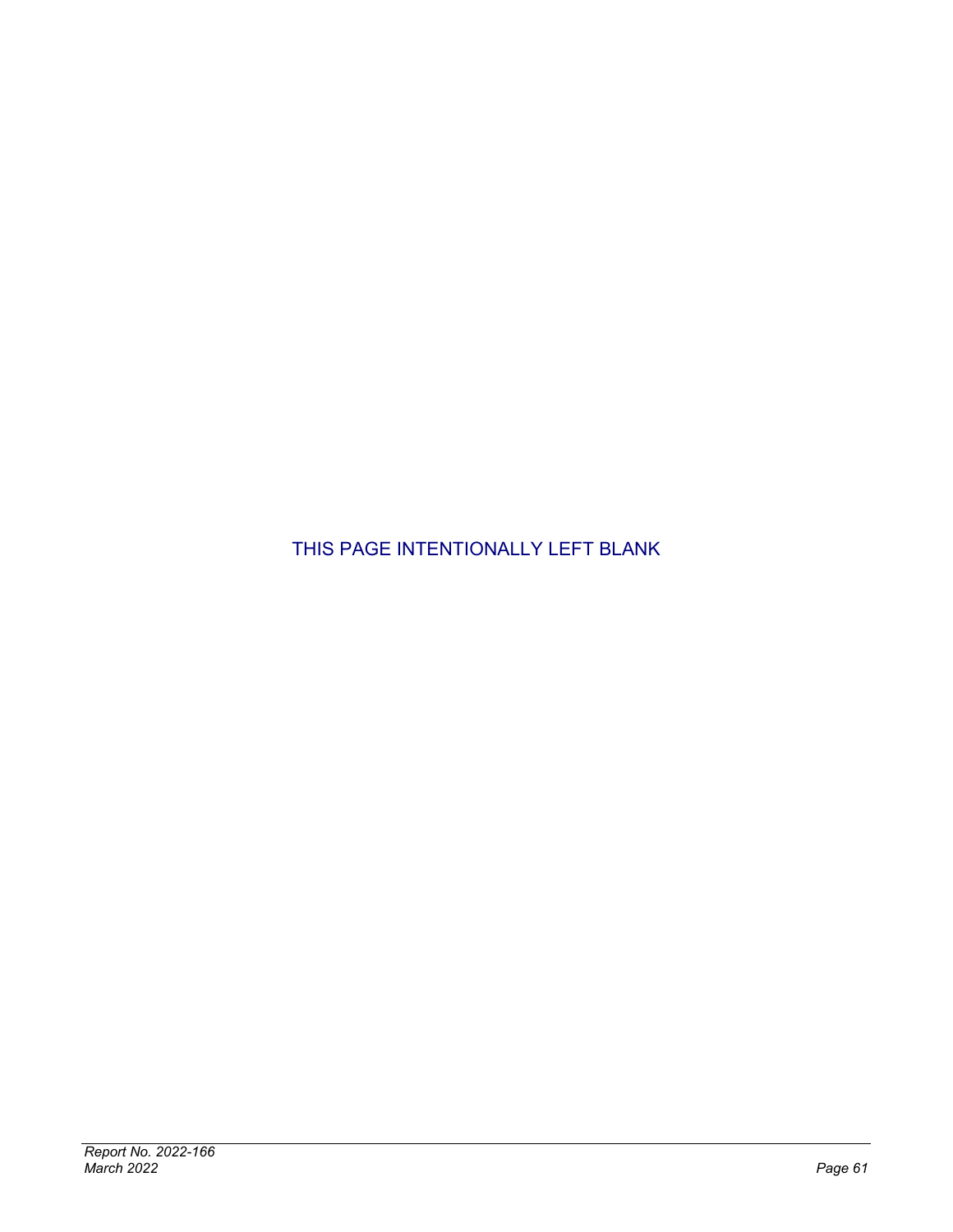# *OTHER REQUIRED SUPPLEMENTARY INFORMATION*

#### **Budgetary Comparison Schedule General and Major Special Revenue Funds For the Fiscal Year Ended June 30, 2021**

|                                                                                                                                                                                                                                                                                                                                                                                                                                                                                                                                              | <b>General Fund</b>                                                                                                                                                                                                                                      |                                                                                                                                                                                                                                                            |                                                                                                                                                                                                                                                            |                                                                                |  |  |  |
|----------------------------------------------------------------------------------------------------------------------------------------------------------------------------------------------------------------------------------------------------------------------------------------------------------------------------------------------------------------------------------------------------------------------------------------------------------------------------------------------------------------------------------------------|----------------------------------------------------------------------------------------------------------------------------------------------------------------------------------------------------------------------------------------------------------|------------------------------------------------------------------------------------------------------------------------------------------------------------------------------------------------------------------------------------------------------------|------------------------------------------------------------------------------------------------------------------------------------------------------------------------------------------------------------------------------------------------------------|--------------------------------------------------------------------------------|--|--|--|
|                                                                                                                                                                                                                                                                                                                                                                                                                                                                                                                                              | Original<br><b>Budget</b>                                                                                                                                                                                                                                | <b>Final</b><br><b>Budget</b>                                                                                                                                                                                                                              | <b>Actual</b>                                                                                                                                                                                                                                              | <b>Variance with</b><br><b>Final Budget -</b><br><b>Positive</b><br>(Negative) |  |  |  |
| <b>Revenues</b>                                                                                                                                                                                                                                                                                                                                                                                                                                                                                                                              |                                                                                                                                                                                                                                                          |                                                                                                                                                                                                                                                            |                                                                                                                                                                                                                                                            |                                                                                |  |  |  |
| Intergovernmental:<br><b>Federal Direct</b><br>Federal Through State and Local<br>State<br>Local:                                                                                                                                                                                                                                                                                                                                                                                                                                            | \$<br>328,290.71<br>1,131,329.00<br>206,725,085.53                                                                                                                                                                                                       | \$<br>375,541.95<br>1,498,844.93<br>203,759,139.31                                                                                                                                                                                                         | \$<br>375,541.95<br>1,498,844.93<br>203,759,139.31                                                                                                                                                                                                         | \$                                                                             |  |  |  |
| <b>Property Taxes</b><br><b>Miscellaneous</b><br><b>Total Local Revenues</b>                                                                                                                                                                                                                                                                                                                                                                                                                                                                 | 138,332,146.00<br>16,699,732.46<br>155,031,878.46                                                                                                                                                                                                        | 137,686,869.57<br>26, 126, 575. 16<br>163,813,444.73                                                                                                                                                                                                       | 137,686,869.57<br>26, 126, 575. 16<br>163,813,444.73                                                                                                                                                                                                       | $\overline{a}$                                                                 |  |  |  |
| <b>Total Revenues</b>                                                                                                                                                                                                                                                                                                                                                                                                                                                                                                                        | 363,216,583.70                                                                                                                                                                                                                                           | 369,446,970.92                                                                                                                                                                                                                                             | 369,446,970.92                                                                                                                                                                                                                                             |                                                                                |  |  |  |
| <b>Expenditures</b>                                                                                                                                                                                                                                                                                                                                                                                                                                                                                                                          |                                                                                                                                                                                                                                                          |                                                                                                                                                                                                                                                            |                                                                                                                                                                                                                                                            |                                                                                |  |  |  |
| Current - Education:<br>Instruction<br><b>Student Support Services</b><br><b>Instructional Media Services</b><br>Instruction and Curriculum Development Services<br><b>Instructional Staff Training Services</b><br>Instruction-Related Technology<br>Board<br><b>General Administration</b><br>School Administration<br><b>Facilities Acquisition and Construction</b><br><b>Fiscal Services</b><br><b>Food Services</b><br><b>Central Services</b><br><b>Student Transportation Services</b><br>Operation of Plant<br>Maintenance of Plant | 245,061,959.14<br>18,238,930.51<br>4,389,247.97<br>4,243,834.68<br>905,015.82<br>310,556.64<br>623,138.60<br>3,531,973.15<br>24,523,630.30<br>3, 197, 171.07<br>2,462,211.94<br>346.40<br>6,353,900.27<br>21,992,974.81<br>37,816,363.37<br>6,205,726.30 | 233,313,246.50<br>18,982,550.27<br>4,358,076.41<br>4,814,121.73<br>2,121,244.61<br>374,763.74<br>600,819.30<br>3,377,144.80<br>25,208,469.79<br>3, 192, 356.49<br>2,265,253.21<br>346.40<br>5,751,036.37<br>21,901,910.31<br>34,205,706.99<br>5,958,062.98 | 233,313,246.50<br>18,982,550.27<br>4,358,076.41<br>4,814,121.73<br>2,121,244.61<br>374,763.74<br>600,819.30<br>3,377,144.80<br>25,208,469.79<br>3, 192, 356.49<br>2,265,253.21<br>346.40<br>5,751,036.37<br>21,901,910.31<br>34,205,706.99<br>5,958,062.98 |                                                                                |  |  |  |
| <b>Administrative Technology Services</b><br><b>Community Services</b>                                                                                                                                                                                                                                                                                                                                                                                                                                                                       | 3,843,091.65<br>1,123,514.06                                                                                                                                                                                                                             | 3,638,024.71<br>507,761.97                                                                                                                                                                                                                                 | 3,638,024.71<br>507,761.97                                                                                                                                                                                                                                 |                                                                                |  |  |  |
| <b>Fixed Capital Outlay:</b><br>Facilities Acquisition and Construction<br>Other Capital Outlay<br>Debt Service:<br>Principal<br>Interest and Fiscal Charges                                                                                                                                                                                                                                                                                                                                                                                 | 1,053,499.97                                                                                                                                                                                                                                             | 298,491.45<br>803,320.28<br>208,770.48<br>185, 121.31                                                                                                                                                                                                      | 298,491.45<br>803,320.28<br>208,770.48<br>185, 121.31                                                                                                                                                                                                      |                                                                                |  |  |  |
| <b>Total Expenditures</b>                                                                                                                                                                                                                                                                                                                                                                                                                                                                                                                    | 385,877,086.65                                                                                                                                                                                                                                           | 372,066,600.10                                                                                                                                                                                                                                             | 372,066,600.10                                                                                                                                                                                                                                             |                                                                                |  |  |  |
| Deficiency of Revenues Over Expenditures                                                                                                                                                                                                                                                                                                                                                                                                                                                                                                     | (22,660,502.95)                                                                                                                                                                                                                                          | (2,619,629.18)                                                                                                                                                                                                                                             | (2,619,629.18)                                                                                                                                                                                                                                             |                                                                                |  |  |  |
| <b>Other Financing Sources (Uses)</b>                                                                                                                                                                                                                                                                                                                                                                                                                                                                                                        |                                                                                                                                                                                                                                                          |                                                                                                                                                                                                                                                            |                                                                                                                                                                                                                                                            |                                                                                |  |  |  |
| Transfers In<br>Sale of Capital Assets<br>Loss Recoveries<br><b>Transfers Out</b>                                                                                                                                                                                                                                                                                                                                                                                                                                                            | 11,853,336.00<br>(1,421,688.00)                                                                                                                                                                                                                          | 6,973,549.60<br>30,360.70<br>90,465.93<br>(1,421,687.50)                                                                                                                                                                                                   | 6,973,549.60<br>30,360.70<br>90,465.93<br>(1,421,687.50)                                                                                                                                                                                                   |                                                                                |  |  |  |
| <b>Total Other Financing Sources</b>                                                                                                                                                                                                                                                                                                                                                                                                                                                                                                         | 10,431,648.00                                                                                                                                                                                                                                            | 5,672,688.73                                                                                                                                                                                                                                               | 5,672,688.73                                                                                                                                                                                                                                               |                                                                                |  |  |  |
| <b>Net Change in Fund Balances</b><br>Fund Balances, Beginning                                                                                                                                                                                                                                                                                                                                                                                                                                                                               | (12, 228, 854.95)<br>30,408,596.00                                                                                                                                                                                                                       | 3,053,059.55<br>30,408,595.97                                                                                                                                                                                                                              | 3,053,059.55<br>30,408,595.97                                                                                                                                                                                                                              |                                                                                |  |  |  |
| <b>Fund Balances, Ending</b>                                                                                                                                                                                                                                                                                                                                                                                                                                                                                                                 | 18, 179, 741.05<br>\$                                                                                                                                                                                                                                    | 33,461,655.52<br>\$                                                                                                                                                                                                                                        | 33,461,655.52<br>\$                                                                                                                                                                                                                                        | 0.00<br>\$                                                                     |  |  |  |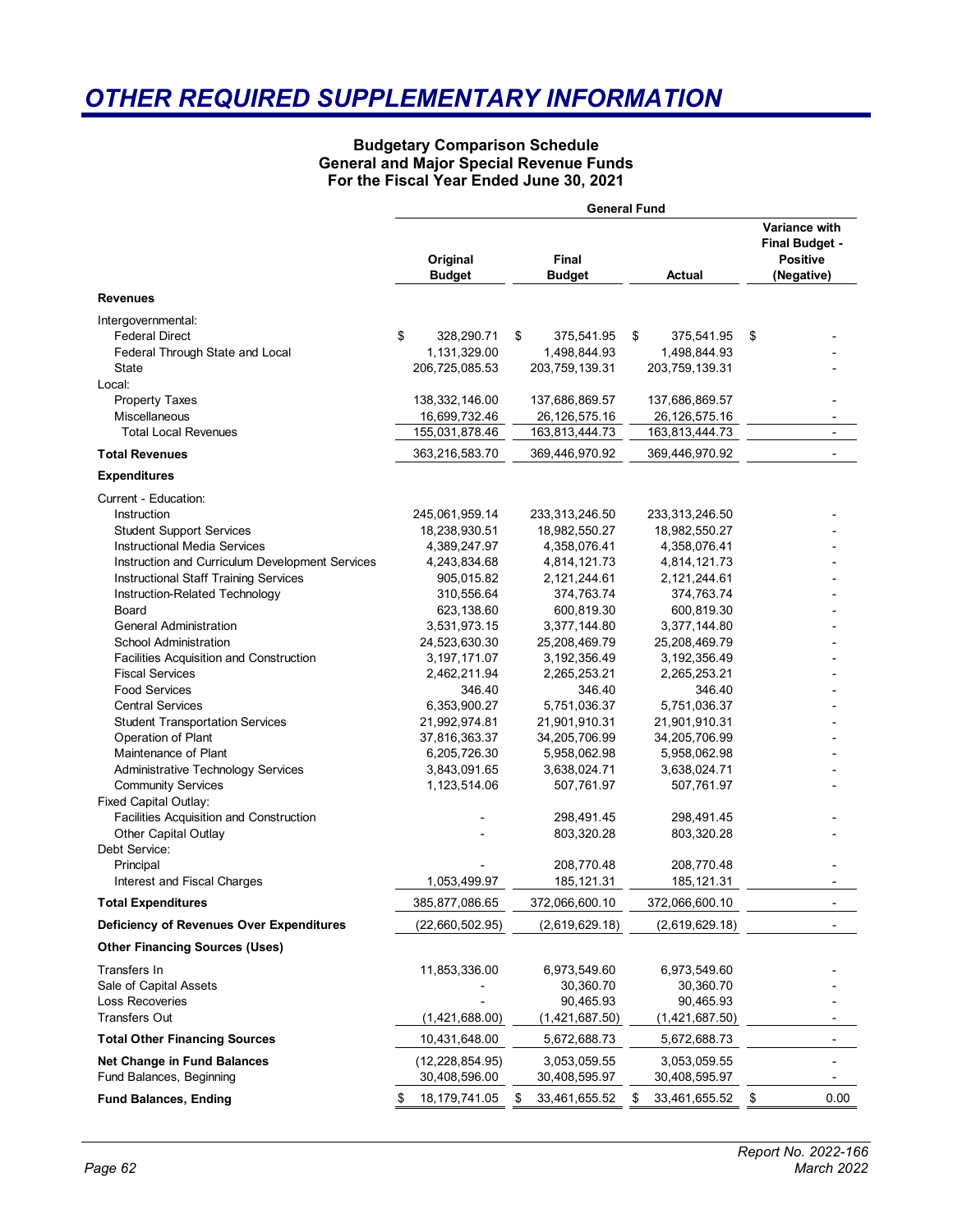|                     | Special Revenue - Federal Education Stabilization Fund |    |                           |                                                           |
|---------------------|--------------------------------------------------------|----|---------------------------|-----------------------------------------------------------|
| Original            | Final                                                  |    |                           | <b>Variance with</b><br>Final Budget -<br><b>Positive</b> |
| <b>Budget</b>       | <b>Budget</b>                                          |    | <b>Actual</b>             | (Negative)                                                |
|                     |                                                        |    |                           |                                                           |
| \$<br>10,378,478.24 | \$<br>11,096,703.18                                    | \$ | 8, 194, 787.80            | \$<br>(2,901,915.38)                                      |
|                     |                                                        |    |                           |                                                           |
|                     |                                                        |    |                           |                                                           |
| $\overline{a}$      | 174,478.41<br>174,478.41                               |    | 174,478.41<br>174,478.41  | $\overline{a}$                                            |
| 10,378,478.24       | 11,271,181.59                                          |    | 8,369,266.21              | (2,901,915.38)                                            |
|                     |                                                        |    |                           |                                                           |
| 7,420,115.59        | 5,362,520.04                                           |    | 3,558,614.02<br>95,155.88 | 1,803,906.02                                              |
| 205,800.00          | 105,577.35<br>10,088.00                                |    | 10,088.00                 | 10,421.47                                                 |
| 62,688.37           | 80,138.68                                              |    | 76,992.50                 | 3,146.18                                                  |
| 38,075.00           | 53,717.96                                              |    | 26,708.13                 | 27,009.83                                                 |
|                     | 29,000.00                                              |    |                           | 29,000.00                                                 |
| 476,359.95          | 327,473.11                                             |    | 324,415.20                | 3,057.91                                                  |
|                     | 226,842.20                                             |    | 52,328.04                 | 174,514.16                                                |
|                     | 164,394.46                                             |    |                           | 164,394.46                                                |
|                     | 4,207.50                                               |    |                           | 4,207.50                                                  |
|                     |                                                        |    |                           |                                                           |
|                     |                                                        |    |                           |                                                           |
| 202,940.00          | 301,481.15                                             |    | 20,501.90                 | 280,979.25                                                |
| 1,972,499.33        | 3,373,786.24                                           |    | 3,373,786.24              |                                                           |
|                     | 51,311.20                                              |    | 51,311.20                 |                                                           |
|                     | 28,128.00                                              |    | 28,128.00                 |                                                           |
|                     | 298,159.18                                             |    | 298,159.18                |                                                           |
|                     | 854,356.52                                             |    | 453,077.92                | 401,278.60                                                |
|                     |                                                        |    |                           |                                                           |
|                     |                                                        |    |                           |                                                           |
| 10,378,478.24       | 11,271,181.59                                          |    | 8,369,266.21              | 2,901,915.38                                              |
|                     |                                                        |    |                           |                                                           |
|                     |                                                        |    |                           |                                                           |
|                     |                                                        |    |                           |                                                           |
|                     |                                                        |    |                           |                                                           |
|                     |                                                        |    |                           |                                                           |
|                     |                                                        |    |                           |                                                           |
|                     |                                                        |    |                           |                                                           |
| \$<br>0.00          | \$<br>0.00                                             | \$ | 0.00                      | \$<br>0.00                                                |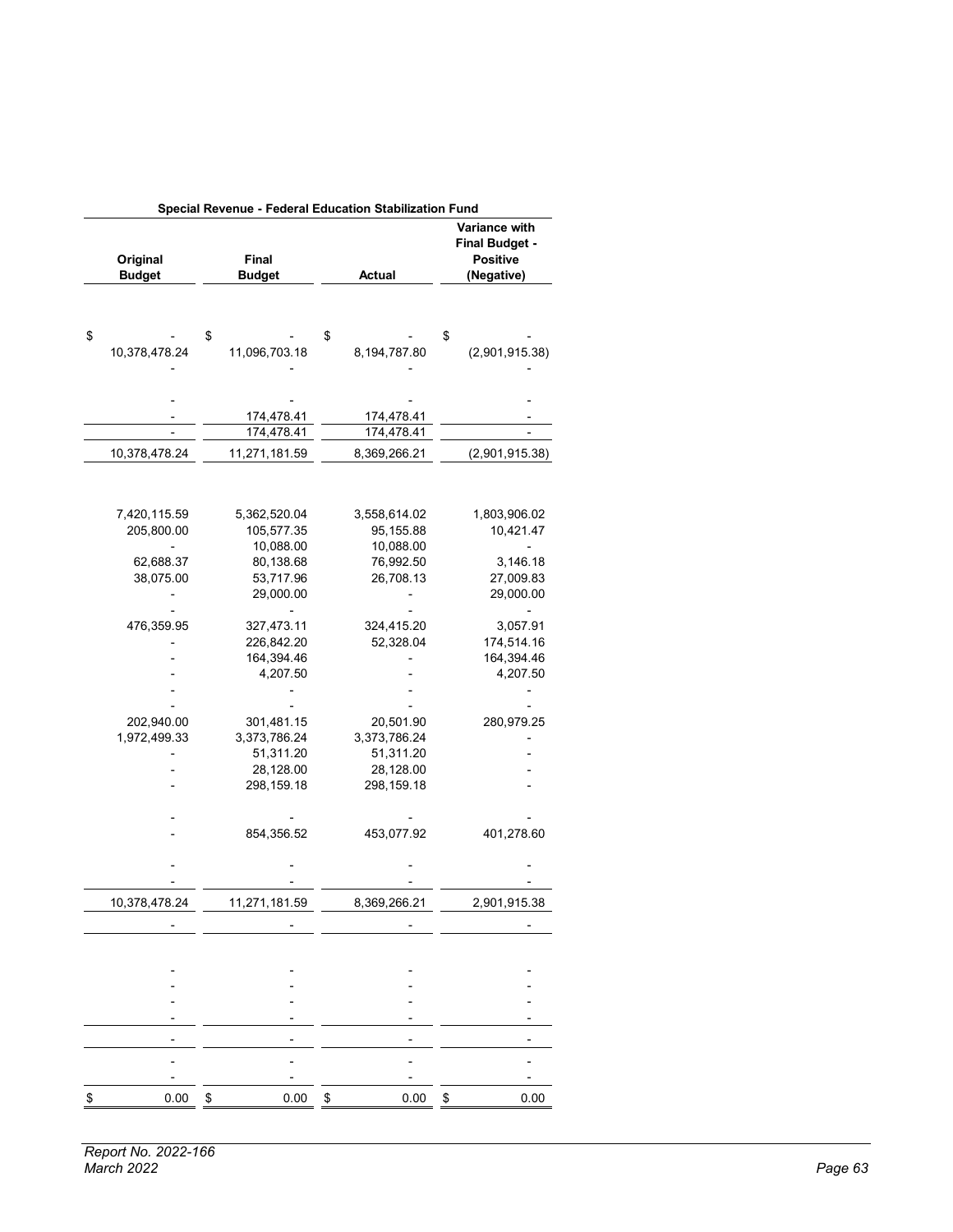#### **Schedule of Changes in the District's Total OPEB Liability and Related Ratios**

|                                                                            | 2021 |             | 2020              | 2019              | 2018 |             |
|----------------------------------------------------------------------------|------|-------------|-------------------|-------------------|------|-------------|
| <b>Total OPEB Liability</b>                                                |      |             |                   |                   |      |             |
| Service Cost                                                               | \$   | 478,086     | \$<br>436.389     | \$<br>617.119     | \$   | 596,250     |
| Interest                                                                   |      | 292,236     | 325,443           | 359,791           |      | 300,912     |
| Differences Between Expected and                                           |      |             |                   |                   |      |             |
| <b>Actual Experience</b>                                                   |      | (609, 097)  |                   | 625,804           |      |             |
| Changes of Assumptions or Other Inputs                                     |      | (635,071)   | 126,245           | (1,971,463)       |      | (566, 590)  |
| <b>Benefit Payments</b>                                                    |      | (564, 535)  | (602,066)         | (531, 685)        |      | (568, 605)  |
| Net Change in Total OPEB Liability                                         |      | (1,038,381) | 286,011           | (900,434)         |      | (238, 033)  |
| Total OPEB Liability - Beginning                                           |      | 9,140,801   | 8,854,790         | 9,755,224         |      | 9,993,257   |
| <b>Total OPEB Liability - Ending</b>                                       |      | 8,102,420   | \$<br>9,140,801   | \$<br>8,854,790   | \$   | 9,755,224   |
| Covered-Employee Payroll                                                   | \$   | 169,946,879 | \$<br>165,950,822 | \$<br>160,338,958 | \$   | 154,322,202 |
| <b>Total OPEB Liability as a Percentage</b><br>of Covered-Employee Payroll |      | 4.77%       | 5.51%             | 5.52%             |      | 6.32%       |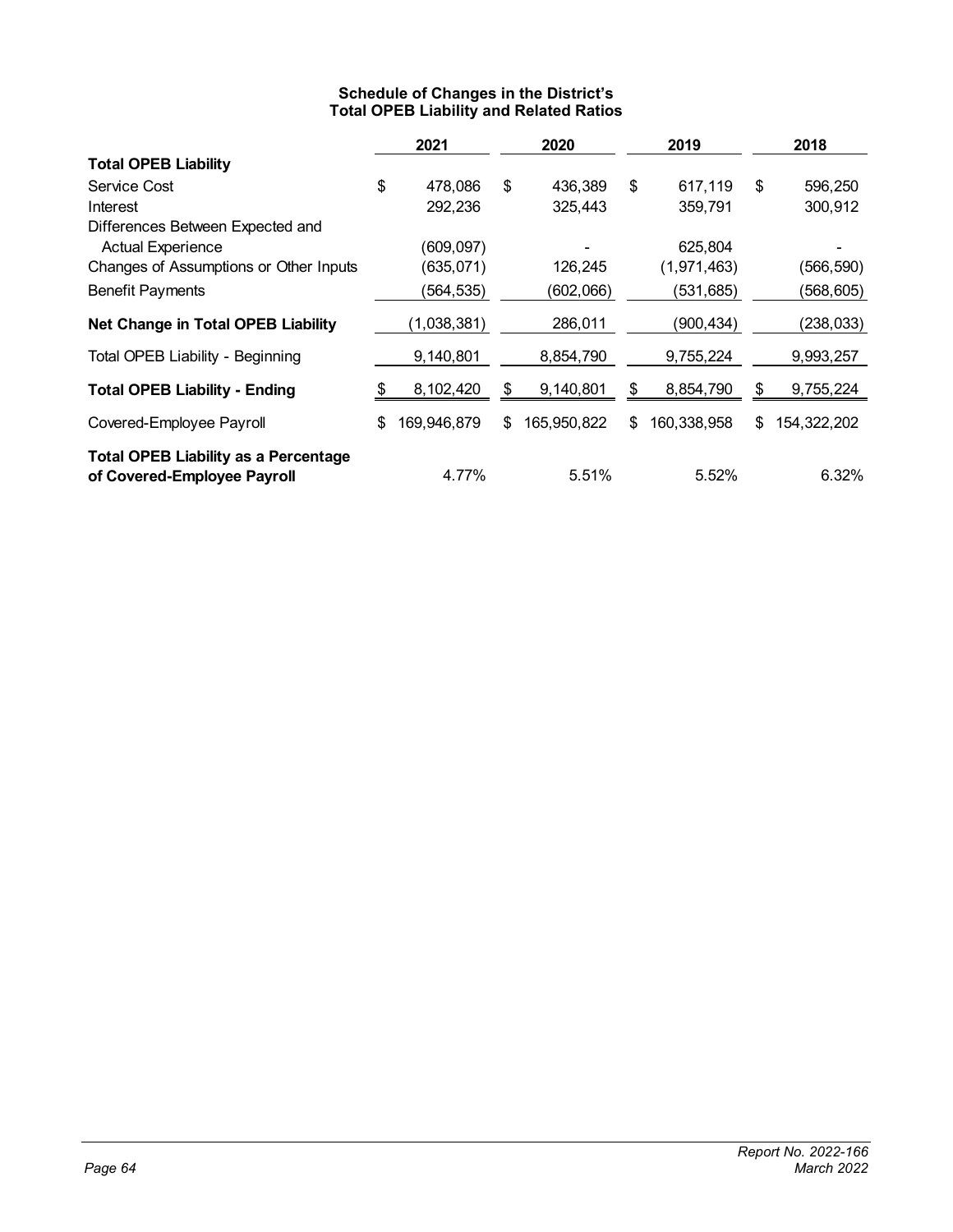#### **Schedule of the District's Proportionate Share of the Net Pension Liability – Florida Retirement System Pension Plan** (1)

| <b>Fiscal Year</b><br><b>Ending</b><br>June 30 | District's<br>Proportion of the<br><b>FRS Net Pension</b><br>Liability | District's<br><b>Proportionate Share</b><br>of the FRS Net<br><b>Pension Liability</b> | District's<br><b>Covered Payroll</b> | District's<br><b>Proportionate Share</b><br>of the FRS Net<br>Pension Liability as a<br>Percentage of its<br><b>Covered Payroll</b> | <b>FRS Plan Fiduciary</b><br><b>Net Position as a</b><br>Percentage of the<br><b>Total Pension</b><br>Liability |
|------------------------------------------------|------------------------------------------------------------------------|----------------------------------------------------------------------------------------|--------------------------------------|-------------------------------------------------------------------------------------------------------------------------------------|-----------------------------------------------------------------------------------------------------------------|
| 2013                                           | 0.466124380%                                                           | \$<br>80,240,752                                                                       | \$<br>182,872,212                    | 43.88%                                                                                                                              | 88.54%                                                                                                          |
| 2014                                           | 0.474089874%                                                           | 28,926,454                                                                             | 188,719,016                          | 15.33%                                                                                                                              | 96.09%                                                                                                          |
| 2015                                           | 0.471616682%                                                           | 60,915,620                                                                             | 193,145,356                          | 31.54%                                                                                                                              | 92.00%                                                                                                          |
| 2016                                           | 0.448501208%                                                           | 113,246,907                                                                            | 201,141,768                          | 56.30%                                                                                                                              | 84.88%                                                                                                          |
| 2017                                           | 0.442315535%                                                           | 130,833,967                                                                            | 202,544,149                          | 64.60%                                                                                                                              | 83.89%                                                                                                          |
| 2018                                           | 0.443917904%                                                           | 133,710,374                                                                            | 207, 335, 443                        | 64.49%                                                                                                                              | 84.26%                                                                                                          |
| 2019                                           | 0.435444406%                                                           | 149,956,895<br>(2)                                                                     | 211,113,431                          | 71.03%                                                                                                                              | 82.61%                                                                                                          |
| 2020                                           | 0.465645629%                                                           | 201,817,678                                                                            | 234,720,782                          | 85.98%                                                                                                                              | 78.85%                                                                                                          |

(1) The amounts presented for each fiscal year were determined as of June 30.

(2) The net position liability for 2019 has been decreased by \$4,096 to reflect the District's proportionate share of the FRS restatement of beginning net position of the FRS Pension Plan due to the correction of an interfund receivable amount.

#### **Schedule of District Contributions – Florida Retirement System Pension Plan** (1)

| <b>Fiscal</b><br><b>Year Ending</b><br>June 30 | Contractually<br><b>Required</b><br><b>FRS Contribution</b> | <b>FRS Contributions</b><br>in Relation to the<br>Contractually<br><b>Required</b><br><b>Contribution</b> | <b>FRS</b><br><b>Contribution</b><br><b>Deficiency (Excess)</b> | District's<br><b>Covered Payroll</b> | <b>FRS</b><br><b>Contributions</b><br>as a Percentage of<br><b>Covered Payroll</b> |
|------------------------------------------------|-------------------------------------------------------------|-----------------------------------------------------------------------------------------------------------|-----------------------------------------------------------------|--------------------------------------|------------------------------------------------------------------------------------|
| 2014                                           | \$<br>10,384,580                                            | \$<br>(10, 384, 580)                                                                                      | \$                                                              | \$<br>188,719,016                    | 5.50%                                                                              |
| 2015                                           | 11,498,415                                                  | (11, 498, 415)                                                                                            |                                                                 | 193,145,356                          | 5.95%                                                                              |
| 2016                                           | 10,937,417                                                  | (10, 937, 417)                                                                                            |                                                                 | 201,141,768                          | 5.44%                                                                              |
| 2017                                           | 11,514,562                                                  | (11, 514, 562)                                                                                            |                                                                 | 202,544,149                          | 5.68%                                                                              |
| 2018                                           | 12,651,304                                                  | (12, 651, 304)                                                                                            |                                                                 | 207, 355, 443                        | 6.10%                                                                              |
| 2019                                           | 13,501,919                                                  | (13,501,919)                                                                                              |                                                                 | 211,113,431                          | 6.40%                                                                              |
| 2020                                           | 15,471,341                                                  | (15, 471, 341)                                                                                            |                                                                 | 234,720,782                          | 6.59%                                                                              |
| 2021                                           | 19,158,314                                                  | (19, 158, 314)                                                                                            |                                                                 | 236,782,474                          | 8.09%                                                                              |

(1) The amounts presented for each fiscal year were determined as of June 30.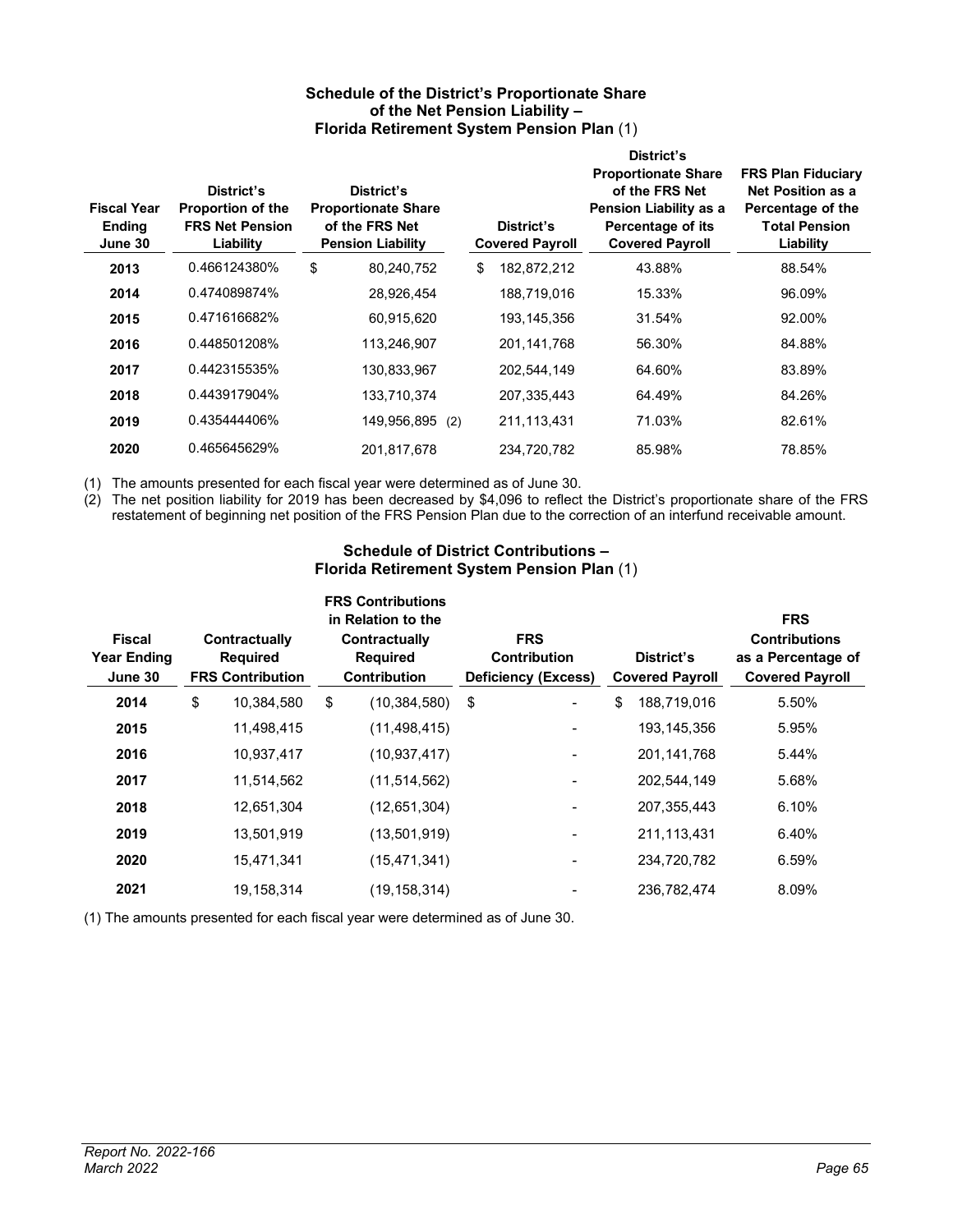#### **Schedule of the District's Proportionate Share of the Net Pension Liability – Health Insurance Subsidy Pension Plan** (1)

| <b>Fiscal</b><br><b>Year Ending</b> | District's<br><b>Proportion of the</b><br><b>HIS Net Pension</b> | District's<br><b>Proportionate Share</b><br>of the HIS Net | District's             | District's<br><b>Proportionate Share</b><br>of the HIS Net<br>Pension Liability as a<br>Percentage of its | <b>HIS Plan Fiduciary</b><br>Net Position as a<br>Percentage of the<br><b>Total Pension</b> |
|-------------------------------------|------------------------------------------------------------------|------------------------------------------------------------|------------------------|-----------------------------------------------------------------------------------------------------------|---------------------------------------------------------------------------------------------|
| June 30                             | Liability                                                        | <b>Pension Liability</b>                                   | <b>Covered Payroll</b> | <b>Covered Payroll</b>                                                                                    | Liability                                                                                   |
| 2013                                | 0.629493939%                                                     | \$<br>54,805,724                                           | 182,872,212<br>\$      | 29.97%                                                                                                    | 1.78%                                                                                       |
| 2014                                | 0.635162690%                                                     | 59,389,261                                                 | 188,719,016            | 31.47%                                                                                                    | 0.99%                                                                                       |
| 2015                                | 0.636159430%                                                     | 64,878,255                                                 | 193, 145, 356          | 33.59%                                                                                                    | 0.50%                                                                                       |
| 2016                                | 0.651252749%                                                     | 75,900,810                                                 | 201,141,768            | 37.73%                                                                                                    | 0.97%                                                                                       |
| 2017                                | 0.635172458%                                                     | 67,915,570                                                 | 202,544,149            | 33.53%                                                                                                    | 1.64%                                                                                       |
| 2018                                | 0.634679891%                                                     | 67,175,232                                                 | 207,335,443            | 32.40%                                                                                                    | 2.15%                                                                                       |
| 2019                                | 0.630503560%                                                     | 70,547,039                                                 | 211, 113, 431          | 33.42%                                                                                                    | 2.63%                                                                                       |
| 2020                                | 0.676018072%                                                     | 82,540,706                                                 | 234,720,782            | 35.17%                                                                                                    | 3.00%                                                                                       |
|                                     |                                                                  |                                                            |                        |                                                                                                           |                                                                                             |

(1) The amounts presented for each fiscal year were determined as of June 30.

#### **Schedule of District Contributions – Health Insurance Subsidy Pension Plan** (1)

| <b>Fiscal</b><br><b>Year Ending</b><br>June 30 | Contractually<br><b>Required</b><br><b>HIS Contribution</b> |           | <b>HIS Contributions</b><br>in Relation to the<br><b>Contractually</b><br><b>Required</b><br><b>Contribution</b> |               | <b>HIS</b><br><b>Contribution</b><br><b>Deficiency (Excess)</b> |  |    | District's<br><b>Covered Payroll</b> | <b>HIS</b><br><b>Contributions</b><br>as a Percentage of<br><b>Covered Payroll</b> |  |
|------------------------------------------------|-------------------------------------------------------------|-----------|------------------------------------------------------------------------------------------------------------------|---------------|-----------------------------------------------------------------|--|----|--------------------------------------|------------------------------------------------------------------------------------|--|
| 2014                                           | \$                                                          | 2,175,854 | \$                                                                                                               | (2, 175, 854) | \$                                                              |  | \$ | 188,719,016                          | 1.15%                                                                              |  |
| 2015                                           |                                                             | 2,431,797 |                                                                                                                  | (2,431,797)   |                                                                 |  |    | 193, 145, 356                        | 1.26%                                                                              |  |
| 2016                                           |                                                             | 3,338,085 |                                                                                                                  | (3,338,085)   |                                                                 |  |    | 201, 141, 768                        | 1.66%                                                                              |  |
| 2017                                           |                                                             | 3,361,516 |                                                                                                                  | (3,361,516)   |                                                                 |  |    | 202.544.149                          | 1.66%                                                                              |  |
| 2018                                           |                                                             | 3,441,885 |                                                                                                                  | (3,441,885)   |                                                                 |  |    | 207, 355, 443                        | 1.66%                                                                              |  |
| 2019                                           |                                                             | 3,501,125 |                                                                                                                  | (3,501,125)   |                                                                 |  |    | 211, 113, 431                        | 1.66%                                                                              |  |
| 2020                                           |                                                             | 3,895,575 |                                                                                                                  | (3,895,575)   |                                                                 |  |    | 234,720,782                          | 1.66%                                                                              |  |
| 2021                                           |                                                             | 3,929,685 |                                                                                                                  | (3,929,685)   |                                                                 |  |    | 236,782,474                          | 1.66%                                                                              |  |

(1) The amounts presented for each fiscal year were determined as of June 30.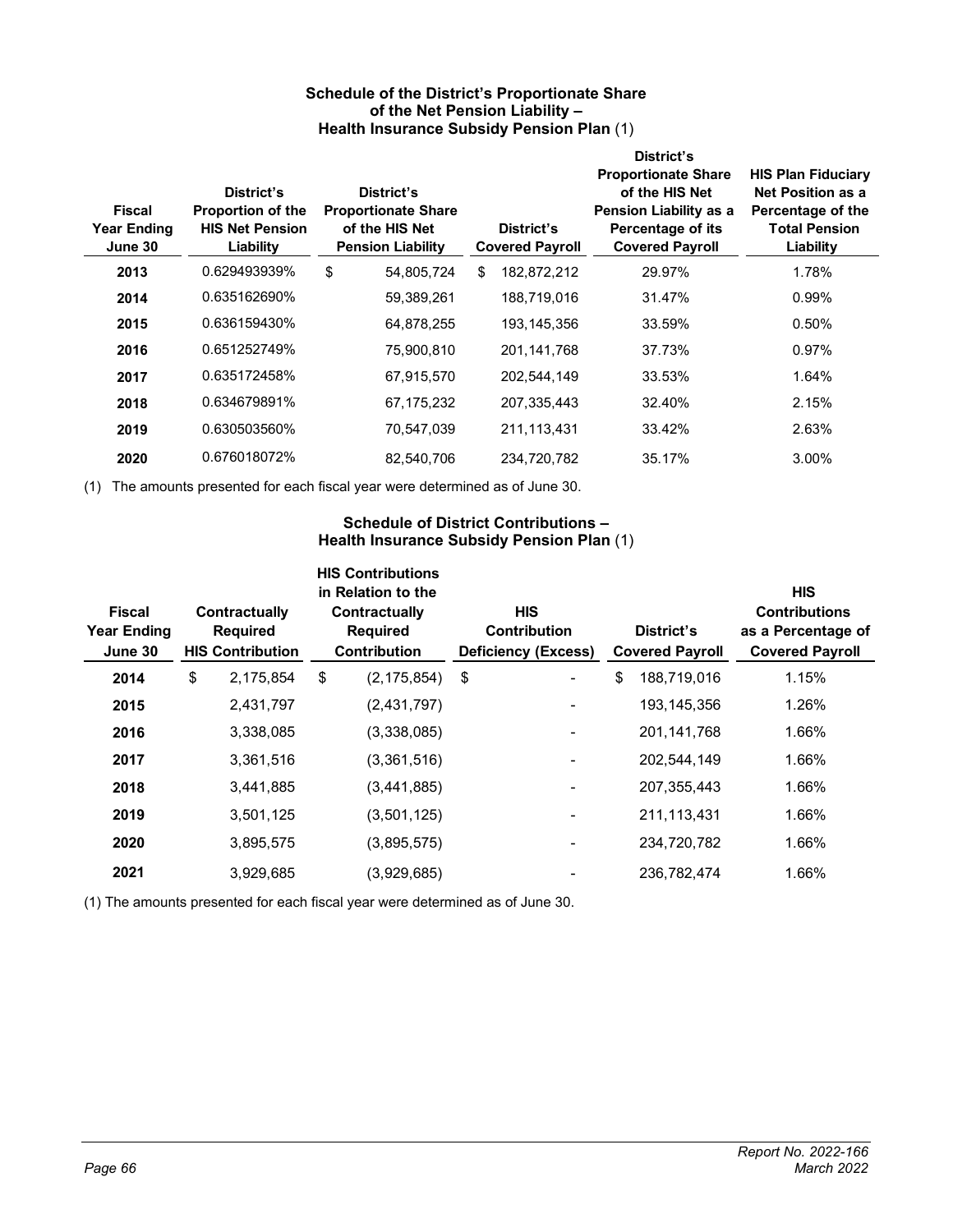#### NOTES TO REQUIRED SUPPLEMENTARY INFORMATION

#### **1. Budgetary Basis of Accounting**

The Board follows procedures established by State law and State Board of Education (SBE) rules in establishing budget balances for governmental funds, as described below:

- Budgets are prepared, public hearings are held, and original budgets are adopted annually for all governmental fund types in accordance with procedures and time intervals prescribed by State law and SBE rules.
- Appropriations are controlled at the object level (e.g., salaries, purchased services, and capital outlay) within each activity (e.g., instruction, student transportation services, and school administration) and may be amended by resolution at any Board meeting prior to the due date for the annual financial report.
- Budgets are prepared using the same modified accrual basis as is used to account for governmental funds.
- Budgetary information is integrated into the accounting system and, to facilitate budget control, budget balances are encumbered when purchase orders are issued. Appropriations lapse at fiscal year end and encumbrances outstanding are honored from the subsequent year's appropriations.

#### **2. Schedule of Changes in the District's Total Other Postemployment Benefits Liability and Related Ratios**

No assets are accumulated in a trust that meet the criteria in paragraph 4 of GASB Statement No. 75 to pay related benefits.

*Changes of Assumptions*. In 2021, the discount rate was decreased from 3.13 percent in 2019 to 2.45 percent in 2020, medical claim costs and premiums were updated based on actual premiums provided for the valuation, and demographic assumptions were revised to match those developed by the Florida Retirement System and adopted for its July 1, 2020, valuation.

#### **3. Schedule of Net Pension Liability and Schedule of Contributions – Florida Retirement System Pension Plan**

*Changes of Assumptions.* In 2020, the long-term expected rate of return was decreased from 6.9 percent to 6.8 percent.

#### **4. Schedule of Net Pension Liability and Schedule of Contributions – Health Insurance Subsidy Pension Plan**

*Changes of Assumptions.* In 2020, the municipal bond rate used to determine total pension liability was decreased from 3.5 percent to 2.21 percent, and the mortality assumption was updated.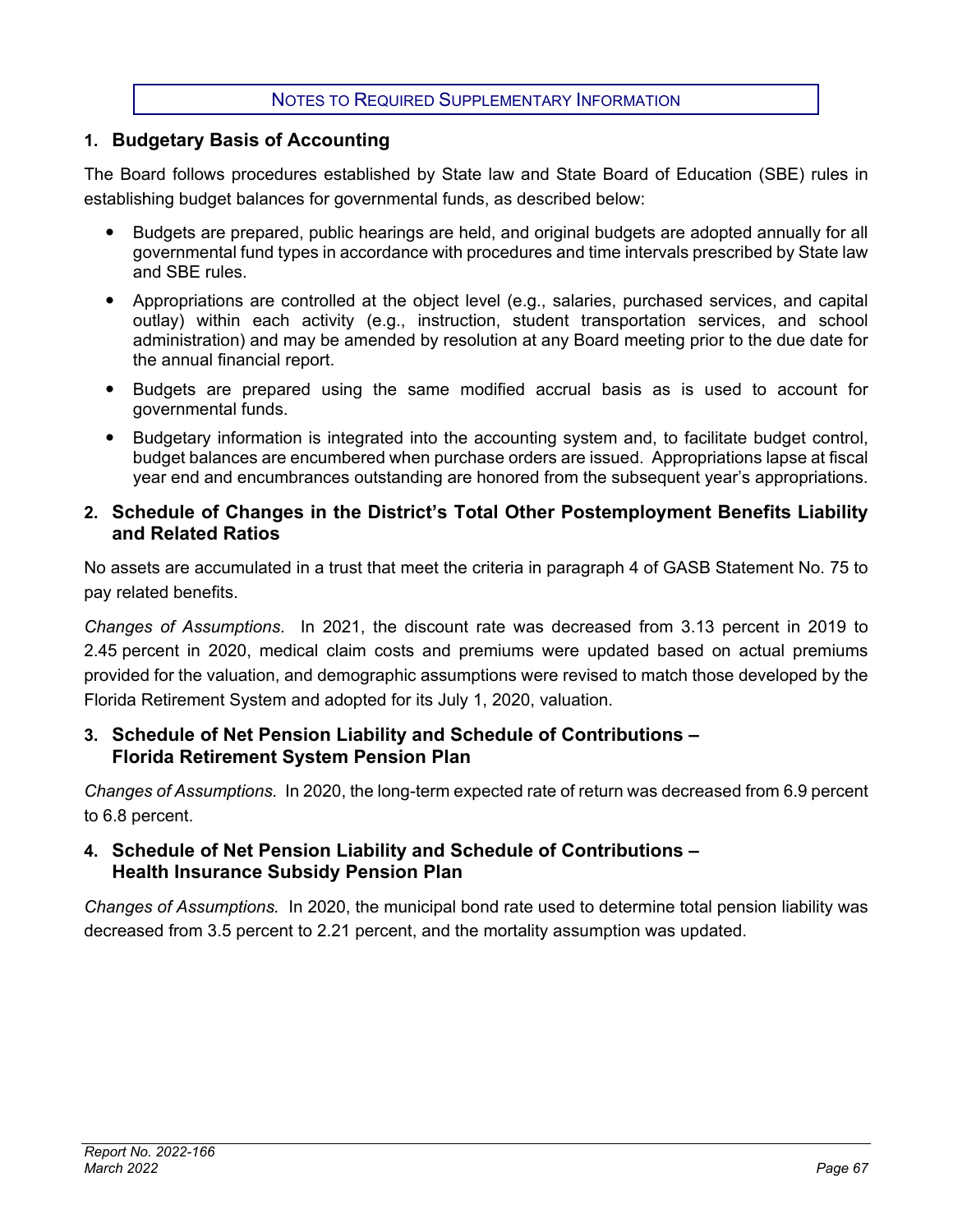## *SCHEDULE OF EXPENDITURES OF FEDERAL AWARDS*

#### **St. Lucie County District School Board Schedule of Expenditures of Federal Awards For the Fiscal Year Ended June 30, 2021**

| Federal Grantor/Pass-Through Grantor/<br><b>Program or Cluster</b>                                                                                                                                                                                                                                                                                                                                                                                                                                                                                                                                                                                                                                                                                                                                                    | Federal<br><b>Assistance Listing</b><br>Number                                                                                                                                     | Pass - Through<br><b>Entity Identifying</b><br>Number                                                                  | Passed<br>Through to<br><b>Subrecipients</b> | Total<br><b>Expenditures</b>                                                                                                                                                                                             |
|-----------------------------------------------------------------------------------------------------------------------------------------------------------------------------------------------------------------------------------------------------------------------------------------------------------------------------------------------------------------------------------------------------------------------------------------------------------------------------------------------------------------------------------------------------------------------------------------------------------------------------------------------------------------------------------------------------------------------------------------------------------------------------------------------------------------------|------------------------------------------------------------------------------------------------------------------------------------------------------------------------------------|------------------------------------------------------------------------------------------------------------------------|----------------------------------------------|--------------------------------------------------------------------------------------------------------------------------------------------------------------------------------------------------------------------------|
| <b>Clustered</b>                                                                                                                                                                                                                                                                                                                                                                                                                                                                                                                                                                                                                                                                                                                                                                                                      |                                                                                                                                                                                    |                                                                                                                        |                                              |                                                                                                                                                                                                                          |
| <b>Child Nutrition Cluster</b><br>United States Department of Agriculture:<br>Florida Department of Agriculture and Consumer Services:<br>School Breakfast Program<br>National School Lunch Program<br>COVID-19 National School Lunch Program<br><b>Total National School Lunch Program</b><br>Summer Food Service Program for Children                                                                                                                                                                                                                                                                                                                                                                                                                                                                               | 10.553<br>10.555<br>COVID-19, 10.555<br>10.555<br>10.559                                                                                                                           | 21002<br>21001, 21003<br>21001, 21003<br>20006, 20007, 21006, 21007                                                    | $\frac{1}{2}$                                | \$<br>217,601.85<br>1,913,694.33<br>1,648,688.74<br>3,562,383.07<br>17,791,284.50                                                                                                                                        |
| <b>Total Child Nutrition Cluster</b>                                                                                                                                                                                                                                                                                                                                                                                                                                                                                                                                                                                                                                                                                                                                                                                  |                                                                                                                                                                                    |                                                                                                                        | $\overline{\phantom{a}}$                     | 21,571,269.42                                                                                                                                                                                                            |
| <b>Special Education Cluster</b><br>United States Department of Education:<br>Special Education - Grants to States:<br>Florida Department of Education<br>University of South Florida                                                                                                                                                                                                                                                                                                                                                                                                                                                                                                                                                                                                                                 | 84.027                                                                                                                                                                             | 262, 263<br>None                                                                                                       | 3,073.20                                     | 9,320,615.55<br>114,922.85                                                                                                                                                                                               |
| Total Special Education - Grants to States<br>Special Education - Preschool Grants:<br>Florida Department of Education                                                                                                                                                                                                                                                                                                                                                                                                                                                                                                                                                                                                                                                                                                | 84.173                                                                                                                                                                             | 267                                                                                                                    | 3,073.20                                     | 9,435,538.40<br>275, 161.40                                                                                                                                                                                              |
| <b>Total Special Education Cluster</b>                                                                                                                                                                                                                                                                                                                                                                                                                                                                                                                                                                                                                                                                                                                                                                                |                                                                                                                                                                                    |                                                                                                                        | 3,073.20                                     | 9,710,699.80                                                                                                                                                                                                             |
| <b>Not Clustered</b>                                                                                                                                                                                                                                                                                                                                                                                                                                                                                                                                                                                                                                                                                                                                                                                                  |                                                                                                                                                                                    |                                                                                                                        |                                              |                                                                                                                                                                                                                          |
| <b>United States Department of Agriculture</b><br>Florida Department of Health:                                                                                                                                                                                                                                                                                                                                                                                                                                                                                                                                                                                                                                                                                                                                       |                                                                                                                                                                                    |                                                                                                                        |                                              |                                                                                                                                                                                                                          |
| Child and Adult Care Food Program<br>Florida Department of Agriculture and Consumer Services:<br>Fresh Fruit and Vegetable Program                                                                                                                                                                                                                                                                                                                                                                                                                                                                                                                                                                                                                                                                                    | 10.558<br>10.582                                                                                                                                                                   | A-5637<br>21004                                                                                                        | $\overline{\phantom{a}}$                     | 556,285.77<br>107,512.51                                                                                                                                                                                                 |
| <b>Total United States Department of Agriculture</b>                                                                                                                                                                                                                                                                                                                                                                                                                                                                                                                                                                                                                                                                                                                                                                  |                                                                                                                                                                                    |                                                                                                                        | $\overline{\phantom{a}}$                     | 663,798.28                                                                                                                                                                                                               |
| <b>United States Department of Defense</b><br>Army Junior Reserve Officers Training Corps                                                                                                                                                                                                                                                                                                                                                                                                                                                                                                                                                                                                                                                                                                                             | 12.UNK                                                                                                                                                                             | N/A                                                                                                                    |                                              | 373,684.48                                                                                                                                                                                                               |
| United States Department of Justice<br><b>STOP School Violence</b>                                                                                                                                                                                                                                                                                                                                                                                                                                                                                                                                                                                                                                                                                                                                                    | 16.839                                                                                                                                                                             | N/A                                                                                                                    |                                              | 19,958.51                                                                                                                                                                                                                |
| <b>United States Department of Education</b><br>Arts in Education<br><b>Magnet Schools Assistance</b><br><b>School Safety National Activities</b><br>Florida Department of Education:<br>Title I Grants to Local Educational Agencies<br>Migrant Education - State Grant Program<br>Career and Technical Education - Basic Grants to States<br>Education for Homeless Children and Youth<br>Twenty-First Century Community Learning Centers<br>English Language Acquisition State Grants<br>Supporting Effective Instruction State Grants<br>School Improvement Grants<br>Student Support and Academic Enrichment Program<br><b>Education Stabilization Fund:</b><br>Governor's Emergency Education Relief Fund<br>Elementary and Secondary School Emergency Relief Fund<br><b>Total Education Stabilization Fund</b> | 84.351<br>84.165<br>84.184<br>84.010<br>84.011<br>84.048<br>84.196<br>84.287<br>84.365<br>84.367<br>84.377<br>84.424<br>84.425<br>COVID-19, 84.425C<br>COVID-19, 84.425D<br>84.425 | <b>N/A</b><br><b>N/A</b><br>N/A<br>212, 223, 226<br>217<br>161<br>127<br>244<br>102<br>224<br>126<br>241<br>123<br>124 | 12,000.00<br>$\overline{\phantom{0}}$        | 219,314.46<br>2,843,163.70<br>304,270.31<br>13,218,391.23<br>147,881.42<br>559,657.98<br>51,203.74<br>647,561.71<br>698,972.17<br>1,584,346.43<br>406,075.97<br>871,448.77<br>737,479.18<br>7,416,204.20<br>8,153,683.38 |
| <b>Total United States Department of Education</b>                                                                                                                                                                                                                                                                                                                                                                                                                                                                                                                                                                                                                                                                                                                                                                    |                                                                                                                                                                                    |                                                                                                                        | 12,000.00                                    | 29,705,971.27                                                                                                                                                                                                            |
| United States Department of Health and Human Services<br><b>Provider Relief Fund</b>                                                                                                                                                                                                                                                                                                                                                                                                                                                                                                                                                                                                                                                                                                                                  | COVID-19, 93.498                                                                                                                                                                   | N/A                                                                                                                    | $\overline{\phantom{a}}$                     | 41,104.42                                                                                                                                                                                                                |
| United States Department of Homeland Security<br>Florida Division of Emergency Management:<br>St. Lucie County:<br><b>Emergency Management Performance Grants</b>                                                                                                                                                                                                                                                                                                                                                                                                                                                                                                                                                                                                                                                     | 97.042                                                                                                                                                                             | Y2271                                                                                                                  |                                              | 174,478.41                                                                                                                                                                                                               |
| <b>Total Expenditures of Federal Awards</b>                                                                                                                                                                                                                                                                                                                                                                                                                                                                                                                                                                                                                                                                                                                                                                           |                                                                                                                                                                                    |                                                                                                                        |                                              | \$15,073.20 \$62,260,964.59                                                                                                                                                                                              |

The accompanying notes are an integral part of this Schedule.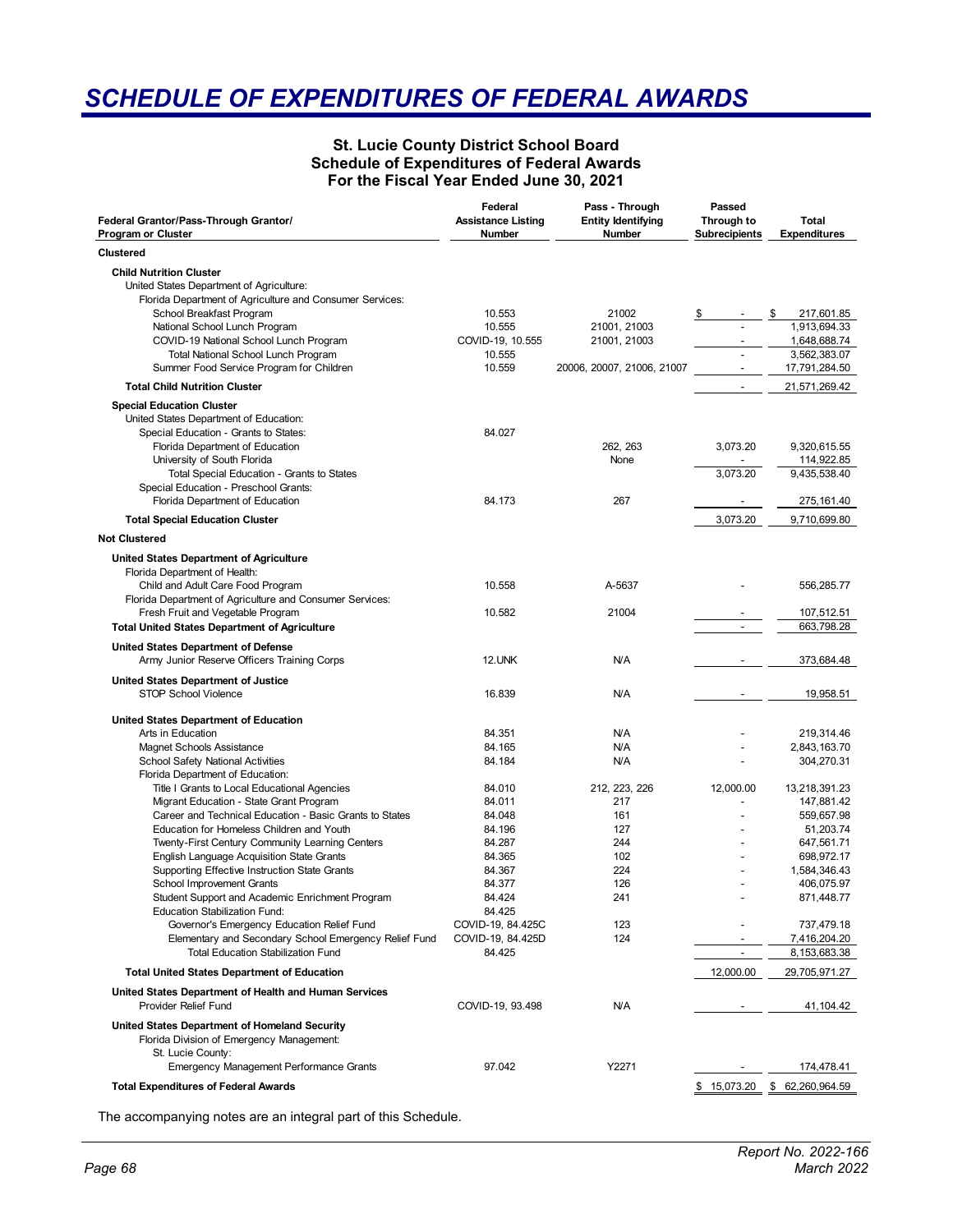- Notes: (1) Basis of Presentation. The accompanying Schedule of Expenditures of Federal Awards (Schedule) includes the Federal award activity of the St. Lucie County District School Board under programs of the Federal Government for the fiscal year ended June 30, 2021. The information in this Schedule is presented in accordance with the requirements of Title 2 U.S. *Code of Federal Regulations* Part 200, *Uniform Administrative Requirements, Cost Principles, and Audit Requirements for Federal Awards* (Uniform Guidance). Because the Schedule presents only a selected portion of the operations of the District, it is not intended to and does not present the financial position, changes in net position of the District.
	- (2) Summary of Significant Accounting Policies. Expenditures reported on the Schedule are reported on the modified accrual basis of accounting. Such expenditures are recognized following the cost principles contained in the Uniform Guidance, wherein certain types of expenditures are not allowable or are limited as to reimbursement.
	- (3) Indirect Cost Rate. The District has not elected to use the 10 percent de minimis cost rate allowed under the Uniform Guidance.
	- (4) Noncash Assistance National School Lunch Program. Includes \$1,337,436.21 of donated food received during the fiscal year. Donated foods are valued at fair value as determined at the time of donation.
	- (5) COVID-19 National School Lunch Program. The District incurred \$1,648,688.74 in expenditures for the National School Lunch Program grant in the 2019-20 fiscal year.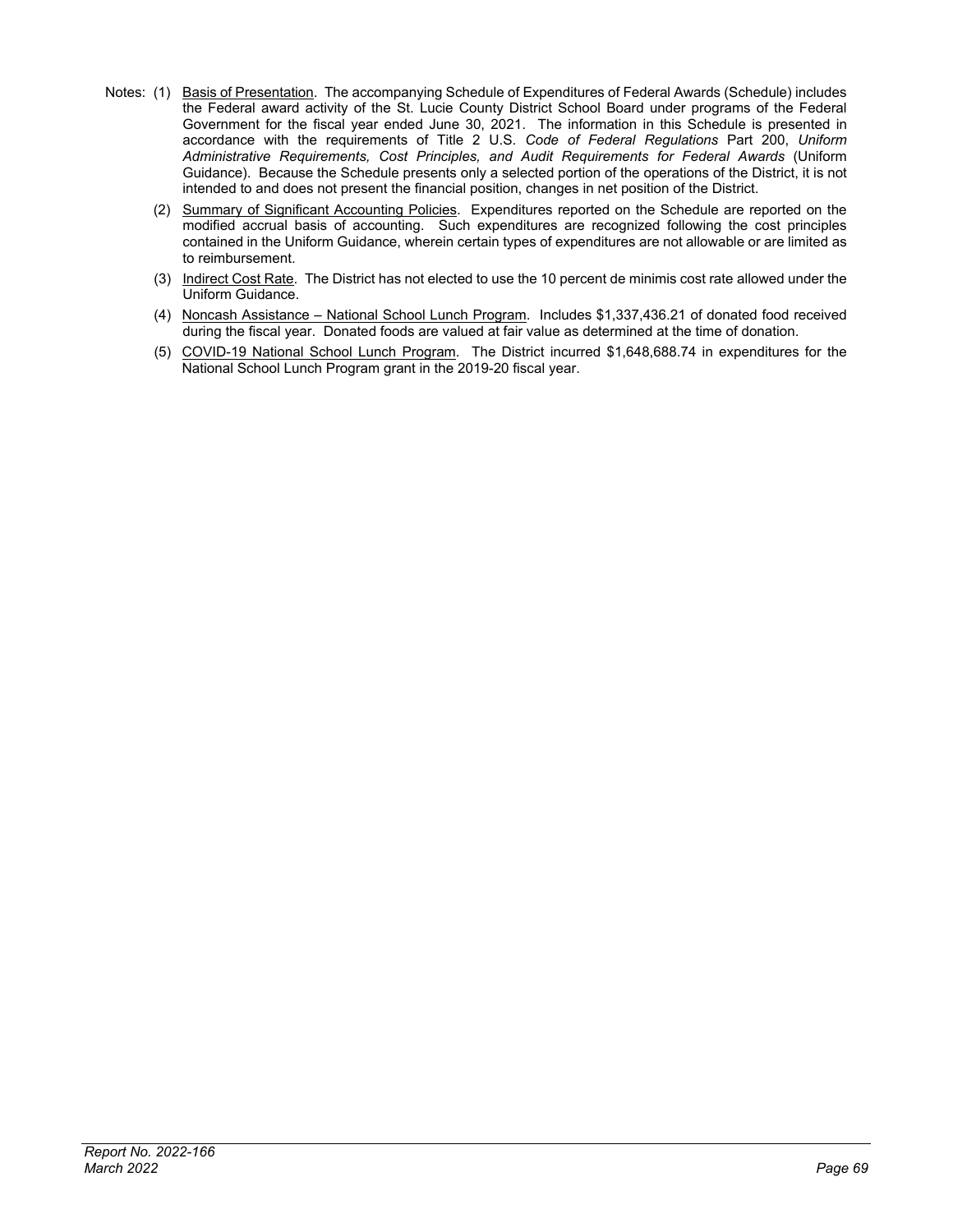

Sherrill F. Norman, CPA Auditor General

# **AUDITOR GENERAL STATE OF FLORIDA**

Claude Denson Pepper Building, Suite G74 111 West Madison Street Tallahassee, Florida 32399-1450



Phone: (850) 412-2722 Fax: (850) 488-6975

The President of the Senate, the Speaker of the House of Representatives, and the Legislative Auditing Committee

### **INDEPENDENT AUDITOR'S REPORT ON INTERNAL CONTROL OVER FINANCIAL REPORTING AND ON COMPLIANCE AND OTHER MATTERS BASED ON AN AUDIT OF FINANCIAL STATEMENTS PERFORMED IN ACCORDANCE WITH** *GOVERNMENT AUDITING STANDARDS*

We have audited, in accordance with the auditing standards generally accepted in the United States of America and the standards applicable to financial audits contained in *Government Auditing Standards* issued by the Comptroller General of the United States, the financial statements of the governmental activities, the aggregate discretely presented component units, each major fund, and the aggregate remaining fund information of the St. Lucie County District School Board as of and for the fiscal year ended June 30, 2021, and the related notes to the financial statements, which collectively comprise the District's basic financial statements, and have issued our report thereon dated March 23, 2022, included under the heading **INDEPENDENT AUDITOR'S REPORT**. Our report includes a reference to other auditors who audited the financial statements of the school internal funds and the aggregate discretely presented component units, as described in our report on the District's financial statements. This report does not include the results of the other auditors' testing of internal control over financial reporting or compliance and other matters that are reported on separately by those auditors.

#### **Internal Control Over Financial Reporting**

In planning and performing our audit of the financial statements, we considered the District's internal control over financial reporting (internal control) as a basis for designing audit procedures that are appropriate in the circumstances for the purpose of expressing our opinions on the financial statements, but not for the purpose of expressing an opinion on the effectiveness of the District's internal control. Accordingly, we do not express an opinion on the effectiveness of the District's internal control.

A *deficiency in internal control* exists when the design or operation of a control does not allow management or employees, in the normal course of performing their assigned functions, to prevent, or detect and correct, misstatements on a timely basis. A *material weakness* is a deficiency, or a combination of deficiencies, in internal control such that there is a reasonable possibility that a material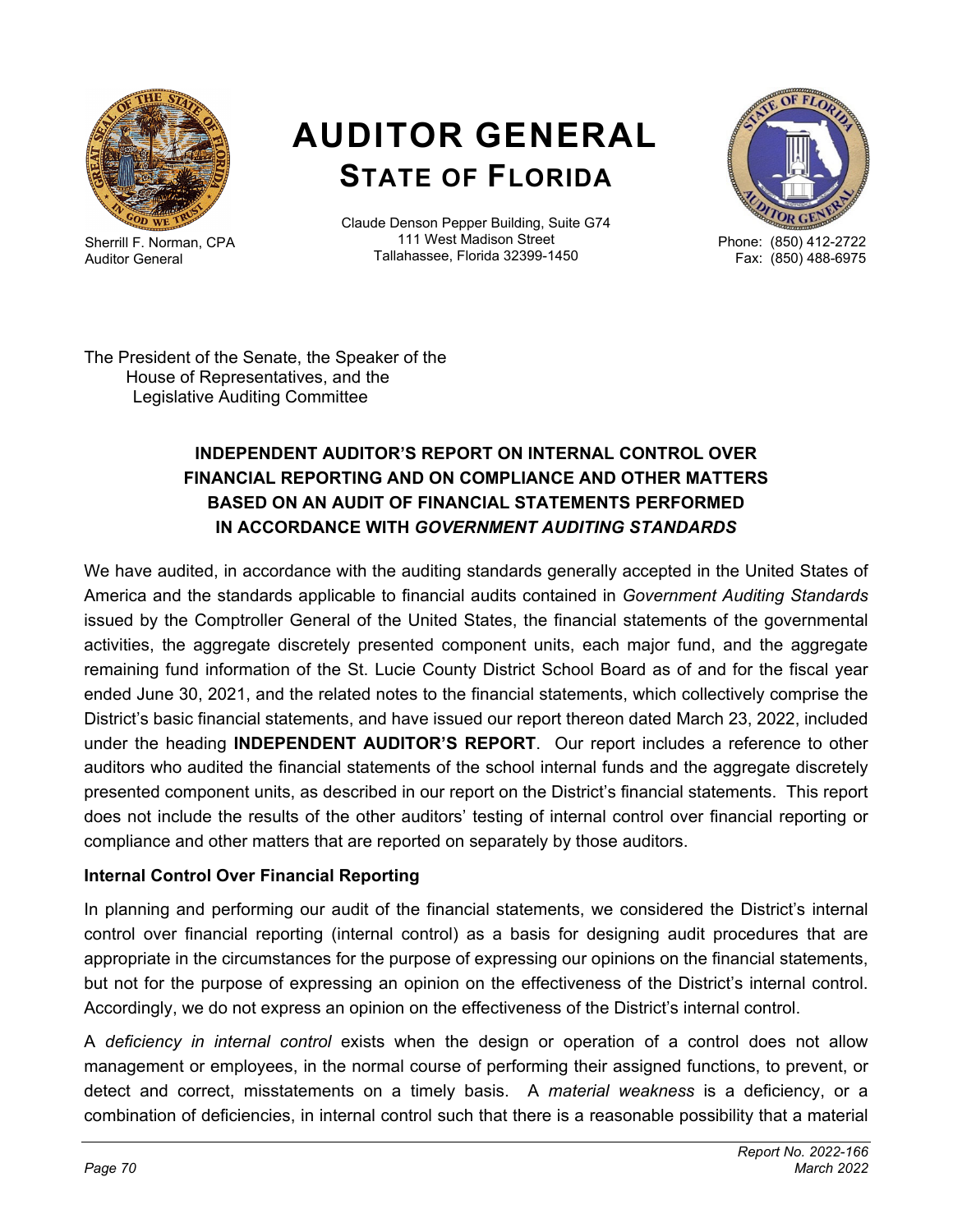misstatement of the District's financial statements will not be prevented, or detected and corrected on a timely basis. A *significant deficiency* is a deficiency, or a combination of deficiencies, in internal control that is less severe than a material weakness, yet important enough to merit attention by those charged with governance.

Our consideration of internal control was for the limited purpose described in the first paragraph of this section and was not designed to identify all deficiencies in internal control that might be material weaknesses or significant deficiencies. Given these limitations, during our audit we did not identify any deficiencies in internal control that we consider to be material weaknesses. However, material weaknesses may exist that have not been identified.

#### **Compliance and Other Matters**

As part of obtaining reasonable assurance about whether the District's financial statements are free from material misstatement, we performed tests of its compliance with certain provisions of laws, rules, regulations, contracts, and grant agreements, noncompliance with which could have a direct and material effect on the financial statements. However, providing an opinion on compliance with those provisions was not an objective of our audit and, accordingly, we do not express such an opinion. The results of our tests disclosed no instances of noncompliance or other matters that are required to be reported under *Government Auditing Standards*.

#### **Purpose of this Report**

The purpose of this report is solely to describe the scope of our testing of internal control and compliance and the results of that testing, and not to provide an opinion on the effectiveness of the District's internal control or on compliance. This report is an integral part of an audit performed in accordance with *Government Auditing Standards* in considering the District's internal control and compliance. Accordingly, this communication is not suitable for any other purpose.

Respectfully submitted,

Sherrill F. Norman, CPA Tallahassee, Florida March 23, 2022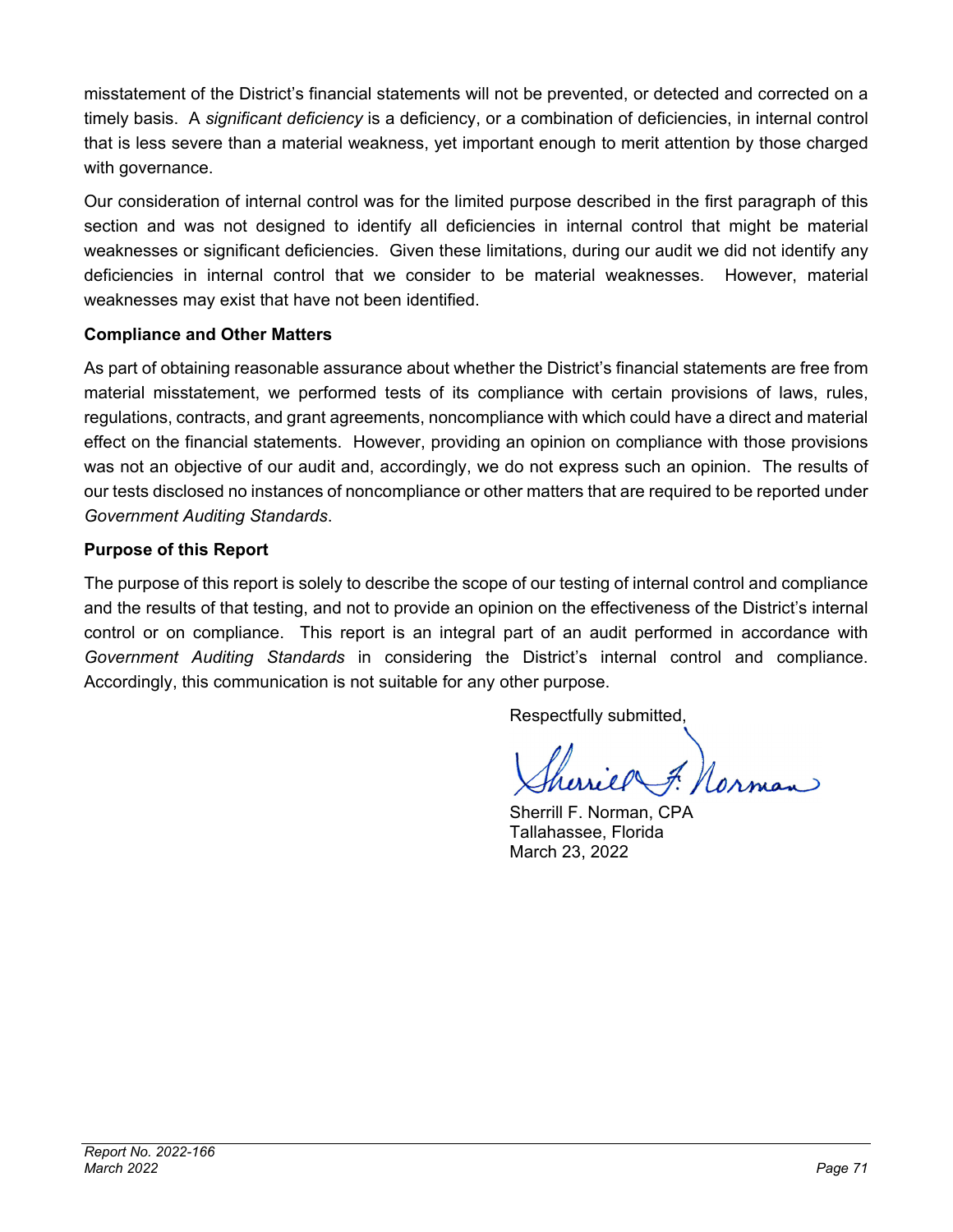

Sherrill F. Norman, CPA Auditor General

# **AUDITOR GENERAL STATE OF FLORIDA**

Claude Denson Pepper Building, Suite G74 111 West Madison Street Tallahassee, Florida 32399-1450



Phone: (850) 412-2722 Fax: (850) 488-6975

The President of the Senate, the Speaker of the House of Representatives, and the Legislative Auditing Committee

### **INDEPENDENT AUDITOR'S REPORT ON COMPLIANCE FOR EACH MAJOR FEDERAL PROGRAM AND REPORT ON INTERNAL CONTROL OVER COMPLIANCE REQUIRED BY THE UNIFORM GUIDANCE**

#### **Report on Compliance for Each Major Federal Program**

We have audited the St. Lucie County District School Board's compliance with the types of compliance requirements described in the *OMB Compliance Supplement* that could have a direct and material effect on each of the District's major Federal programs for the fiscal year ended June 30, 2021. The District's major Federal programs are identified in **SECTION I – SUMMARY OF AUDITOR'S RESULTS** of the accompanying **SCHEDULE OF FINDINGS AND QUESTIONED COSTS**.

#### *Management's Responsibility*

Management is responsible for compliance with Federal statutes, regulations, and the terms and conditions of its Federal awards applicable to its Federal programs.

#### *Auditor's Responsibility*

Our responsibility is to express an opinion on compliance for each of the District's major Federal programs based on our audit of the types of compliance requirements referred to above. We conducted our audit of compliance in accordance with auditing standards generally accepted in the United States of America; the standards applicable to financial audits contained in *Government Auditing Standards*, issued by the Comptroller General of the United States; and the audit requirements of Title 2 U.S. *Code of Federal Regulations* Part 200, *Uniform Administrative Requirements, Cost Principles, and Audit Requirements for Federal Awards* (Uniform Guidance). Those standards and the Uniform Guidance require that we plan and perform the audit to obtain reasonable assurance about whether noncompliance with the types of compliance requirements referred to above that could have a direct and material effect on a major Federal program occurred. An audit includes examining, on a test basis, evidence about the District's compliance with those requirements and performing such other procedures as we considered necessary in the circumstances.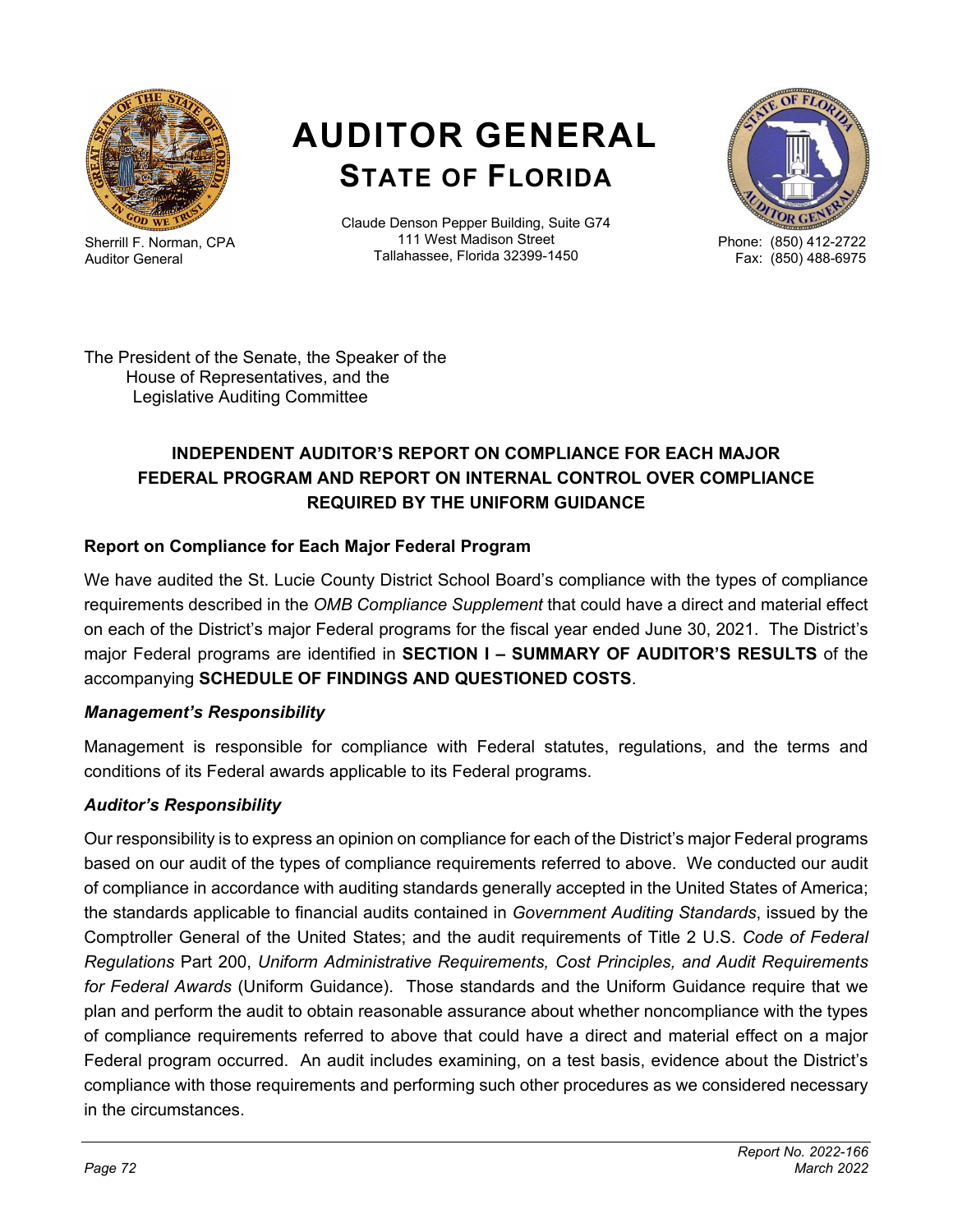We believe that our audit provides a reasonable basis for our opinion on compliance for each major Federal program. However, our audit does not provide a legal determination of the District's compliance.

#### *Opinion on Each Major Federal Program*

In our opinion, the District complied, in all material respects, with the types of compliance requirements referred to above that could have a direct and material effect on each of its major Federal programs for the fiscal year ended June 30, 2021.

#### **Report on Internal Control Over Compliance**

District management is responsible for establishing and maintaining effective internal control over compliance with the types of compliance requirements referred to above. In planning and performing our audit of compliance, we considered the District's internal control over compliance with the types of requirements that could have a direct and material effect on each major Federal program to determine the auditing procedures that are appropriate in the circumstances for the purpose of expressing an opinion on compliance for each major Federal program and to test and report on internal control over compliance in accordance with the Uniform Guidance, but not for the purpose of expressing an opinion on the effectiveness of internal control over compliance. Accordingly, we do not express an opinion on the effectiveness of the District's internal control over compliance.

A *deficiency in internal control over compliance* exists when the design or operation of a control over compliance does not allow management or employees, in the normal course of performing their assigned functions, to prevent, or detect and correct, noncompliance with a type of compliance requirement of a Federal program on a timely basis. A *material weakness in internal control over compliance* is a deficiency, or a combination of deficiencies, in internal control over compliance, such that there is a reasonable possibility that material noncompliance with a type of compliance requirement of a Federal program will not be prevented, or detected and corrected, on a timely basis. A *significant deficiency in internal control over compliance* is a deficiency, or a combination of deficiencies, in internal control over compliance with a type of compliance requirement of a Federal program that is less severe than a material weakness in internal control over compliance, yet important enough to merit attention by those charged with governance.

Our consideration of internal control over compliance was for the limited purpose described in the first paragraph of this section and was not designed to identify all deficiencies in internal control over compliance that might be material weaknesses or significant deficiencies. We did not identify any deficiencies in internal control over compliance that we consider to be material weaknesses. However, material weaknesses may exist that have not been identified.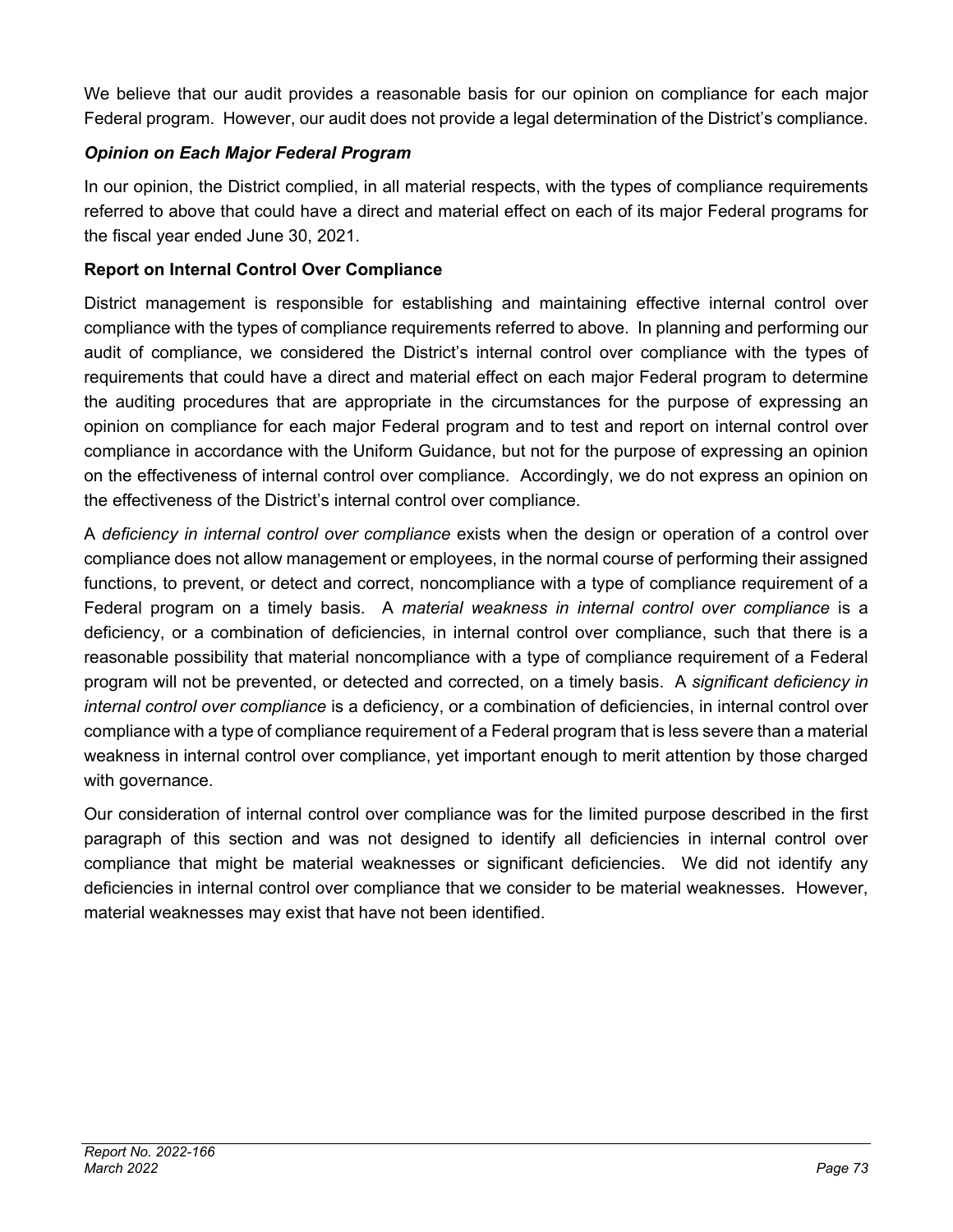The purpose of this report on internal control over compliance is solely to describe the scope of our testing of internal control over compliance and the results of that testing based on the requirements of the Uniform Guidance. Accordingly, this report is not suitable for any other purpose.

Respectfully submitted,

F. Norman

Sherrill F. Norman, CPA Tallahassee, Florida March 23, 2022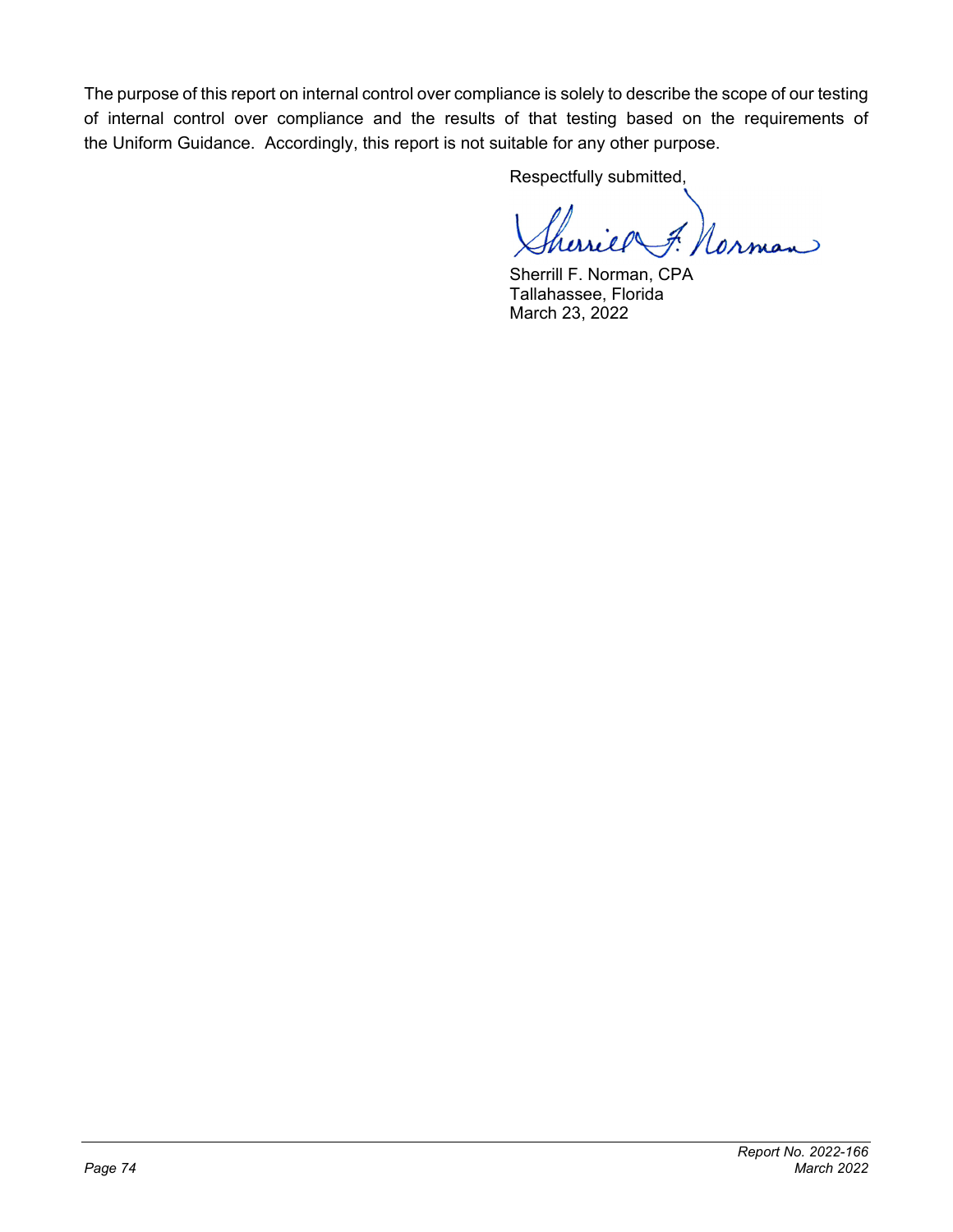# *SCHEDULE OF FINDINGS AND QUESTIONED COSTS*

## SECTION I – SUMMARY OF AUDITOR'S RESULTS

#### **Financial Statements**

| Type of auditor's report issued on whether the financial<br>statements audited were prepared in accordance with<br>GAAP: | Unmodified                          |  |  |
|--------------------------------------------------------------------------------------------------------------------------|-------------------------------------|--|--|
| Internal control over financial reporting:                                                                               |                                     |  |  |
| Material weakness(es) identified?                                                                                        | No                                  |  |  |
| Significant deficiency(ies) identified?                                                                                  | None reported                       |  |  |
| Noncompliance material to financial statements noted?                                                                    | No                                  |  |  |
| <b>Federal Awards</b>                                                                                                    |                                     |  |  |
| Internal control over major Federal programs:                                                                            |                                     |  |  |
| Material weakness(es) identified?                                                                                        | No                                  |  |  |
| Significant deficiency(ies) identified?                                                                                  | None reported                       |  |  |
| Type of auditor's report issued on compliance for major<br>Federal programs:                                             | Unmodified                          |  |  |
| Any audit findings disclosed that are required to be<br>reported in accordance with 2 CFR 200.516(a)?                    | No                                  |  |  |
| Identification of major Federal programs:                                                                                |                                     |  |  |
| <b>Assistance Listing Numbers:</b>                                                                                       | Name of Federal Program or Cluster: |  |  |
| 10.553, 10.555, and 10.559                                                                                               | <b>Child Nutrition Cluster</b>      |  |  |
| 84.425                                                                                                                   | <b>Education Stabilization Fund</b> |  |  |
| Dollar threshold used to distinguish between<br>type A and type B programs:                                              | \$1,867,828                         |  |  |
| Auditee qualified as low risk auditee?                                                                                   | Yes                                 |  |  |

## SECTION II – FINANCIAL STATEMENT FINDINGS

No matters are reported.

## SECTION III – FEDERAL AWARD FINDINGS AND QUESTIONED COSTS

No matters are reported.